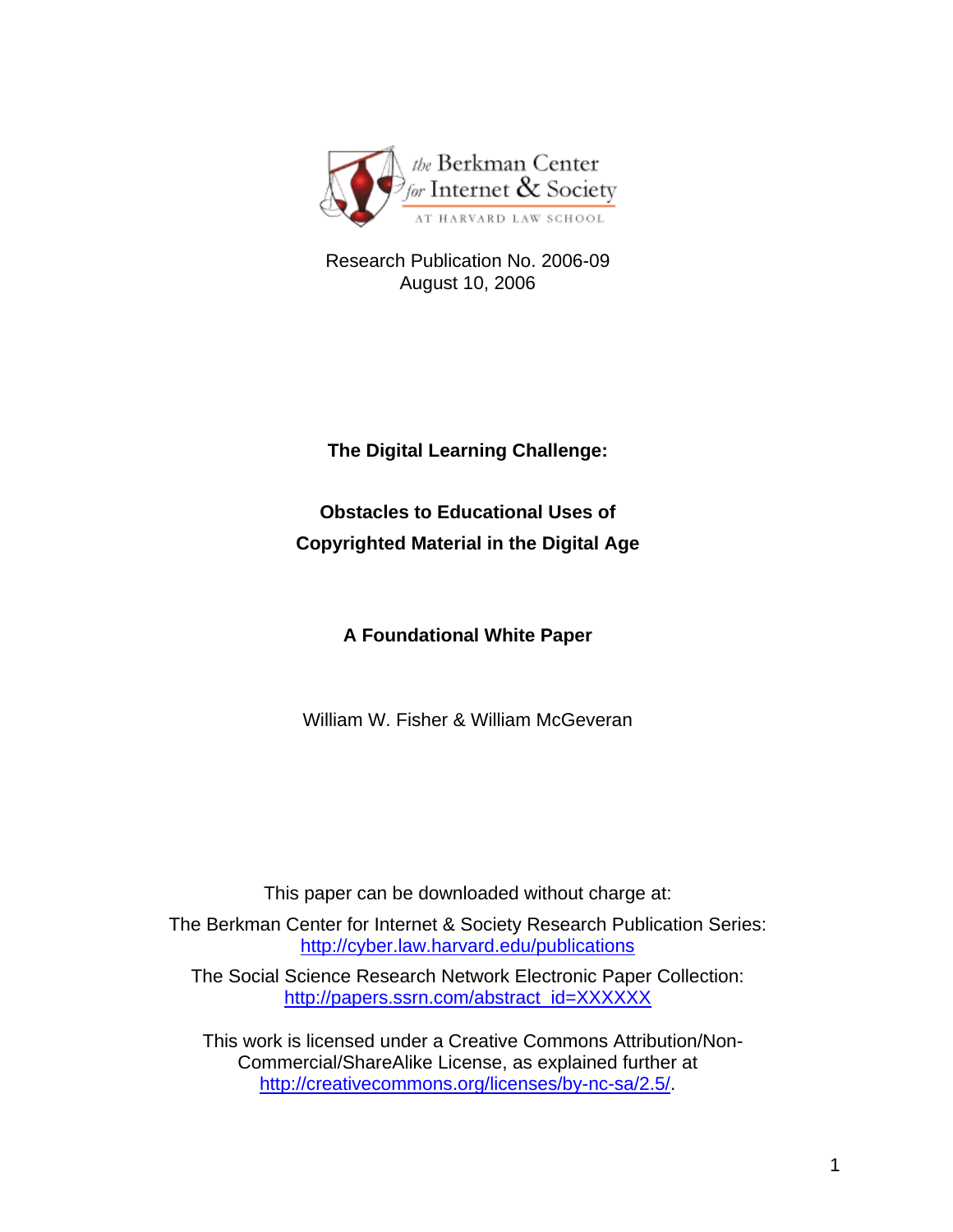### **The Digital Learning Challenge:**

## **Obstacles to Educational Uses of Copyrighted Material in the Digital Age**

### **A Foundational White Paper**

William W. Fisher & William McGeveran<sup>∗</sup>

### **ABSTRACT**

*This foundational white paper reports on a year-long study by the Berkman Center for Internet and Society, funded by a grant from the Andrew W. Mellon Foundation, examining the relationship between copyright law and education. In particular, we wanted to explore whether innovative educational uses of digital technology were hampered by the restrictions of copyright. We found that provisions of copyright law concerning the educational use of copyrighted material, as well as the business and institutional structures shaped by that law, are among the most important obstacles to realizing the potential of digital technology in education.* 

*Drawing on research, interviews, two participatory workshops with experts in the field, and the lessons drawn from four detailed case studies, the white paper identifies four obstacles as particularly serious ones:* 

- *Unclear or inadequate copyright law relating to crucial provisions such as fair use and educational use;*
- *Extensive adoption of "digital rights management" technology to lock up content;*
- *Practical difficulties obtaining rights to use content when licenses are necessary;*
- *Undue caution by gatekeepers such as publishers or educational administrators.*

*The white paper concludes with some discussion of paths toward reform that might improve the situation, including certain types of legal reform, technological improvements in the rights clearance process, educator agreement on best practices, and increased use of open access distribution.* 

Keywords: copyright, digital technology, education, teaching, DRM

 $\overline{a}$ 

<sup>∗</sup> William W. Fisher is Director of the Berkman Center for Internet and Society as well as Hale and Dorr Professor for Intellectual Property Law at Harvard Law School. William McGeveran is a Berkman Center Fellow.

<sup>∗</sup> For a full list of contributors, please see the [Acknowledgments and Contributors](#page-112-0) section of this paper.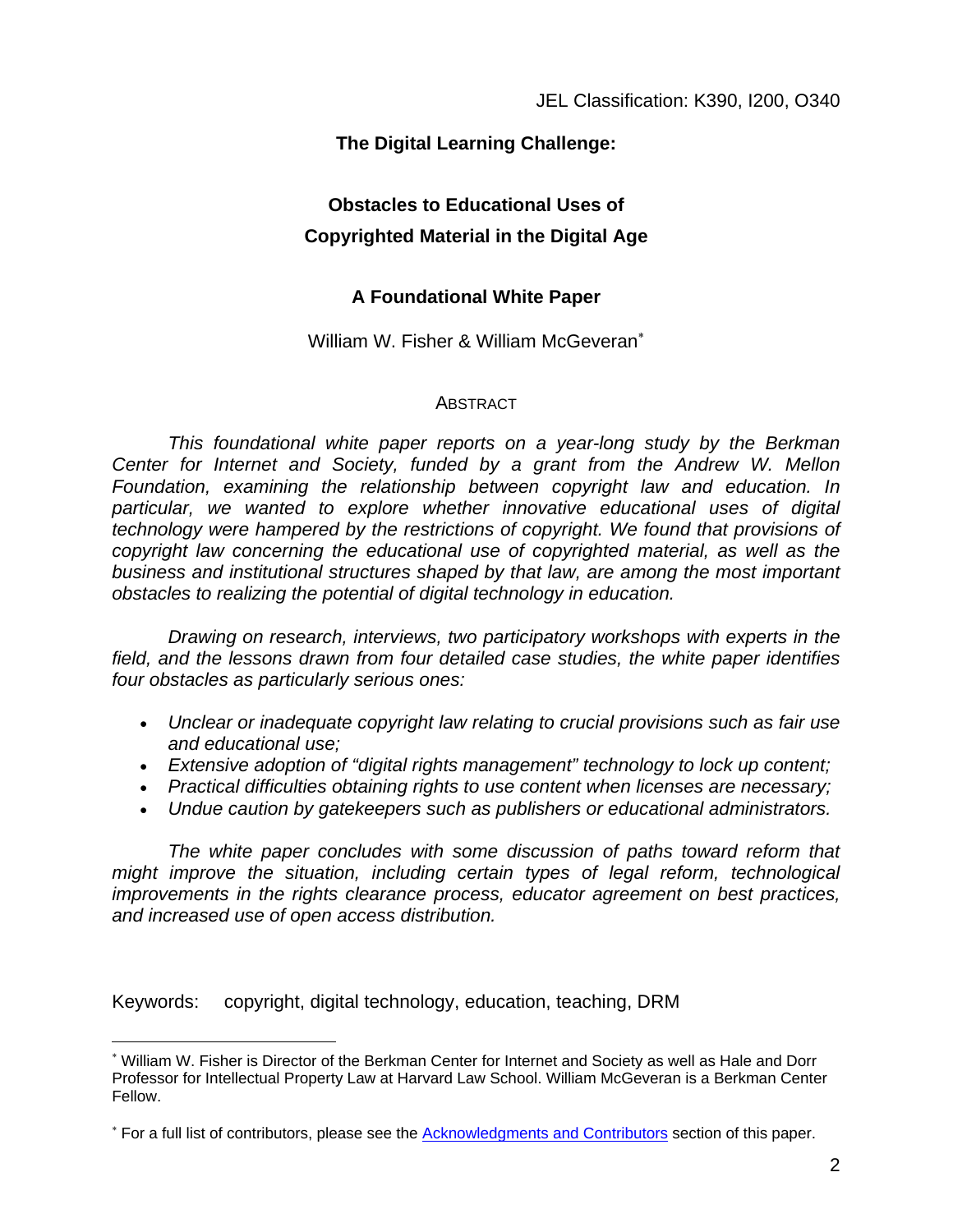**The Digital Learning Challenge:** 

**Obstacles to Educational Uses of Copyrighted Material in the Digital Age** 

## **A Foundational White Paper**

William W. Fisher & William McGeveran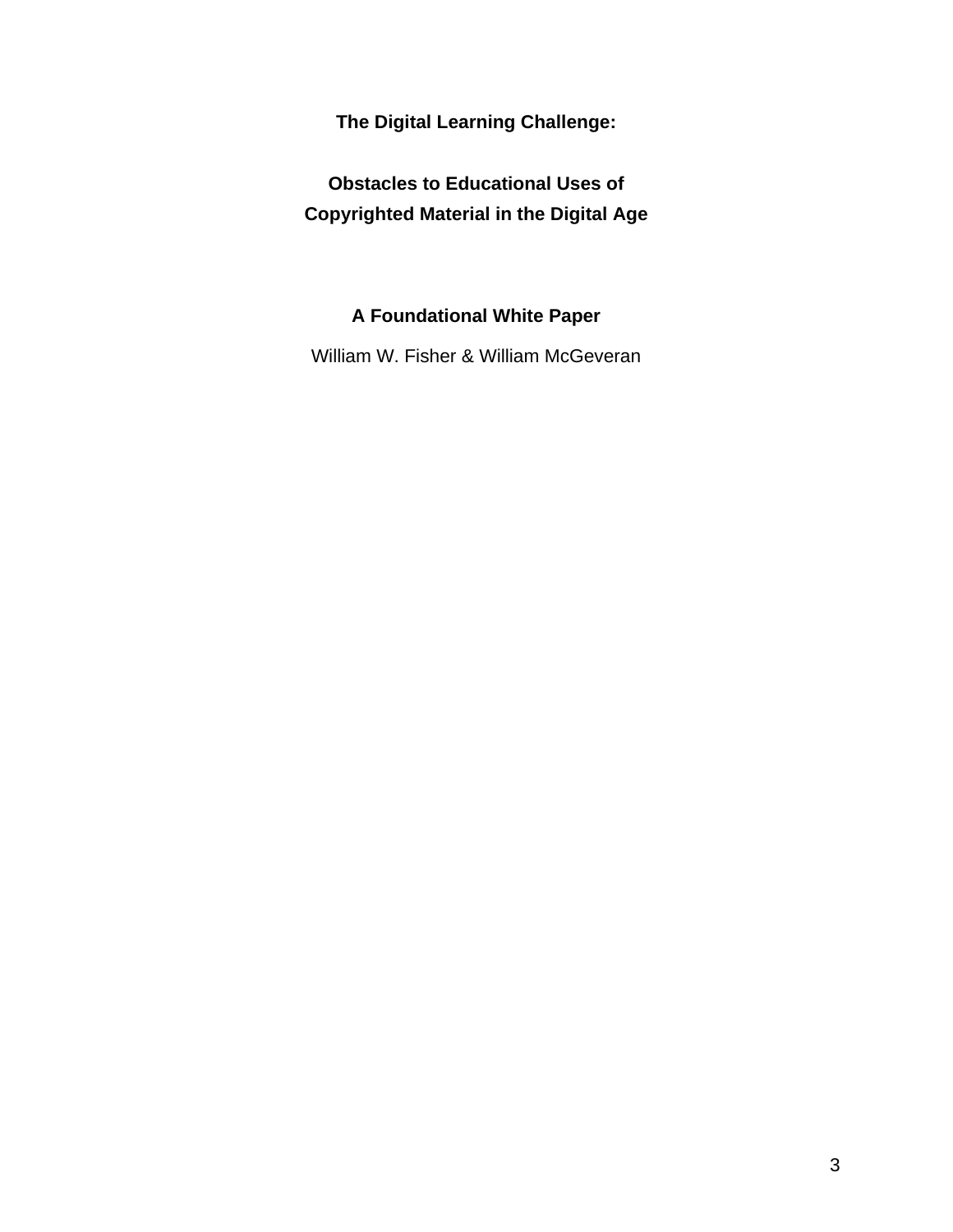## **TABLE OF CONTENTS**

| 2.1. The History Teacher Network: Copyright Law Hampers Teachers'       |  |
|-------------------------------------------------------------------------|--|
|                                                                         |  |
| 2.2. DVDs in Film Studies Classes: DRM and the DMCA Interfere with      |  |
|                                                                         |  |
| 2.3. The Database of Recorded American Music: Copyright Burdens         |  |
|                                                                         |  |
| 2.4. WGBH: Statutes Keyed to Outdated Technological Assumptions Prevent |  |
|                                                                         |  |
|                                                                         |  |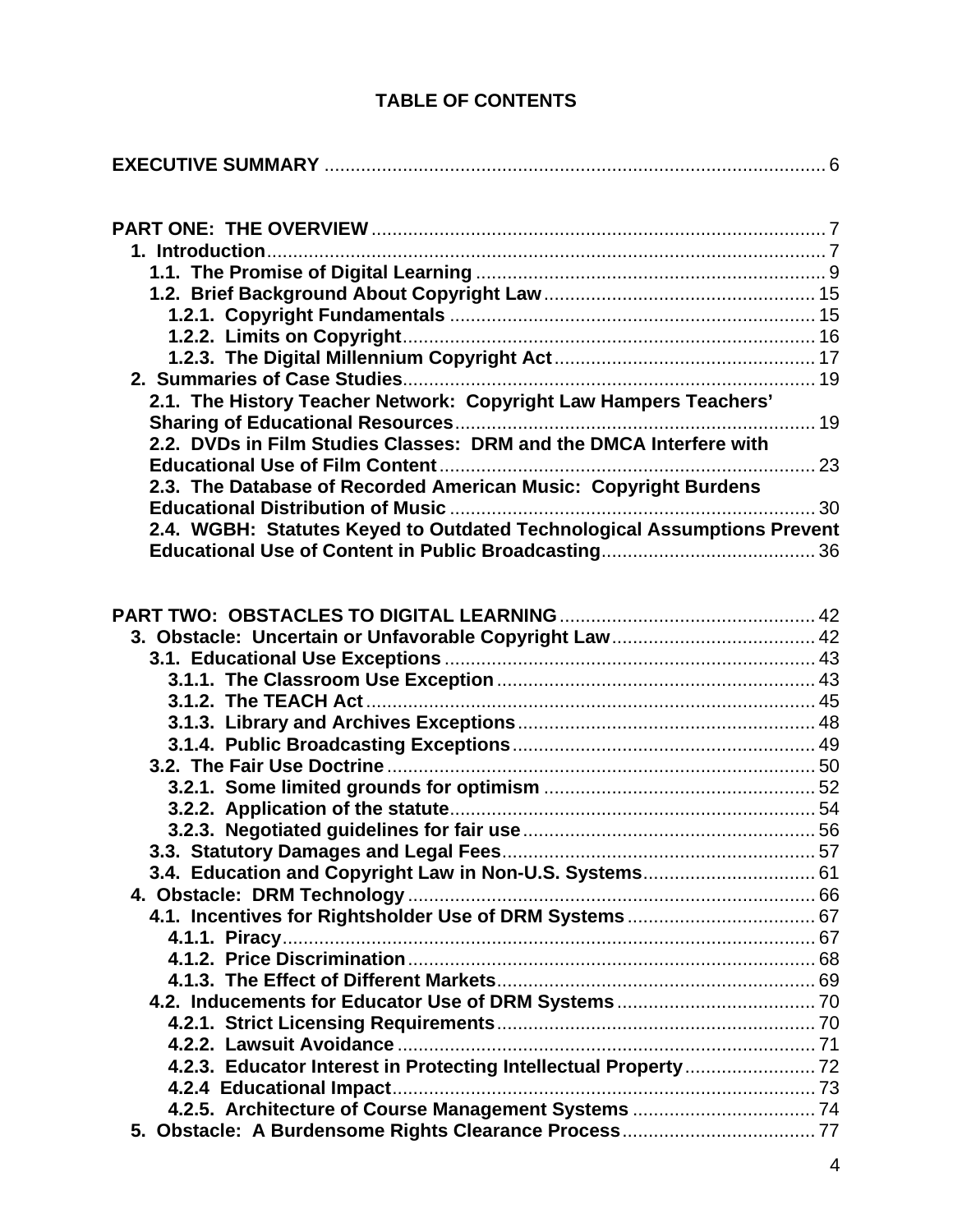| 7.2. Improving the Clearance Process Through Technology 100 |  |
|-------------------------------------------------------------|--|
|                                                             |  |
|                                                             |  |
|                                                             |  |
|                                                             |  |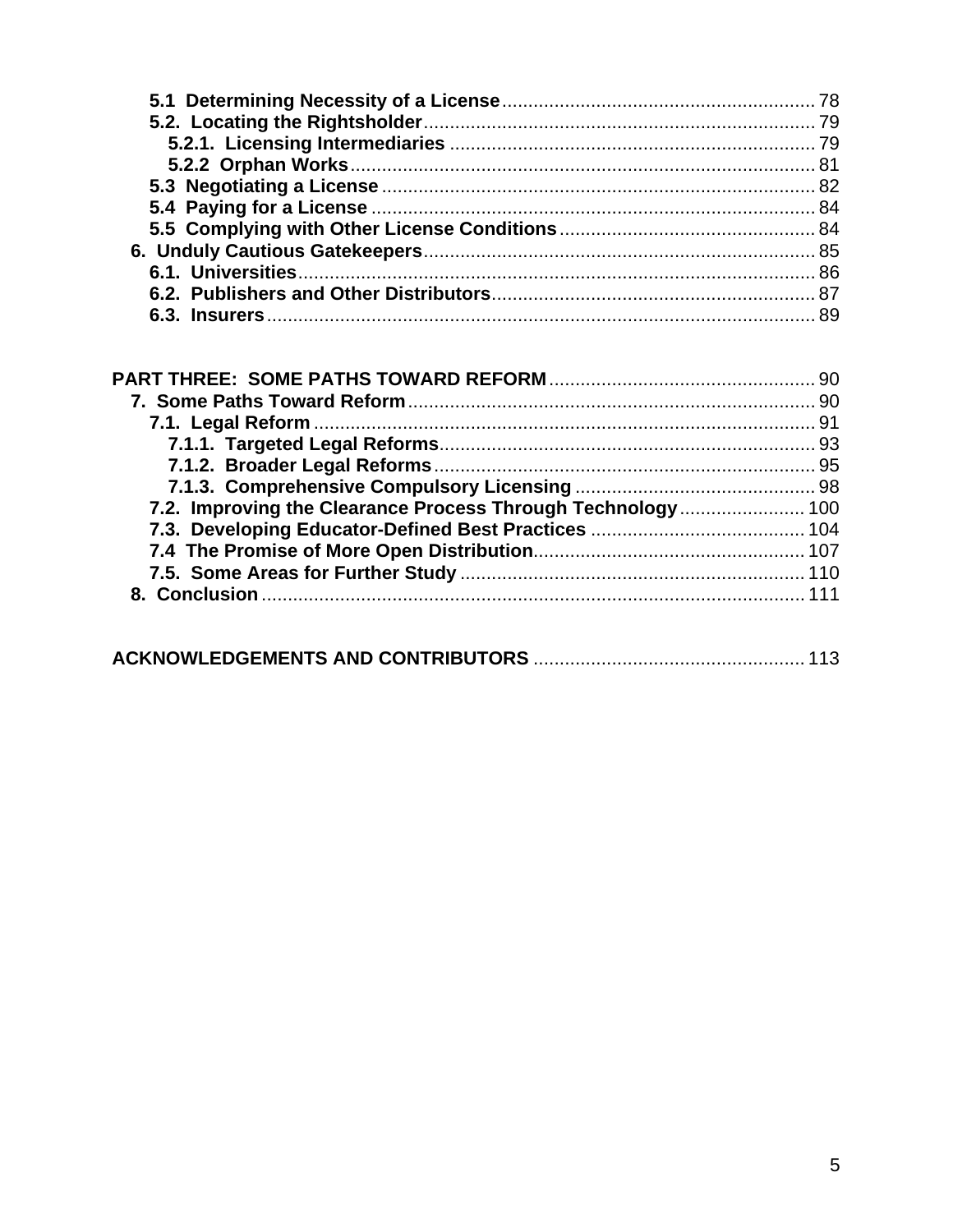### **EXECUTIVE SUMMARY**

This foundational white paper reports on a year-long study by the Berkman Center for Internet and Society, funded by a grant from the Andrew W. Mellon Foundation, examining the relationship between copyright law and education. In particular, we wanted to explore whether innovative educational uses of digital technology were hampered by the restrictions of copyright. We found that provisions of copyright law concerning the educational use of copyrighted material, as well as the business and institutional structures shaped by that law, are among the most important obstacles to realizing the potential of digital technology in education.

The paper builds on four detailed case studies of initiatives that have encountered such obstacles. Each of these initiatives is moving forward, but only by fighting against a copyright-related system that instead should be helping educators accomplish their goals. The four case studies are:

- $\triangleright$  A plan to use social networking software to help new social studies teachers interact and share classroom resources, which confronts copyright problems when teachers incorporate third-party content into their materials;
- $\triangleright$  The need of film studies professors to bypass encryption on DVDs likely in violation of federal law – in order to show selected film clips to their students;
- $\triangleright$  An effort to make a digital database of hard-to-find but important American music available on college campuses, which encountered massive obstacles in the rights clearance process;
- $\triangleright$  The shortcomings of special statutory provisions intended to benefit public broadcasters, but limited to over-the-air broadcast so that they have become nearly irrelevant as the need to distribute content on multiple digital platforms increases.

Drawing on these case studies, other research, and comments made by a cross-section of scholars, lawyers, librarians, and educators who participated in two day-long workshops organized as part of the project, the following emerged as the most significant copyright-related obstacles to educational uses of copyrighted material:

- $\triangleright$  Unclear or inadequate copyright law relating to crucial provisions such as fair use and educational use;
- $\triangleright$  Extensive adoption of "digital rights management" technology to lock up content;
- $\triangleright$  Practical difficulties obtaining rights to use content when licenses are necessary;
- $\triangleright$  Undue caution by gatekeepers such as publishers or educational administrators.

While the primary task of the foundational white paper was to identify these obstacles, the paper concludes with some discussion of paths toward reform that might improve the situation. It suggests that certain types of legal reform, technological improvements in the rights clearance process, educator agreement on best practices, and increased use of open access distribution would help overcome the obstacles we identified.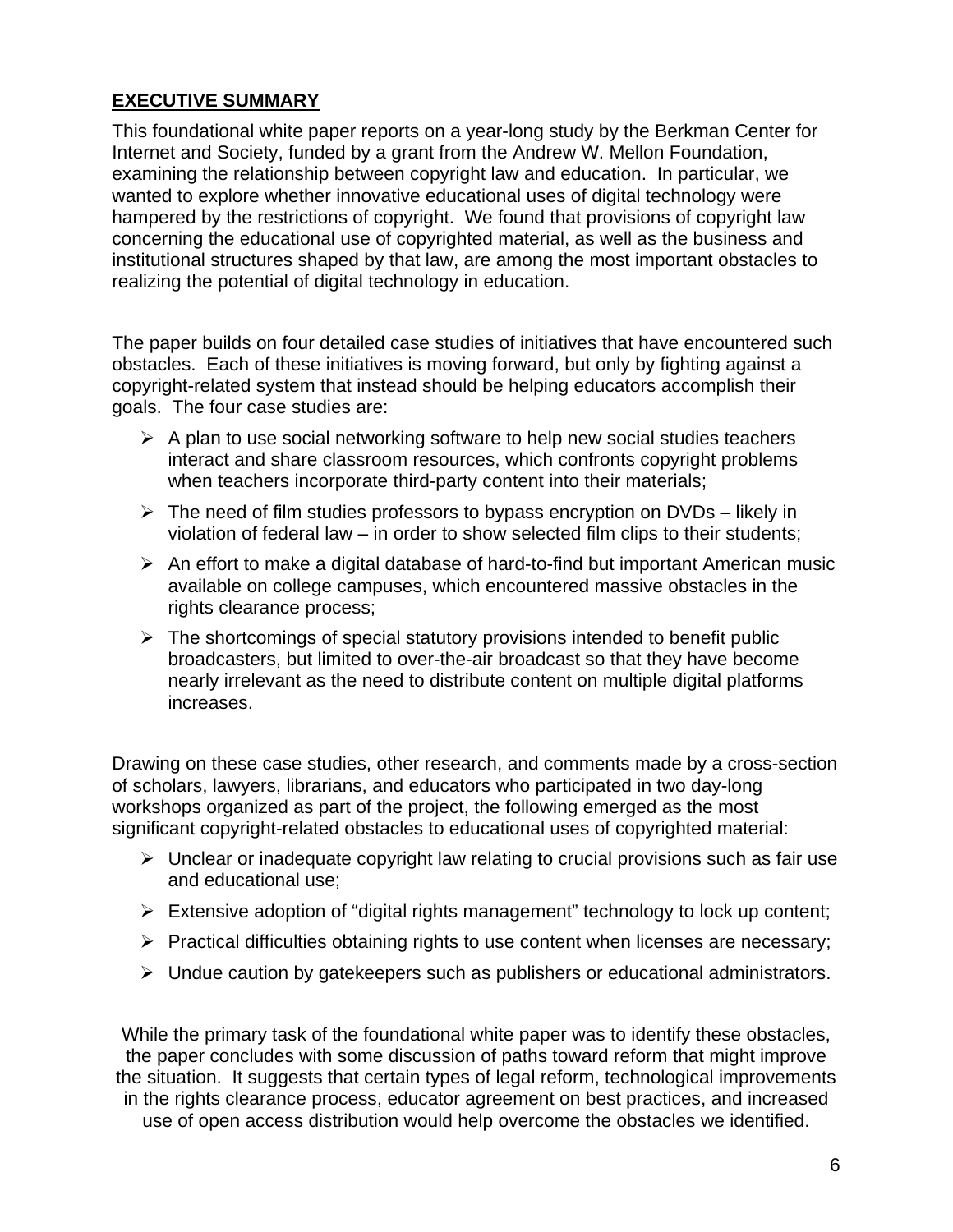#### **PART ONE: THE OVERVIEW**

#### **1. Introduction**

Digital technology revolutionizes many of the ways we receive and use information every day. The availability of online resources has changed everything from hunting for a new house to reading the newspaper to purchasing plane tickets, and as a result has disrupted established structures (such as the real estate, news, and airline businesses). Telecommuting has become widespread. The market for popular music has transformed dramatically. Internet telephony presents a real challenge to established telecommunications companies. Millions of blogs, social networking sites, and interactive online games have created new modes for interaction and expression. In short, the advent of digital technology touches almost every aspect of modern life.

Perhaps no area holds more potential for such transformation than education. Many diverse and exciting initiatives demonstrate how rich sources of digital information could enhance the transfer of knowledge. Yet at the same time, the change in education arguably has been less radical, especially in comparison to mundane endeavors such as selling a used bicycle or booking hotel rooms. There are many complex reasons for this slow pace of change, including lack of resources and resistance to new practices. As this white paper explains, however, among the most important obstacles to realizing the potential of digital technology in education are provisions of copyright law concerning the educational use of content, as well as the business and institutional structures shaped by that law.

In 2005, the Berkman Center for Internet and Society at Harvard Law School embarked on a study, funded by a grant from the Andrew W. Mellon Foundation, to examine the relationship between copyright law and education. In particular, we wanted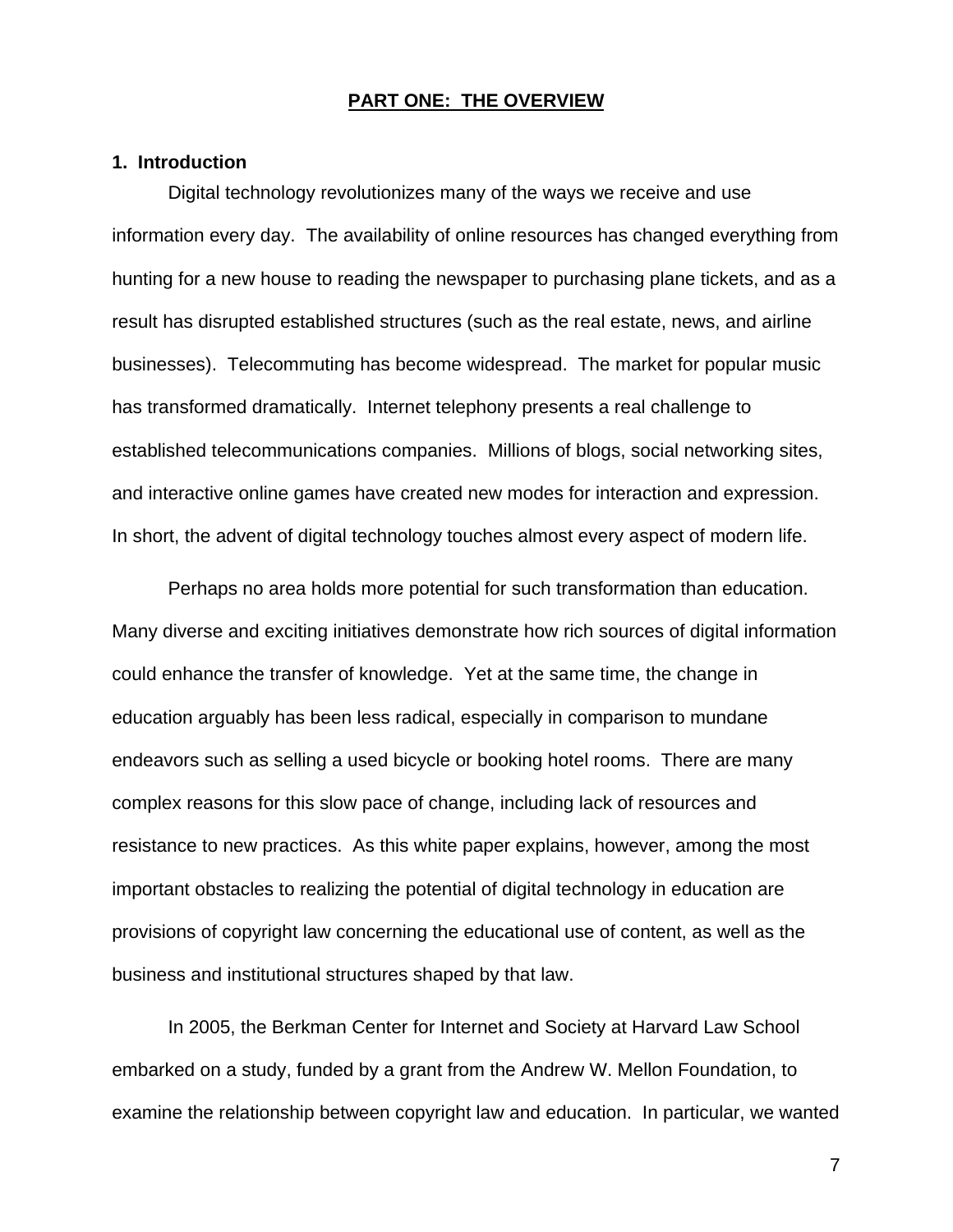to explore whether innovative educational uses of digital technology were hampered by the restrictions of copyright. We conducted research for the 2005-2006 academic year, including organizing two workshops with a cross-section of leading experts – scholars, lawyers, librarians, and educators (and some people who are all four of those things at once). This foundational white paper reports the results of those efforts. It seeks to identify the problems impeding educational uses of digital content and it begins the analysis of appropriate solutions.

This introductory section lays groundwork for the analysis in two respects. Subsection 1.1 provides examples of the extraordinary promise of digital technology for education. Subsection 1.2 provides very basic background about copyright law (later sections, as well as free-standing modules accompanying the white paper, elaborate considerably upon this rudimentary explanation).

The remainder of this white paper undertakes the analysis. Section 2 summarizes four detailed case studies of initiatives that have overcome some of the copyright-related obstacles they faced, but have also been forced to limit their plans as part of their response. Building on these case studies, the white paper then turns to an analysis of the obstacles to educational use of content:

- $\triangleright$  Unclear or inadequate copyright law relating to crucial provisions such as fair use and educational use [[section 3\]](#page-41-0);
- $\triangleright$  Extensive adoption of DRM-like technology to lock up content [[section 4\]](#page-65-0);
- $\triangleright$  Practical difficulties obtaining rights when necessary [\[section 5](#page-75-0)];
- $\triangleright$  Undue caution by gatekeepers such as publishers or educational administrators [\[section 6](#page-84-0)].

Finally, the paper concludes with some initial exploration of possible paths toward overcoming these obstacles [[section 7\]](#page-88-0).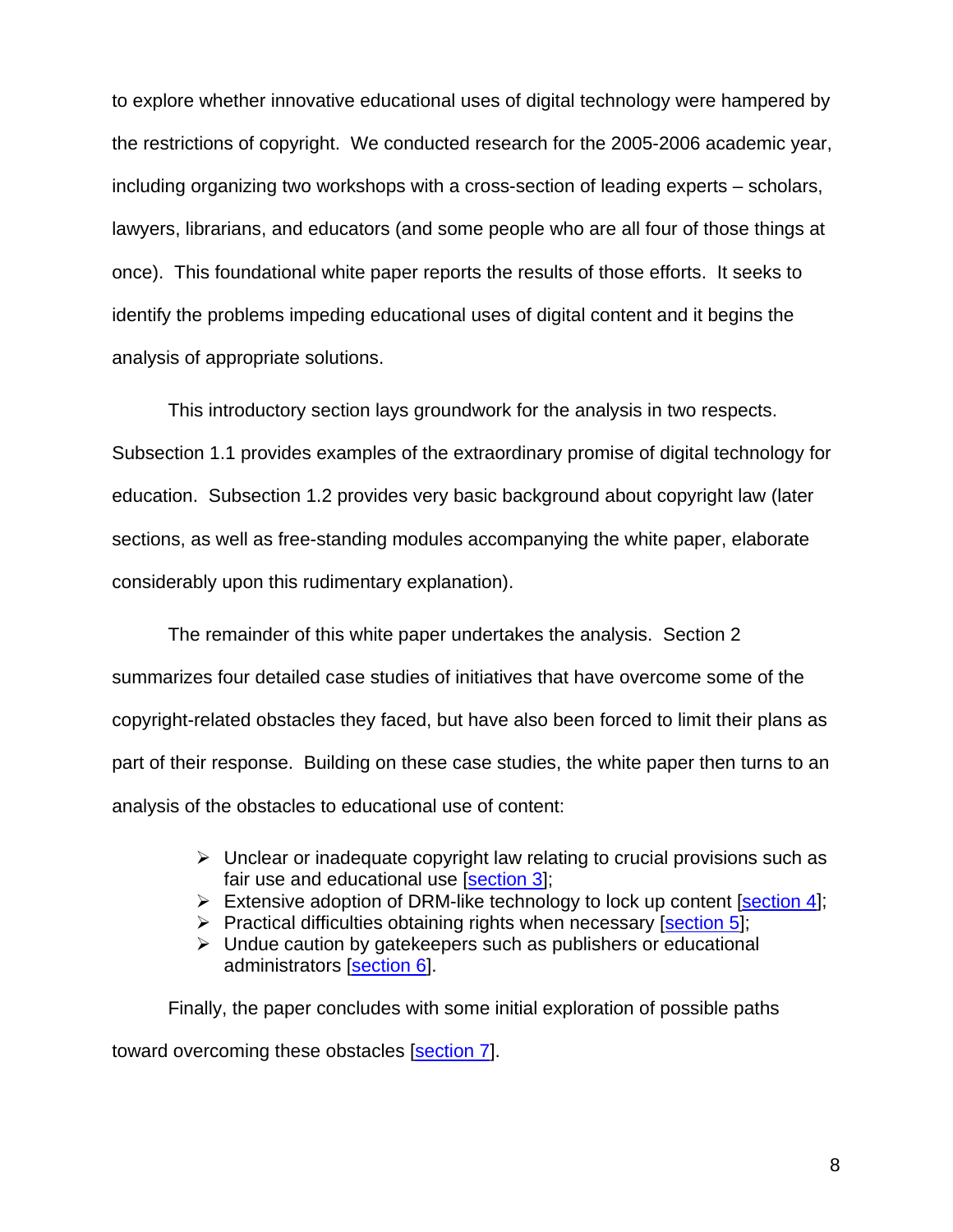#### **1.1. The Promise of Digital Learning**

Digital technology makes informative content easier to find, to access, to manipulate and remix, and to disseminate. All of these steps are central to teaching, scholarship, and study. Together, they constitute a dynamic process of "digital learning."

In general, this white paper adheres to a capacious definition of education. The sort of teaching and learning that occurs within traditional educational institutions such as K-12 schools and colleges and universities lies at the center of our understanding of education. Similarly, the concept clearly embraces scholarship undertaken by faculty, students, and other researchers affiliated with colleges, universities, or other established research institutions (such as medical centers and think tanks). Yet digital learning extends beyond these more formal institutions to involve everyone with internet access. In some instances, traditional institutions are making their educational content available to the general public online. In other cases, individuals who may have no connection to formal academia can nonetheless engage in teaching and learning with one another through the use of new technology. The examples below include all of these types of digital learning.

This broad scope for our definition of education is in keeping with the openended, collaborative, and disintermediated nature of the digital environment. Indeed, one of the most exciting features of digital technology is its capacity to permeate society unrestricted by the walls of a school or the formal roles of teachers and students. Of course, some issues we discuss herein are unique to the particular needs of more formal academic institutions. But it is important to keep in mind the wide spectrum of activity included in the concept of "digital learning."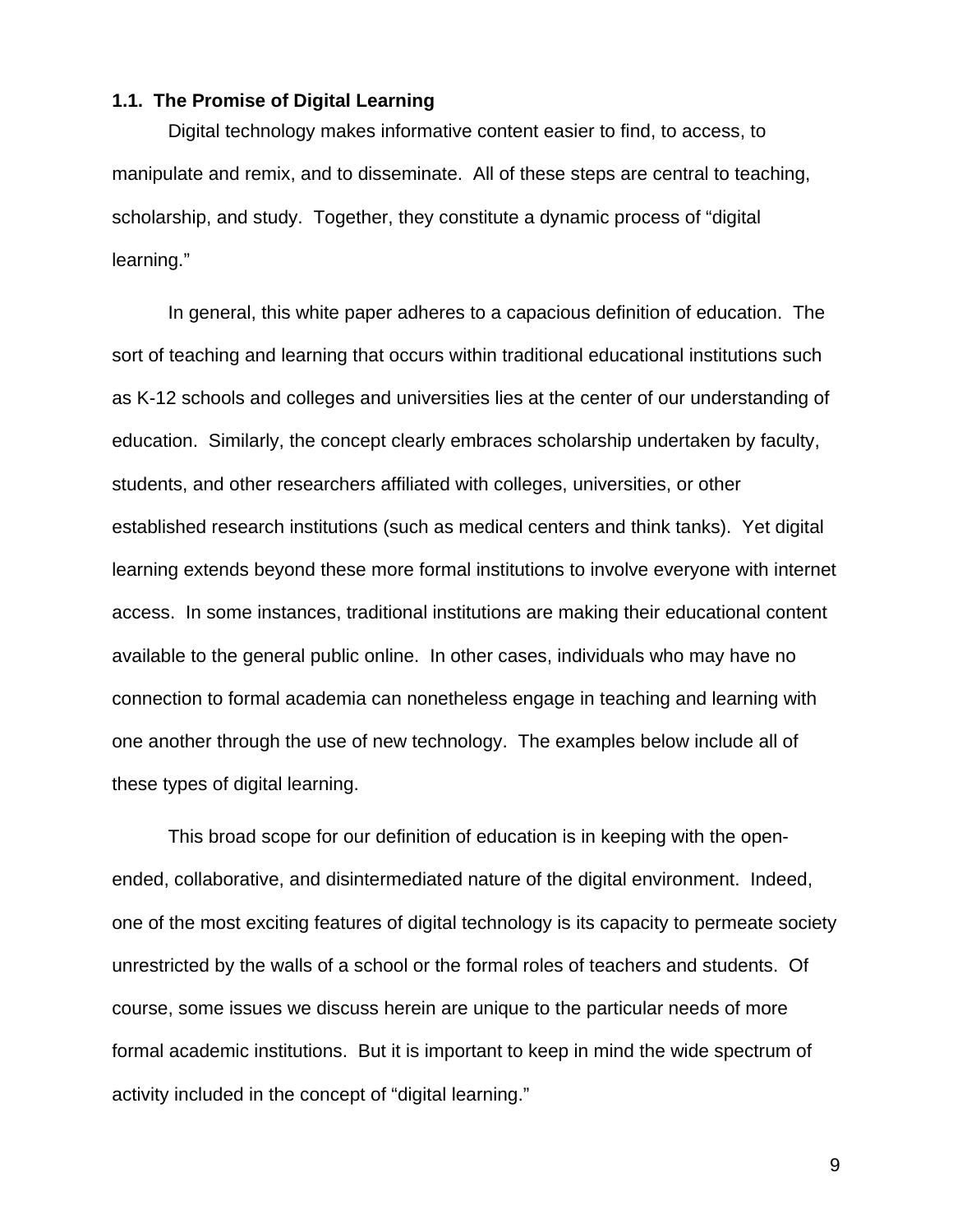Indeed, perhaps no initiative better epitomizes the concept of digital learning than one undertaken by a private company rather than a school: the efforts of the search engine company Google to digitize and index books housed in five major research libraries. (Harvard University is one of the five libraries participating in the program; the others are Stanford University, Oxford University, the University of Michigan, and the New York Public Library). As the company explains it, the "ultimate goal" of the Google Library Project is "to work with publishers and libraries to create a comprehensive, searchable, virtual card catalog of all books in all languages that helps users discover new books and publishers discover new readers." Google users will be able to enter search terms that would yield "snippets" of a few sentences from books still protected by copyright and the entire book if it is in the public domain. Google believes that such limited quotation is legal as a fair use [see [section 3.2](#page-49-0)] and emphasizes that rightsholders can elect to have copyrighted books removed from the database.

As has been widely reported, federal lawsuits filed by a [group of publishers](http://publishers.org/press/pdf/40 McGraw-Hill v. Google.pdf) and by the [Authors Guild](http://www.authorsguild.org/news/sues_google_citing.htm) allege that the Google Library Project violates U.S. copyright law. In short, these rightsholders argue that the act of digitization is itself an infringement of their copyrights, regardless of the purpose to which Google puts the copies. They are also animated by at least two more practical concerns. First, the authors and publishers raise concerns about the security of Google's digitized database of their books – they worry that hackers may figure out how illicitly to copy the full text of books stored there. Second, the authors and publishers argue that they are entitled to licensing revenue from these uses of books. In sum, they argue, Google seeks to make an advertising profit from an illegitimate use of copyrighted material belonging to others.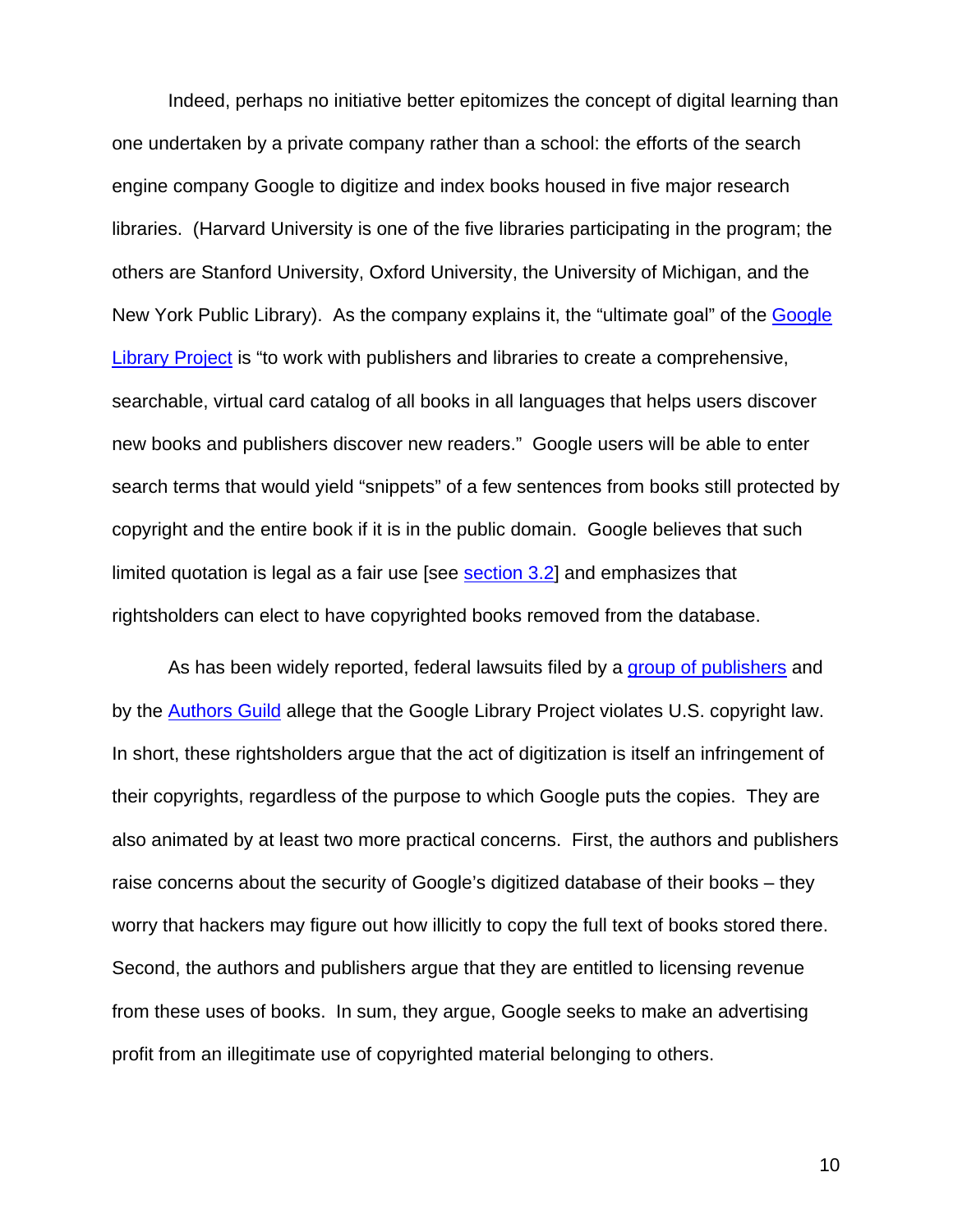The Google Library Project resembles both the projects noted here and the more detailed case studies that follow in [section 2](#page-18-0) in key respects. On one hand, the motivation behind the project is an imaginative, educational use of digital technology. On the other hand, copyright law and related business and institutional structures are proving to be obstacles rather than facilitators of such digital learning. Both sides advance reasonable arguments, in terms of both the current law and the wisest future policy. Their conflict raises the central question: how do we, and should we, encourage both widespread uses of content and preservation of incentives for creators and distributors? Attorneys and legal scholars have reached widely disparate conclusions concerning the merits of these suits, making the outcome difficult to predict.

Now, on to the other examples. Notwithstanding the obstacles documented elsewhere in this white paper, committed educators of every kind have taken advantage of digital technology to launch all sorts of exciting new initiatives. The mere sampling we offer here is intended to demonstrate the extraordinary promise of this technology and thus create context for the analysis that follows.

**Teaching and learning in traditional schools**, from kindergarten to graduate school, benefits from digital technology that enables new pedagogical methods and allows easy access to vast quantities of educational content. Examples of changes that capitalize on this potential include:

> $\triangleright$  A planned online network for high school history teachers, allowing them [to share advice and classroom resources \(the subject of a more detailed](#page-18-0)  case study below);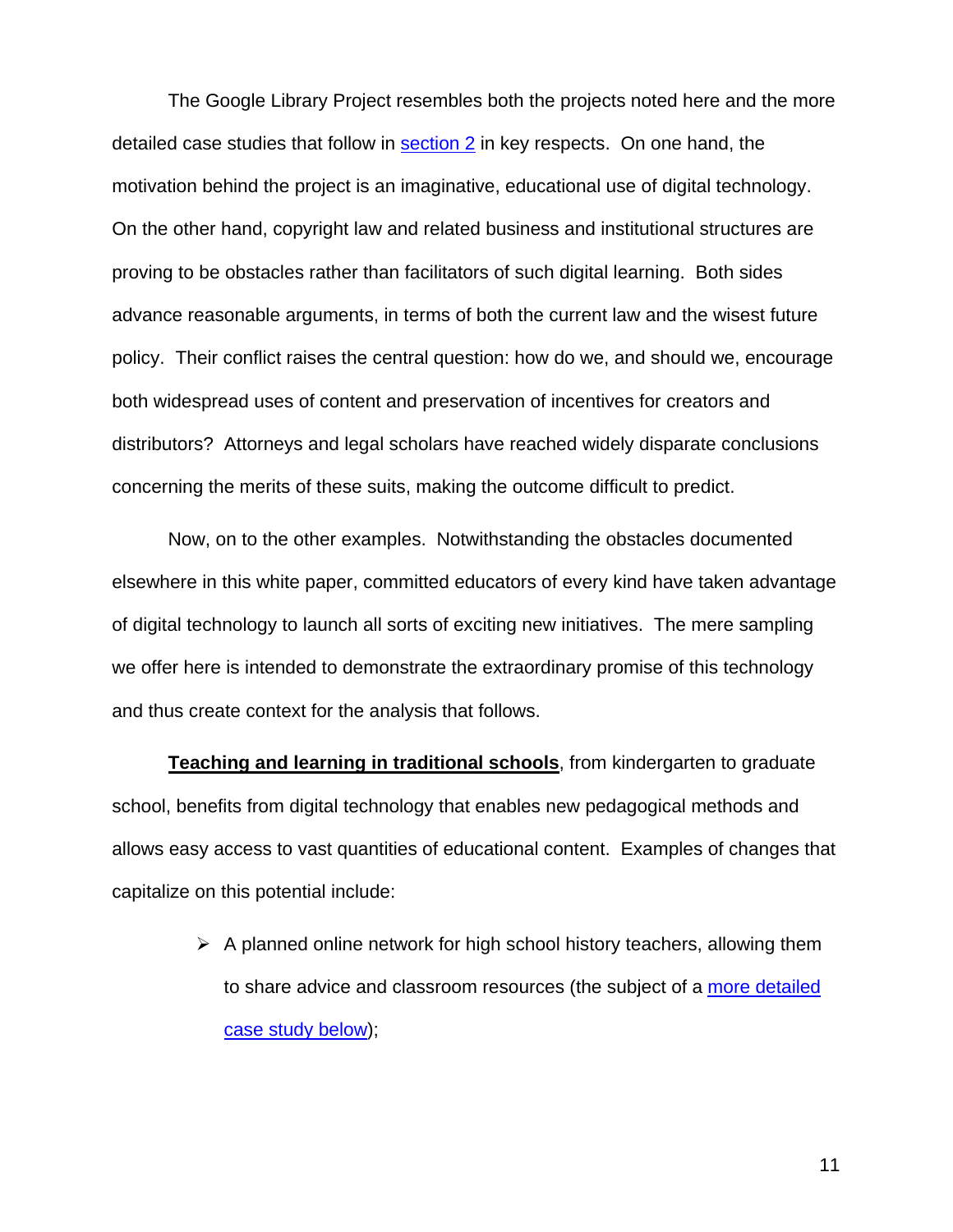- $\triangleright$  Classroom teaching enhanced with new media such as PowerPoint slides or video and audio clips (including the use of DVD clips in film studies classes, the subject of a [more detailed case study below\)](#page-22-0)
- $\triangleright$  Extension of the classroom dialogue through mechanisms such as e-mail or class blogs and wikis;
- $\triangleright$  Student authorship of diverse content beyond the traditional term paper and diorama, from video and audio to hyperlinked web pages;
- $\triangleright$  A few schools are moving to replace textbooks entirely with laptops and diverse multimedia source material, including [Empire High School](http://ehs.vail.k12.az.us/index.php) in Tucson, Arizona; other schools, such as [Johnson Elementary School](http://forney.ednet10.net/prod_site/announcement/announcement_electrontext/elect_text_book_01/elect_text_book_01.html) in Forney, Texas, are using laptops to enable digital delivery of traditional textbooks.

**Traditional scholarship** now enjoys unprecedented access to source materials as well as digital distribution methods. In place of the book and the journal article, printed on paper with months of lead time and mailed to libraries, scholarly work is increasingly presented online. This permits:

- $\triangleright$  More convenient access (e.g. desktop delivery through the internet);
- $\triangleright$  Quicker turnaround for time-sensitive work (e.g., certain work in political science or medicine);
- $\triangleright$  Use of hypertext to allow readers to engage with scholarship on multiple levels of detail (e.g. linking to tables, survey instruments, or data sets for those who desire more background);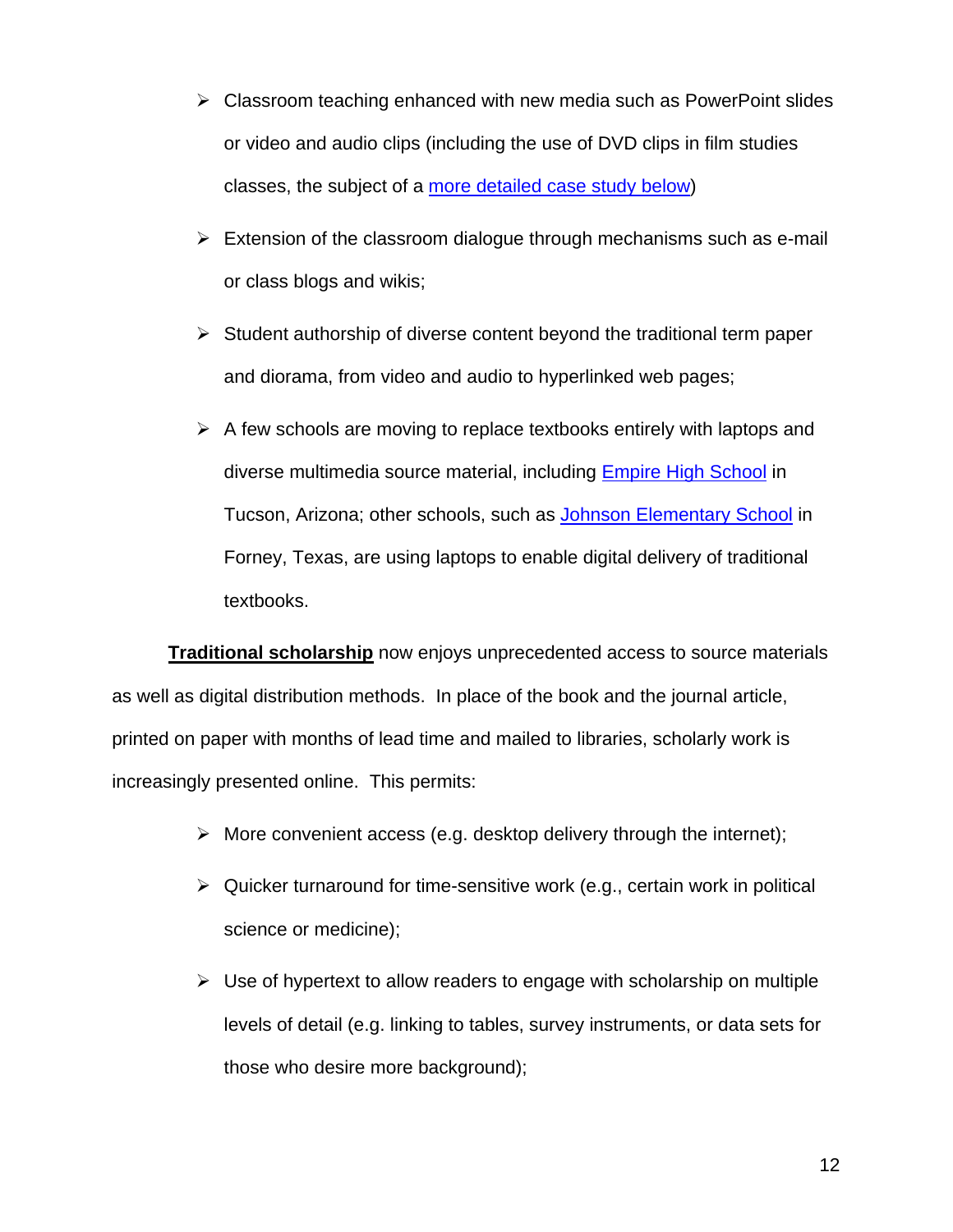- $\triangleright$  Incorporation of digital content such as audio or video clips (e.g. including segments of recordings in musicology work or archived video from a relevant academic conference);
- $\triangleright$  Collaborative discussion of work on an ongoing basis (e.g. enabling readers to submit responses; linking to other resources such as discussion boards).

**Institutions enlighten the general public** by using digital technology to make the educational content they create or control available to a much broader audience:

- $\triangleright$  [MIT OpenCourseware](http://ocw.mit.edu/index.html) makes materials used in courses taught at MIT available online, while the [LionShare](http://lionshare.its.psu.edu/main/) project at Penn State has created a peer-to-peer filesharing system designed to help university users find academic content housed at other institutions;
- $\triangleright$  New World Records, a nonprofit record label specializing in underappreciated composers, has established a Database of Recorded [American Music for use in universities \(also the subject of a more detailed](#page-29-0) case study below);
- $\triangleright$  Public broadcasters use a variety of digital tools, from special web sites to [internet streaming to podcasts \(the subject of a more detailed case study](#page-35-0) below);
- $\triangleright$  Museums such as the [Smithsonian Institution,](http://www.si.edu/) the [British Museum](http://www.thebritishmuseum.ac.uk/education/onlinelearning/home.html), and the [Metropolitan Museum of Art](http://www.metmuseum.org/explore/index.asp?HomePageLink=explore_l) have devoted significant resources to their online educational presence;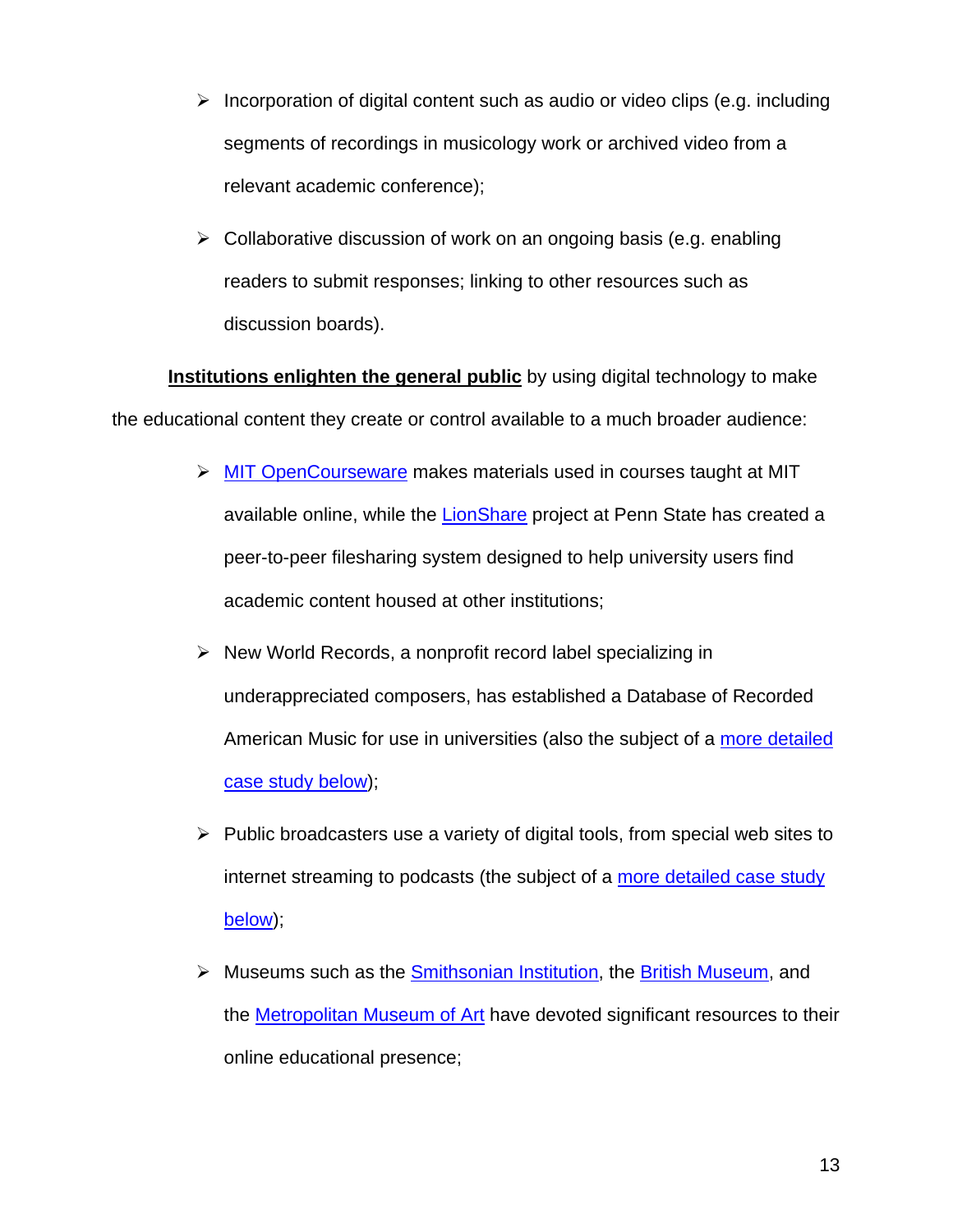$\triangleright$  [The BBC](http://www.bbc.co.uk/learning/) presents large quantities of its educational content online and has assembled a ["learning" page](http://www.bbc.co.uk/learning/) on its web site.

Finally, **more "open" forms of digital learning** now allow efficient creation and distribution of varied educational content with little direct involvement of traditional institutions. As noted above, new technology allows everyone to become teachers and students – creating digital learning tools, disseminating them broadly through the internet, and learning from digital content promulgated by others. A few examples include:

- $\triangleright$  The Berkman Center's own [H2O](http://h2oproject.law.harvard.edu/) project, which allows users to create "playlists" of relevant recommended content on any subject;
- $\triangleright$  Rice University's [Connexions](http://cnx.org) project, which provides software tools to create, modify, and use online "modules" and courses;
- $\triangleright$  Educational content assembled by an authoritative "editor" and presented on the internet, such as the [Red Hot Jazz Archive](http://www.redhotjazz.com/) and the [Victorian Web;](http://www.victorianweb.org/)
- $\triangleright$  Grass-roots open source educational resources that allow editing by the public, such as [Wikipedia](http://www.wikipedia.org/) or the online [Samuel Pepys Diary](http://www.pepysdiary.com/);

All of these diverse examples illustrate the potential that digital learning has to transform education. The case studies discussed in section 2 provide more specific detail, both about this promise and about the problems that the copyright system presents. In order to lay the groundwork for that discussion, some basic explanation of copyright law is necessary.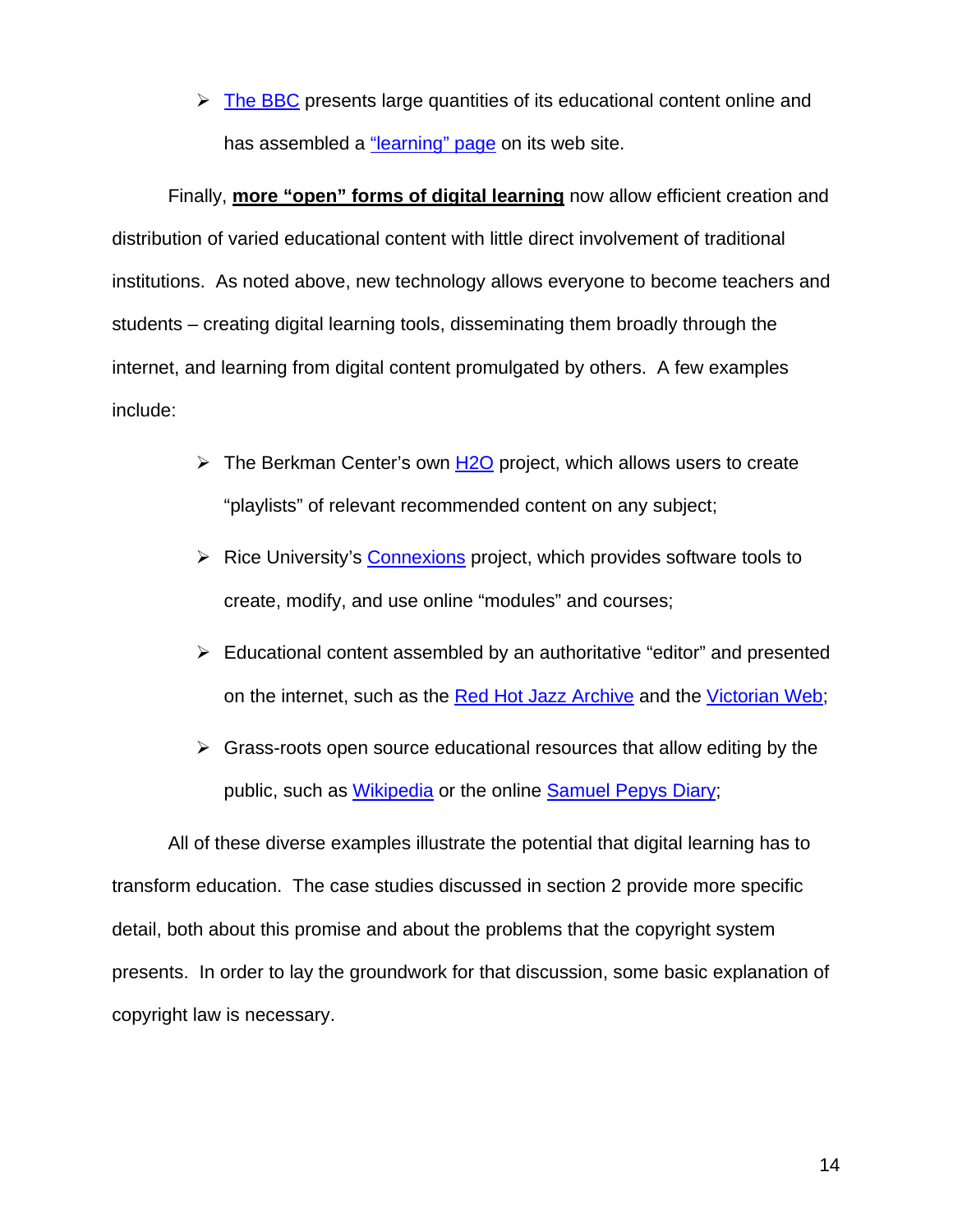#### **1.2. Brief Background About Copyright Law**

[For overview of the law that is more in-depth than this brief description permits but still [accessible to non-lawyers, see the U.S. Copyright Office's Circular #1, Copyright](http://www.copyright.gov/circs/circ1.html) Basics, which is available online in a recently updated form].

#### **1.2.1. Copyright Fundamentals**

U.S. federal copyright law grants the creator of an [original work of authorship](http://www.law.cornell.edu/uscode/html/uscode17/usc_sec_17_00000102----000-.html) (including literary, dramatic, musical, visual, architectural, and other kinds of works) a set of [exclusive legal rights](http://www.law.cornell.edu/uscode/html/uscode17/usc_sec_17_00000106----000-.html) involving different means of exploiting the work. These include, among others, the right to reproduce, distribute, display, or perform the work. A copyright also confers the exclusive right to prepare "derivative works" from the original, such as a sequel to a novel based on the same characters, a translation into another language, or an abridged or edited version of the work. All the rights come into existence automatically once the work has been ["fixed](http://www.law.cornell.edu/uscode/html/uscode17/usc_sec_17_00000101----000-.html)" in a permanent tangible form, such as being written down on paper or recorded in digital form. Generally speaking, under the most recent extension of the [copyright term](http://www.law.cornell.edu/uscode/html/uscode17/usc_sup_01_17_10_3.html), passed by Congress in 1998, the rights most often persist for seventy years after the author's death, or for a total of ninety-five years if the "author" is a corporation. (This [flowchart](http://media-cyber.law.harvard.edu/blogs/gems/tka/renewalflowchart2.pdf) by Professor Timothy K. Armstrong of the University of Cincinnati provides some greater detail about the notoriously complex calculation of copyright duration.)

The most commonly cited rationale for granting such strong rights is the desire to furnish incentives to create original work. By granting legal protection against copying and other unauthorized exploitation of the work, copyright seeks to ensure that creators and distributors of works reap the monetary rewards flowing from their efforts. The availability of these rewards, in turn, should stimulate further creative work. Without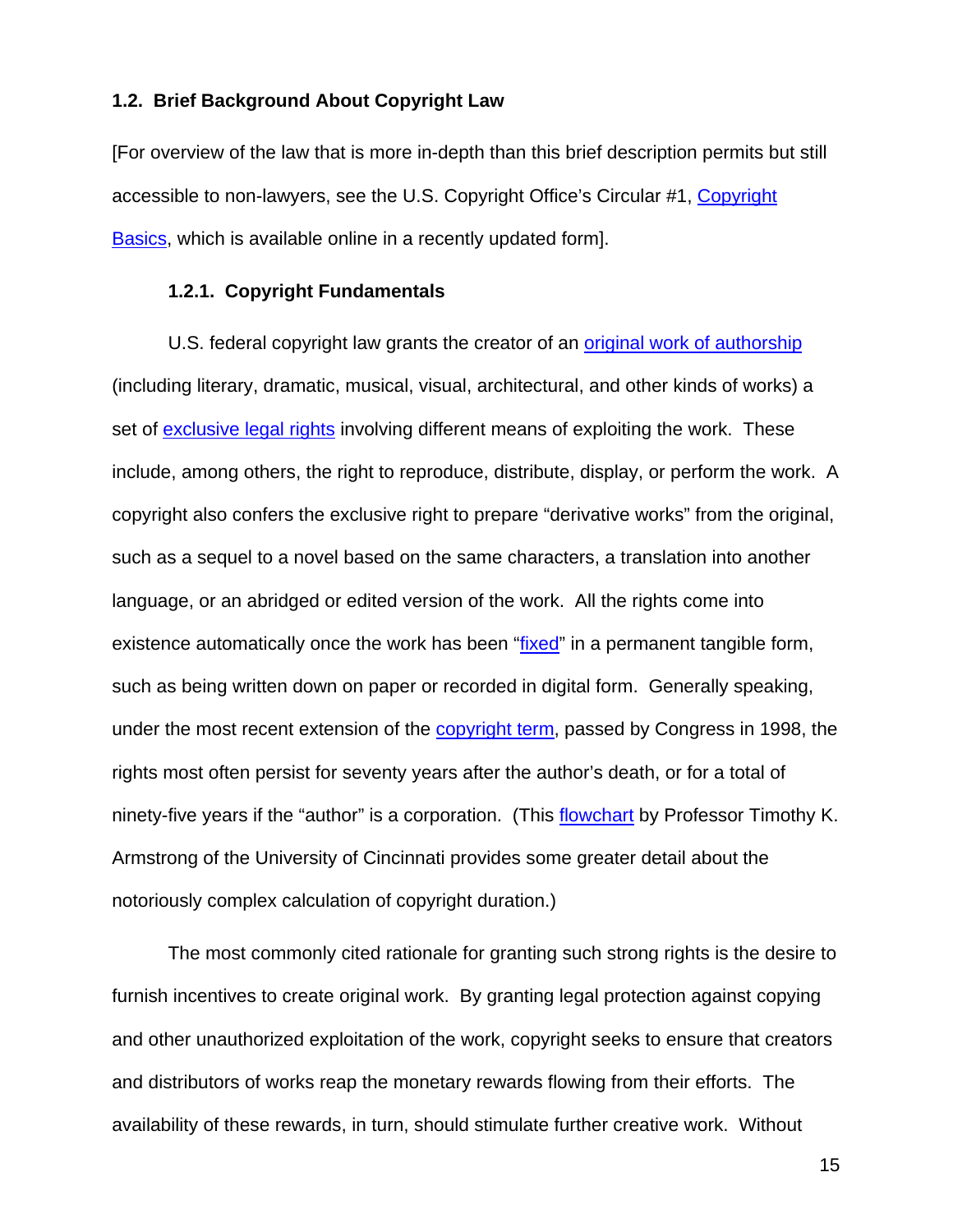copyright, others might easily copy a work of authorship and never pay its originators for it. Digital technology and the accompanying ability to make perfect copies of content have further increased this feature of intellectual property.

In practice, the creator of a work often licenses or transfers some or all of these rights to other entities (such as publishers, universities, record companies, or periodicals) who then may enforce the rights themselves. Similarly, when creators die, their heirs typically inherit whatever rights they retained. As such, this white paper refers to "rightsholders" rather than simply "authors" when it discusses those who have the capacity to sue others for infringement.

The owner of a copyright can sue others who infringe on the exclusive rights covered during its term. The most basic sort of infringement is copying or distribution of a work without permission of the rightsholder. In addition, those who assist or enable others' infringing activities may themselves be held liable under copyright law. So, for example, as the Supreme Court held in its 2005 *Grokster* [decision](http://www.law.cornell.edu/supct/html/04-480.ZS.html), a peer-to-peer filesharing service that affirmatively encourages illegal copying and swapping might lose in court under such a theory of "secondary" liability.

#### **1.2.2. Limits on Copyright**

Of course, rightsholders do not have unlimited power to control all potential use of content. The very purpose of the copyright system is to ensure that public discourse is enriched by creative work, and this purpose would be thwarted by excessive control. Since its very beginnings, therefore, copyright law has sought to strike the appropriate balance between preserving rewards for creators of works (and therefore incentives for creation) and fostering subsequent uses of that content.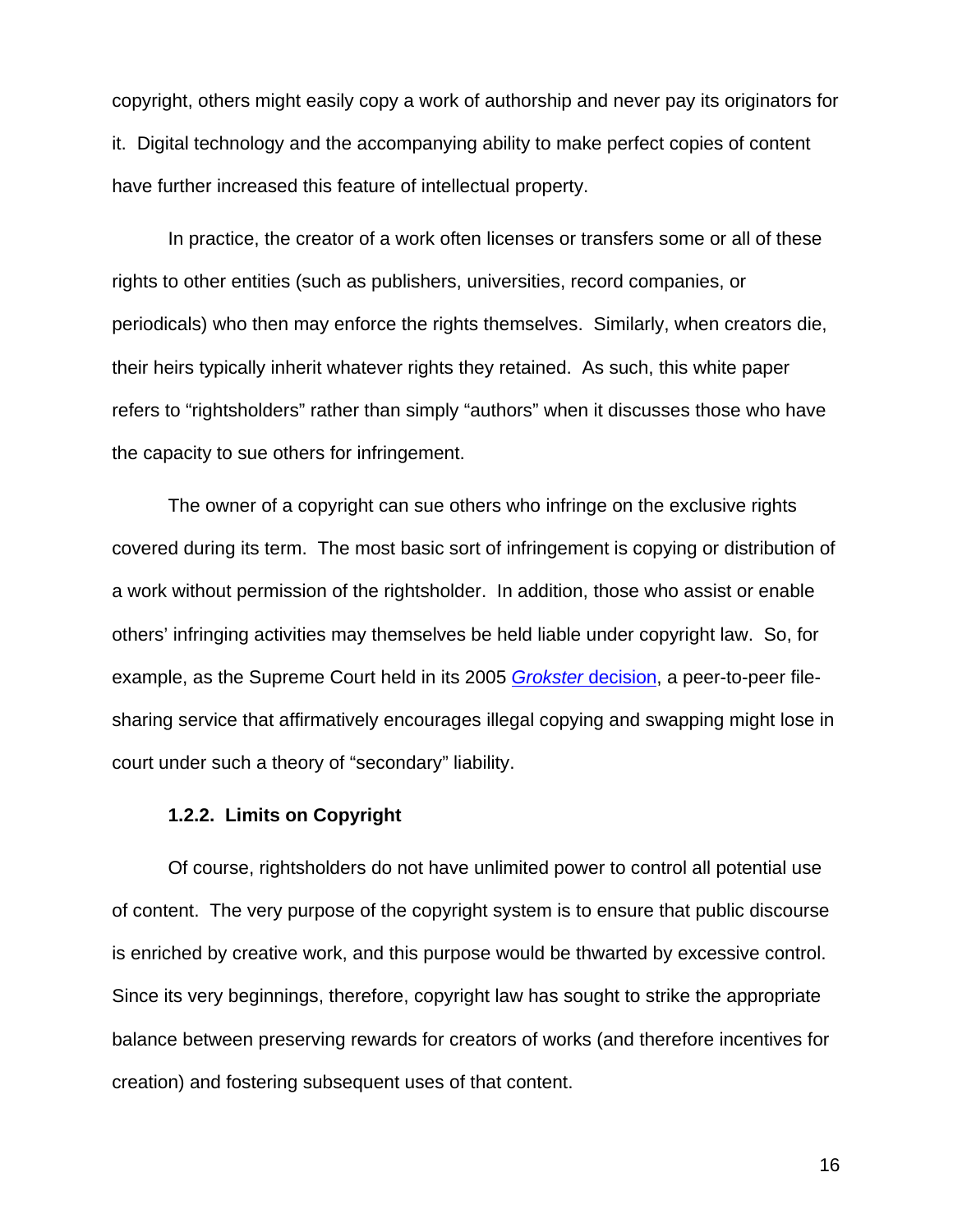<span id="page-16-0"></span>Some of the most fundamental elements of copyright law support this balance. So, for instance, copyright does not confer any control over facts or ideas, only the particular expression of those facts or ideas in a work. As a result, a historian can sue someone who copies the language she used to describe events, but not the underlying raw information. Copyright also confers control only over the intangible creative content of a work, not the physical object that houses content such as a book or CD. This limitation is reinforced by the "first sale" doctrine, which allows a person who buys an authorized copy of a book to dispose of it how he pleases, including selling or loaning it to someone else.

Congress and the courts have also fashioned a number of exceptions allowing uses of content notwithstanding the exclusive rights granted to creators. Not surprisingly, given the centrality of education to the purpose of the copyright regime, many of these exceptions apply to educational uses of content. The fair use doctrine is the most famous of these. Broadly speaking, fair use allows certain limited uses of content for purposes that further public discourse, such as comment, criticism, and parody; the doctrine is explained in more detail below in [section 3.2.](#page-49-0) A set of educational use exceptions, explored further in [section 3.1,](#page-42-0) seeks to augment fair use, particularly within the boundaries of the traditional school environment. Whether or not these exceptions are effective, especially in the context of digital learning, is another matter.

### **1.2.3. The Digital Millennium Copyright Act**

A further addition to rightsholders' arsenal is the ability to use technological mechanisms to prevent unauthorized copying of works, discussed further in a case study in [section 2.2](#page-22-0) and in [section 4](#page-65-0). Such mechanisms are most widely known as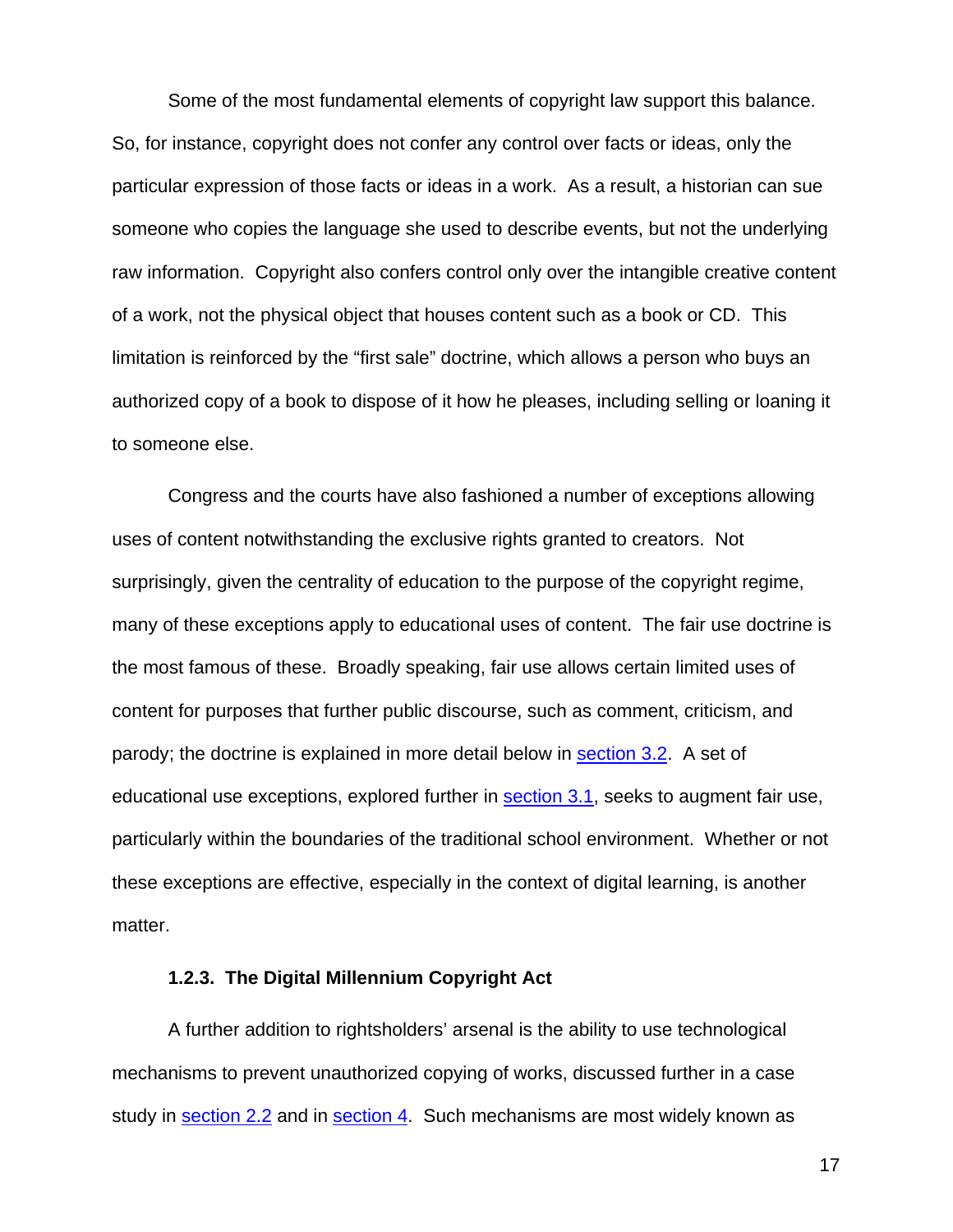Digital Rights Management ("DRM") systems (the name used in this white paper), though they are also sometimes called Technological Protection Measures ("TPMs") or copy prevention technology. By whatever name, DRM systems are encoded into digital content by a variety of means, such as encryption or watermarking, so that users are incapable of accessing or using the content in a manner that the rightsholder wishes to prevent. Sometimes, as in the case with most commercially distributed DVDs, the DRM system simply aims to prevent all copying indiscriminately.

Copyright law reinforces the power of DRM systems through the Digital Millennium Copyright Act ("DMCA"), found in [chapter 12](http://www.law.cornell.edu/uscode/html/uscode17/usc_sup_01_17_10_12.html) of the statute. In general, the DMCA seeks to forbid the circumvention of a DRM system – defined as "a technological measure that effectively controls access to a work protected [by copyright law]." It also outlaws development or trafficking of any DRM circumvention device or technology.

There are very limited exceptions to liability under the DMCA, but notably they do not include any defense based on an assertion of applicable exceptions under copyright law, such as fair use. Defendants who have a fair use right to reproduce content do not thereby have a defense if they must circumvent a DRM system to gain access to that content. There is also an exemption from civil damages for certain defined educational institutions under section  $1203(c)(5)$ , but it is available only if the defendant accused of circumvention "sustains the burden of proving, and the court finds, that the library, archives, educational institution, or public broadcasting entity was not aware and had no reason to believe that its acts constituted a violation." It would be extremely difficult for any responsible educational institution to demonstrate such ignorance of a well-known legal restriction, and individuals are not eligible for the same lenience.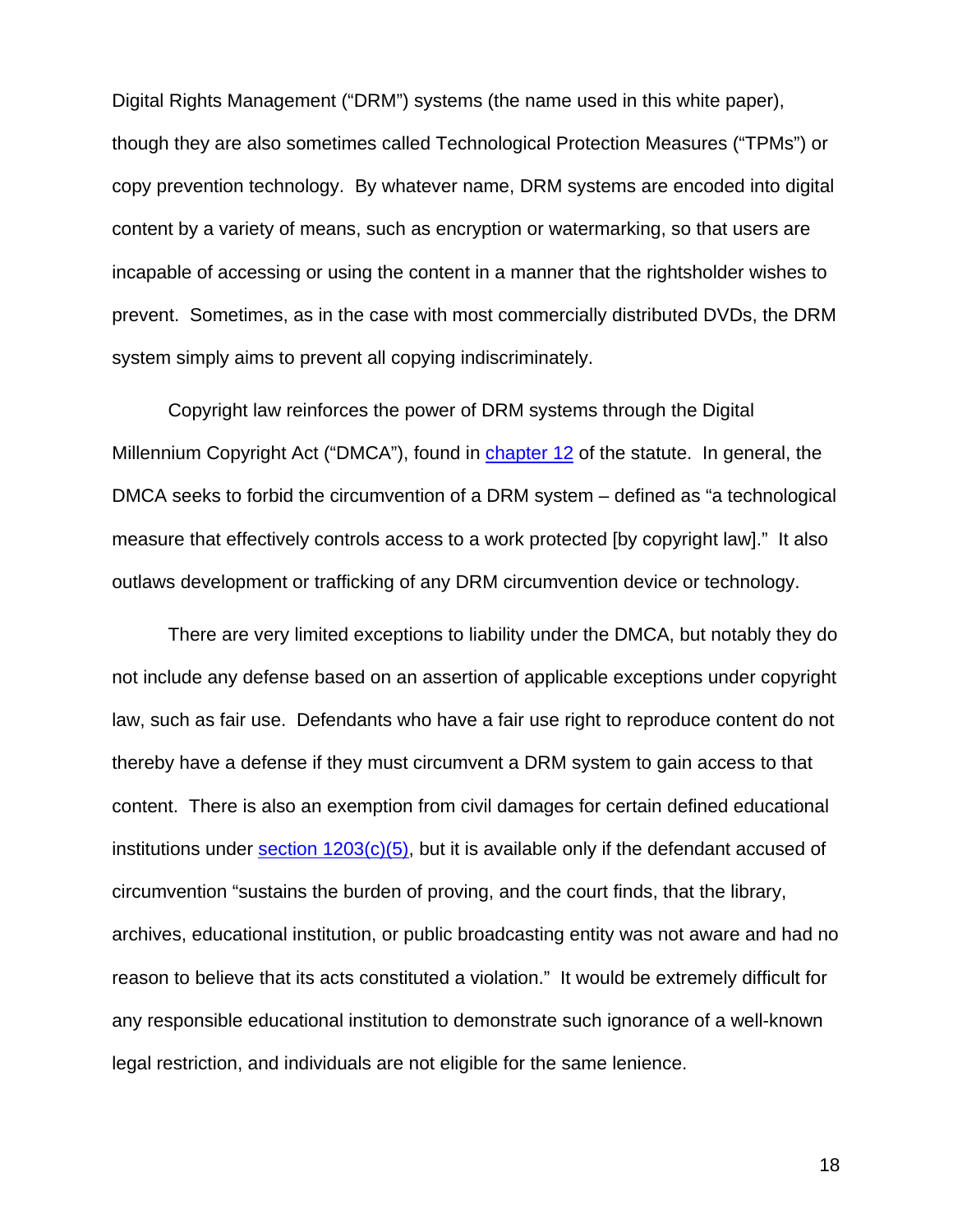<span id="page-18-0"></span>Consequently, educators are potentially vulnerable to civil or even criminal penalties if they interfere with whatever technological restrictions rightsholders choose to impose on the use of content.

#### **2. Summaries of Case Studies**

This section summarizes the four case studies completed as part of research for this white paper. More detailed versions of each study are also available as separate documents.

Each of the digital learning efforts described here is moving forward despite obstacles presented by legal rules, institutional structures, and market forces. The educators involved in these case studies have devoted hard work and accepted compromise. They are fighting against a copyright-related system that instead should be helping them accomplish their goals.

# **2.1. The History Teacher Network: Copyright Law Hampers Teachers' Sharing of Educational Resources**

[A more detailed version of this case study is [here\]](http://cyber.law.harvard.edu/home/dl_chnm)

The Center for History and New Media (CHNM) at George Mason University is a research center dedicated to using "digital media and computer technology to democratize history" and to enhance the presentation and preservation of the past. As part of this mission, CHNM is planning an online social networking service that will allow elementary and secondary school teachers to communicate across distances and provide mutual professional support.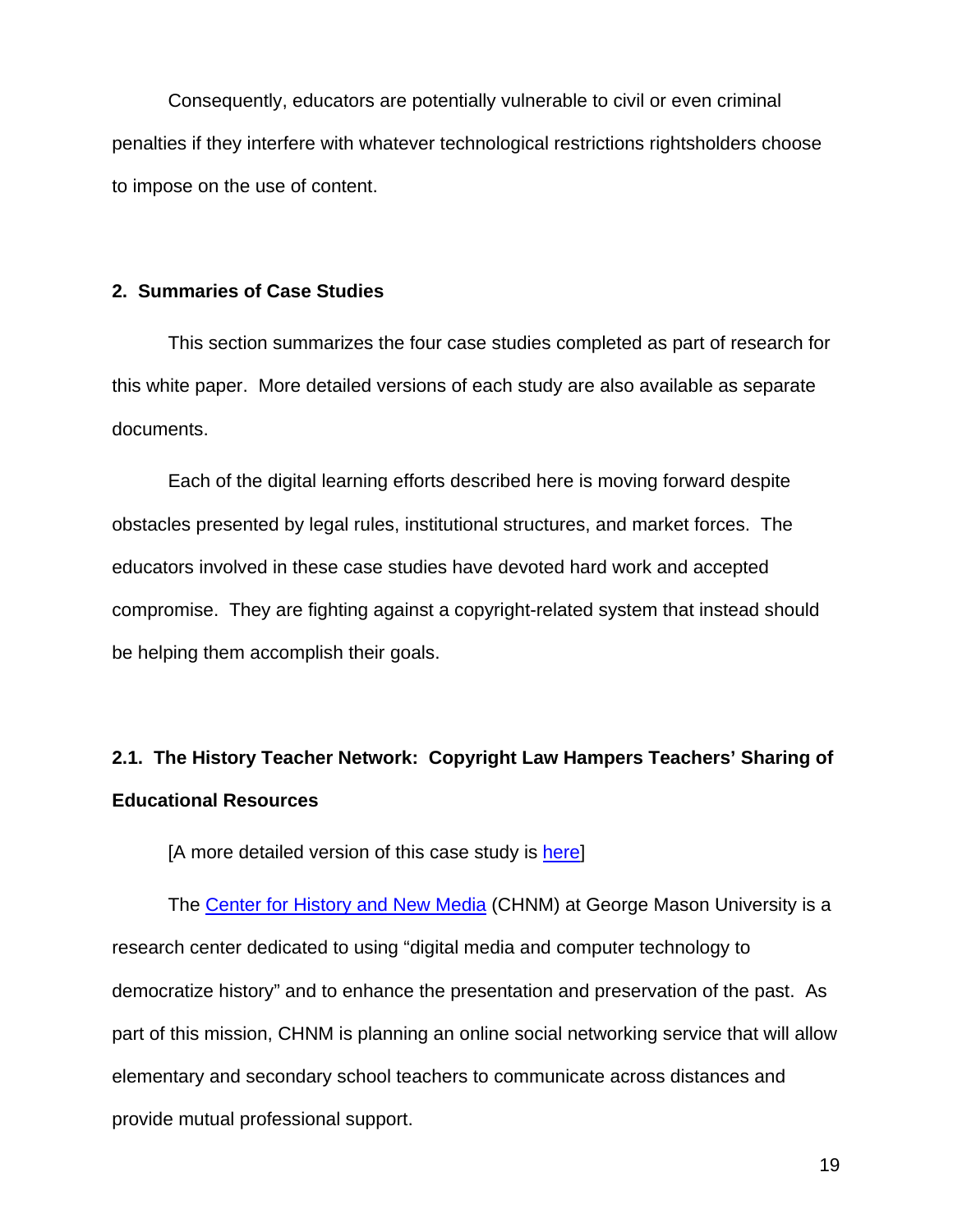CHNM recognized early on that one of the features in such a network that users will find most desirable is the opportunity for teachers who have developed successful classroom resources to share them with their colleagues. The exchange of resources incorporating photographs, animation, maps, sound clips, and the like lets teachers draw on one another's creativity to stretch their limited time and supply budgets and to offer their students a rich, multifaceted learning experience. Through such a system, a teacher who had created, say, an excellent PowerPoint presentation about early African cultures, or media coverage of the Vietnam War, could allow other teachers around the country to use it. In addition, through rating and social tagging technologies, the system would allow users to find suitable lessons and to rely on colleague's opinions of their quality.

CHNM has been forced to curtail its plans for a resource exchange component of the network because of the risk of secondary liability for copyright infringement. CHNM fears, not unreasonably, that teachers might use the network to post resources that include content from other sources in a manner which infringes copyrights. The [hypothetical PowerPoints named above, for example, might incorporate a recording of](http://cadensa.bl.uk/uhtbin/cgisirsi/x/0/5?searchdata1=id5.wma&library=ALL) early African music or the [famous photo](http://en.wikipedia.org/wiki/Image:TrangBang.jpg) of Vietnamese children fleeing napalm. Because both are likely copyrighted, CHNM must take care not to be held secondarily liable for their distribution by users of the network.

Ironically, copyright law does not prohibit teachers who create such a resource from showing it in their own classes, even if it contains copyrighted content. In general, the educational use exceptions in copyright law, particularly those in section 110 of the statute [further explained in [section 3.1.1](#page-42-0) of this white paper] shield that teacher from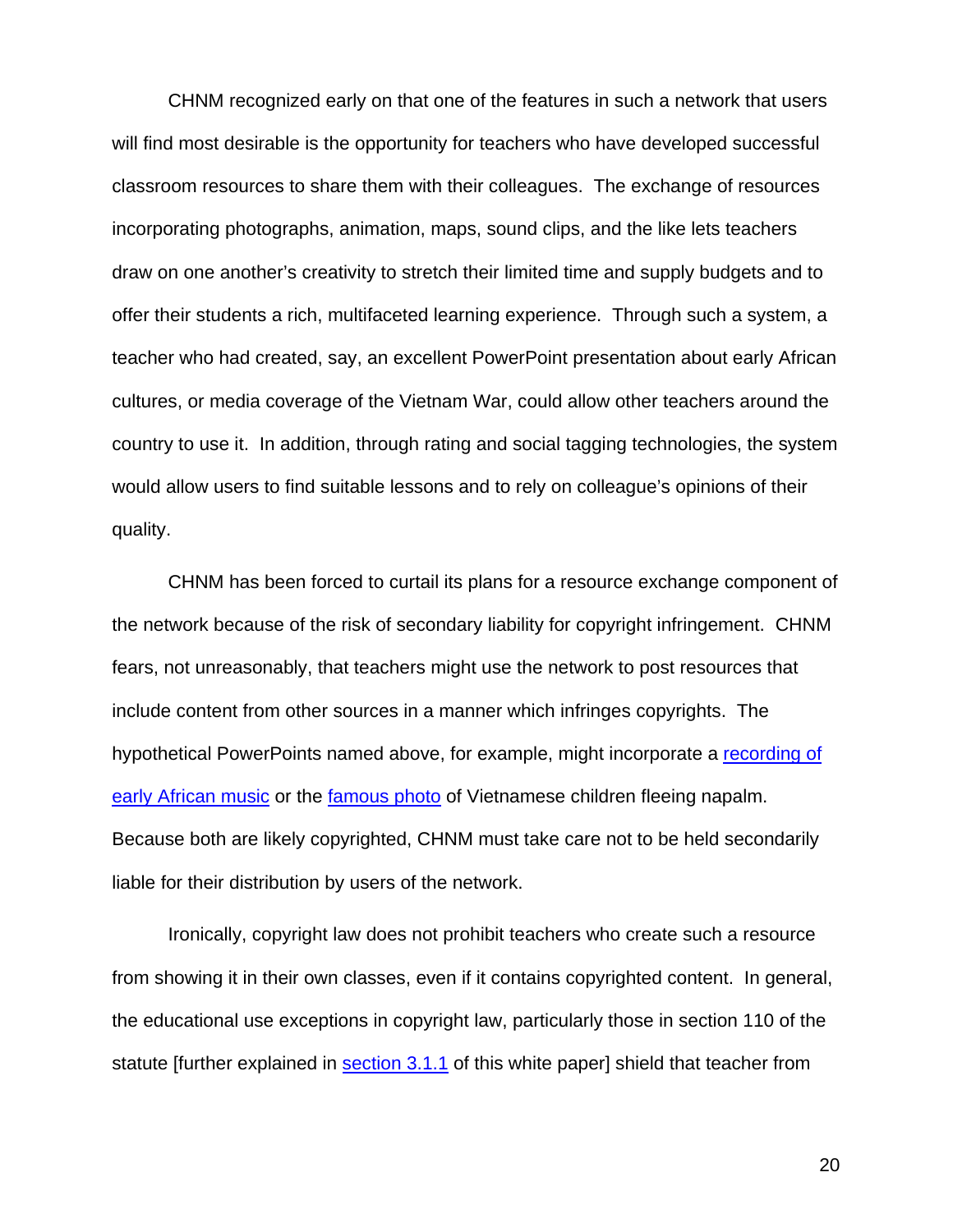liability. Furthermore, the fair use doctrine [further explained in [section 3.2](#page-49-0) of this white paper] should fill whatever gaps may exist in the coverage of these exceptions.

The problem arises only when the teachers who create such a resource distribute it to other teachers for use in their classrooms. The act of distribution likely falls outside the scope of the educational use and fair use exceptions to liability. Thus, teachers who would be permitted to produce and use their own "do-it-yourself" digital teaching aids are not allowed to loan them to colleagues to use in their classrooms. (The British Library, for example, which owns the copyright to the African music recording in the above hyperlink, makes this limitation explicit in its copyright statement.)

CHNM still plans to include a lesson-swapping function in the History Teachers Network, but will forbid users from sharing any copyrighted material and will present a strongly-worded warning at the upload point not to do so. CHNM will also take other precautions, such as providing access only to users affiliated with school districts, establishing notice-and-takedown procedures in compliance with the Digital Millennium Copyright Act, and posting disclaimers.

From the teachers' perspective, this is at most a second-best option, because it will exclude potentially high-quality teaching materials that incorporate protected works. Teachers who originally developed lessons for use in their own classrooms had no reason to attend to the copyright status of content, and so they are likely to be unsure whether they can upload these resources. Organizers at CHNM are also concerned that dire-sounding copyright warnings will discourage teachers from submitting resources that would in fact be legal to distribute. For example, a teacher might have created a presentation incorporating material that, while not in the public domain,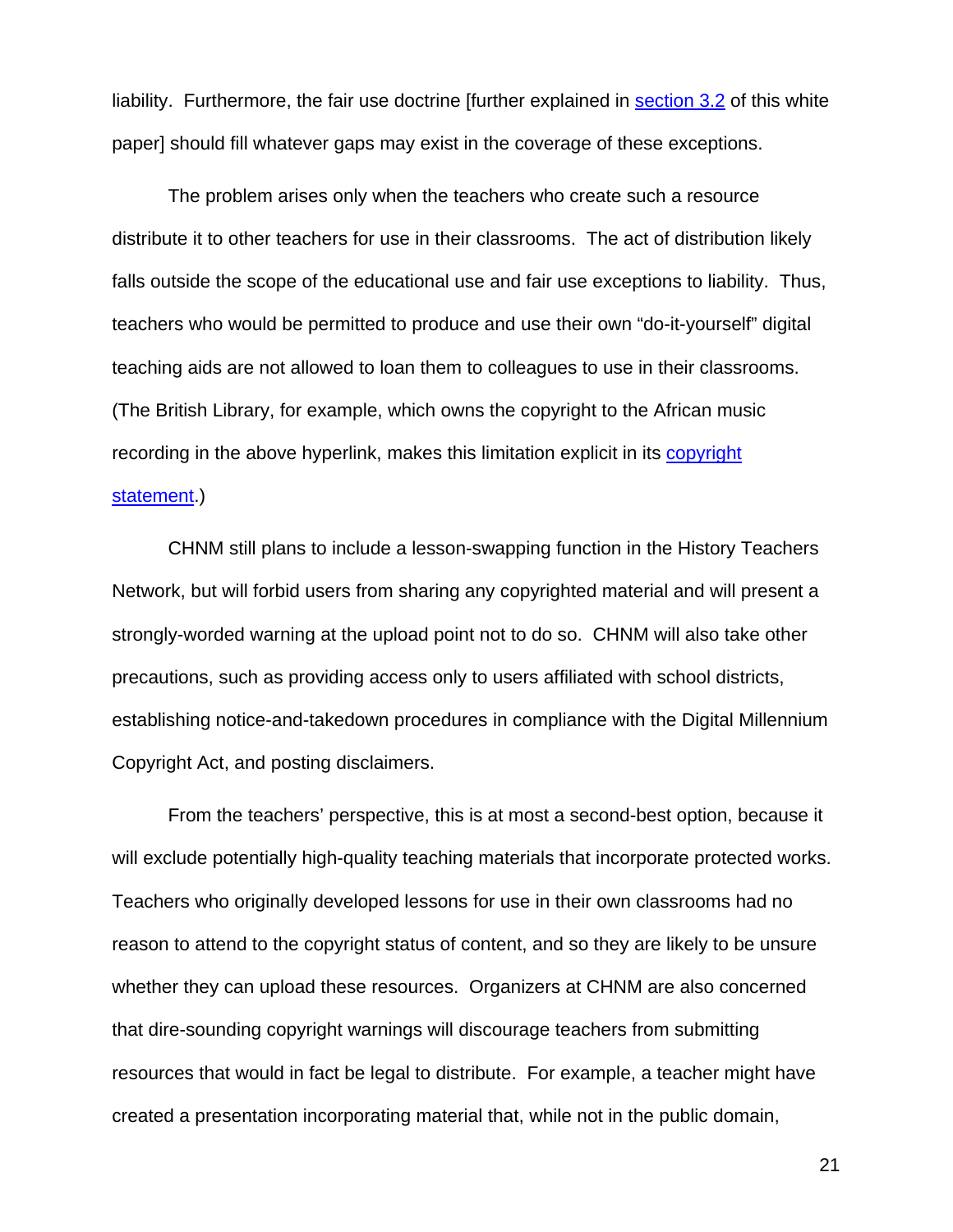carries the permission of the rightsholder to copy and distribute for educational purposes (such as a Creative Commons noncommercial use license). Or the teacher might have used scientific data that, because it is factual and not creative, is not entitled to copyright protection. Teachers are not copyright experts and will be reluctant to make the judgments necessary to ascertain whether uploading is permitted. CHNM fears that users of the system will exercise undue caution when they make conscientious efforts to heed warnings about copyright infringement.

The result: a wealth of valuable, creative educational materials that could be used legally by the teachers who originally designed them will not benefit additional children in other schools. The lessons with African music recordings or photos from the Vietnam War cannot be distributed to peer teachers under the current copyright regime. The greatest value of such resources lies precisely in the integration of rich source material with educational content that explains and analyzes it. That value is lost in most cases. This is a particular impediment in emerging curricular fields such as world history (an alternative to more traditional western civilization courses), where textbook publishers may not adequately serve teachers' needs, making reliance on self-created materials a necessity.

This case study illustrates one of the most difficult issues raised by digital technology: how can the interests of teachers and learners to use content flexibly be reconciled with the need to preserve reasonable incentives for creators and distributors of content? While adhering to prior law developed in an analog context foregoes many potential benefits of digitization, removing all limits would go too far in the other direction.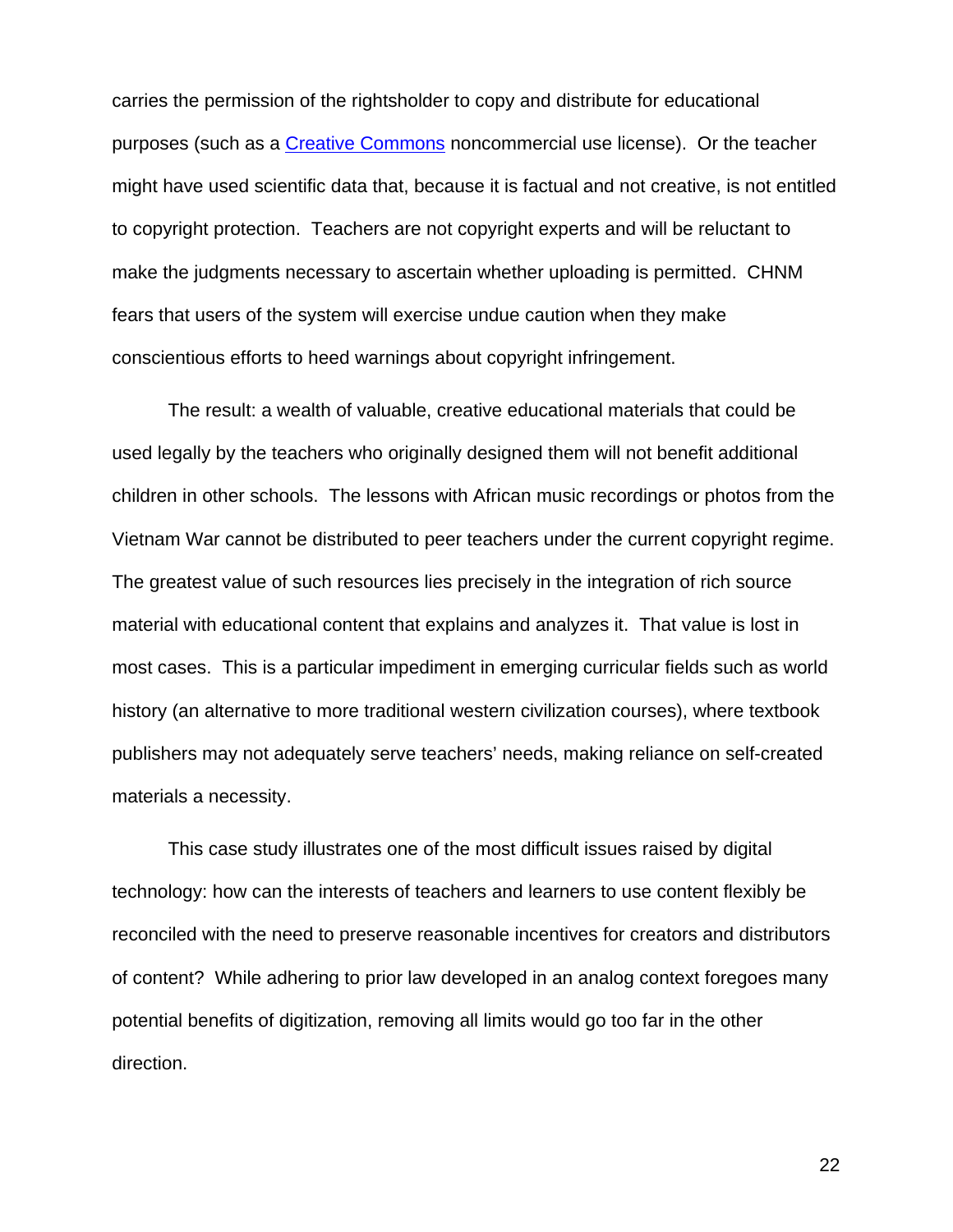<span id="page-22-0"></span>As in all of our case studies, CHNM has found a way to move forward with a more limited version of its original plans. But copyright law, far from assisting efforts to help teachers harness the power of digital technology, instead stood in CHNM's path.

# **2.2. DVDs in Film Studies Classes: DRM and the DMCA Interfere with Educational Use of Film Content**

[A more detailed version of this case study is [here.](http://cyber.law.harvard.edu/home/dl_filmstudies)]

A recent addition to the academy, film studies applies the techniques of established disciplines, including psychoanalysis, literary studies, and linguistics, to examine the art of cinema. Though a small group of intellectuals recognized the significance of film as a medium for artistic expression in the early twentieth century, film studies did not surface as an accepted area of scholarship until the 1960s. In the decades since, the popularity of film studies has spread dramatically, so that dozens of colleges and universities now offer undergraduate and graduate degree programs in film studies, and many more offer courses in the field. Technological advancement, including development of the DVD, has fueled this growth. And with the emergence of cinema as a crucial element of modern culture, film studies is certain to continue to develop as an important area of scholarly endeavor.

The ability of teachers and students to view and critique excerpts of film – essentially, movie clips – is a fundamental building block of serious study in this area. One of the most common means for professors to teach students about film is to show a series of excerpts from different movies that illustrate a common point. For example, a professor may wish to screen clips from different films that use a certain camera angle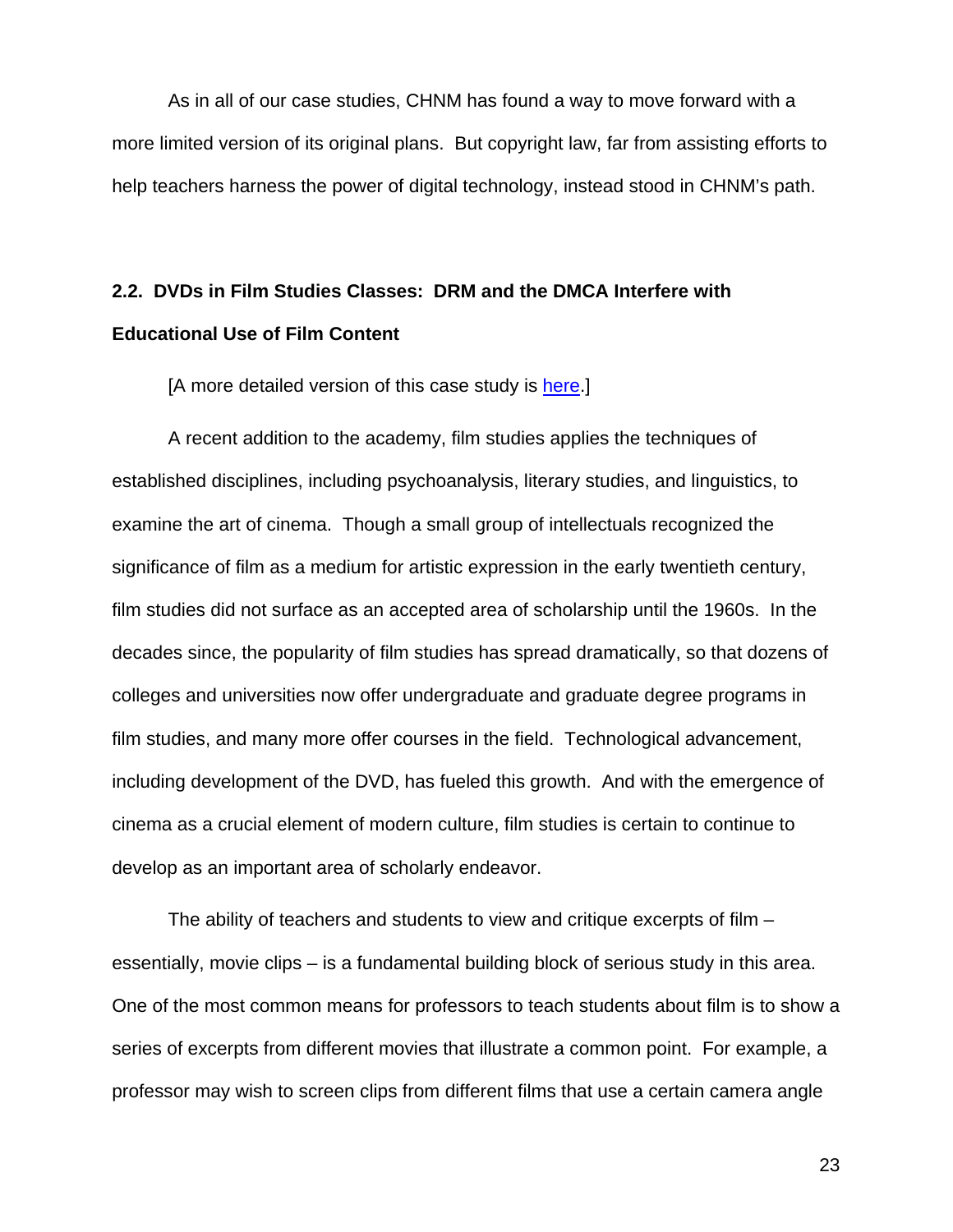to produce a particular visual effect. Film studies professors also present and discuss relevant clips from assigned works during lecture, just as literature professors examine novels in class by reading important passages out loud.

Creating compilations of such excerpts (or, as they are sometimes called in a throwback to older technology, "clip reels") should be a relatively straightforward process using DVDs. Digital technology should also enhance the ability for students to have access to clips for homework or other study outside of class, either online or through distributed DVDs. In fact, our research and interviews with film studies professors demonstrates that, for a combination of technological and legal reasons, the opposite has occurred. The DRM systems used on DVDs, and the restrictions of the DMCA, interfere with these educational uses of film content. We have found that many film studies professors nonetheless reap the benefits of digital technology for their teaching – but only by bypassing DRM systems in likely violation of copyright law.

Rightsholders almost always distribute film content on DVDs with DRM systems and a number of other technological limitations embedded in the discs. These technological barriers are reinforced by legal ones. As discussed above in section [1.2.3, the DMCA outlaws circumvention of DRM systems and the creation or distrib](#page-16-0)ution of circumvention tools. Even though showing a clip of a movie in class is [unquestionably permissible, under both face-to-face teaching exceptions \(see section](#page-42-0)  3.1.1) and the fair use defense (see [section 3.2\)](#page-49-0), the DMCA does not recognize any comparable exceptions. Professors who circumvent the DRM systems in DVDs to enable such uses thereby expose themselves to civil or even criminal penalties.

The most significant DRM barrier is CSS. Commercially available DVDs are encoded in CSS, an encryption and authentication scheme that prevents copying of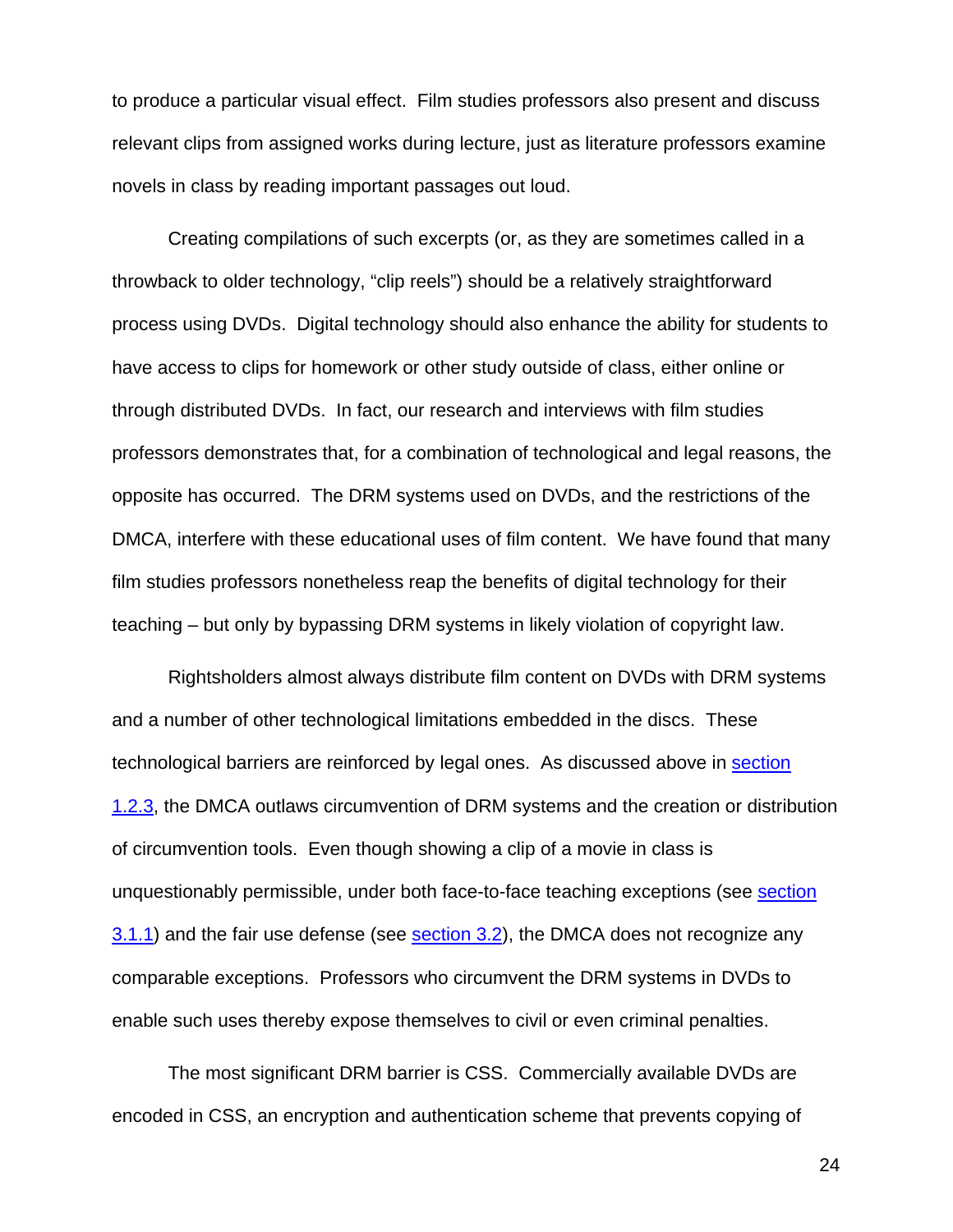video files directly from DVDs. CSS does not merely block DVD copying. Rather, CSS is an encryption system that scrambles DVD content and restricts playback to licensed devices equipped with keys for decoding the scrambled content. This encryption, combined with the terms of the CSS license, prevents copying by regulating the devices that play DVDs. Put differently, CSS restricts *access* to DVDs as well as duplication of them.

Copyright owners further restrict DVD access by limiting the geographic areas in which a disc can be played through region coding, another DRM system. A map of the coding system is set forth below.<sup>1</sup>



 For example, DVDs sold in Europe (region 2) cannot be viewed on DVD players sold in the United States (region 1). Rightsholders use these access restrictions to control the timing of DVD release around the world so that it is possible to release a movie on DVD in one region, and in theaters in another, without running the risk that access to the DVD version of that movie will leak across regions and interfere with theater attendance.

<sup>&</sup>lt;sup>1</sup> Source: http://en.wikipedia.org/wiki/DVD\_region.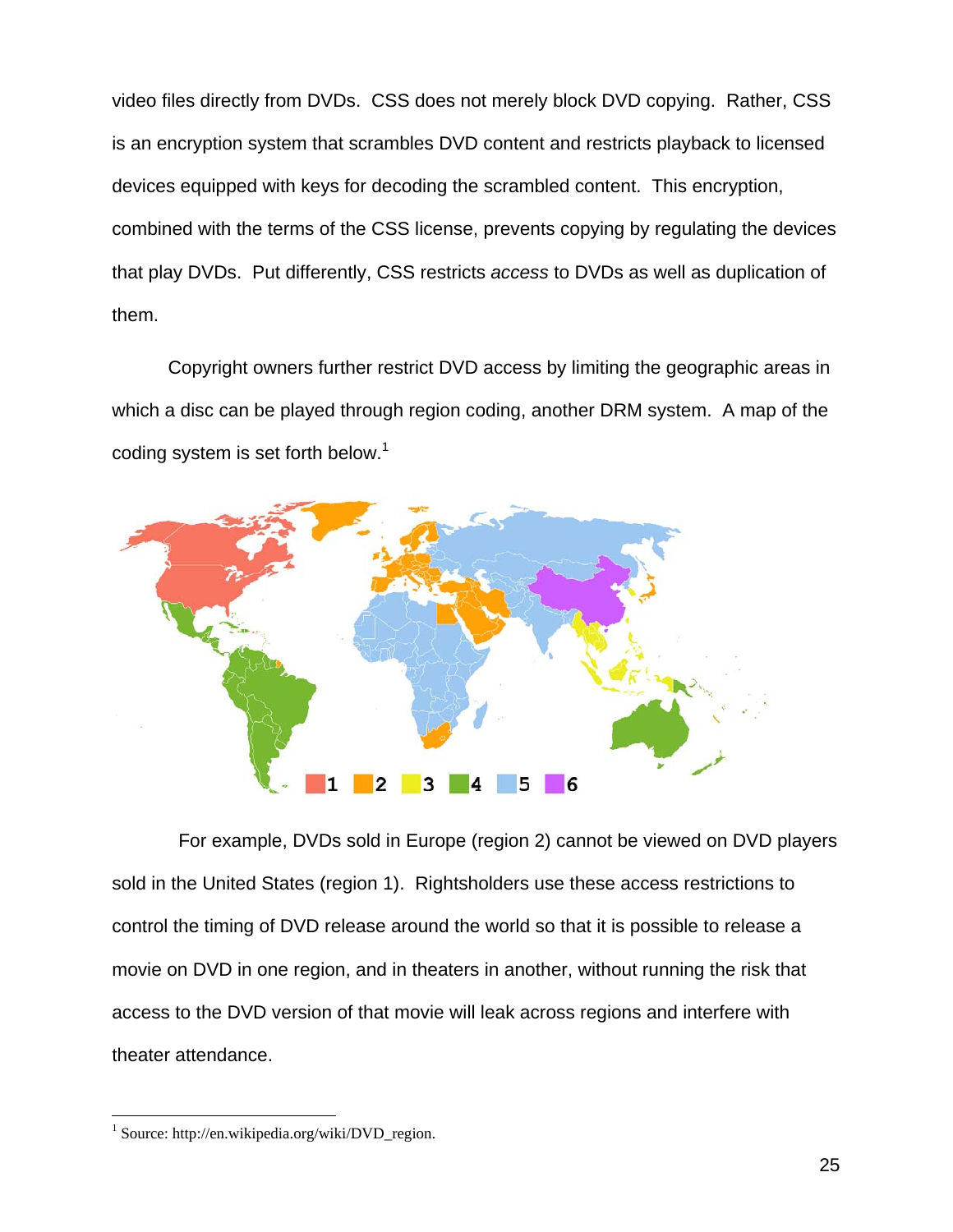Finally, as anyone who watches DVDs at home is painfully aware, many contain navigation restrictions that force playing of previews, copyright warnings, or even advertising content (and often prevent fast-forwarding) before gaining access to the feature film. While not formally DRM systems, such features prohibit easy movement between different sections on a DVD in ways that further undermine a film studies professor's practical ability to make use of its content. They certainly negate any argument that a professor could simply insert a DVD into a player and bring up the desired scene during class rather than creating clip reels. For example, in order to show students clips from five different DVDs during a single class, the class would have to waste valuable time waiting for previews and copyright warnings to play on each of those discs before showing the desired clips.

Our research indicates that many film studies professors – probably most of them – respond to these difficulties by circumventing CSS, region coding, and navigation controls, despite the likely illegality of doing so. Those who abide by the law face enormous practical difficulties in their everyday teaching.

Software tools capable of circumventing these DRM systems became available as early as 1999. Since then, developers have created numerous tools that allow users to copy and manipulate DVD content. For example, Fast DVD Copy 4 by Velan is a popular program among film studies professors that allows users to duplicate CSSprotected DVDs and remove region and navigation restrictions from the copies it creates. Other programs with similar functionality, such as Forty-Two DVD-VX Plus and MacTheRipper, are also available. Notably, manufacturers and distributors of these programs risk sanction under the DMCA. The courts have enjoined several manufacturers of circumvention software, prohibiting further distribution of their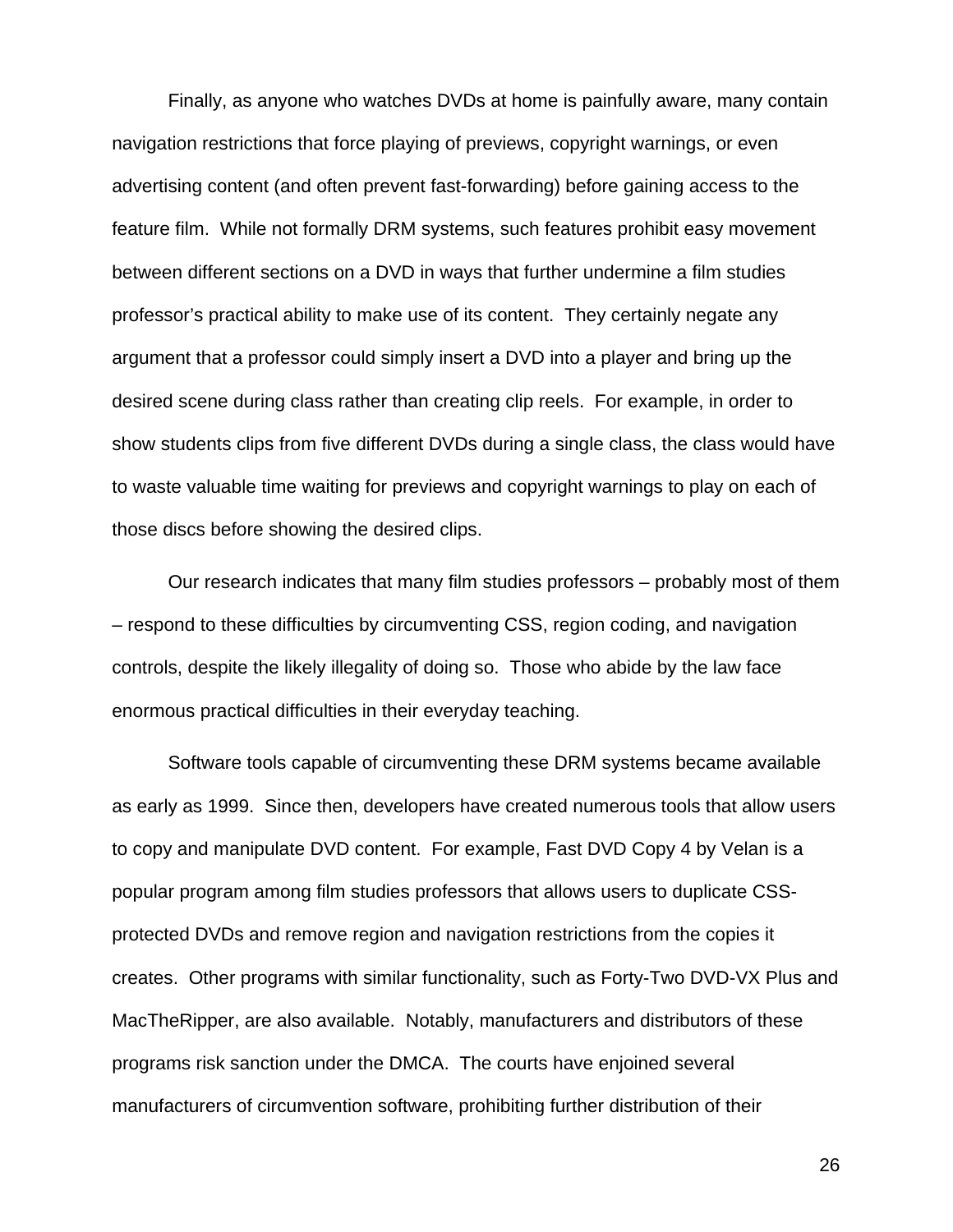programs. Nevertheless, film studies professors continue to rely on these programs, and software manufacturers continue to produce them.

After creating a DRM-free copy of a movie, it is possible to isolate and extract desired movie excerpts using editing tools such as Cinematize. Cinematize allows users to extract video and audio clips from DVDs and save them in a variety of formats compatible with popular movie and audio editing applications. The developers of Cinematize, cognizant of the liability issues surrounding the manufacture and distribution of software capable of circumventing CSS, did not include such a decryption feature in the program. Nevertheless, as advertised on the [Cinematize website](http://www.miraizon.com/support/faq.html), "Cinematize is fully compatible with decrypted output from all the popular [] decryption tools available." By combining tools such as Fast DVD Copy 4 and Cinematize, professors can (and do) harness the full power of the DVD format.

The advantages for film studies of digital content over older analog formats are significant. Liberated from the constraints of CSS, the digital information stored on DVDs permits rapid duplication, without concomitant degradation in quality. Once region codes are overridden, professors can introduce students to movies never before available in their geographic region. In addition, absent navigation restrictions, DVD content is more readily searchable than analog media, permitting instantaneous navigation by title, chapter, and timecode. In sum, DVDs stripped of these DRM systems allow film studies professors to duplicate content, create clip compilations that they can show in the classroom, and navigate DVDs in order to avoid wasting time.

Clips taken from videotape or other analog formats are not adequate substitutes for the educational needs of these professors. Most obviously, the resultant copies are lower in quality than the originals (which most likely were already inferior to DVDs of the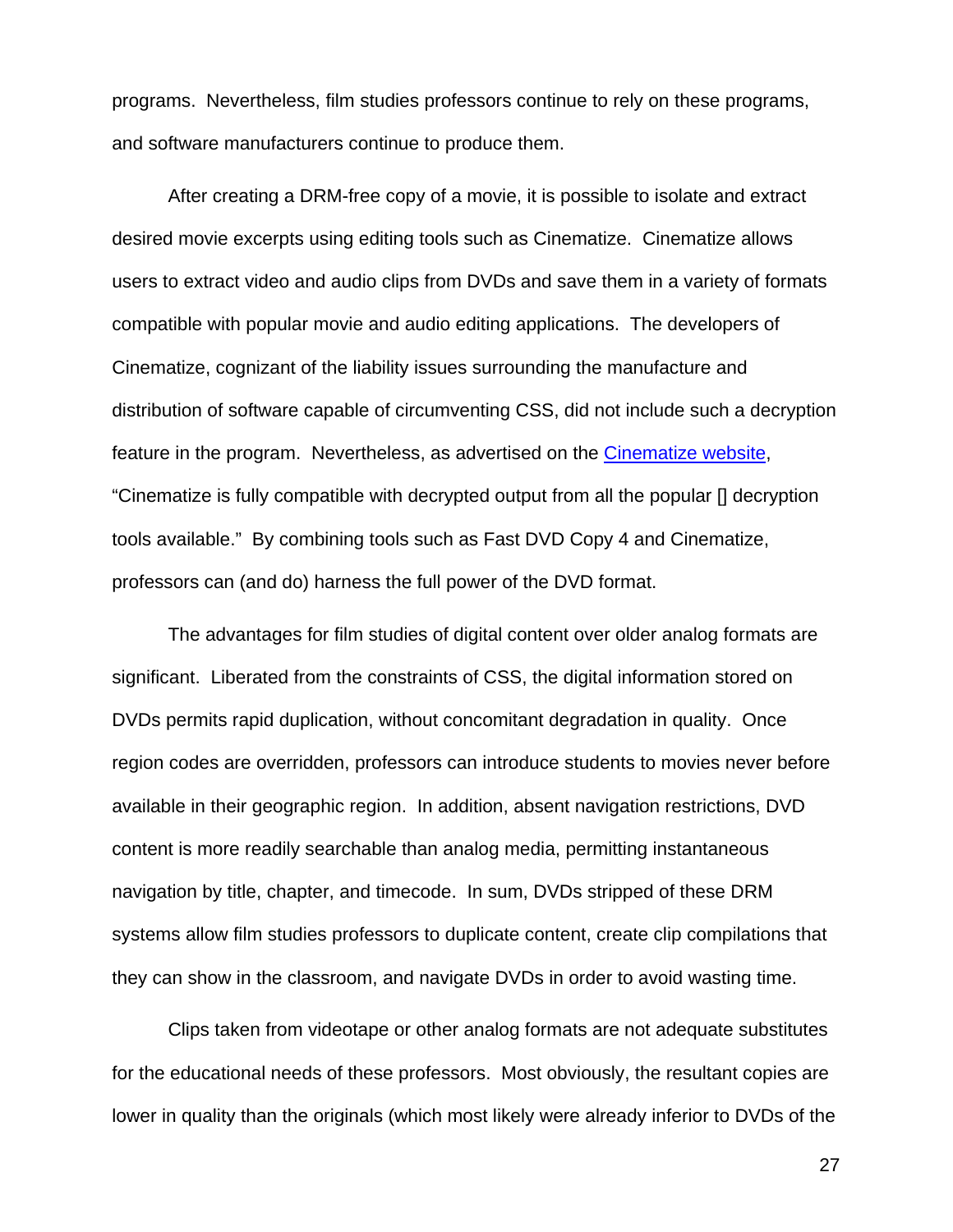same film). A sophisticated analysis of cinema requires access to a version of the film in excellent quality, not the grainy images found on bootleg videos. Tape also must be copied in real time, making the creation of larger clip reels unrealistic. Finally, some analog formats do not lend themselves to creation of clip compilations whatsoever. For example, most professors do not have access to the equipment necessary to duplicate and splice clips from 16-mm film.

As a supplement to presenting segments of works in class, film studies professors occasionally distribute excerpts of works to students as part of the course curriculum – either by handing out physical copies, or by posting content on an intranet. Creating DVD copies of excerpts is the most efficient, cost-effective way to distribute this content to students. DVDs are faster to copy and less expensive to create than other media. And these five-inch plastic discs produce higher quality, more durable copies than other formats. Further, DVD players are ubiquitous on college campuses – available on computers, in libraries, and in dormitories. In contrast, certain analog formats, such as 16-mm, are difficult to duplicate, and even if duplication were possible, most students would not have access to the projectors needed to view most such formats. While VCRs are readily accessible, creating videotape copies of movie segments for individual students is prohibitively expensive and time consuming. For these reasons, film studies professors depend on DVDs to create physical copies of media for students.

Professors who wish to distribute movie clips online encounter issues similar to those faced when distributing physical copies of content. Posting analog content to the internet (or an on-campus intranet) is a costly and time-consuming proposal, since it is necessary to digitize analog content before putting it online. This conversion reduces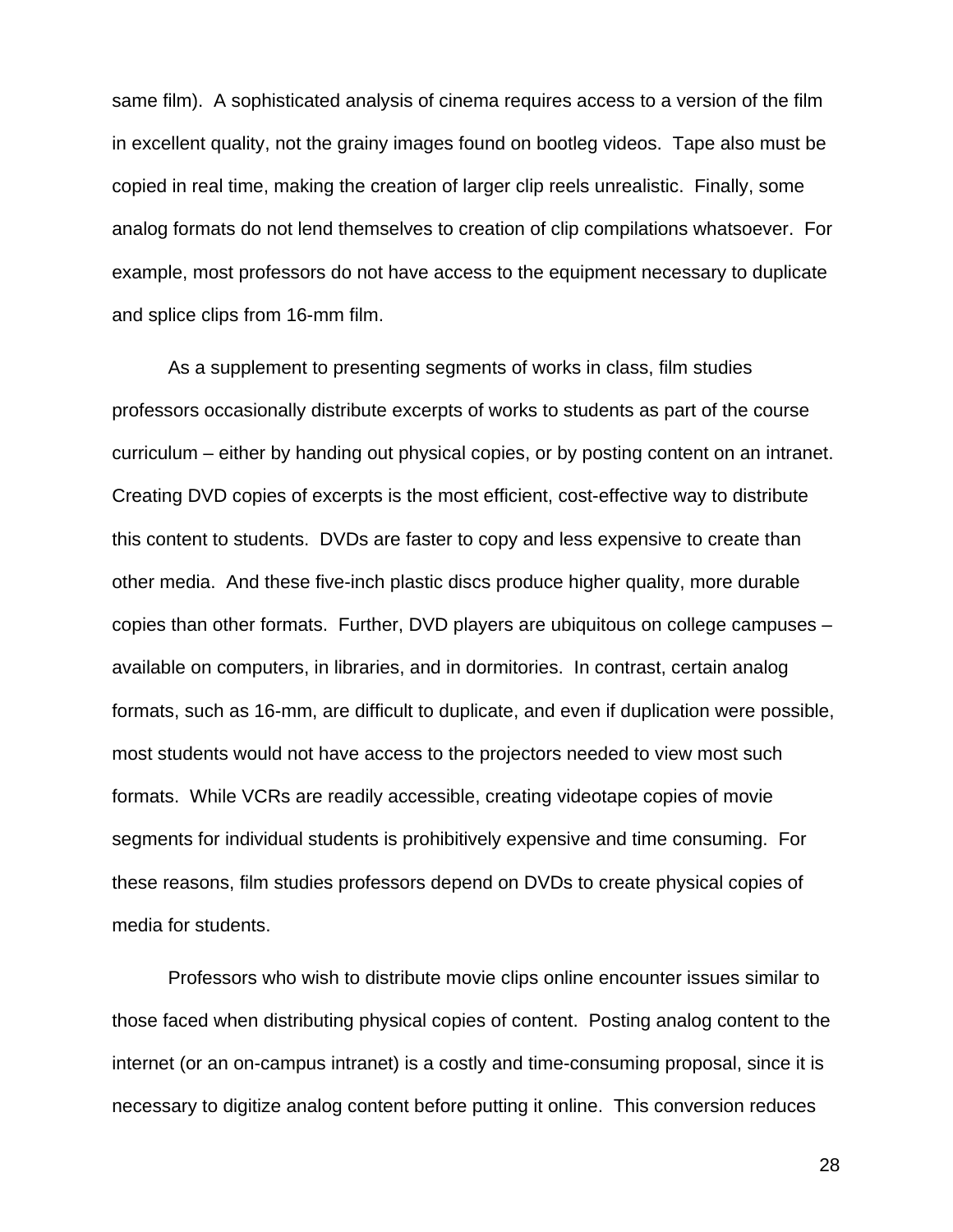the quality of formats such as 16-mm film, since some resolution is lost during digitization. Clips from DVDs, in contrast, are easily compiled and posted to with the use of software tools such as Fast DVD Copy 4 and Cinematize. Unsurprisingly, the majority of film studies professors who post content online derive that content from DVDs.

At present, there is an uneasy equilibrium that tacitly permits film studies professors to carry on with systematic violations of the DMCA for educational purposes. Film studios appear unwilling to take the potentially unpopular step of suing professors for studying their work; universities appear generally to turn a blind eye to DMCA violations perpetrated by their faculty. This apparent equilibrium is dangerously unstable, however. First, rightsholders could choose at any time to revoke their implicit tolerance of DMCA violations. Indeed, teenagers and college students who used peerto-peer file-sharing services likely felt that their activities were unlikely to result in litigation until the recording industry adopted an aggressive strategy of pursuing such cases. The same could occur in this context – and most likely only one rightsholder needs to bring one action in order to chill these now-common educational uses of film content.

Second, even if the educators themselves do not become targets, they could lose access to the circumvention tools necessary for them to use DVDs effectively. Already, the U.S. government and the film industry aggressively target such products through the legal system. In addition, there is an ongoing "arms race" between DVD distributors and the hackers who create circumvention tools, with new DRM systems introduced frequently and then new technology developed to bypass them. A combination of a simultaneous improvement in DRM technology for DVDs and a legal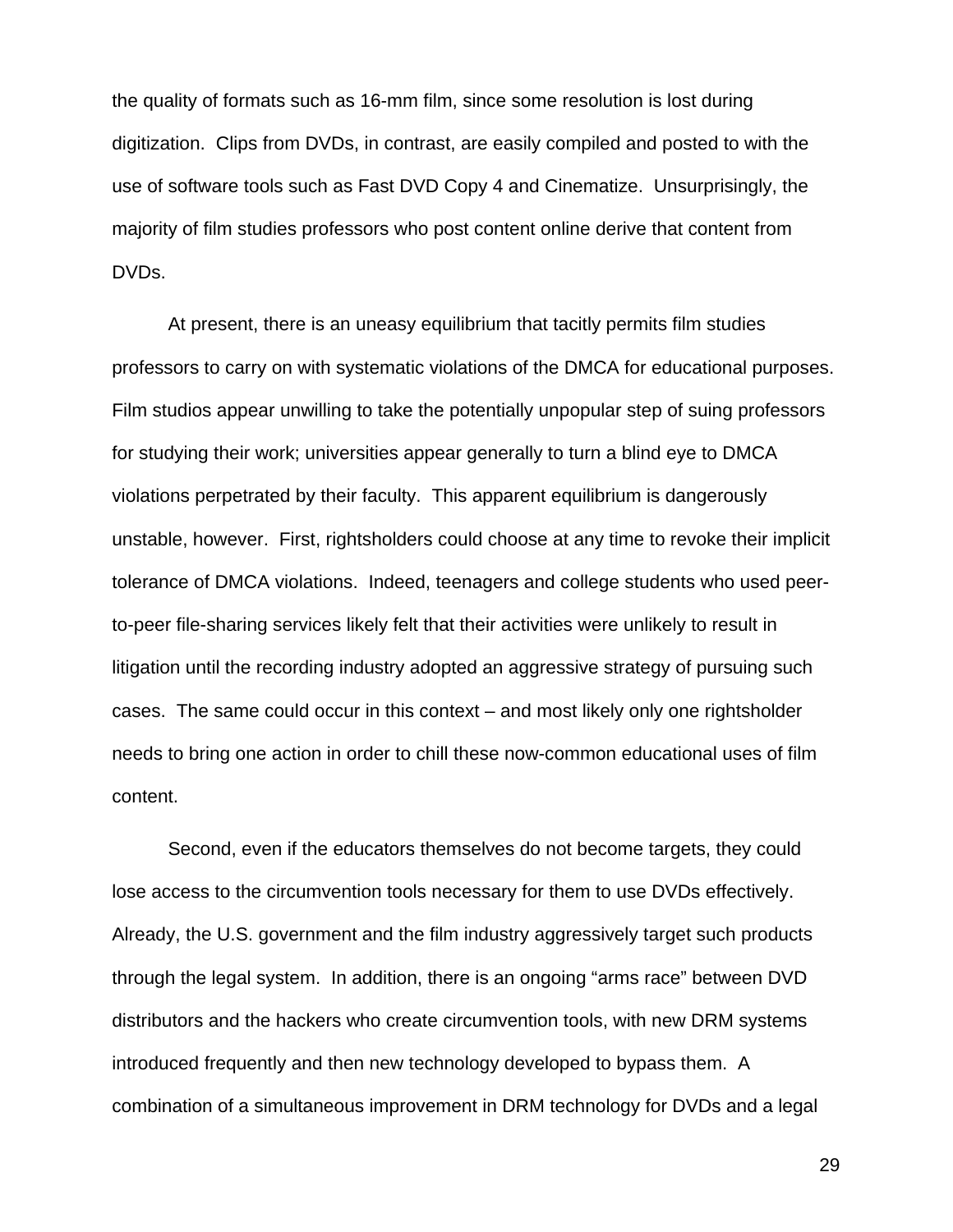<span id="page-29-0"></span>crackdown on DMCA trafficking violations could leave film studies professors without practical technological means to bypass DRM systems. While a few may have the technological sophistication to design their own circumvention mechanisms, most professors would be left unable to use DVDs in their teaching at all.

Here, as in other case studies, many educational uses of content are proceeding despite obstacles. In this instance, however, the benefits are realized only by breaking the law. An increase in legal enforcement, against either educators themselves or developers and distributors of circumvention tools, would prevent such uses. The deployment of CSS and enforcement of the DMCA may be motivated by reasonable fears about large-scale piracy of Hollywood new releases. They have the bizarre side effect, however, of turning film scholars into outlaws.

# **2.3. The Database of Recorded American Music: Copyright Burdens Educational Distribution of Music**

[A more detailed version of this case study is [here\]](http://cyber.law.harvard.edu/home/dl_nwr-dram)

[New World Records](http://www.newworldrecords.org/) (NWR) is a non-profit corporation that sees itself as analogous to a university press for American music. Its mission is to promote awareness of and access to the works of U.S. composers who are not distributed on mainstream record labels. NWR sells to individual customers, but its main market is libraries, which "subscribe" to NWR's releases, meaning that they receive a copy of every album NWR puts out at a discounted rate.

NWR is committed to the idea that digital delivery is the future for music. It has launched a multi-million dollar effort to create a digital database of music for library and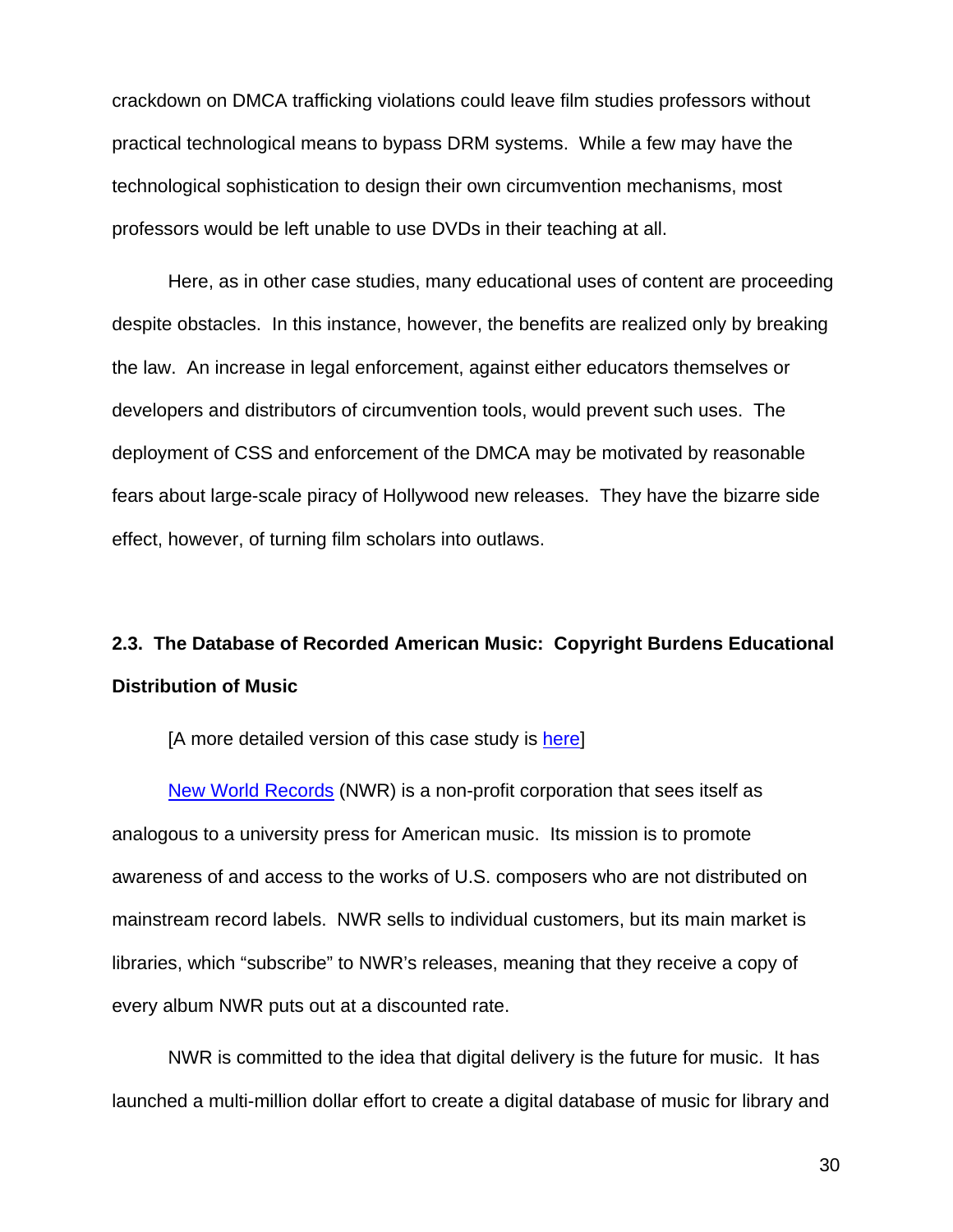scholarly use, the **[Database of Recorded American Music](http://dram.nyu.edu/)** (DRAM), a model analogous to [JSTOR](http://www.jstor.org/) for scholarly journals and [ARTstor](http://www.artstor.org/info/index.html) for art images. Initial funding for the project, which aims to become self-sustaining, comes from the Andrew W. Mellon Foundation and Robert Sterling Clark Foundation. DRAM, developed in collaboration with New York University, will be offered at some 100 universities by the end of 2006, either as paying customers or on a free trial basis in the hope that the schools will subscribe once they experience the DRAM's benefits. The Database includes recorded selections already distributed by NWR through its existing catalog of CDs and those culled from partner labels with similar lists.

The process of converting to a new method of delivery required a detailed review of intellectual property rights. Because NWR champions underrecognized composers, it is especially committed to protecting their copyright-related financial interests, so ensuring fair compensation for these creators was a high priority. Even armed with this commitment and comparatively generous funding for a nonprofit educational project, DRAM faced many difficulties in its efforts to secure the necessary licenses.

Even before the advent of digital technology, the legal issues around music licensing were very complicated. A musical recording is protected by two separate copyrights, one for the underlying musical composition and another for the recording as a fixation of a specific performance of the music. As a record label, NWR owns copyright in the sound recordings of most selections in its catalog (with the exception of a few recordings included in particular albums under licenses). However, NWR still needed to secure digital distribution rights for the musical compositions. In addition, these music-related rights implicate two quite complicated aspects of the copyright regime. First, [section 115](http://www.law.cornell.edu/uscode/html/uscode17/usc_sec_17_00000115----000-.html) of the copyright statute creates compulsory licenses for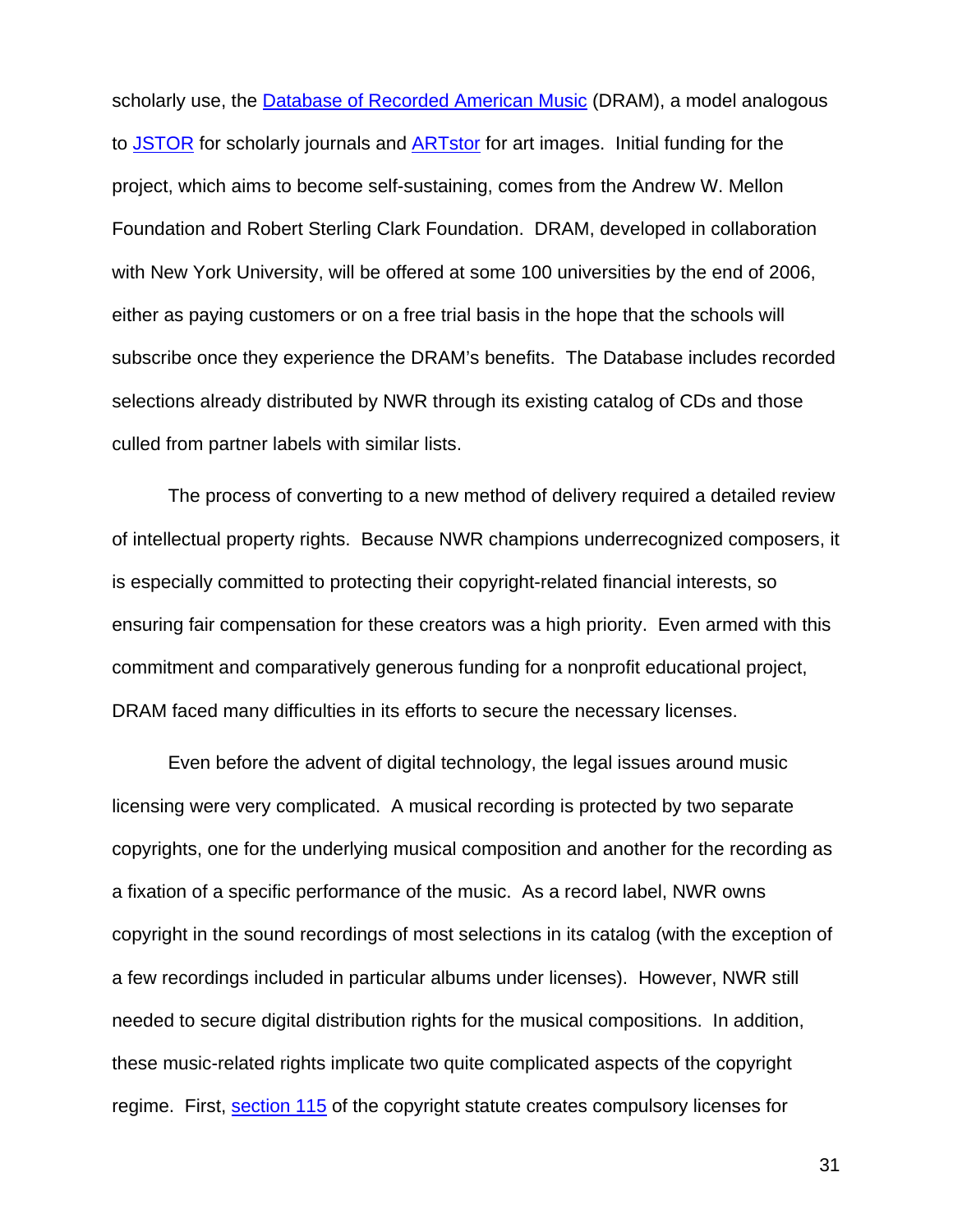certain sound recording rights. Under a compulsory license provision, rightsholders are not allowed to deny permission for the uses covered by the provision, and the royalty rate they receive is set by some statutory mechanism. The second complication is the prevalence of intermediaries (such as the "performing rights organizations," ASCAP, BMI, and SESAC) for licensing of certain rights to copyrighted music. These intermediaries serve as clearinghouses, managing licensing activities on behalf of many distinct rightsholders. In the simplest case, for example, radio broadcasters pay these intermediaries for blanket licenses covering all the rights they manage, and the fees are then distributed among individual rightsholders under complex formulae.

This complex legal tangle grew still more confusing with the arrival of digital music delivery. There is great uncertainty about whom should be paid for digital distribution and how much they should be paid. Under the terms of a voluntary 2001 agreement between the Recording Industry Association of America (RIAA) and the National Music Publishers Association (NMPA), record labels that belong to RIAA pay an advance on royalties for rights to use music compositions in digital delivery, even though the actual royalty rate has not yet been set. The Harry Fox Agency, an intermediary used by many publishers to manage royalties, has collected those payments on behalf of the NMPA. Meanwhile, however, performing rights societies have also issued licenses for interactive streaming of compositions. Thus, cautious entities may find it necessary in this uncertain environment to pay twice for the right to stream a composition on demand. Although Congress is currently considering legislation, the [Section 115 Reform Act,](http://thomas.loc.gov/cgi-bin/bdquery/z?d109:h.r.05553:) which would attempt to rationalize the licensing and royalty process for digital delivery of music, details of the legislation are highly controversial and the prospects of passage remain uncertain at this writing.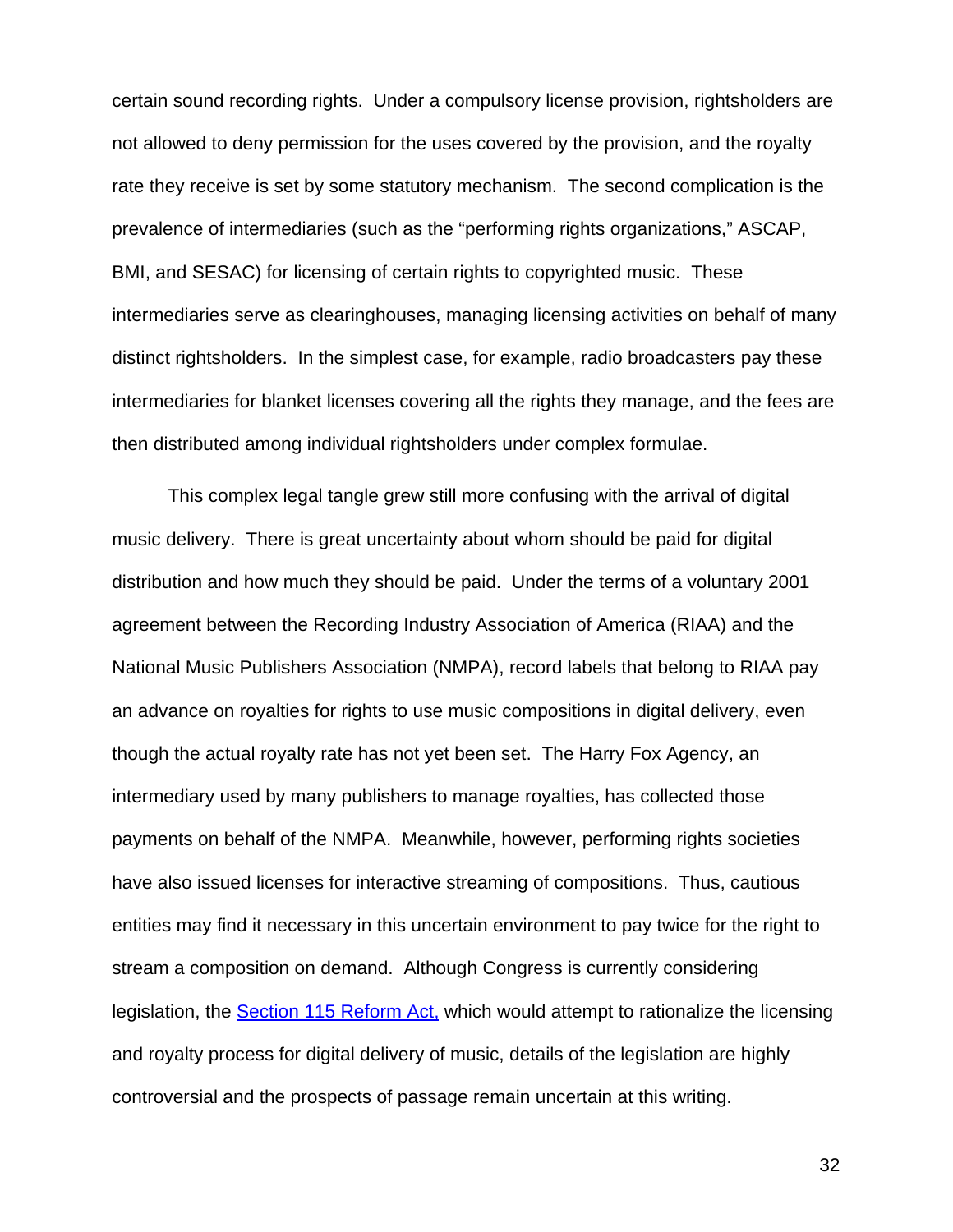NWR ventured into this quagmire in an effort to clear the rights necessary to launch DRAM. NWR's original conception of the Database involved providing downloads of music files to professors for classroom use. In addition, DRAM would give students access to on-demand or interactive streaming – the ability to listen online to a requested recording, without the capacity to download a copy for future use.

Composition rights for more than half of the content in the DRAM are controlled by an estimated total of at least 700 separate entities that are not represented by Harry Fox and not covered by the RIAA-NMPA agreement. Because there was no central intermediary, each one needed to be contacted individually. NWR wrote letters to these publishers explaining DRAM and requesting permission to (1) extend existing CD distribution rights and royalty terms to digital downloads and (2) track usage figures for on-demand streaming but delay payment of royalties until the legal system clearly established applicable rules and rates. Many publishers and composers responded favorably to these license requests, but those that did not required follow-up communication, sometimes repeatedly. Tracking the progress of the effort required a significant investment of time and organizational skill.

Clearing permission for the approximately 38 percent of DRAM works represented by the Harry Fox Agency proved in fact *more* challenging, despite the centralized licensing source. NWR requested the necessary permissions several times and was unable to elicit a response. It appeared that Harry Fox was disinclined to pay attention to such a low-volume, low-profit project. As NWR stated, "A frustrating stumbling block appears often when we describe the function of New World Records and our activities as 'not-for-profit' and 'educational.'" Finally, NWR decided to apply for RIAA membership in the hopes of taking advantage of the RIAA-NMPA agreement.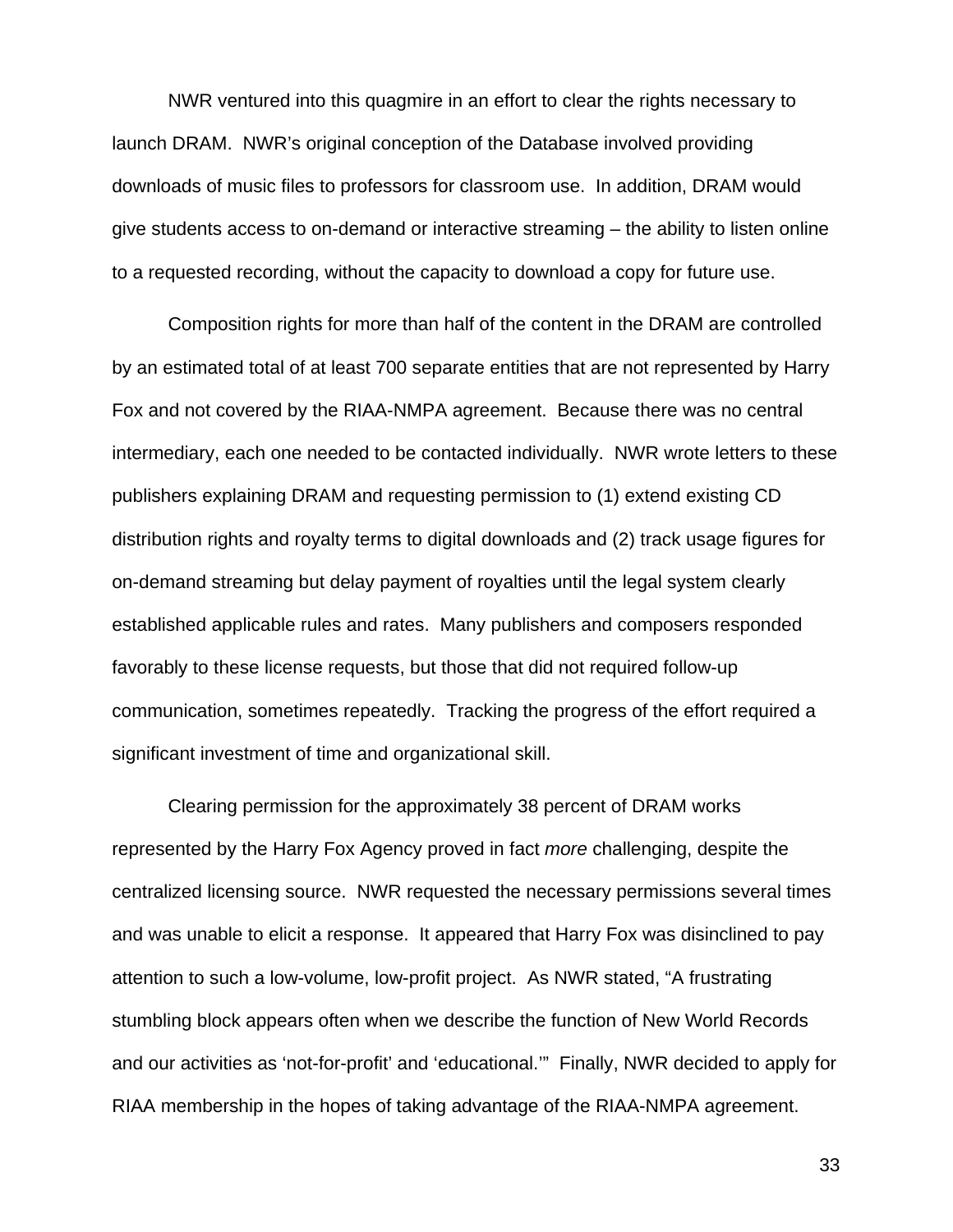Mention of this membership application succeeded in attracting Harry Fox's attention at last. This led to acceptance of NWR's request for downloading licenses and, after its RIAA application was approved, for interactive streaming licenses according to RIAA's agreement with NMPA.

A further challenge came in dealing with Harry Fox's fully automated license application process. Harry Fox requires a formatted computer file containing 28 data fields about compositions to be licensed, such as title, composer, publisher, and so forth. A lack of established industry standards meant that the data that NWR and its partner labels already maintained for purposes of royalty payment was different from the data tracked by Harry Fox. After some additional data processing and formatting, NWR eventually was able to submit the required information and secure licenses from Harry Fox.

Finally, as explained in more detail in the [full case study](http://cyber.law.harvard.edu/home/dl_nwr-dram), NWR also sought other miscellaneous licenses required in certain circumstances: additional (and perhaps duplicative) licenses from performing rights organizations such as BMI and ASCAP; grand rights for musical theater works; and rights to reproduce certain textual material, such as liner notes, for scholarly reference.

All told, rights clearance for DRAM consumed several years and enormous amounts of staff effort and expense. The small scale and nonprofit status of the initiative often made rightsholders or their intermediaries less interested in responding to those efforts.

Even after clearance was complete, DRAM faces another obstacle which has not yet been overcome fully. All downloading licenses from Harry Fox include particular requirements for the use of DRM to secure files. At present, the only compliant DRM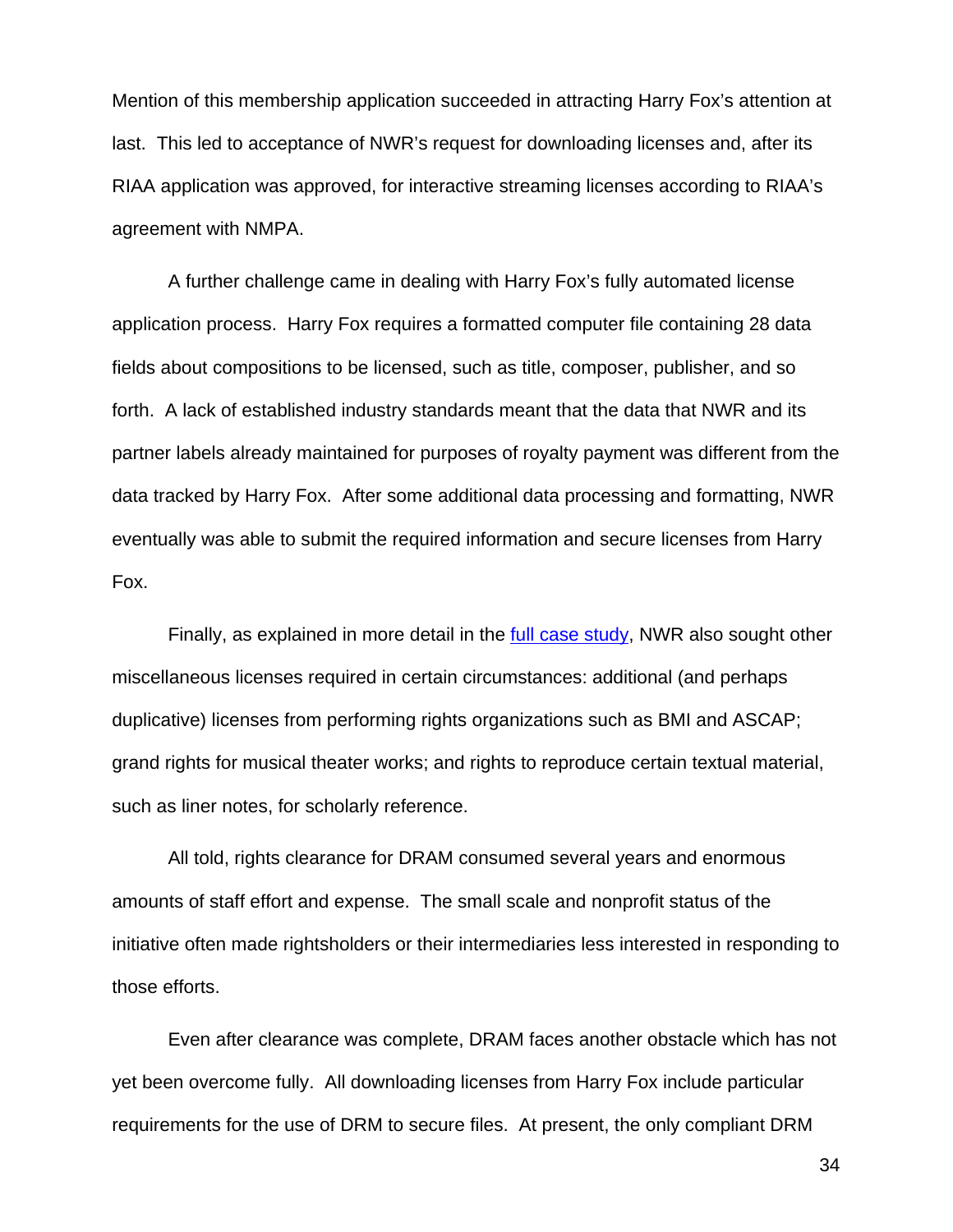solutions available, such as those offered by Apple's iTunes and Microsoft's MSN Music, are geared toward – and priced for – profit-making distributors. NWR has been unable to find a DRM system that would allow it to take advantage of the downloading licenses. For now, the component of the Database project allowing professors to download music has been shelved.

Far from complaining about these problems, NWR told us that it believes the copyright system basically worked in the development of DRAM. Because of its commitment to ensuring that composers are compensated for their work, and through the hard work of its staff, NWR persevered and is now rolling out a valuable resource to aid the study of music in higher education.

Yet even NWR was forced to compromise, both in omitting titles that could not be cleared and in foregoing a downloading option because of the impracticability of deploying DRM. Furthermore, it is important to note that NWR enjoyed certain advantages that many educational users of content would lack. For example, NWR already controlled significant portions of the rights necessary for the project; it was comparatively well-funded and could absorb the high transaction costs involved in clearance as well as the licensing fees themselves; it was able to join the RIAA and thereby get the attention of Harry Fox and the benefit of the RIAA-NMPA agreement; and it devoted staff to clearance-related tasks who built up expertise in the process. Smaller educational efforts would not enjoy these benefits – indeed, one would expect rightsholders and intermediaries who ignored NWR's licensing approaches to be even less responsive to smaller entities with still fewer resources.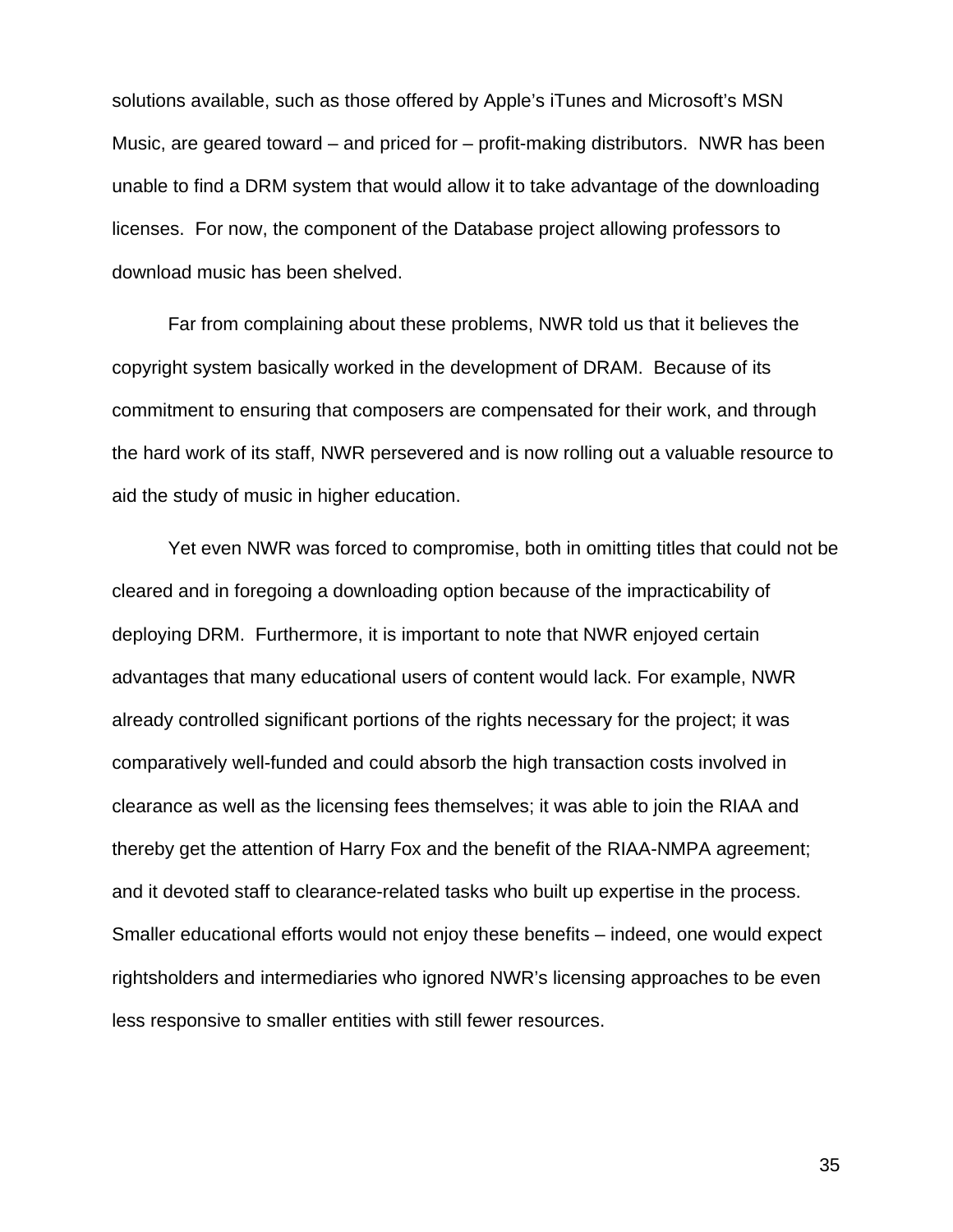<span id="page-35-0"></span>The relatively happy ending for DRAM is cause for both celebration and concern. NWR's ultimate success, of course, is heartening. On the other hand, the copyright system, here as in our other case studies, hindered rather than assisted NWR's efforts.

## **2.4. WGBH: Statutes Keyed to Outdated Technological Assumptions Prevent Educational Use of Content in Public Broadcasting**

[A more detailed version of this case study is [here\]](http://cyber.law.harvard.edu/home/dl_wgbh)

[WGBH Boston](http://www.wgbh.org) ("WGBH"), a member of the Public Broadcasting Service ("PBS"), operates the public television stations in Massachusetts, and it also produces fully onethird of PBS's primetime content. WGBH is responsible for some of the most wellknown and widely viewed PBS programming, such as *Frontline*, *American Experience*, and *Nova*. WGBH is also one of the largest contributors of content on the PBS.org web [site. Like other PBS stations, it operates as a nonprofit enterprise with the goal of](http://www.pbs.org)  producing educational media for the benefit of the public. WGBH depends upon a combination of private grants and contributions and government funding to finance its work. As a result, it must produce content subject to resource restraints that do not apply to commercial broadcasters. The federal government now provides only 15 percent of public television funding. Corporate or foundation underwriters are important sources for the remainder, and they typically require broad distribution of content as a condition for their support of a program.

In recognition of the limited resources available to public broadcasting entities and the important educational goals they pursue, Congress included several special provisions, further discussed below, for the benefit of public broadcasting providers in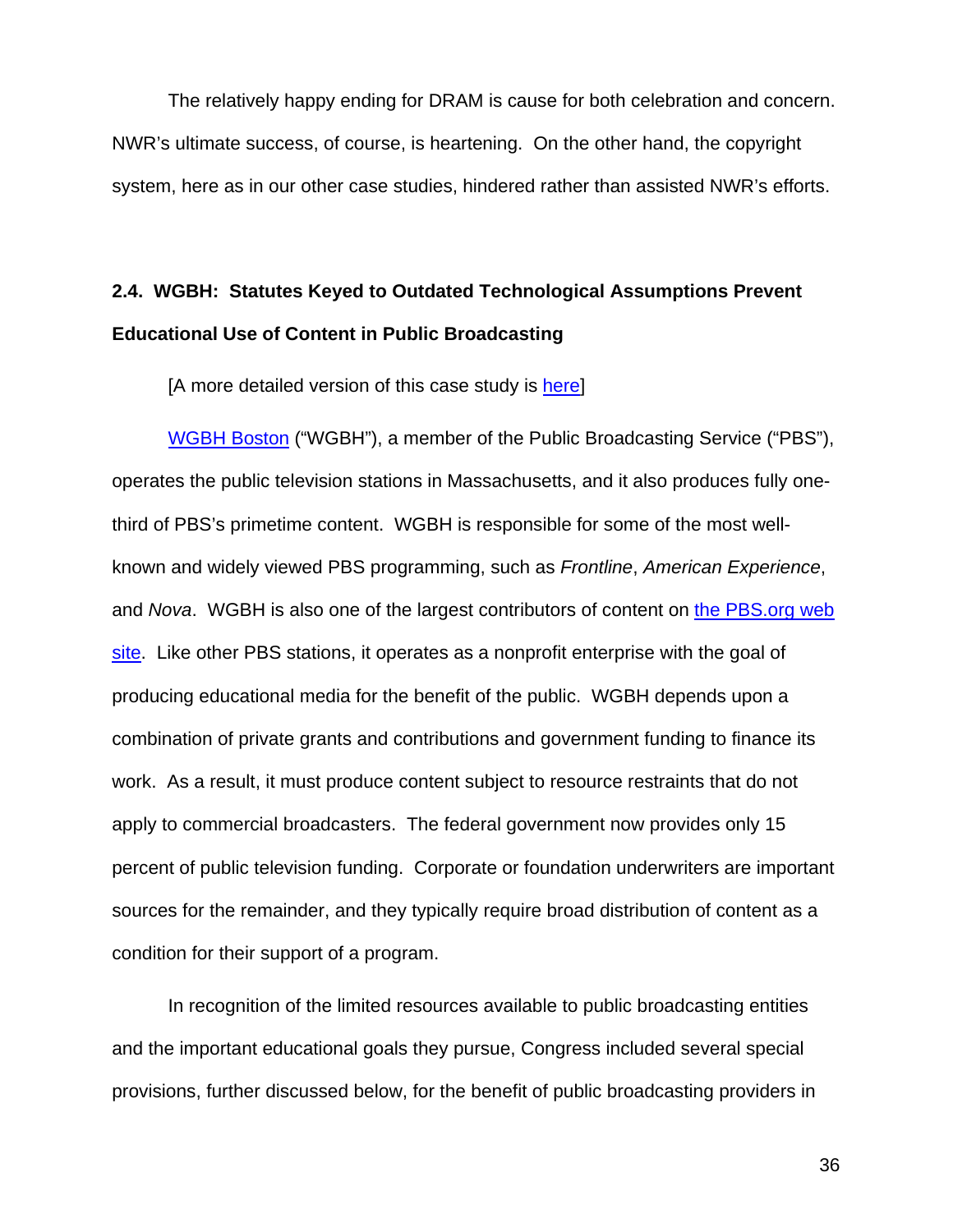the Copyright Act of 1976. WGBH fully utilizes those special rights, which were designed to ease clearance difficulties and costs for public broadcasters. Unfortunately, those 30-year-old provisions are not well-suited to new technology and digital distribution formats. As a result, the provisions have become nearly meaningless relics of a time when the only method of distribution was on-air broadcast. Increasingly, WGBH and all of public broadcasting face challenges in efforts to produce and distribute both new content and older, archived materials.

Most of the special statutory provisions are somewhat complex. One of them, found in [section 114\(b\)](http://www.law.cornell.edu/uscode/html/uscode17/usc_sec_17_00000114----000-.html) of the Act, simply allows public broadcasters to use copyrighted sound recordings in programming without permission or payment. A more detailed compulsory licensing scheme under [section 118](http://www.law.cornell.edu/uscode/html/uscode17/usc_sec_17_00000118----000-.html) allows public broadcasting producers such as WGBH to avoid the time-intensive and costly process of negotiating licensing deals to use "published nondramatic musical works and published pictorial, graphic, and sculptural works." In those cases, the public broadcaster need not ask permission, and instead pays a predetermined royalty rate. The exemption under section 114(b) applies to educational programming "distributed or transmitted by or through public broadcasting entities." The section 118 compulsory license is available for qualifying content included "by or in the course of a transmission made by a noncommercial educational broadcast station." Finally, section 118 provides an exemption from antitrust laws under which public broadcasters can negotiate with rightsholders for blanket licenses. PBS has reached a number of agreements with rightsholders as a result, which also benefit WGBH.

In the past, the statutory provisions have been helpful to WGBH in its mission to produce high-quality educational programming with limited resources. One such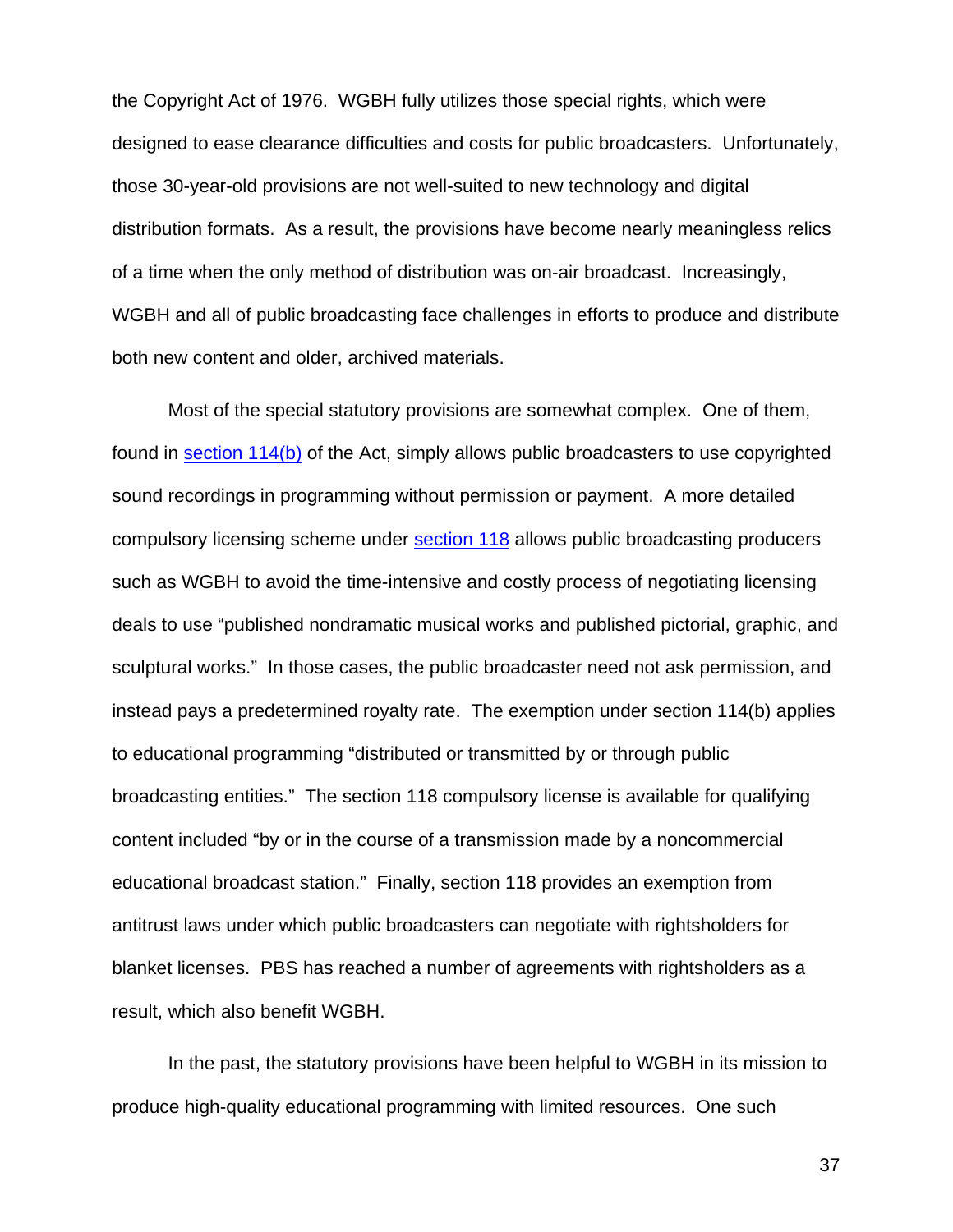example is WGBH's production of *[LAPD Blues](http://www.pbs.org/wgbh/pages/frontline/shows/lapd/etc/synopsis.html)*, a 2001 documentary about corruption in the Los Angeles Police Department and links between some corrupt officers and the controversial rap music label [Death Row Records.](http://en.wikipedia.org/wiki/Death_Row_Records) The producers of *LAPD Blues* relied extensively on the use of rap music to depict the "gangsta culture" that they contend infiltrated the LAPD. The composition rights to this music were covered by the compulsory licensing regime, while the special exemption for sound recordings eliminated any payment for those separate rights. Thus, WGBH required no permission for uses that rightsholders certainly might have tried to prevent, given the critical light in which the program placed the record label. Payment for use of the content was limited and predictable (not always the case with contemporary commercially popular music) and WGBH avoided the difficulty and costs of negotiating with rightsholders. It would have been impossible for WGBH to use this music in *LAPD Blues* without relying on these special statutory rights. The resulting program would have been less powerful.

Today, public broadcasters feel they must distribute their programming through new formats such as internet streaming, home video and DVD, audio and video podcasts, and on-demand video. Use of these platforms clearly improves the public's access to content and assists WGBH in fulfilling its educational goals. In addition, while WGBH and other producers distribute through some of these technologies without charge, revenue available from other formats (such as DVDs) helps support public broadcasters' financing of program production and pursuit of their nonprofit mission.

WGBH has also sought to deploy new technologies as tools to better serve its basic educational goals by disseminating content in different configurations. A comprehensive example of this is WGBH's [Teachers' Domain](http://www.teachersdomain.org/) website. Teachers' Domain is an online educational service that offers teachers a variety of materials to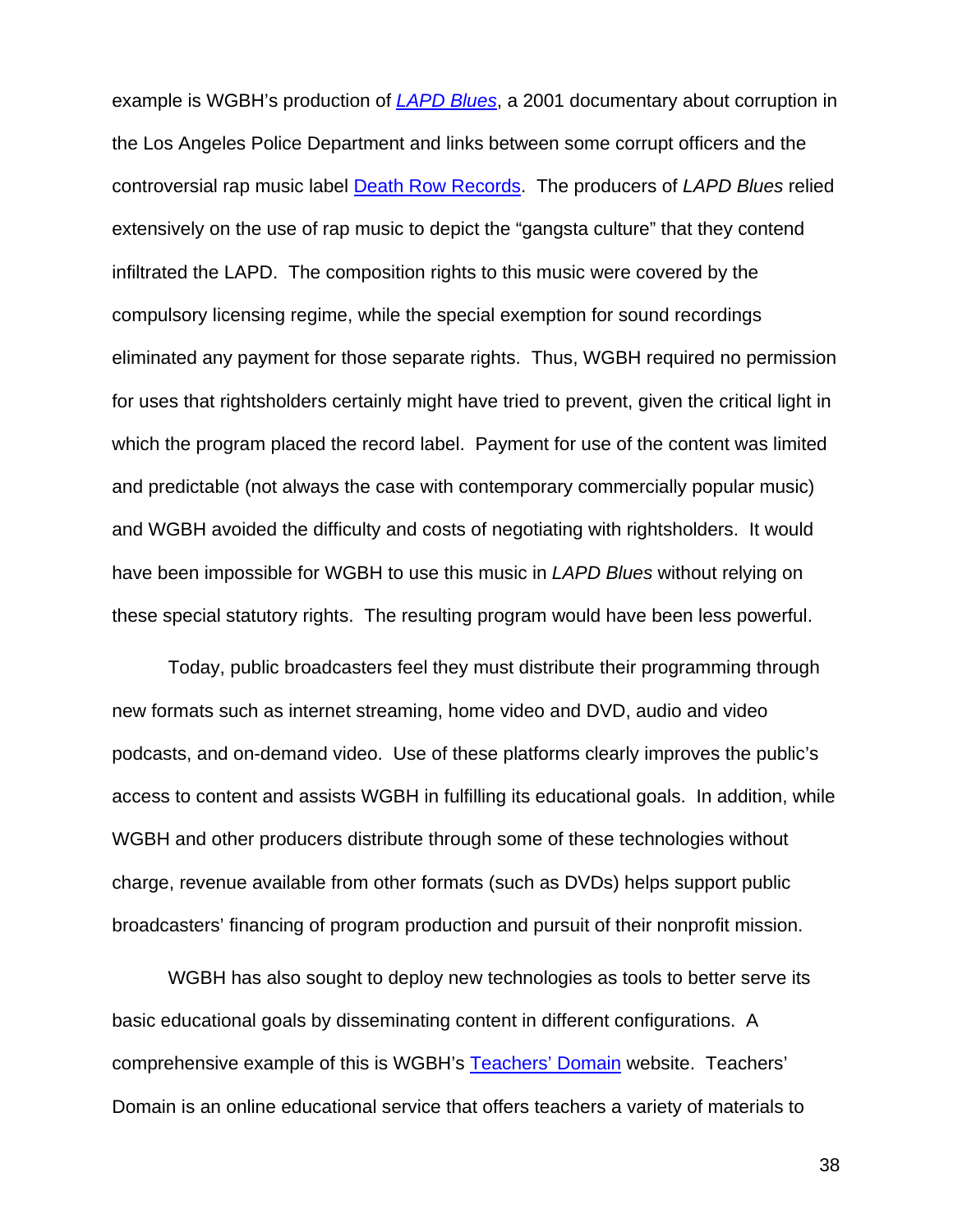enhance their students' experiences in the classroom and their own teaching skills. The site features multimedia materials for classroom use, many of which incorporate clips from programs such as *Nova* and *American Experience.* These materials are divided into sections based upon subject matter and targeted grade level, making it easy for teachers to access tools and information relevant to their individual classrooms.

In this environment, WGBH has decided that all the programming it produces must be suitable for distribution on multiple platforms, not only through domestic broadcast on public television stations. This shift to digital distribution technologies severely undermines the efficacy of the statutory provisions on which public broadcasters have relied. Because of its reference to "transmission made by a noncommercial educational broadcast station," the statute establishing the compulsory licensing regime clearly excludes non-transmitting media such as DVDs. The status of other digital forms of transmission, such as internet streaming, remains murky at best. The conflict between developing technology and static law presents two distinct challenges to public broadcasters, involving efforts to distribute existing archived programming and the use of content in new programming.

First, if public broadcasters have relied on their statutory rights when they originally used content in programming, and if those rights do not extend to new distribution formats, then vaults full of valuable content will gather dust rather than being made available in an efficient manner for public education. With great effort and expense, WGBH can clear the rights necessary to make an archived program available, but the costs are too high to make this anything other than a rarity. One success story in this category is *Eyes on the Prize*, a 1987 documentary about the civil rights movement considered among the best and most compelling films of its kind. The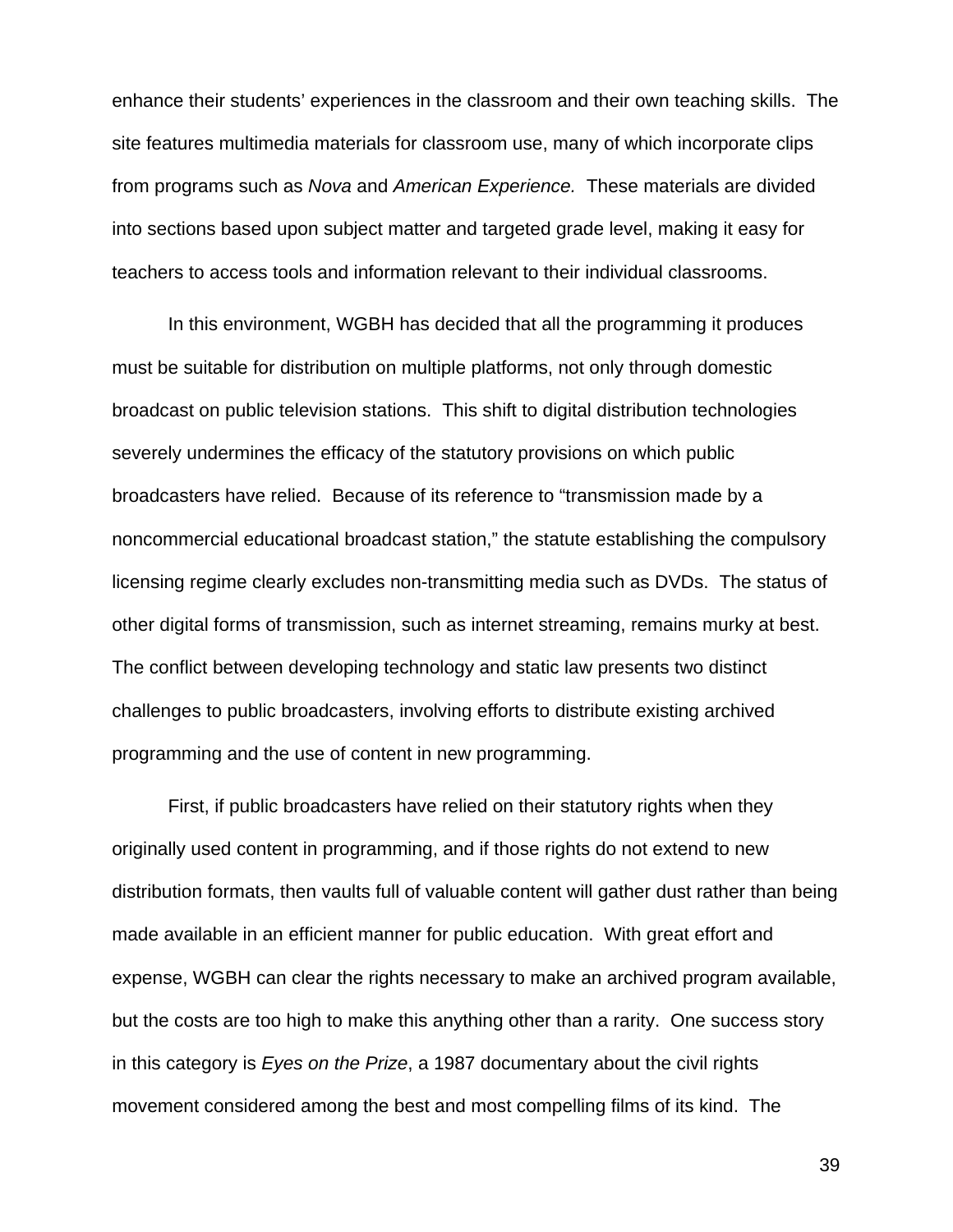program was composed entirely of third-party materials, including music, pictures, quotations, and news footage. Use of much of the material (such as Motown songs and other music of the times) was protected under the special statutory provisions – but not for new distribution platforms. The expiration of some licenses to use content and the limitation to broadcast for others further complicated the licensing scenario. As a result of these combined problems, the acclaimed documentary was completely unavailable for some years. WGBH was finally able, after Herculean efforts, to clear enough rights to broadcast the program again and to make it available through some digital platforms – but still not through DVD sale or rental.

More common is the fate of a ten-hour WGBH-produced series entitled *Rock & Roll* that tells the story of rock and roll from the perspective of its most prominent artists and innovators. Despite high demand, the documentary has not been made available on VHS tape or DVD since its broadcast because of the practical difficulties and overwhelming costs involved in clearing home video rights to the songs and recordings featured in the film. Moreover, the inability to use content from prior programs in derivative educational works makes it very difficult to assemble resources such as Teachers' Domain, which draw on segments of programming contained in WGBH's archives.

In some cases, although it is labor-intensive, producers may be able to modify programs by removing content first used under statutory protection if it cannot be cleared for other formats. WGBH created a version of *LAPD Blues* that contained only original composed score music for use in home video and foreign broadcast. Not surprisingly, the resulting production lost a great deal of its impact when the rap music at the center of its narrative was deleted. Furthermore, this kind of substitution creates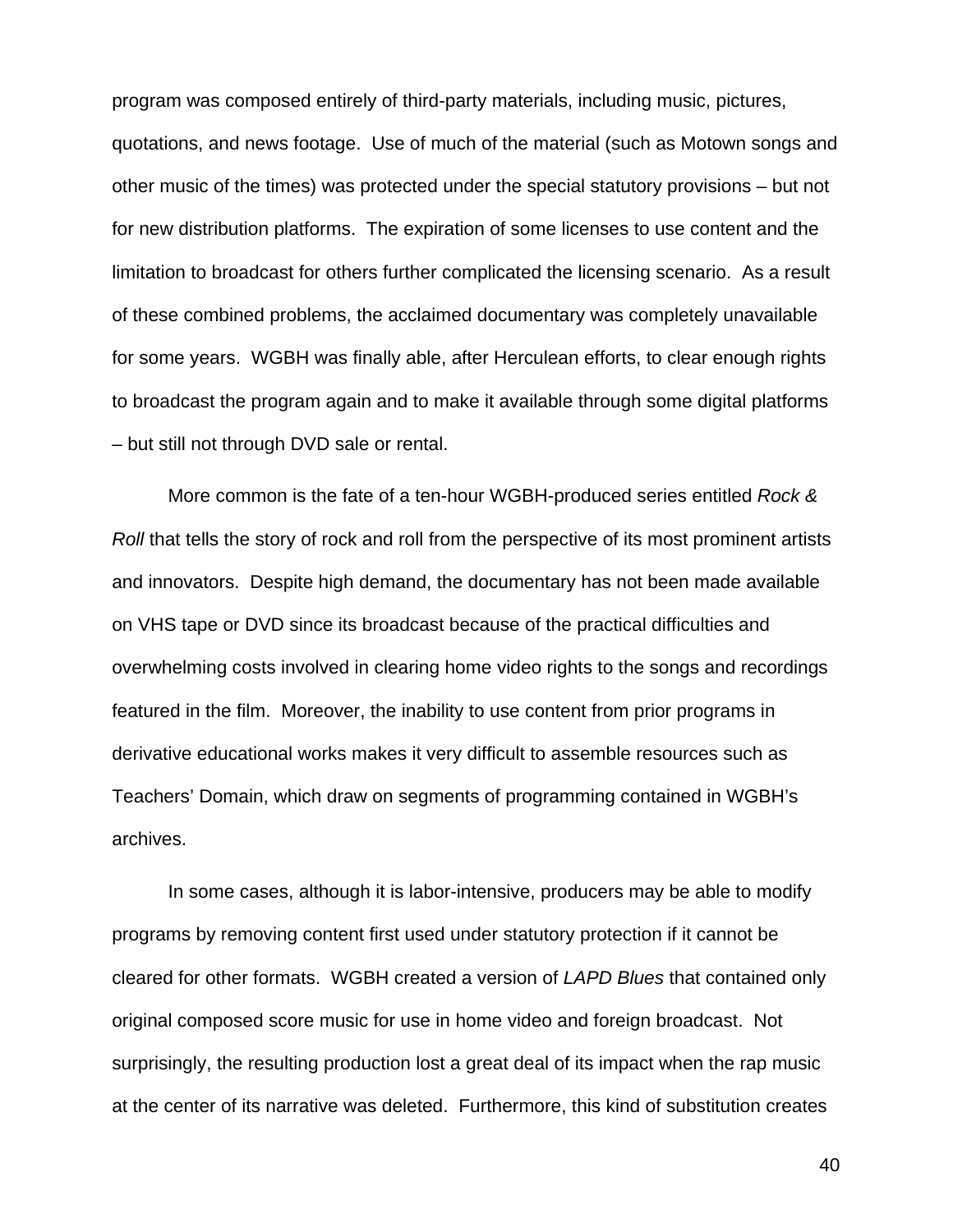unease among producers. Among their worries is the concern that such modifications amount to a "bait and switch," which confuses and potentially angers audiences who sought out programming after seeing it broadcast in its original superior form.

These concerns lead directly to the second problem that arises from a narrow interpretation of the statute's provisions for public broadcasters. WGBH and other producers often make editorial decisions about what type of content to include in programs they are producing for broadcast based on how using that content could restrict future distribution in other formats. Even when producers have the option of invoking compulsory licenses to acquire rights to content for broadcasting purposes, therefore, they are increasingly reluctant to exercise this privilege. One small production company that works with WGBH has decided that all music in its programming for public broadcasting will be originally scored, because this solution is more efficient and cost-effective than using existing music and clearing rights. Thus, a provision intended to help public broadcasters is becoming an unused relic when they produce new programming for broadcast.

These basic problems of changing technology are only the most serious flaws of the statutory provisions, all of them magnified by digital technology. The other problems are discussed further in the full case study. In combination, the shortcomings of sections 114 and 118 mean that WGBH can rarely rely upon them any more.

The public uses educational media quite differently today than it did when the 1976 Copyright Act was adopted. Despite the difficulties presented by the disconnect between the statute and technological realities, WGBH continues to move ahead delivering publicly beneficial programming, and using copyrighted content to do so. As in other case studies, however, copyright law and institutional practices surrounding it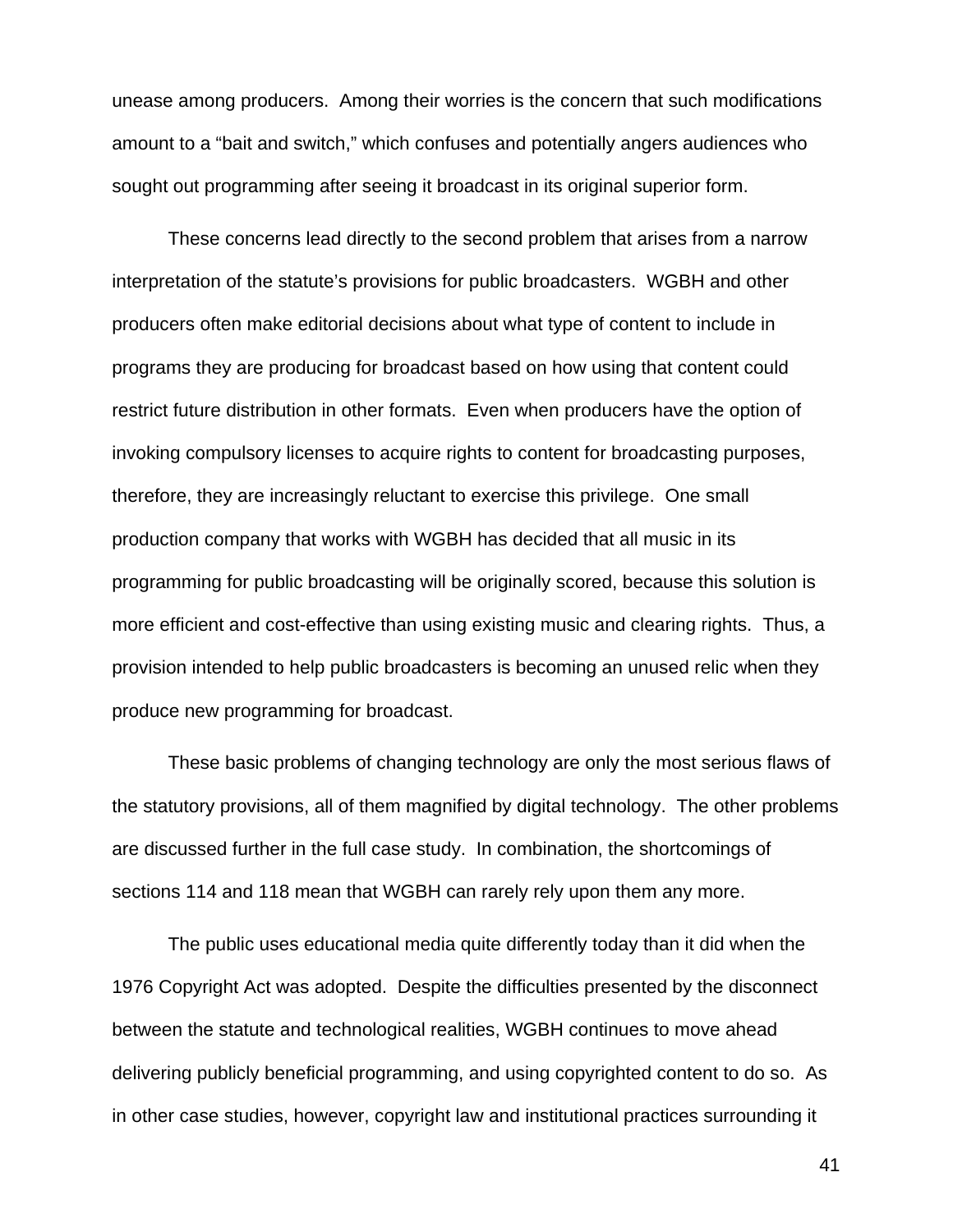impede this educational mission rather than advancing it. WGBH believes that ultimately it is the public that suffers from the limitations public broadcasting producers face when using, or not using, copyrighted content in the digital learning resources.

# **PART TWO: OBSTACLES TO DIGITAL LEARNING**

#### **3. Obstacle: Uncertain or Unfavorable Copyright Law**

Lawyers tend to look first to legal regimes when surveying the landscape of a public policy issue. At times, this is the wrong place to begin, because economic or social forces play a greater role in shaping practices. In studying educational use of content, however, the law is the natural starting point: all of those other forces operate in the shadow of copyright law. Copyright single-handedly creates the monopolies that underpin economic interests in this area, and it profoundly shapes norms and institutional practices concerning the use of content.

The next several subsections review and analyze exceptions to copyright that may protect uses of content for digital learning. It finds that they are frequently narrow, cumbersome, incompatible with new technology, or vague. The penultimate subsection discusses the potential consequences for educators whose unauthorized use of content is found to fall outside of these exceptions: a potential infringement suit, steep legal fees, and substantial damages. The final subsection briefly considers different treatments of these legal issues in other selected countries outside the United States.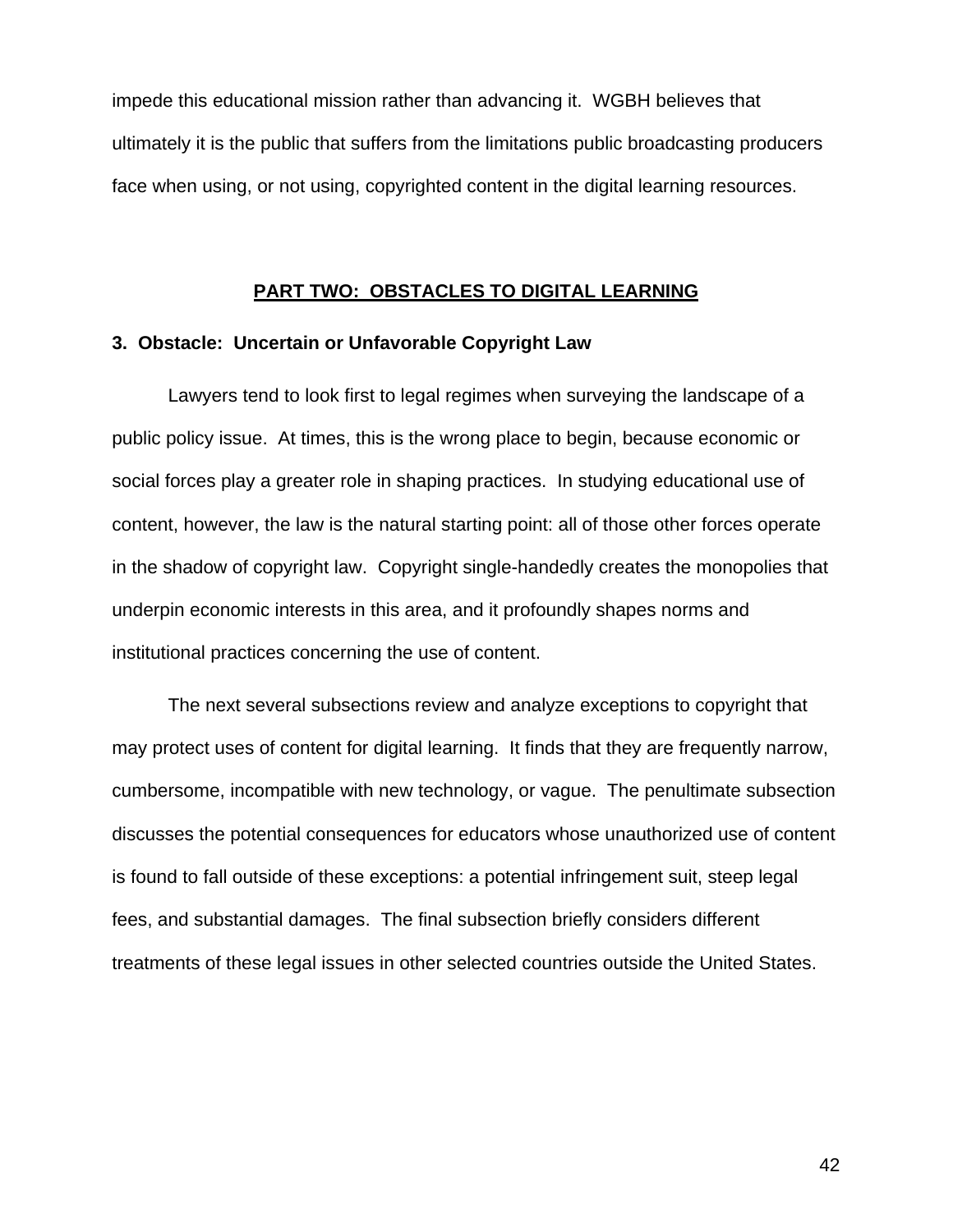# <span id="page-42-0"></span>**3.1. Educational Use Exceptions**

While the fair use doctrine (discussed below in [subsection 3.2](#page-49-0)) is the centerpiece of copyright exceptions applicable to digital learning, there are several narrower provisions intended to benefit educational uses of content. In general, their specificity provides clear protection for those activities that fall within their confines. That same specificity often makes these exceptions narrow and bound to particular technology, however.

# **3.1.1. The Classroom Use Exception**

The most straightforward educational use exception is the classroom use exception, found in [section 110\(1\)](http://www.law.cornell.edu/uscode/html/uscode17/usc_sec_17_00000110----000-.html) of the Copyright Act. Under this provision, the following activity is exempt from any copyright liability:

> performance or display of a work by instructors or pupils in the course of face-to-face teaching activities of a nonprofit educational institution, in a classroom or similar place devoted to instruction, unless, in the case of a motion picture or other audiovisual work, the performance, or the display of individual images, is given by means of a copy that was not lawfully made under this title, and that the person responsible for the performance knew or had reason to believe was not lawfully made;

This relatively simple language has hardly ever been the subject of litigation. As a [congressional report](http://www.law.cornell.edu/uscode/html/uscode17/usc_sec_17_00000110----000-notes.html) noted when the provision was first added to the statute in 1976, "There appears to be no need for a statutory definition of 'face-to-face' teaching activities to clarify the scope of the provision." The report went on to note that this language was intended to exclude broadcasting technology (including closed-circuit broadcast), but to include a teacher's use of other technology "as long as the instructor and pupils are in the same building or general area."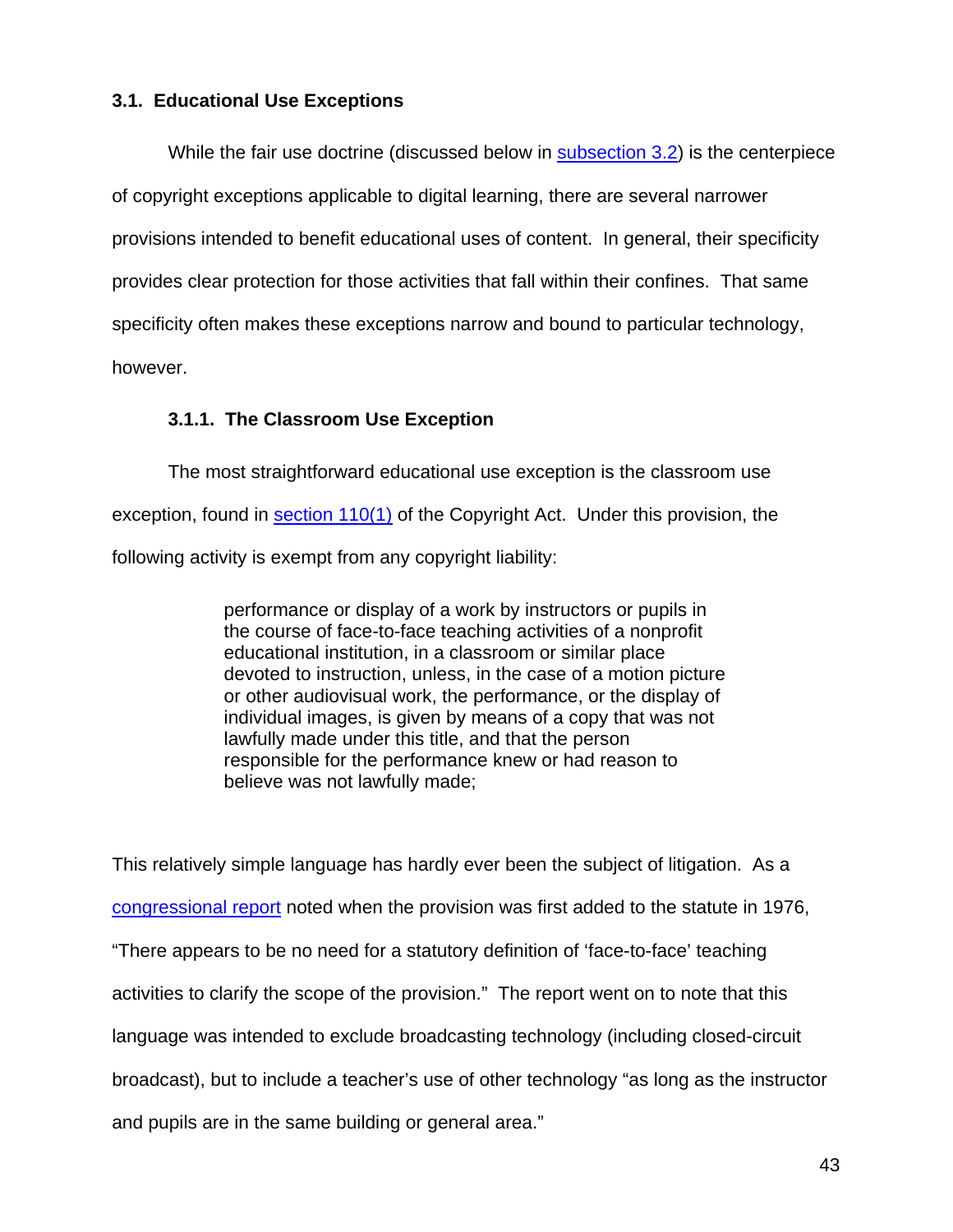Despite this intent to design a broad and technologically neutral exception, however, Congress has not kept the statute up to date. It can handle reasonably well the use of once-current methods (such as mechanical slide shows and wall charts) in traditional settings (as the statute says, in a "classroom or similar place" housed within a "nonprofit educational institution"). Some digital learning activities also seem to fall squarely within this language: presumably teachers may stand in front of a class and show PowerPoint slides incorporating third-party content, display web pages, or play digitally stored music clips designed to illustrate aspects of a lesson. Students, too, may engage in similar activities within the confines of the classroom.

The classroom use exception may not apply, however, to activities that move beyond its fairly narrow conception of time and space. Increasingly, digital learning does just that. A class web page, blog, or wiki, for example, would extend beyond the classroom walls and perhaps beyond the classroom use exception – even if online access were limited to teachers and students. While "pupils" are among those entitled to its protection, the classroom use exception does not appear to shelter student projects undertaken as homework, only the display of such work as part of "face-to-face teaching." Finally, of course, this provision has no bearing on any digital learning outside the traditional classroom structure, whether extracurricular activity, web-based or open source educational projects, or scholarship.

While the exception immunizes teachers from liability for the public performance rights involved in displaying content in the classroom, other rights, including reproduction rights, are not included. When teachers simply displayed directly an analog copy of the work, this was sufficient. In a digital environment, however, incidental reproduction is commonplace – as when a teacher inserts an image into a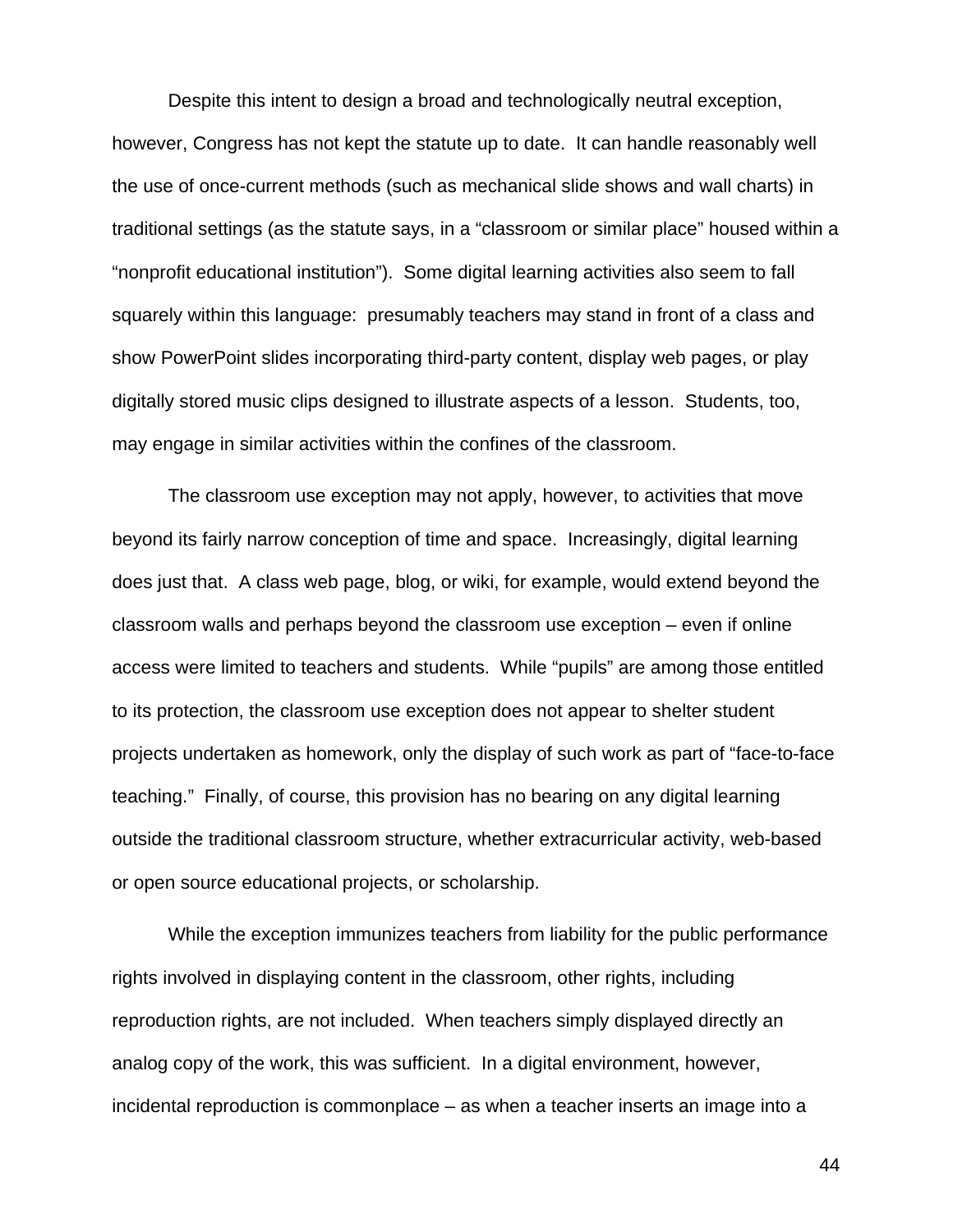[PowerPoint slide. This problem is clearly demonstrated in the Center for History and](#page-18-0)  New Media case study. While there are good arguments that the reproduction is protected under the fair use doctrine, the omission of other rights certainly limits the effectiveness of the classroom use exception.

Furthermore, the exclusion of films and audiovisual work if a teacher shows a "copy that was not lawfully made" interacts perniciously with DRM-like technology. The professors in our [film studies case study](#page-22-0) bypass encryption technology in DVDs to make clip reels for display in class. The DMCA forbids such circumvention of DRM. Thus, even if the only way these professors use the content is in "face to face teaching activities," this clause nonetheless strips away the protection of the classroom use exception. As more and more content becomes laden with technological measures to prevent copying, increasingly this exception to the exception will constrain the effectiveness of the entire provision.

Thus, even where educational use is essentially impossible without reproducing digital content or circumventing DRM, the benefits of section 110(1) do not apply. The boundaries of this exception do not mesh well with the realities of digital technology.

# **3.1.2. The TEACH Act**

[A more detailed paper from the Digital Learning project analyzing the shortcomings of the TEACH Act is [here.](http://cyber.law.harvard.edu/home/dl_teachact) A [chart](http://www.unc.edu/~unclng/TEACH.htm) prepared by [Professor Laura N. Gasaway](http://www.unc.edu/~unclng/gasaway.htm) summarizes the provisions of the TEACH Act and classroom use exception in graphical form]

The Technology, Education and Copyright Harmonization Act of 2001 (TEACH Act) represents an attempt by Congress to update educational use exemptions in light of new technological realities. Section  $110(2)$  of the copyright statute had been enacted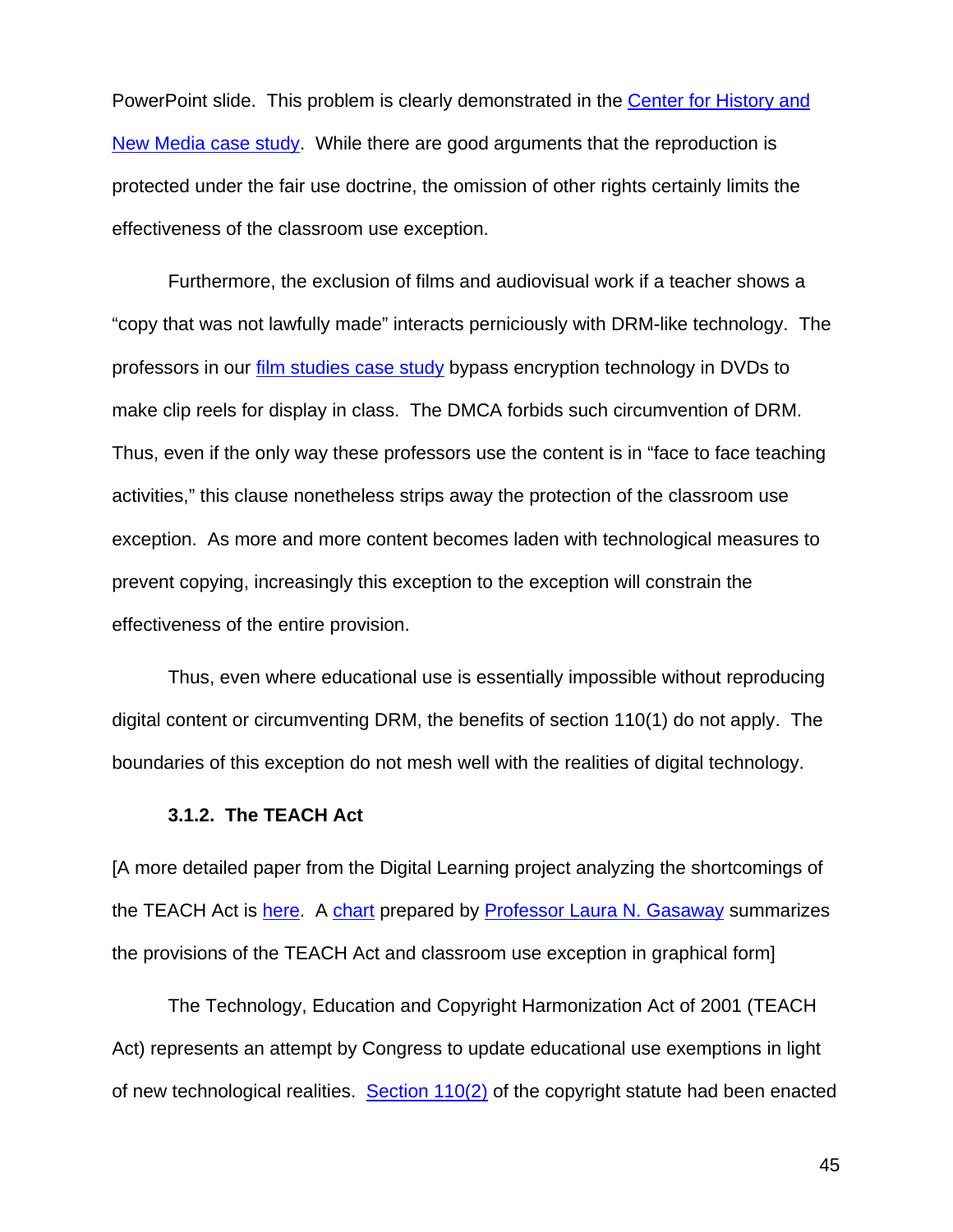at a time when closed-circuit television and radio were the only distance learning technologies. By the late 1990s, its provisions clearly had become outdated. The Copyright Office recommended changes, and Congress authorized a fuller study of the issue in 1998. As the legislative proposal evolved, it incorporated numerous compromises between representatives of educators and rightsholders, and it was the subject of significant lobbying by content industries.

In its final form, the new provision for distance learning did provide some limited additional protection for educators operating in a digital environment: it expanded the types of content that could be used; it allowed the digitization and short-term retention of content that the internet and similar technology require; and it eliminated a provision that generally required students to be physically present in the same location. However, a number of stipulations sought by rightsholders were also incorporated in the statute. In combination, these restrictions so limit the reach of the TEACH Act, and make it so difficult for educators to comply with its requirements, that most observers believe the exception from liability it offers has little or no value.

One of the statute's primary problems is that the scope of digital learning it covers is so narrow. The TEACH Act applies only when the educational use of content is "an integral part of a class session offered as a regular part of the systematic mediated instructional activities of a governmental body or an accredited nonprofit educational institution." Further, the content must be for the sole use of "students officially enrolled in the course for which the transmission is made." (There are also narrow exceptions for government employee training.) The references to class sessions, accredited institutions, and official enrollment make it clear that legislators imagined the TEACH Act applying only to endeavors that resemble traditional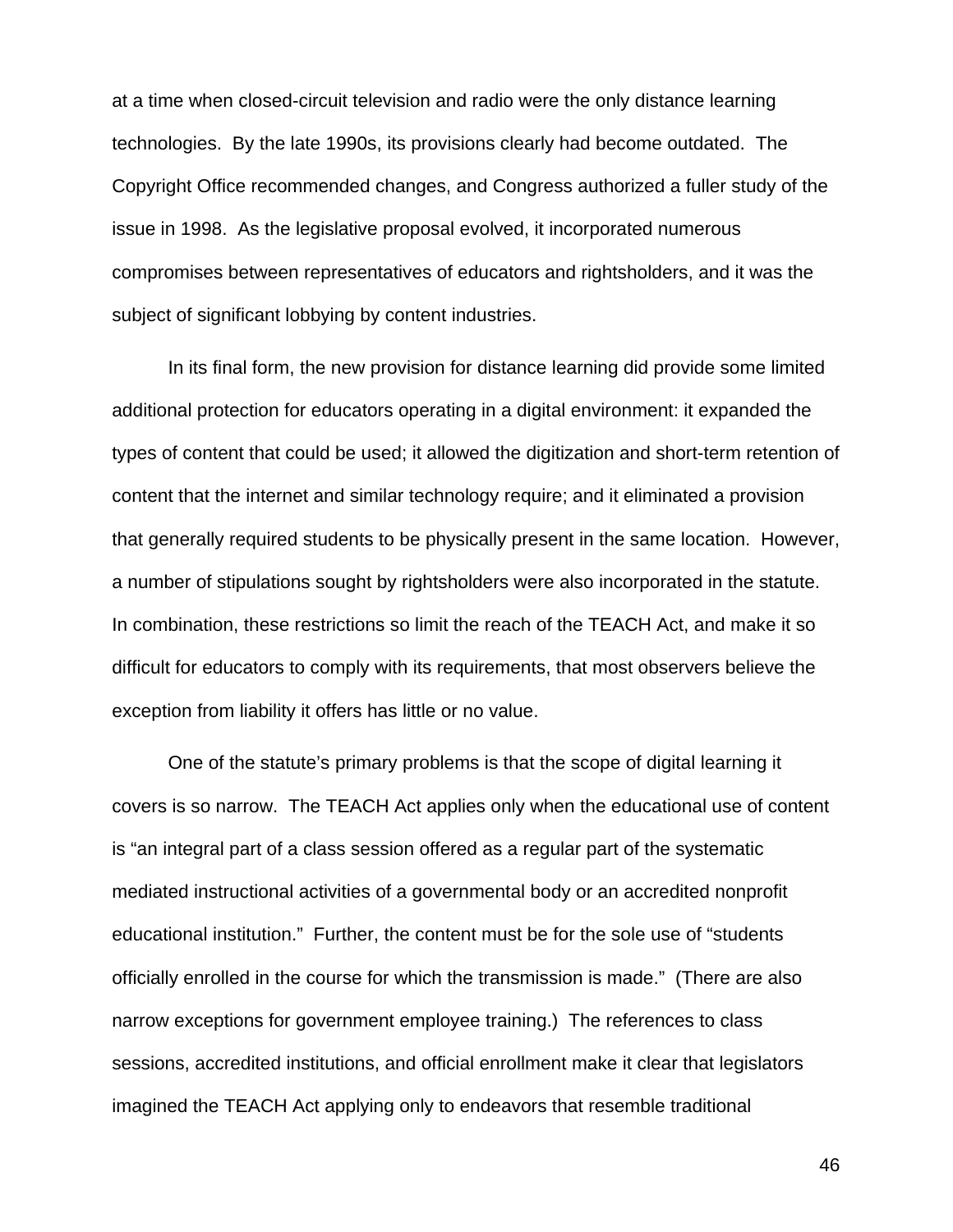classroom instruction in every possible way, except that they occur through digital technology such as the internet. Indeed, its coverage may represent no more than a modest update of the "face-to-face teaching" standard under the classroom use exception. This bias excludes, for example, an adult education class offered by a nonprofit but unaccredited institution; asynchronous instruction and discussion that occurs outside of class sessions at preset uniform times; and even access to material by students in other related classes at the same institution.

A second set of problems with the practical implementation of the TEACH Act involves DRM and similar technological access restrictions, also discussed in detail in [section 4](#page-65-0). The statute requires that, in order to benefit from its protection, educational institutions transmitting digital content must use technological measures that "reasonably prevent retention of the work … for longer than the class session" and "further dissemination of the work" to others. Implementing such technological measures requires significant levels of financial resources, skill, and technological capacity. Even if the courts were to read this provision very liberally – and interpretations of the DMCA from courts thus far display the opposite tendency – the most favorable possible interpretation would require that educators who circumvent DRM protections in order to make use of digital content must restore that DRM in its entirety prior to any dissemination of the content. As we see from the New World [Records case study, this is an expensive proposition, and likely infeasible for all b](#page-29-0)ut the most wealthy or technologically sophisticated institutions. Individual grass-roots educators or elementary and secondary schools would be incapable of complying even with this most generous interpretation. Furthermore, the requirement that content be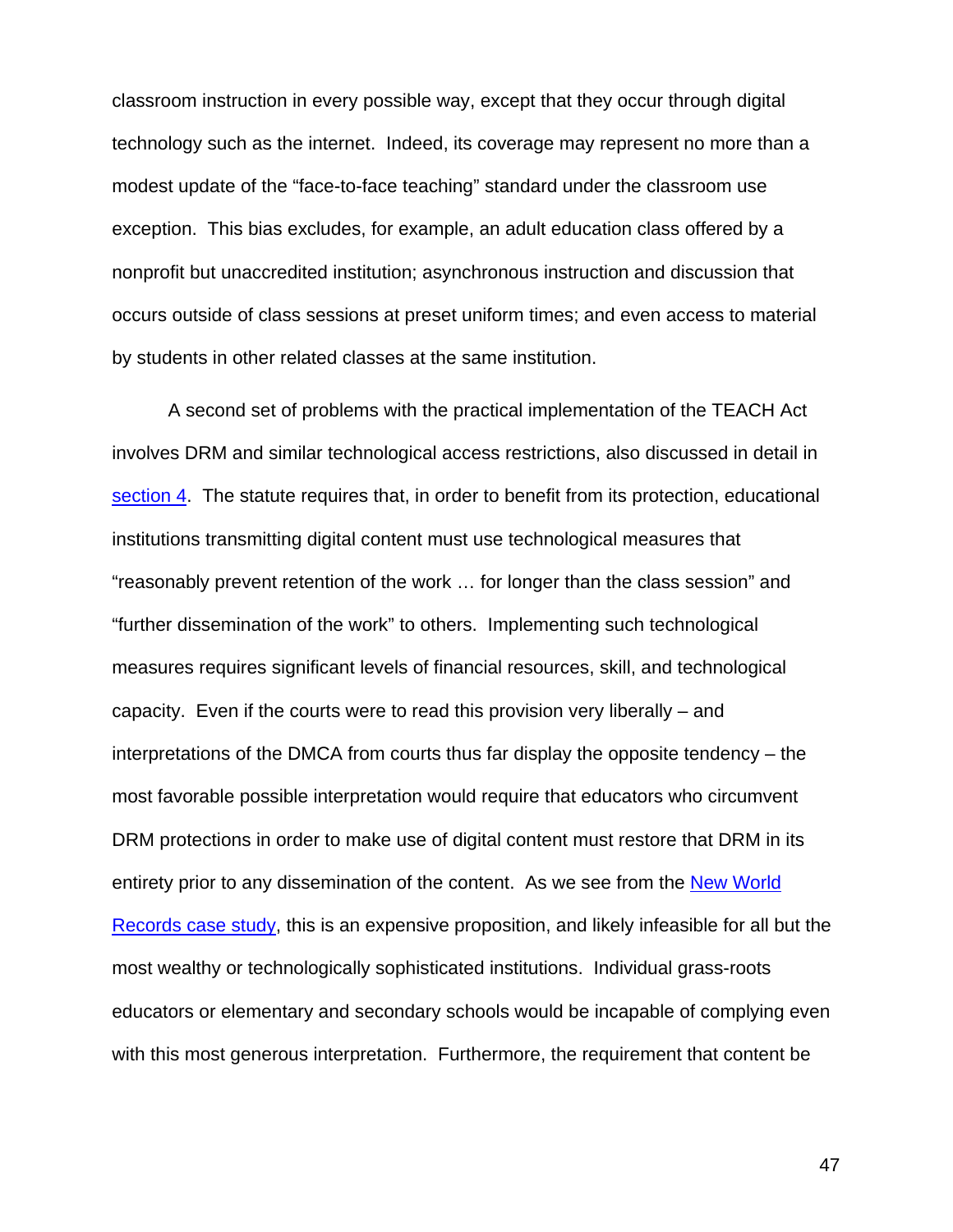accessible solely during a class session means that a teacher cannot leave content available to students to refer to after the lesson has been completed.

Finally and perhaps most significantly, an additional requirement bars interference with underlying DRM restrictions imposed on content by rightsholders. As such DRM protections become increasingly common, this rule may eviscerate the TEACH Act altogether. In order to distribute digital content for distance learning, even in full compliance with all other requirements of the TEACH Act, educators almost surely need to override DRM – after all, they are about to distribute digital content on a network, precisely the conduct DRM systems aim to prevent. As the use of DRM systems spreads, then, the TEACH Act will provide a theoretical right to use digital content but simultaneously will ensure that little such content is actually available for legal use in the real world. Ironically, it will do so even if educational institutions assiduously comply with the Act's other provisions and add their own robust DRM to the content they disseminate.

#### **3.1.3. Library and Archives Exceptions**

[Section 108](http://www.law.cornell.edu/uscode/html/uscode17/usc_sec_17_00000108----000-.html) of the Copyright Act codifies certain exceptions intended to allow libraries or archives to engage in their missions of preservation of content and making content accessible to the public. Under its terms, libraries or archives may make limited copies of content in their collections for purposes of preservation or to replace damaged or lost copies of works. Section 108 also permits limited copying of certain works by patrons for their personal use. Mary Rasenberger and Chris Weston of the U.S. Copyright Office have prepared a [background paper](http://www.loc.gov/section108/docs/108_background_paper.doc) providing a comprehensive history of these exceptions and a detailed explanation of the present contents of section 108.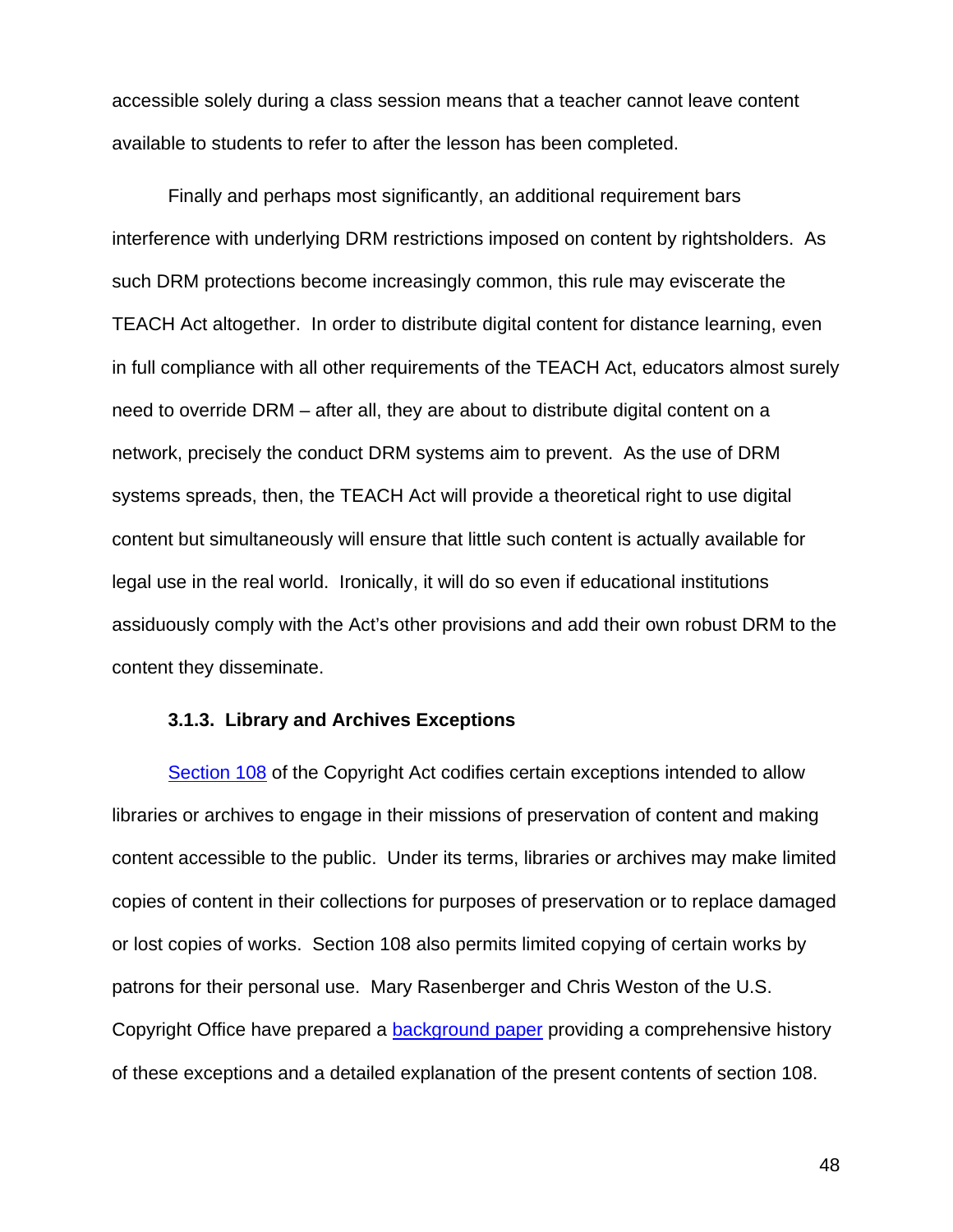Not surprisingly, because Congress enacted most of these provisions in 1976, they mesh poorly with the needs of librarians and archivists dealing with digital content, from DVDs to web sites. In response to these concerns, the Librarian of Congress has convened a [Section 108 Study Group](http://www.loc.gov/section108/index.html) with representatives of different stakeholders to review the current provisions and recommend changes. The Group has held roundtables in several major cities, accepted written comments, and otherwise sought feedback from those affected by section 108, and expects to submit its findings and recommendations to the Librarian later this year.

Earlier this year, in advance of the roundtables, the Group promulgated a [background document](http://www.loc.gov/section108/docs/FRbackground2-10-06.pdf) summarizing some of the issues likely to arise in reviewing possible amendments to section 108, including: (i) the lack of a definition of qualifying libraries or archives, leaving ambiguous the status of virtual digital-only collections such as the **Internet Archive**; (ii) the limited number of copies allowed; (iii) allowing replacement copies of digital content that is unstable or at risk of loss; (iv) permitting offsite use of digital content; (v) the relationship of Section 108 to the DMCA; and (vi) special issues surrounding preservation, particularly of web sites.

As this long list of deficiencies makes clear, section 108 is yet another example of a narrow educational use exception that has failed to keep pace with technological change. The prospects of any recommended statutory changes remain unclear at this time. If the Group can forge consensus to update section 108, it may serve as a model for other legislative initiatives aimed at facilitating educational use of content.

# **3.1.4. Public Broadcasting Exceptions**

As explained in more detail in the [WGBH case study](#page-35-0), several provisions of sections 114 and 118 provide targeted provisions for the benefit of public broadcasting.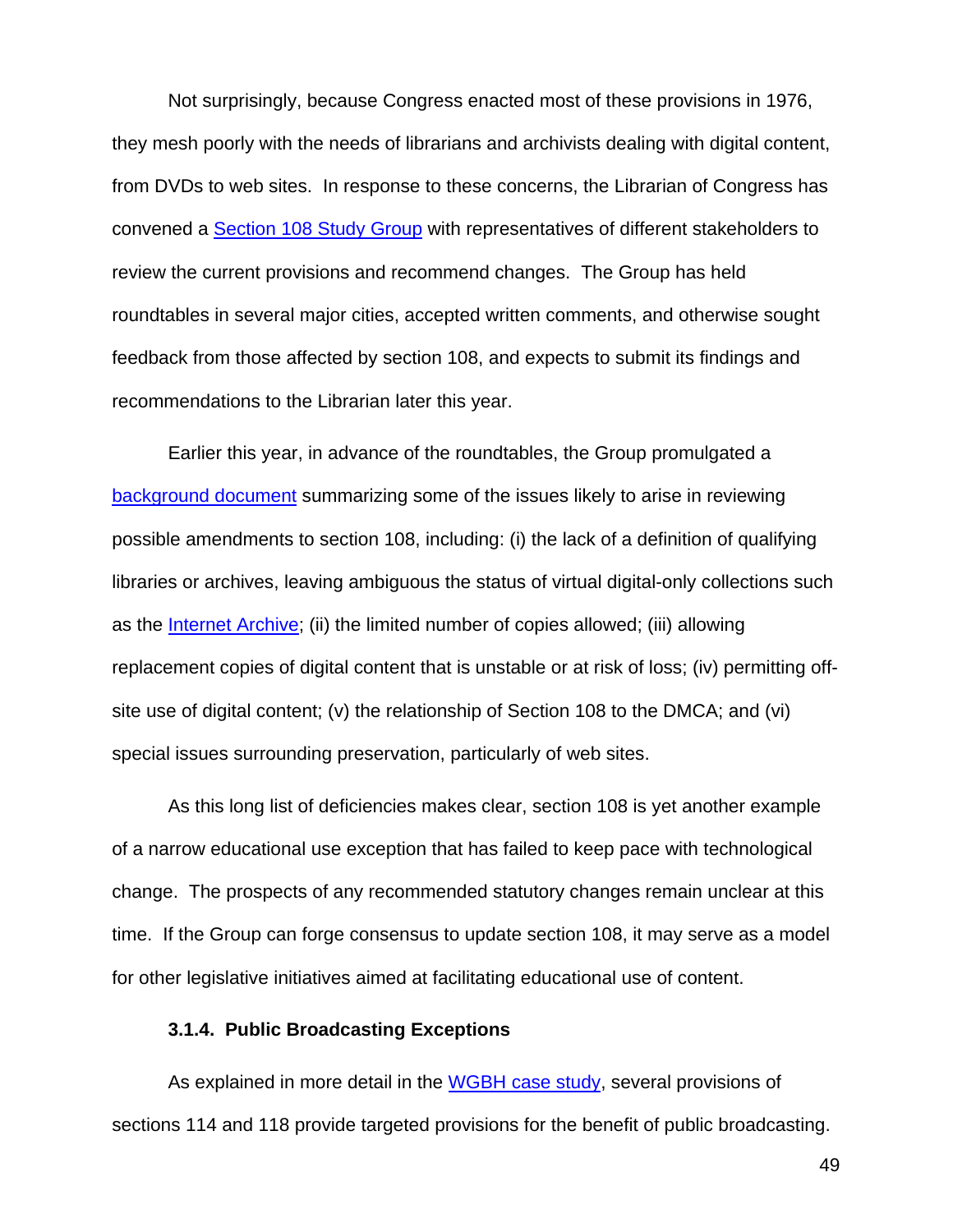<span id="page-49-0"></span>One such provision, found in [section 114\(b\)](http://www.law.cornell.edu/uscode/html/uscode17/usc_sec_17_00000114----000-.html) of the Act, simply allows public broadcasters to use copyrighted sound recordings in programming without permission or payment. A compulsory licensing scheme under [section 118](http://www.law.cornell.edu/uscode/html/uscode17/usc_sec_17_00000118----000-.html) allows public broadcasting producers such as WGBH to avoid the time-intensive and costly process of negotiating licensing deals with certain other rightsholders when creating content to be distributed through public broadcasting. The somewhat complex arrangements apply to copyrights in "published nondramatic musical works and published pictorial, graphic, and sculptural works." Most of the intermediaries that negotiate rights for this content, spurred by the existence of the compulsory license, have reached separate agreements with PBS and its affiliates governing the use of content. However, as public broadcasters distribute their content in newer digital formats, from DVDs to internet streaming, statutory provisions keyed solely to traditional over-the-air broadcast may be rendered essentially useless.

# **3.2. The Fair Use Doctrine**

[A more detailed paper from the Digital Learning project analyzing the fair use doctrine as applied to educational use is [here.](http://cyber.law.harvard.edu/home/dl_fairuse) A [recent study](http://www.fepproject.org/policyreports/WillFairUseSurvive.pdf) of fair use from the [Brennan Center for Justice,](http://www.brennancenter.org/) although not limited to the educational context, provides further background and context. The [Stanford University Libraries](http://www-sul.stanford.edu/) maintain a comprehensive page of resources about fair use [here](http://fairuse.stanford.edu/index.html).]

If the educational use exceptions are excessively specific and narrow, the fair use doctrine presents exactly the opposite problem. The fair use doctrine has evolved through over a century and a half of judicial decisions as a defense to copyright liability governed by a very general set of standards. The only way to predict whether the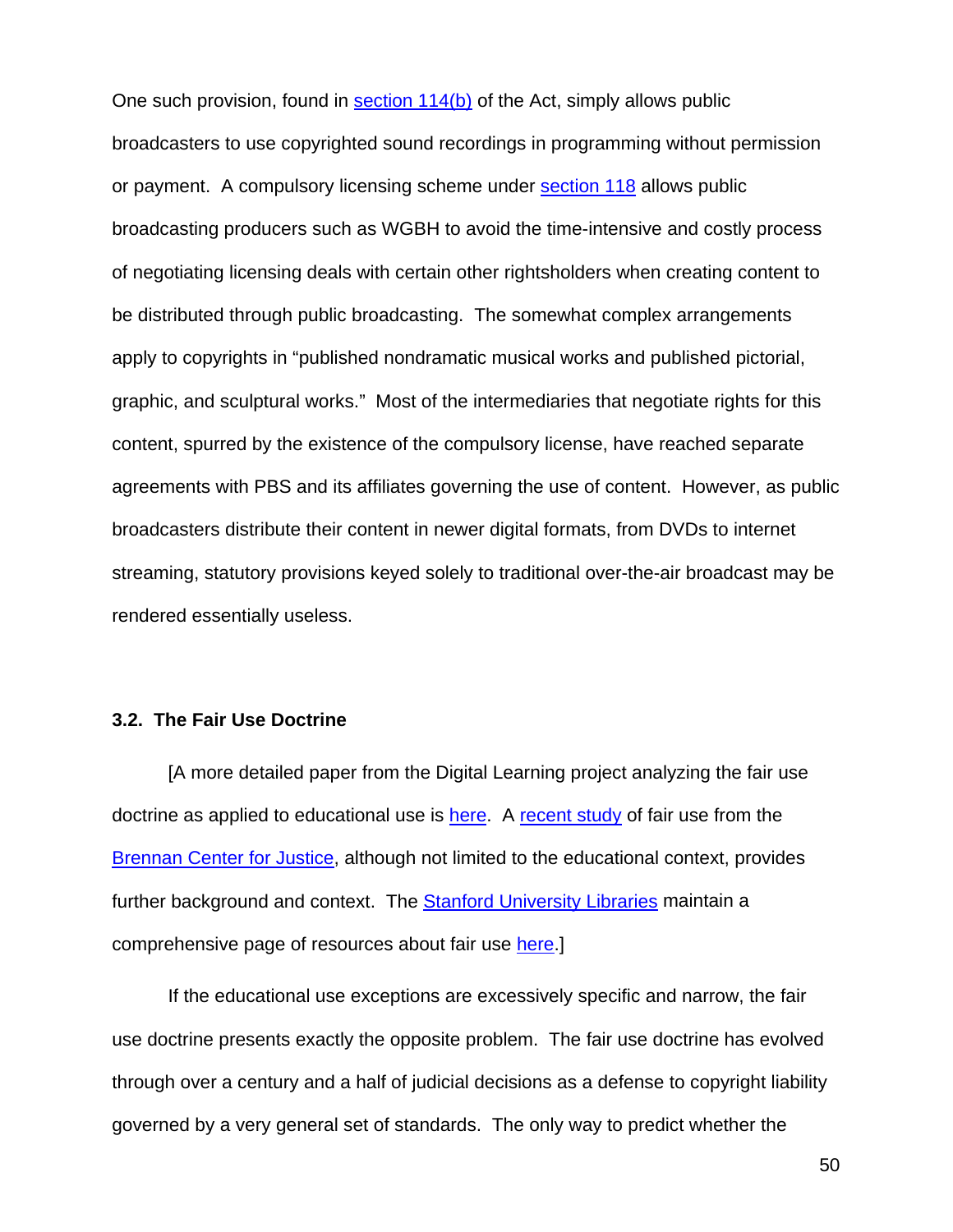doctrine will immunize a particular use from liability is to analogize the facts at hand to those of other cases that have come before the courts in the past. This open-ended structure gives the fair use doctrine important flexibility to deal with myriad situations left uncovered by the various particularized exceptions to infringement, such as educational use exceptions that fail to anticipate new technology. At the same time, however, this uncertainty frustrates institutional educational users who feel pressure to establish clear rules for educators, librarians, and students concerning the legal use of copyrighted works.

The essence of the current fair use doctrine dates back at least to *Folsom v.* 

*Marsh*[, an 1841 decision by Justice Joseph Story. The doctrine continued to evolve](http://www.faculty.piercelaw.edu/redfield/library/Pdf/case-folsom.marsh.pdf) for over a century. In its 1976 overhaul of the Copyright Act, Congress codified the fair use doctrine for the first time, without modifying the doctrine or removing from the judiciary [the power to determine its boundaries. The current fair use provision, found in section](http://www.law.cornell.edu/uscode/html/uscode17/usc_sec_17_00000107----000-.html)  107 of the statute, reads:

> the fair use of a copyrighted work, including such use by reproduction in copies or phonorecords … for purposes such as criticism, comment, news reporting, teaching (including multiple copies for classroom use), scholarship, or research, is not an infringement of copyright. In determining whether the use made of a work in any particular case is a fair use the factors to be considered shall include—

(1) the purpose and character of the use, including whether such use is of a commercial nature or is for nonprofit educational purposes;

(2) the nature of the copyrighted work;

(3) the amount and substantiality of the portion used in relation to the copyrighted work as a whole; and

(4) the effect of the use upon the potential market for or value of the copyrighted work.

The fact that a work is unpublished shall not itself bar a finding of fair use if such finding is made upon consideration of all the above factors.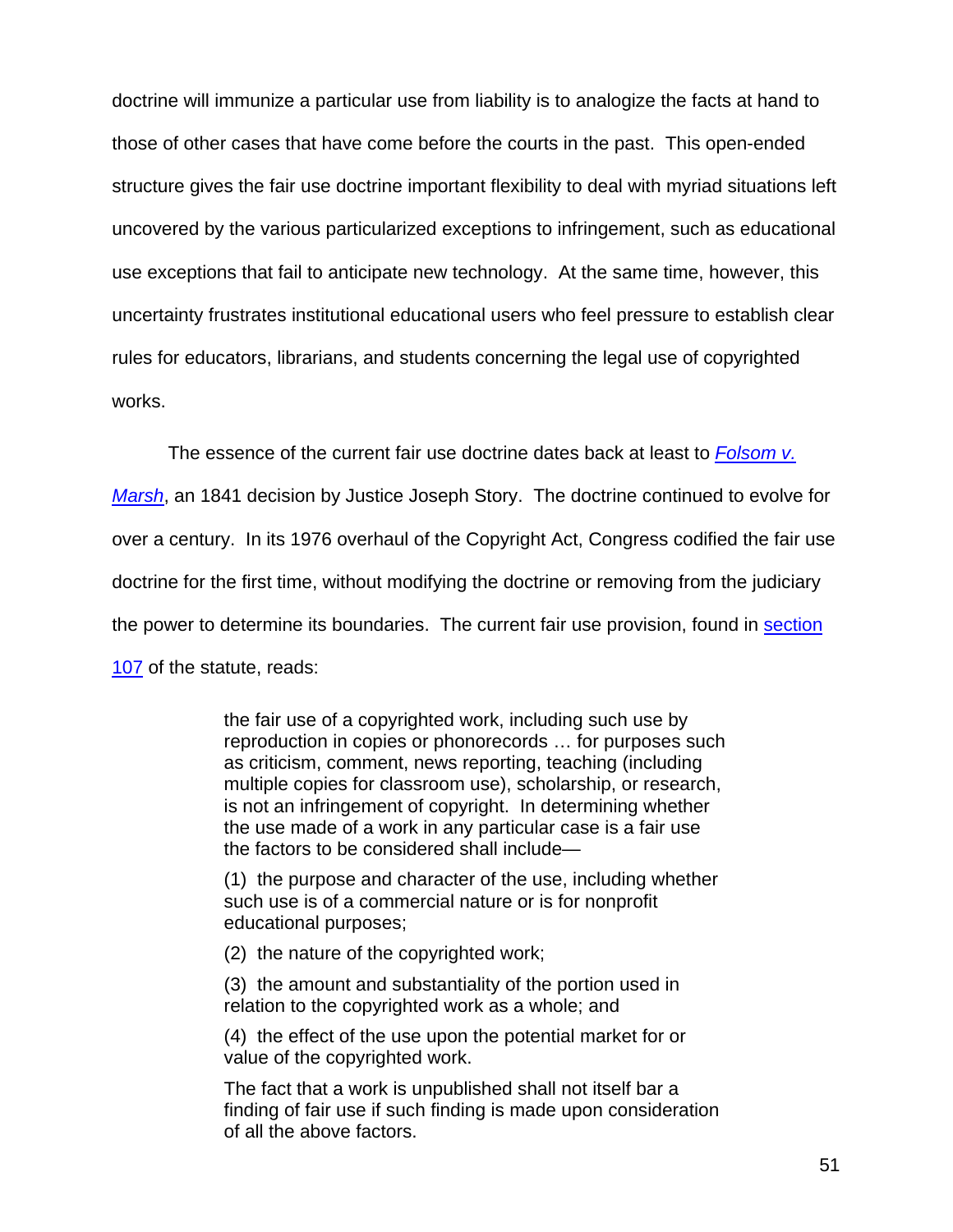Since the 1976 codification, courts have continued to shape the fair use doctrine by applying its standards to particular situations. While most courts analyzing fair use review each of the four enumerated factors in reaching their decisions, these factors are not a mechanical test that can be applied with precision. The evolution of this defense is an ongoing project.

## **3.2.1. Some limited grounds for optimism**

At first blush, there are two reasons for optimism that the fair use doctrine, given its flexibility, might protect many educational uses of content from liability, including some of the digital learning initiatives discussed in this report.

The first ground for optimism lies in the text of the statute itself. In two separate places, section 107 singles out educational uses as deserving particular deference in the fair use calculus. First, the preamble lists educational activities such as "criticism, comment, … teaching (including multiple copies for classroom use), scholarship, or research" as illustrative examples of fair use. Then, the first factor of the more specific four-part test contrasts "commercial" uses with those of a "nonprofit educational nature," indicating that uses of the latter type are more likely to qualify as fair uses. In both places, the statute itself goes out of its way to signal that educational uses are especially likely to constitute fair uses.

The second ground for at least guarded optimism is the fact that, in all the vast case law over fair use, virtually no decisions apply the fair use test directly to educational defendants who made educational uses of content. The closest cases are probably those involving commercial copy shops' production and sale of "coursepacks" of supplementary readings assigned by professors at nearby universities. [More information on those cases is available on [this web page](http://fairuse.stanford.edu/primary_materials/cases/michigan_document_services/index.html) maintained by the Stanford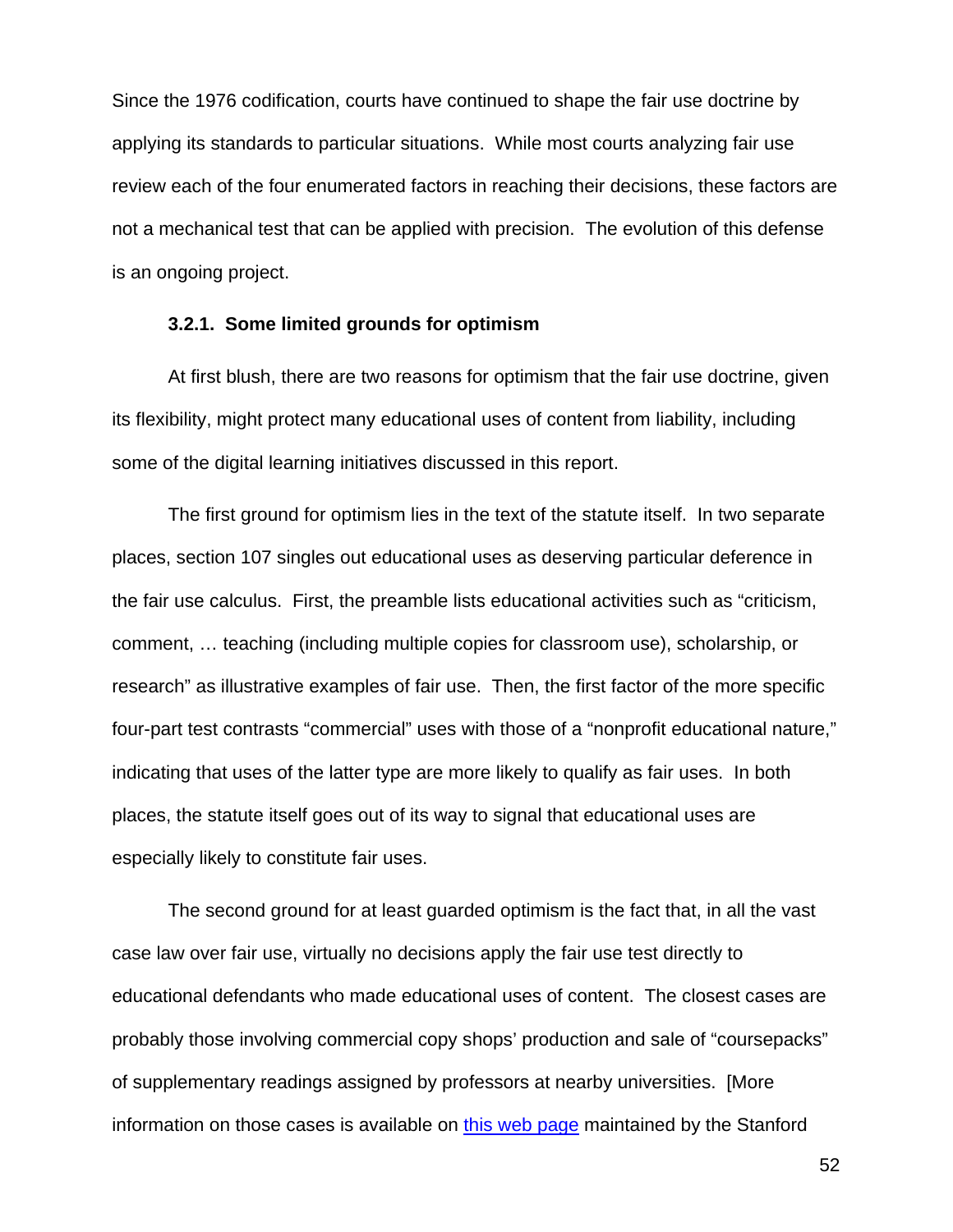University Libraries.] It is noteworthy that these decisions considered the liability of the commercial businesses who extracted profit from the sale of materials for educational use, not the teachers making nonprofit educational uses of content. Another highprofile coursepack case involved New York University as a defendant, but it was settled by the parties in 1983 before any judicial decision. Even the legal complaints filed against the Google Library Project emphasize the commercial nature of the advertisingsupported search engine.

This near-total absence of lawsuits against educators may suggest that rightsholders have tacitly accepted that the appropriate construction of the fair use doctrine leaves significant room for educational uses of content, or that they fear a negative public reaction if they sue educators. That said, workshop participants and others interviewed in our research were aware of recent litigation threats by legal representatives of publishers against several large research universities. The publishers' counsel apparently believed that digital distribution of some course materials extended beyond the boundaries of fair use. Some of those familiar with the private negotiations that ensued said they believe the publishers' counsel were seeking a test case of their own, perhaps hoping to force settlements in which universities voluntarily limit their use of digital technology. It is not yet clear whether these discussions will lead to private settlements or evolve into litigation.

Overall, when we consulted teachers, lawyers, librarians, and educational administrators involved in these issues, they were generally pessimistic about the scope of fair use to protect their digital learning activities. The paucity of direct guidance from cases involving educational uses of content causes anxiety and uncertainty in educational institutions. When examining the most analogous case law, there are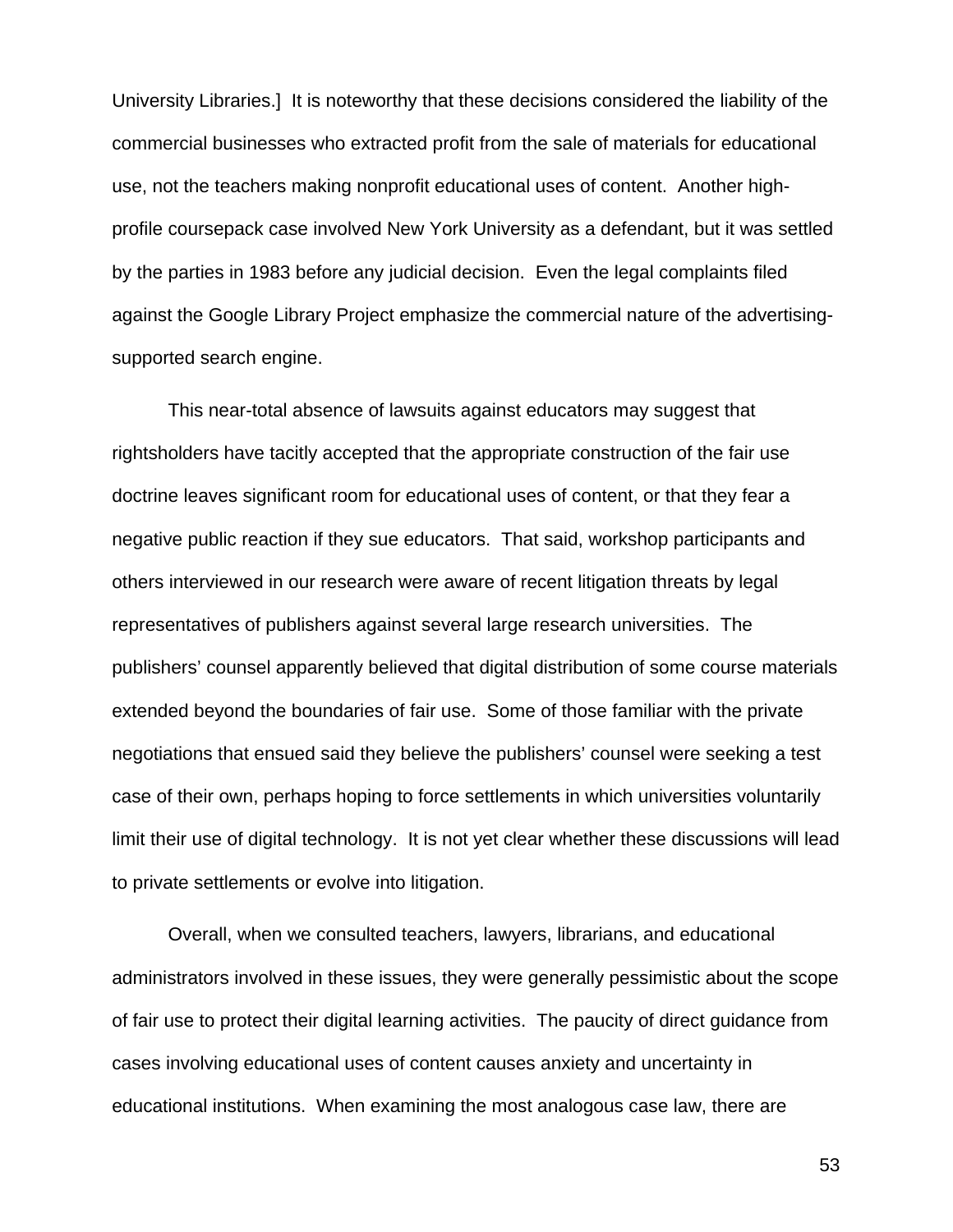indications that common educational uses might not benefit from the fair use doctrine as it is currently construed. Nevertheless, some scholars and librarians with whom we spoke did believe that educators, universities, libraries, and private individuals now feel more emboldened than they were in the past to rely on more robust interpretations of fair use.

#### **3.2.2. Application of the statute**

The statutory text has not always proved as helpful to educational users as one might assume, despite its two prominent references to educational uses.. Courts rarely rely on the preamble of section 107 as the basis for decisions on fair use. The other mention of education, in the first factor of the test, has also been minimized in some decisions. Several influential cases have shifted the focus of the first factor from the commercial nature of the use to the existence of *any* benefit for the user. In particular, a 1985 Supreme Court case, *[Harper & Row Publishers, Inc. v. Nation Enterprises](http://caselaw.lp.findlaw.com/cgi-bin/getcase.pl?court=US&vol=471&invol=539)*, held that the inquiry under the first factor was "not whether the sole motive of the use is monetary gain but whether the user stands to profit from exploitation of the copyrighted material without paying the customary price." This shift in emphasis from pecuniary [gain to more general benefits has been repeated in subsequent cases. In an appeals](http://www.ce9.uscourts.gov/Web/newopinions.nsf/4bc2cbe0ce5be94e88256927007a37b9/c4f204f69c2538f6882569f100616b06?OpenDocument)  court decision finding that the Napster file-sharing system was not entitled to a fair use defense, for example, the court upheld a determination that even a user who listened to a song once solely to determine whether or not to buy a CD was nonetheless engaged in "commercial" use for purposes of fair use analysis.

Of course, taken to its logical conclusion this premise would destroy the entire fair use defense, as it is difficult to imagine why any defendant would use any content in the first place if that content provided no benefit. Because teachers and their students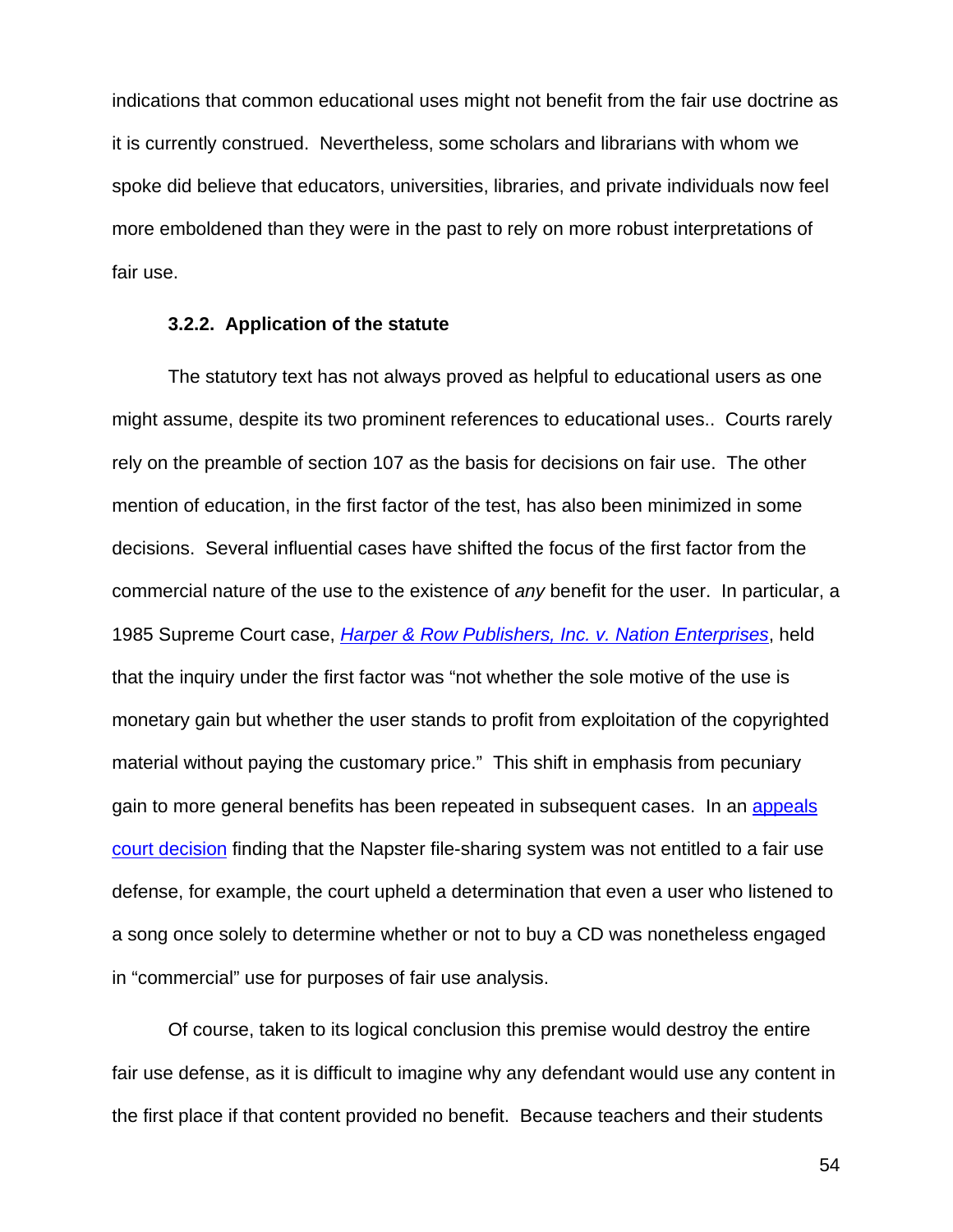surely benefit from educational uses of content, they may still lose on the first factor – despite the specific language included there about "nonprofit educational purposes."

Similarly, analysis of the fourth factor, concerning the market impact of a use, increasingly focuses on all possible future revenue a rightsholder could extract, regardless of whether such markets exist at the time or not. For example, earlier this year in *[Perfect 10 v. Google](http://counsel.cua.edu/Copyright/research google-perfect10 thumbnail.pdf)* a court found that Google's "Image Search" function, which responds to search terms by showing miniature "thumbnails" of images available on the internet, harmed the *potential* market for downloading such low-resolution images onto cell phones. This will also be an important focus in the Google Library dispute, because the publishers and authors argue that they are denied licensing fees for indexing their books, even though no such opportunity exists today. In an environment of pervasive and often automated licensing, plaintiffs almost always point to some manner in which they possibly could extract revenue for an allegedly infringing use, even if the quantity of the work used is small and the context is changed. In conjunction with the first factor, this interpretation turns seemingly noncommercial educational uses into lost business opportunities and slants this factor to favor plaintiffs.

A further evolution of the analysis under the first factor of the test may also disserve educational users. Increasingly, courts considering the first factor ask whether or not a use "transforms" the content (as in instances of parody or satire), thereby increasing the likelihood of a fair use finding. Arguably, most educational uses of content are faithful reproductions of original content for purposes of analysis or teaching, and as a result they would fare poorly in this evaluation. On the other hand, the leading case of *[Kelly v. Arriba Soft](http://www.eff.org/IP/Linking/Kelly_v_Arriba_Soft/20030707_9th_revised_ruling.pdf)*, involving inline linking to images on the web by a visual search engine, found that a use could be transformative if it served a different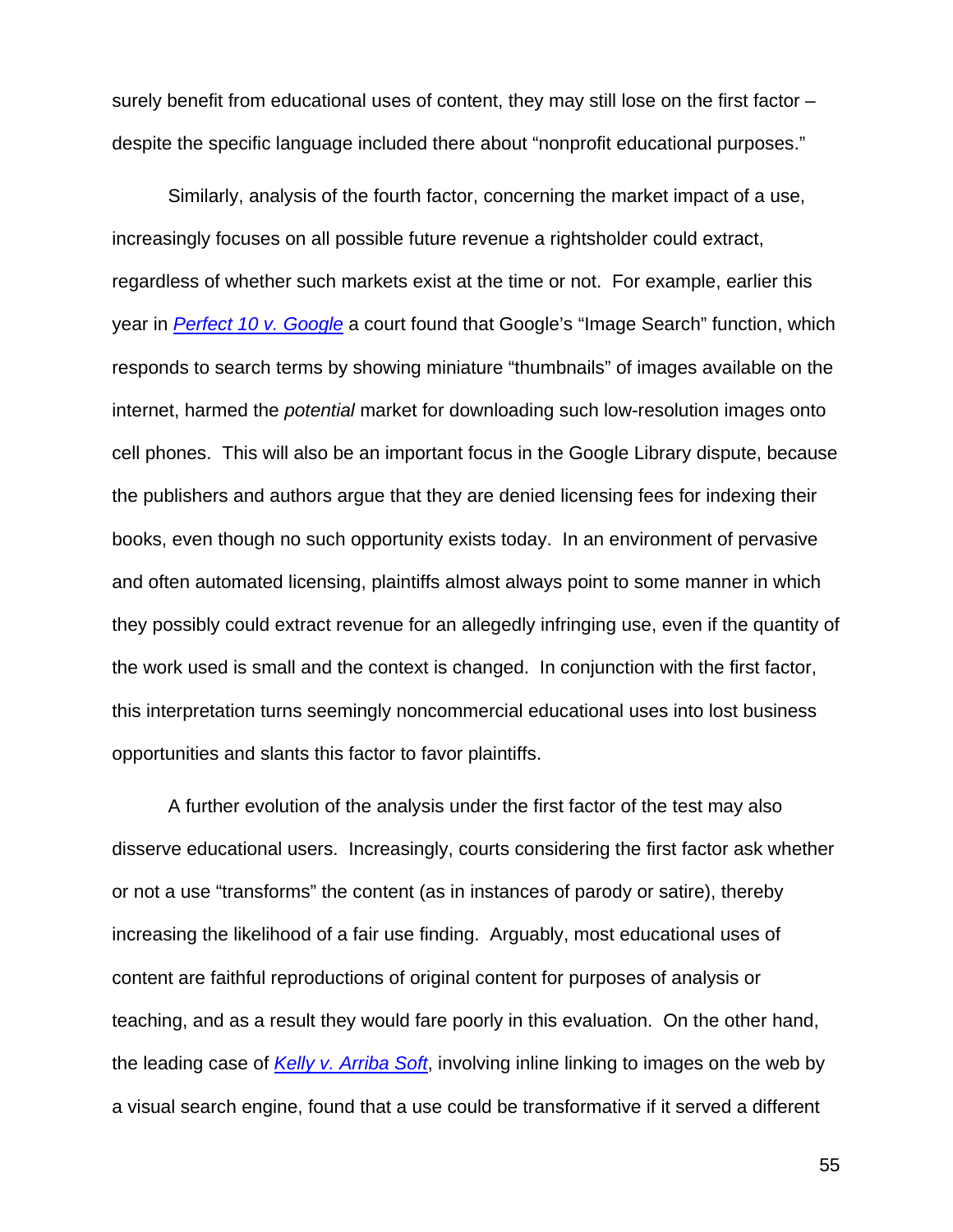informative purpose than the original content. The Second Circuit used similar reasoning in a recent case, *[Bill Graham Archives v. Dorling Kindersley Ltd.](http://www.lessig.org/blog/archives/05-2514-cv_opn.pdf)* (although the *Perfect 10* case noted above leans the other way). Educational uses might fare better under these broader articulations of the transformativeness standard.

Finally, cases in areas somewhat related to the core of digital learning suggest that courts may tend to take a narrow view of fair use for educational purposes. As discussed in greater detail [here,](#page-49-0) judicial decisions involving study aids, biographers, documentary filmmakers, and others have sometimes rejected fair use defenses. Because these cases involve various factual differences from the digital learning environment, their meaning is open to interpretation. At a minimum, however, they fail to provide any certainty to educators hoping to rely on a fair use defense.

# **3.2.3. Negotiated guidelines for fair use**

Another complication that can cause difficulties for digital learning is the development of various sets of "guidelines" meant to increase certainty in the application of the fair use doctrine. Both at the time of the 1976 Copyright Act and later, educators and rightsholders have intermittently attempted to negotiate mutuallyagreeable guidelines.

Guidelines hammered out at the time of the 1976 Act were widely criticized by educational users and organizations as tilted in favor of rightsholders. The Guidelines [for Classroom Copying, for example, set numerical limits on the amount and frequency](http://www.unc.edu/~unclng/classroom-guidelines.htm) of photocopying by particular educators and require a degree of "spontaneity" that critics consider unrealistic. The resulting rules shrink the scope of fair use and greatly limit the doctrine's flexibility.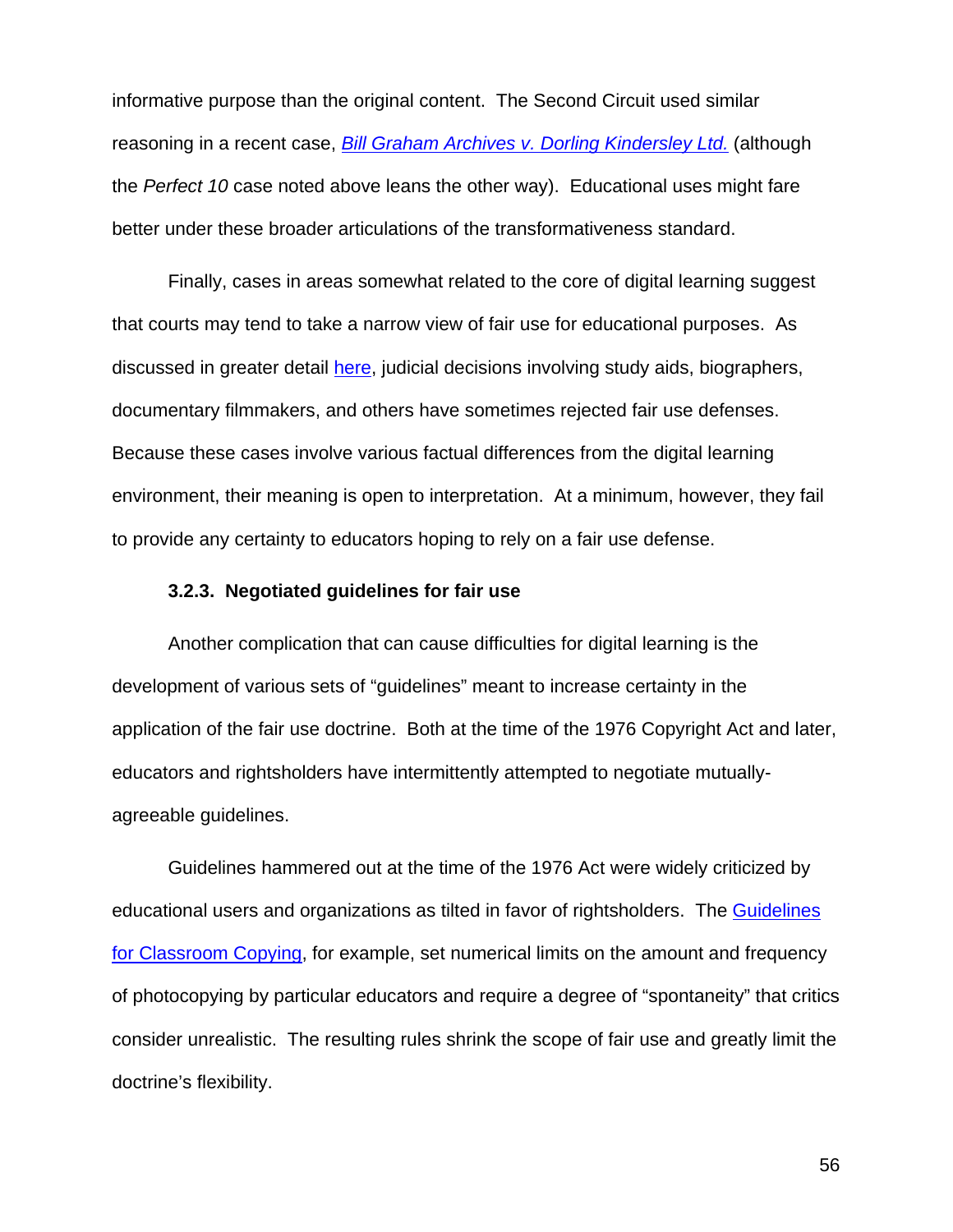Notwithstanding such objections, these and other guidelines were integrated into the legislative history of the 1976 Act and some courts have considered them persuasive (though not binding) authority on the contours of fair use. Furthermore, as discussed in [section 6.1](#page-85-0) below, many educational institutions have voluntarily adopted versions of such guidelines as internal policies, including an estimated 80 percent of American universities.

Subsequent attempts to agree to guidelines for fair use have failed. Most prominently, the [Commission on Fair Use \(CONFU\)](http://www.arl.org/info/frn/copy/confu.html) met through the mid-1990s, but educators and rightsholders were unable to reach accord on most fundamental issues. In light of this history, commentators such as Kenneth Crews have [recommended](http://moritzlaw.osu.edu/lawjournal/issues/volume62/number2/crews.pdf) caution in both the application of existing guidelines and any future attempts to reach consensus between rightsholders and users.

### **3.3. Statutory Damages and Legal Fees**

[A more detailed paper from the Digital Learning project analyzing statutory damages as they relate to educational uses of content is [here.](http://cyber.law.harvard.edu/home/dl_statutorydamages)]

Even where content users have a good-faith belief that their conduct is permitted under exceptions for educational use or fair use, every such use carries at least a small risk of litigation. A successful defense still entails significant legal fees. A report by the [American Intellectual Property Law Association](http://www.aipla.org/) estimates that the average cost to defend a copyright case is just under one million dollars. While some education-related cases surely would require less than this average amount, this is an especially expensive type of litigation across the board.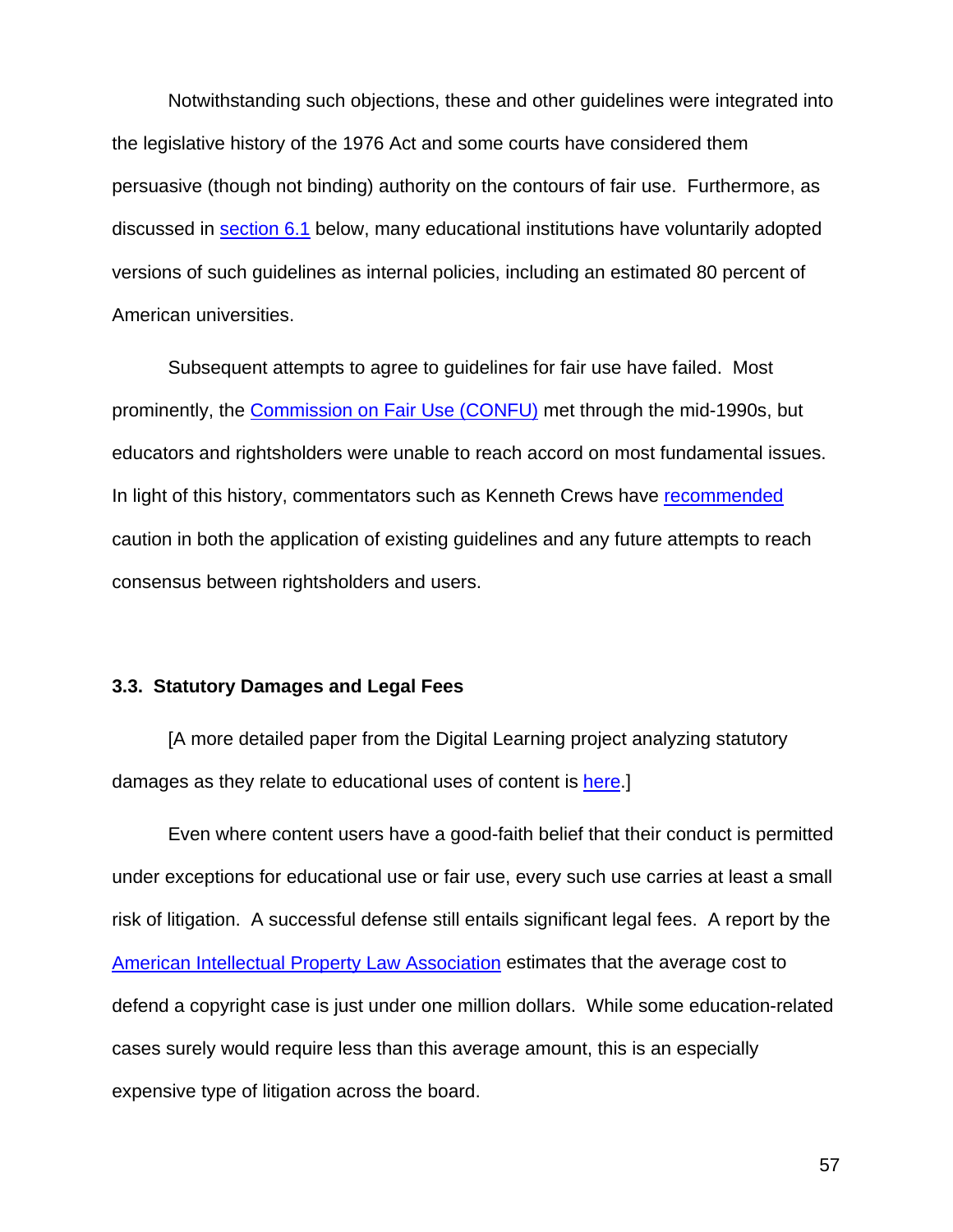Should the educational user lose the case, damages may be steep, particularly because of a special feature in copyright law that provides for statutory damages. These are damage awards, within ranges set by the copyright statute, that are available to owners of federally registered copyrights in place of actual provable damages.

Statutory damages, like actual damages, aim to reduce incentives to violate copyright law, making the expected cost of infringing action no less than the expected cost of obtaining authorization. However, statutory damages often explicitly and purposefully go much higher than actual damages. Under some circumstances common in educational settings, especially where a teacher draws content from multiple works, maximum statutory damages for infringements can reach extremely high levels. Nonprofit educational enterprises can seldom risk such large damages on top of substantial legal fees. In addition, a number of factors make statutory damages awards unpredictable, further complicating educational users' calculus of risk.

Congress has articulated that statutory damages serve a number of purposes not served by actual damages. First, the law allows awards in excess of actual proven damages because actual damages are considered inadequate in light of the difficulty of detecting copyright violations and the burden and expense of calculating and proving actual damages. More recently, Congress has also indicated that greater damage awards may deter large-scale piracy enabled by new copying technologies.

In pertinent part, the current statute (section  $504(c)(1)$  of the Copyright Act) reads:

> [T]he copyright owner may elect, at any time before final judgment is rendered, to recover, instead of actual damages and profits, an award of statutory damages for all infringements involved in the action, with respect to any one work…in a sum of not less than \$750 or more than \$30,000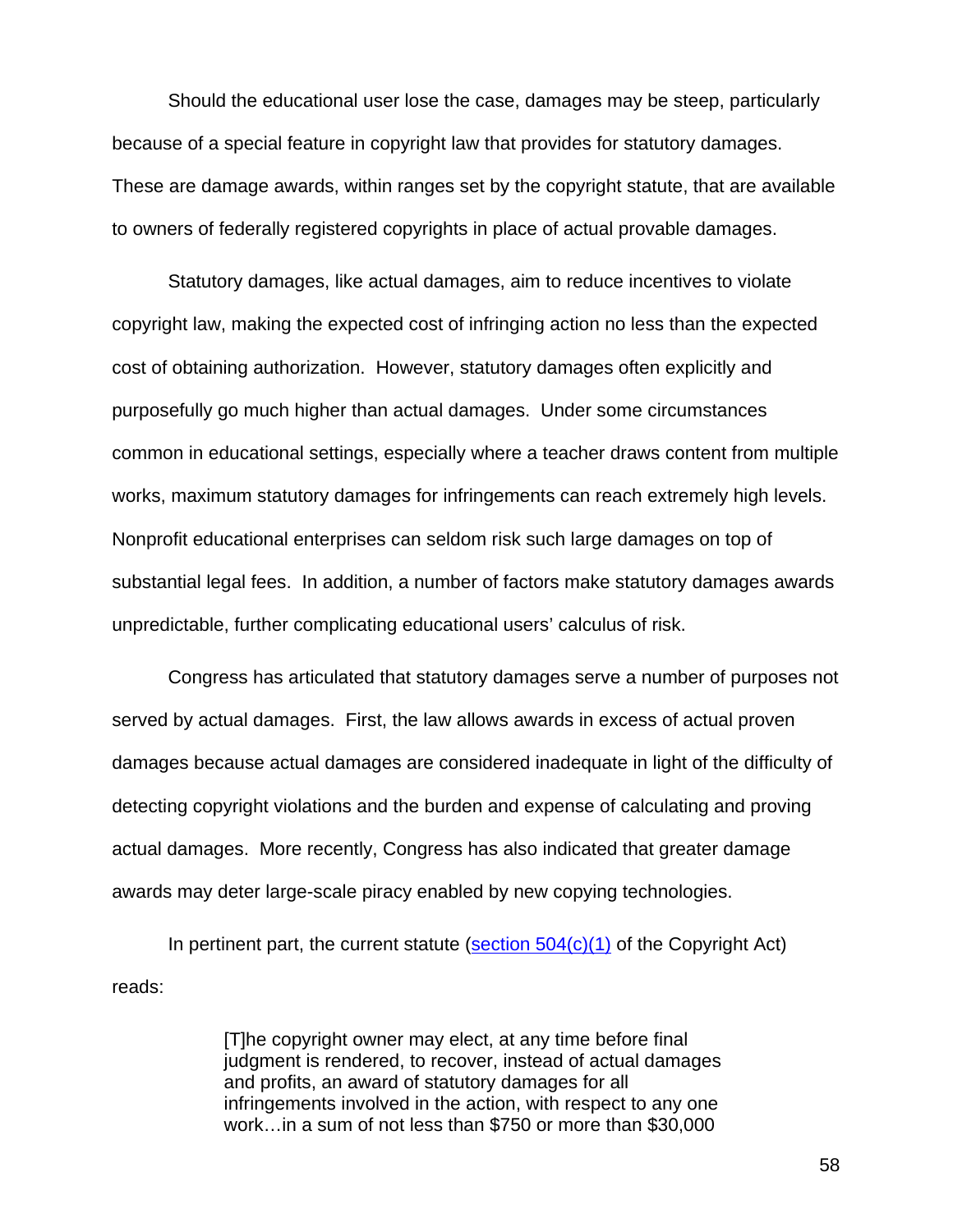as the court considers just. For the purposes of this subsection, all the parts of a compilation or derivative work constitute one work.

The section further provides for the increase of the statutory maximum to up to \$100,000 per infringed work if the defendant is shown to have acted willfully, or down to \$200 per infringed work for innocent infringements. The law requires that minimum damages be awarded even in cases where infringers reap no profit from their activities and cause no significant losses to the plaintiff. No absolute maximum applies other than the per-work statutory maximum. As such, an educator found to have infringed five works even "innocently" would be required to pay a minimum of \$1000 in statutory damages, and a maximum of \$250,000. Thus, even a noncommercial use of copyrighted content for educational purposes could yield a statutory damages award of tens of thousands of dollars or even more.

Of primary importance to educational users, the next portion of the provision on statutory damages, section 504(c)(2), states that a court may not award statutory damages in any case where an infringer believed and had reasonable grounds for believing that his or her use of the copyrighted work constituted a fair use, if the infringer was:

> (i) an employee or agent of a nonprofit educational institution, library, or archives acting within the scope of his or her employment who, or such institution, library, or archives itself, which infringed by reproducing the work in copies or phonorecords; or

> (ii) a public broadcasting entity [or an employee or agent] who, as a regular part of the nonprofit activities of a public broadcasting entity … infringed by performing a published nondramatic literary work or by reproducing a transmission program embodying a performance of such a work.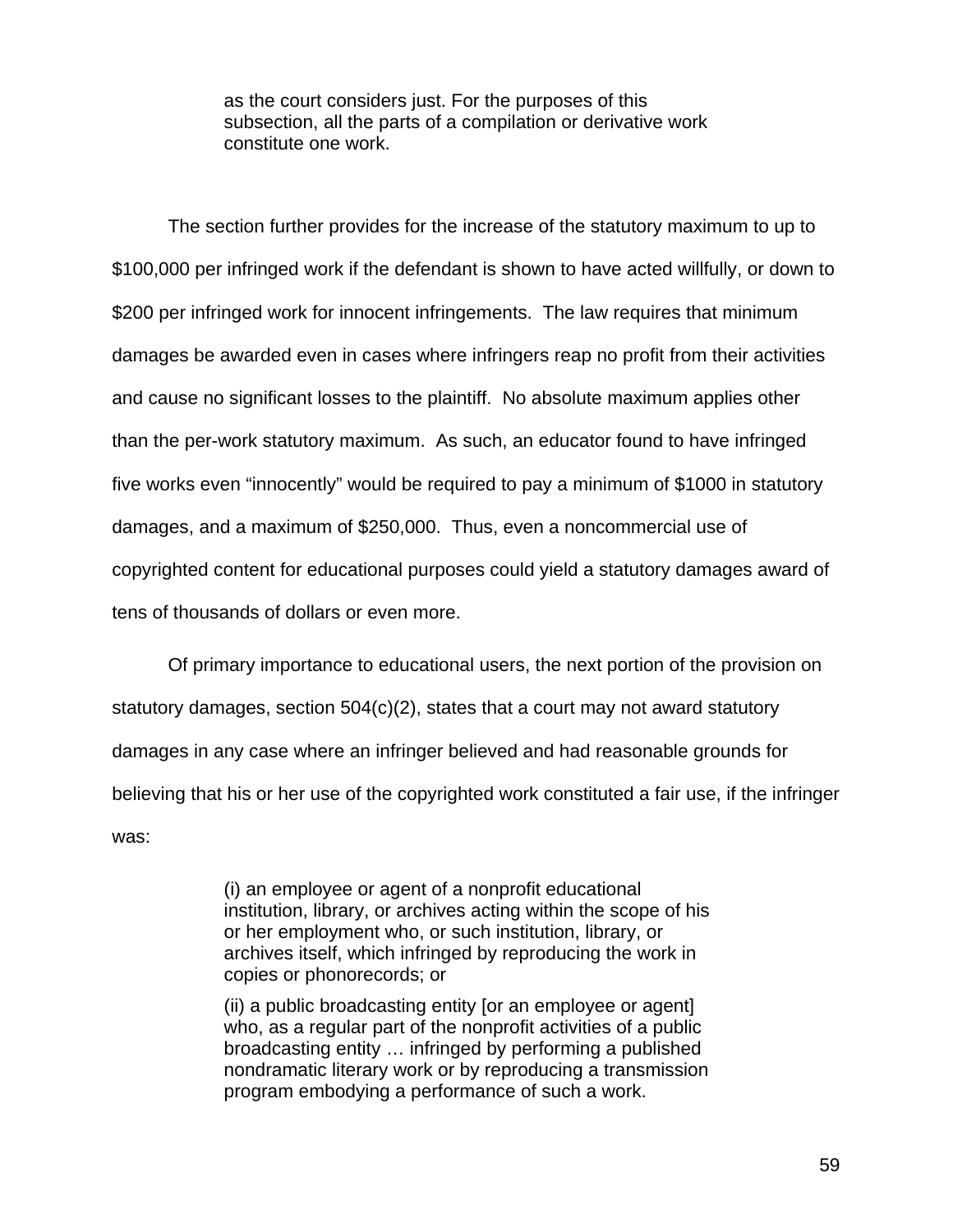A great number of educational users of content fall outside of these narrowly drawn categories, however, including those not affiliated with such traditional institutions, or those who used types of content not covered by the exception. (The public broadcasting provision is particularly limited, and WGBH reports that it approaches fair use with the assumption that damages could be substantial.) Additionally, proving "reasonable grounds" for the belief in fair use may be difficult. And, although the issue has never arisen in a reported opinion, the exception does not mention good faith belief of non-infringement under any other exceptions; educators with a good-faith belief that their activity is privileged under the classroom use exception or the TEACH Act are not necessarily protected from statutory damages in the event that their judgment is incorrect.

In addition to their possible size, several circumstances make statutory damages unpredictable as well. For one, statutory damage awards are largely shielded from appellate review. Furthermore, the Supreme Court ruled in 1998 that plaintiffs have a right to seek a jury trial on the issue of statutory damages, rather than having them set by a judge. Thus, as lay juries calculate statutory damages more often, predictability can be expected to decrease even further and there is reason to believe that juries may grant larger statutory damages awards. Finally, although some courts recognize rough rules that statutory damages should be two or three times provable actual damages, these rules diverge between courts; in any event, such unofficial "benchmarks" are unlikely to be included in jury instructions.

As noted above, there are virtually no precedents in which educators themselves were defendants, so it is difficult to predict whether courts would award high statutory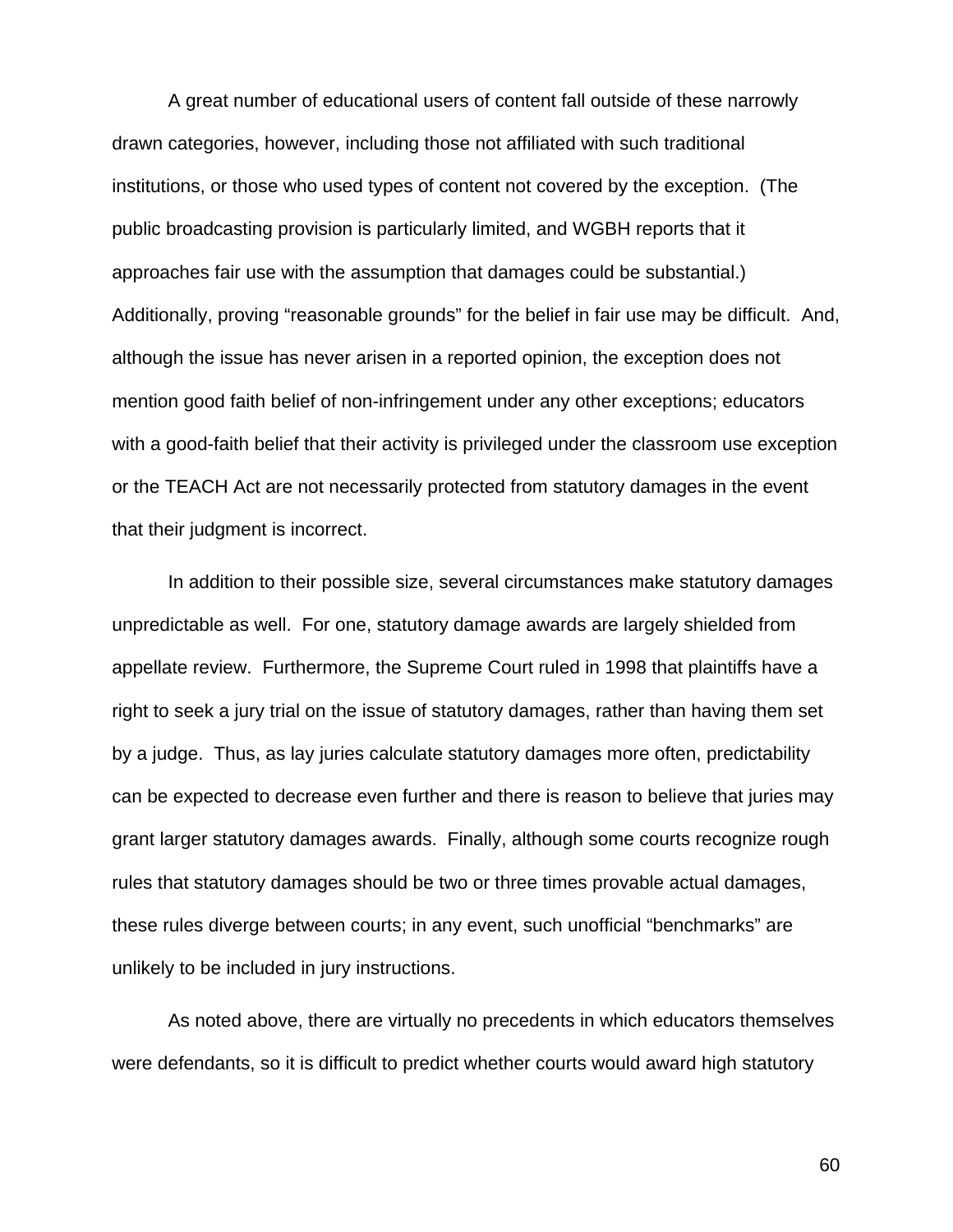damages in such a case. There is little question, based on statements by our workshop participants and others, that educators fear such an outcome.

Even if the actual risks of being sued and of losing are small, those risks are multiplied by the potential damages. Where the expected cost of relying unsuccessfully on legal provisions for fair use or educational use – including both legal fees and damages – exceeds the cost of a license, educational actors will prefer to rely upon licensing over their good faith assessments of the law. As a result, even where most observers would conclude that an educational use of content fell well within the bounds of fair use or the TEACH Act, educators may shrink from relying on their protection because of the (small) risk of (very large) statutory damages.

# **3.4. Education and Copyright Law in Non-U.S. Systems**

Most of the discussion of legal issues thus far has focused on the copyright law of the United States. While various international agreements over the last half century have moved various national intellectual property laws closer to one another, there are still very significant differences between U.S. law and law in other countries. At least two differences are worthy of brief mention.

First, most other countries do not have a fair use doctrine at all. Britain and some Commonwealth countries with roots in British law embrace a related doctrine called "fair dealing," but its scope is narrower than fair use. In other nations, the educational uses of content covered by fair use in the U.S. are instead handled under various specific provisions aimed more directly at education. Those educational use exceptions should not be confused with the narrow ones found in section 110 of U.S.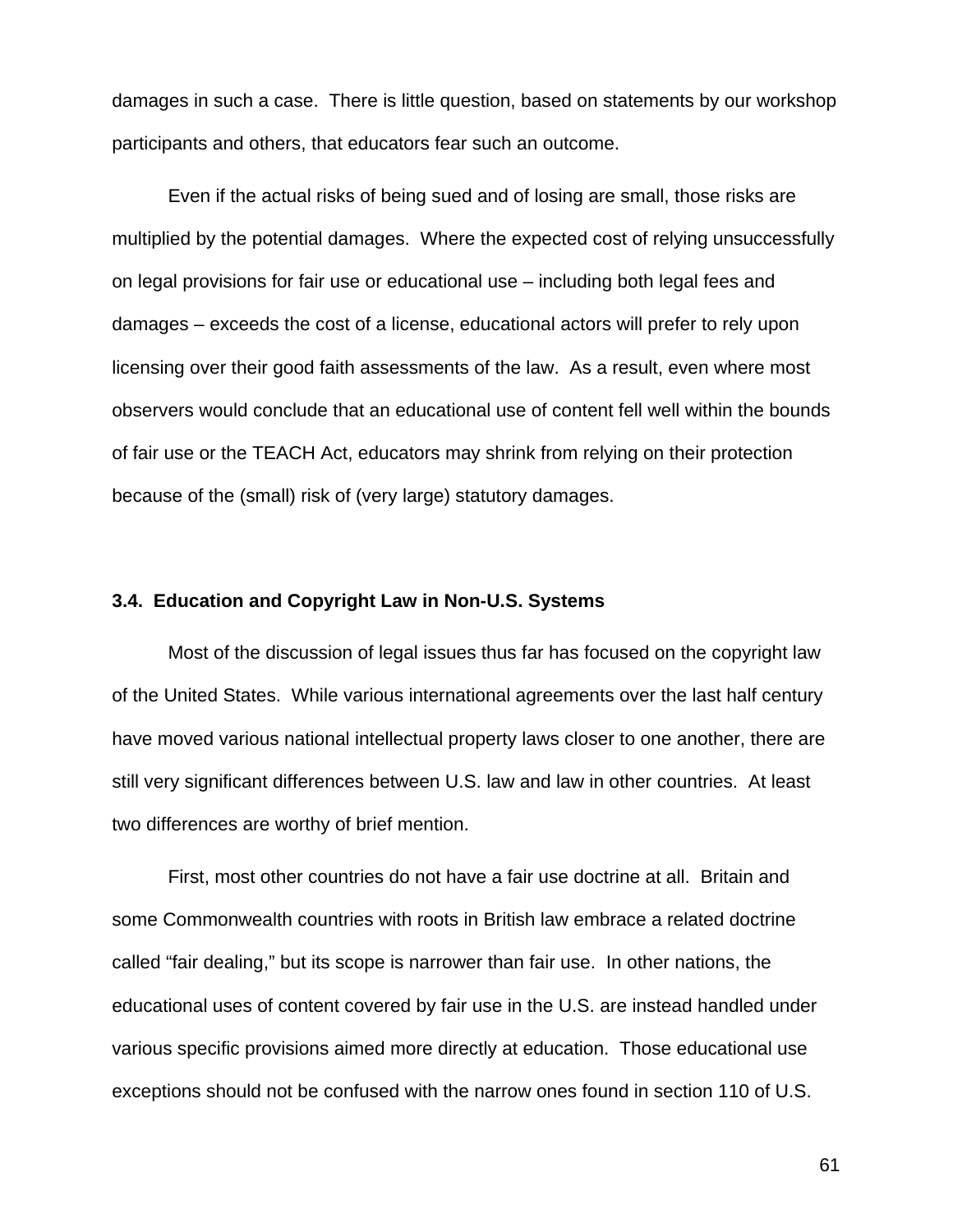copyright law (and discussed above in [section 3.1](#page-42-0)). Generally, these exceptions are broader and less encumbered by specific requirements than their U.S. counterparts. Indeed, in some instances the scope of these "specific" exceptions is quite sweeping.

Second, a number of other nations have resisted adoption of statutes equivalent to the DMCA, and in some cases those that have enacted some form of anticircumvention legislation have included more breathing room for educational uses of content.

To further elaborate on the legal status of digital learning in the rest of the world, we solicited preparation of separate modules discussing the law in a few other legal systems:

**European Union:** Silke Ernst and Daniel Häusermann of the Research Center [for Information Law at the University of St. Gallen prepared a paper under the direction](http://www.fir.unisg.ch/org/fir/web.nsf/wwwPubhomepage/webhomepageeng?opendocument) of Prof. Urs Gasser examining the statutory exceptions for disseminating a work for educational purposes over the internet in most European Union countries [available [here](http://www.fir.unisg.ch/org/fir/web.nsf/SysWebRessources/EUCD+Teaching+Exceptions/$FILE/Ernst+Haeusermann_Overview+EUCD+Teaching+Exceptions_060608.pdf)]. Because these disparate countries are all implementing the provisions of the EU's Copyright Directive (EUCD), one might imagine that they would share nearly uniform approaches to digital learning. In fact, however, the authors of this paper classified countries into at least four different clusters based on the scope of the statutory exceptions applicable to education:

> $\triangleright$  Some countries allow the reproduction and the making available of articles and short excerpts of books (Belgium, Germany, Greece, Hungary, and Lithuania);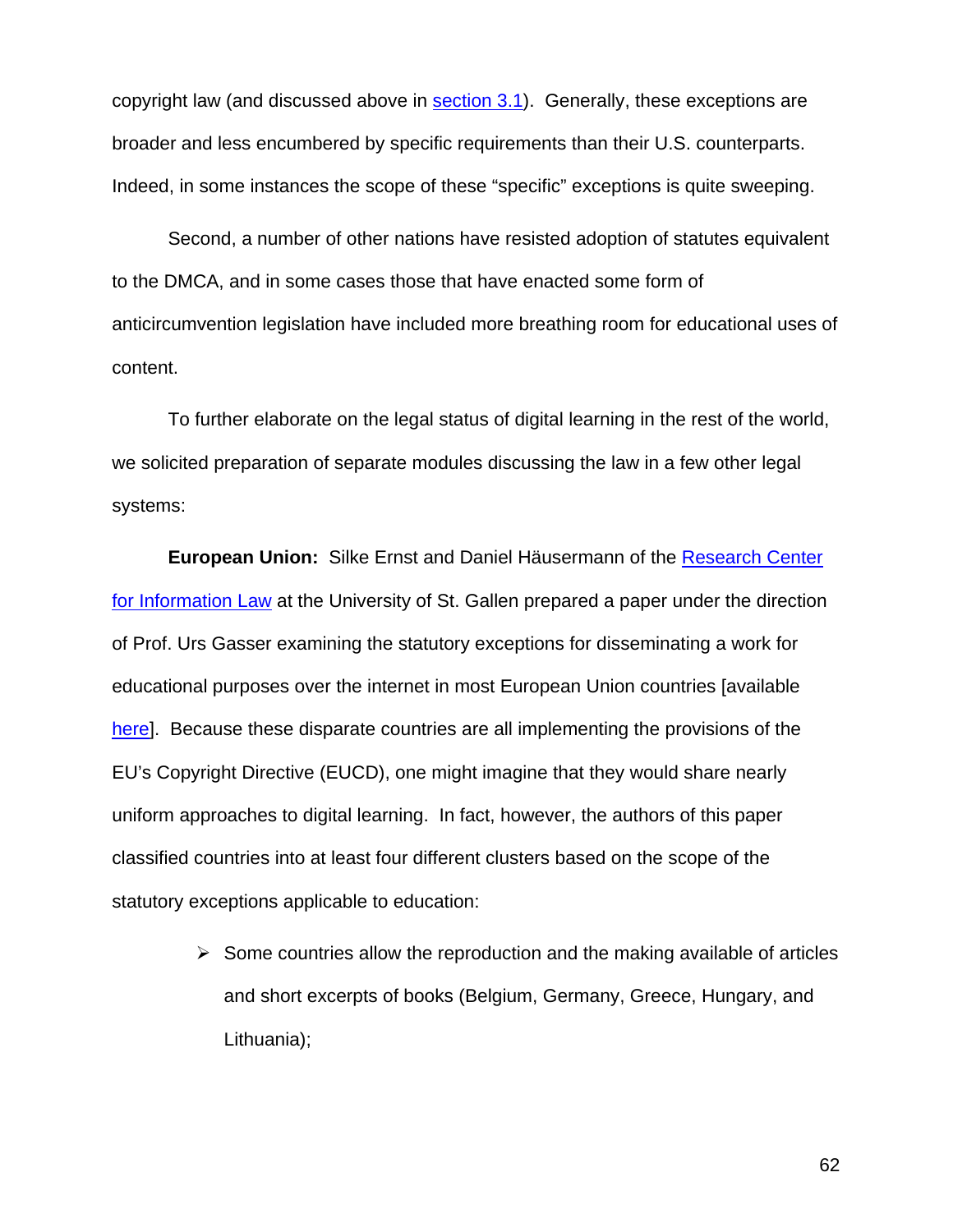- $\triangleright$  Some countries allow short excerpts only (Luxembourg, Portugal, Slovakia);
- $\triangleright$  Some countries have a provision similar to the U.S. face-to-face teaching exception but recognize virtually no other noninfringing educational use (Estonia, Slovenia);
- $\triangleright$  Finally, one country (Malta) seems to be highly permissive, as it has transposed the directive (almost) literally. Yet the exception is overlaid by an additional application of the three-step test – which results in considerable legal uncertainty.

In addition, a number of countries (including Denmark, Sweden, Ireland, and Britain) implement the education-related aspects of the EUCD primarily through collective licensing schemes (in some cases combined with fair dealing) rather than through statutory exceptions.

**India:** Dr. Mira Sundara Rajan of the University of British Columbia wrote a paper [available [here](http://cyber.law.harvard.edu/home/dl_india)] examining the evolution of copyright law in India, which has various permissive provisions motivated in large part by India's status as a rapidly developing nation. Digital learning carries particular urgency for a country of one billion persons with a shortage of educational resources. India's copyright statute thus includes provisions for compulsory licensing and fair dealing that are more lenient towards educators than comparable aspects of U.S. law, especially when it comes to importing educational content from more industrially advanced nations. For example, detailed and powerful provisions allow for the translation of works into Indian languages that are "not in general use in a developed country" if no one has prepared such a translation within one year of first publication. Works to be used in "systematic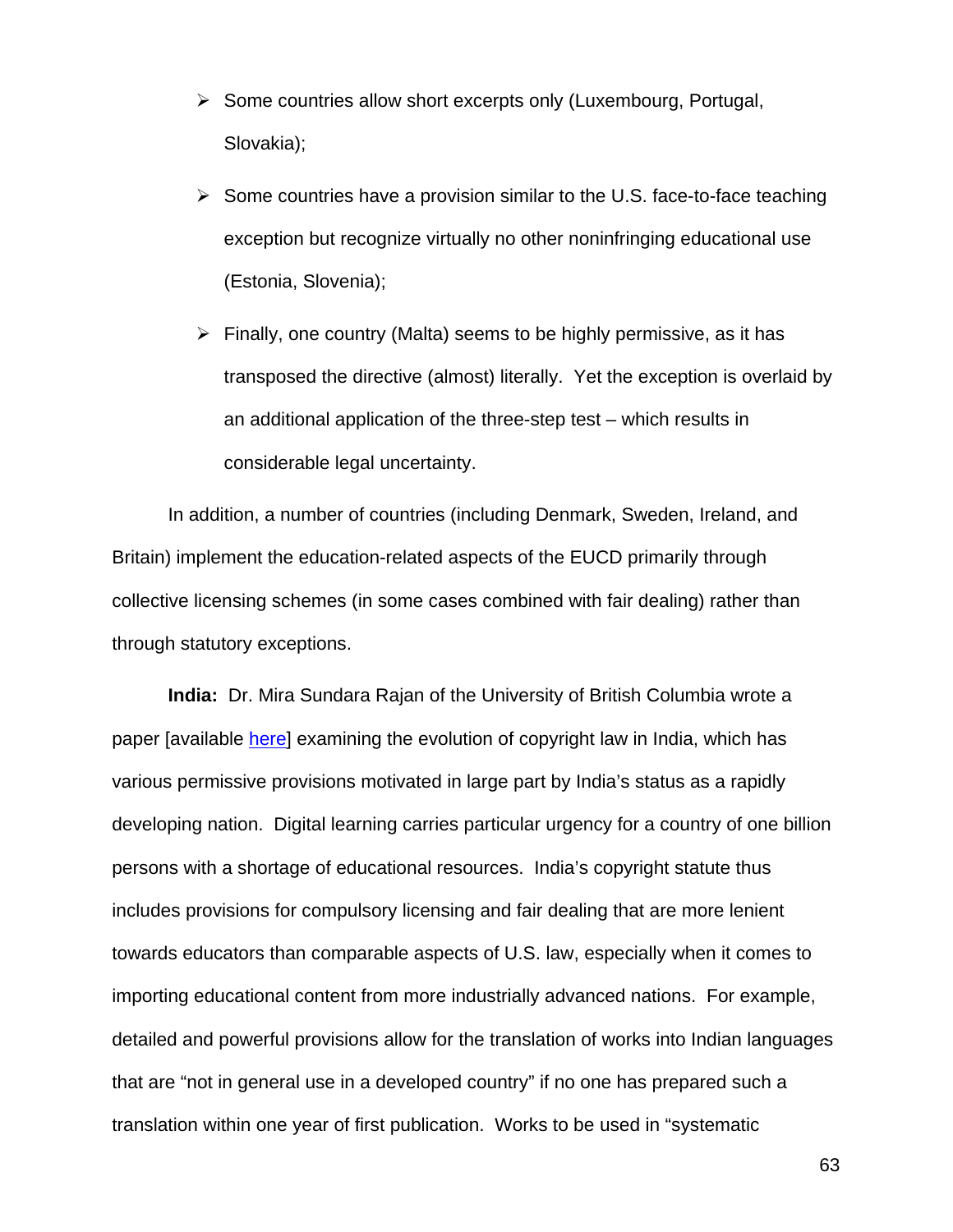instructional activities" can be reproduced if they are either unavailable in India or more expensive than "comparable works" in India. An elaborate set of fair dealing provisions for computer software allows copying of programs in order to study them. As these examples show, Indian law has allowed significant educational uses of content.

The future of this orientation in Indian law is in doubt, however. The government is currently engaged in an overhaul of the copyright statute. The U.S. and other industrialized nations are exerting pressure for India to further harmonize its law with international trends. Possible changes under review include modifying or abandoning the software fair dealing rules as well as the possible enactment of the country's first law concerning circumvention of DRM systems, comparable to the DMCA. In general, the trajectory of India's copyright law may create new obstacles to digital learning there.

**China:** Haochen Sun prepared a paper explaining the treatment of educational uses of content under Chinese copyright law. China follows the model of allowing quite specific exceptions to liability for certain activities, rather than codifying any catch-all exception such as the fair use doctrine. These uses, for which neither payment or permission is necessary, include:

- $\triangleright$  Use of a published work for the purpose of the user's own private study, research, or appreciation of the work in question;
- $\triangleright$  Proper quotation for the purpose of reviewing the work in question or proving an argument;
- $\triangleright$  Translation or reproduction in a small quantity of a published work for the sole purpose of carrying out school teaching or scientific research.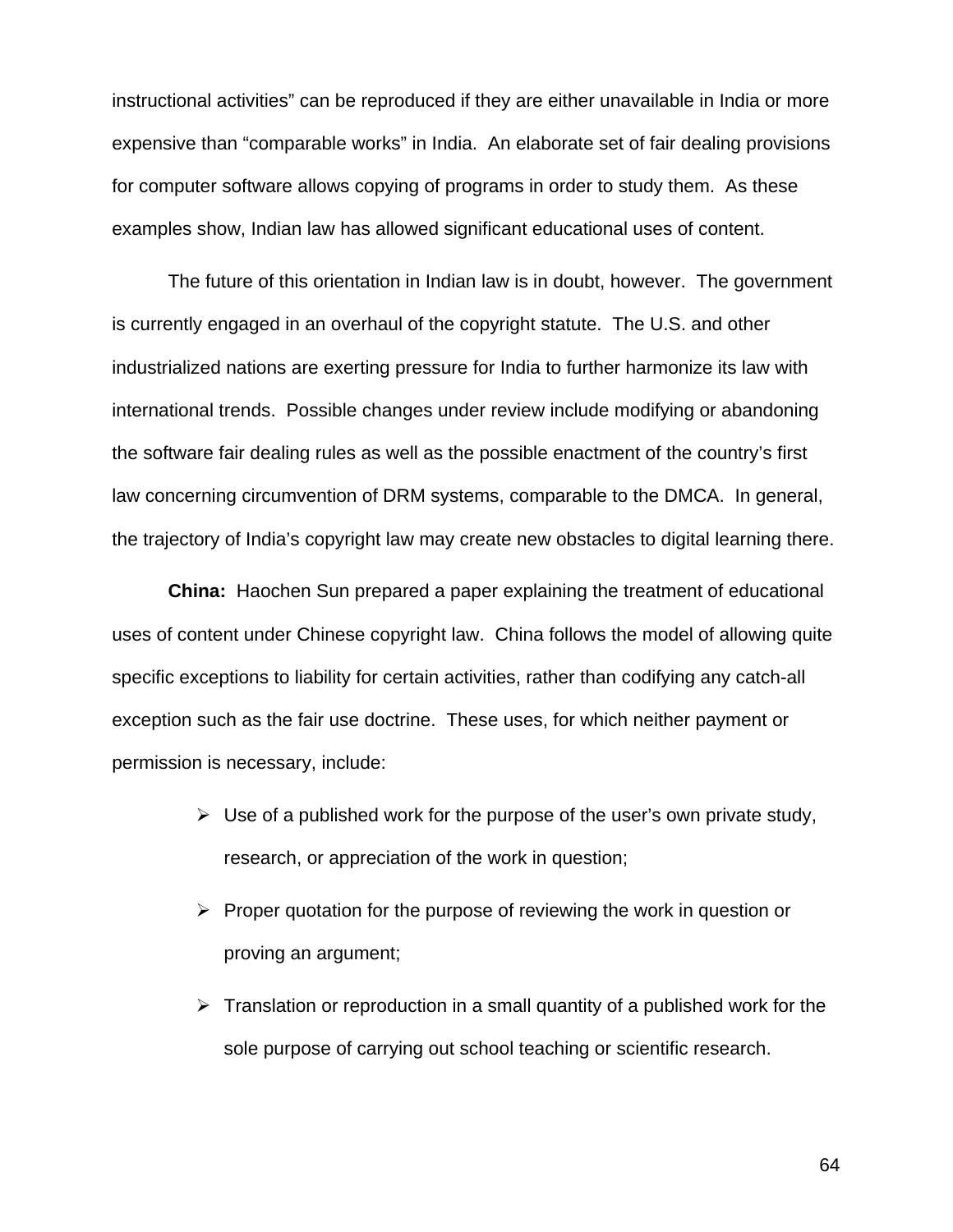Chinese copyright law provides for compulsory licensing in a broader array of situations than U.S. law. The most relevant involves textbooks prepared in conjunction with national educational policy, which generally may incorporate excerpts of published works, short literary works or musical works, or a copy of a painting or photographic work under a compulsory license. The textbook editors need not seek permission but they must pay equitable remuneration and provide attribution of authorship.

**Japan:** Ermal Frasheri prepared a summary of Japanese copyright law which shows that it bears a strong resemblance to the EUCD. Like the EUCD, Japanese law purportedly omits any general provision comparable to fair use, and instead immunizes certain specific activities from liability. Those specific provisions include copies for personal use, an exception for limited quotation, and provisions applicable to libraries.

On further examination, however, certain provisions provide substantial leeway for educational uses of content. Like China, Japan has special provisions for textbooks, but Japan goes further by simply allowing reproduction of published works "to the extent necessary" for education, rather than establishing a compulsory license. Japan also extends this exception to educational uses of content that is "broadcast or diffuse[d] by wire," provided it is done in conformance with national curriculum regulations. And Japanese law further allows nonprofit educational institutions to reproduce and transmit published work "to the extent deemed necessary for the purpose of use in the course of lessons, provided that such reproduction does not unreasonably prejudice the interests of the copyright owner in the light of the nature and the purpose of the work as well as the number of copies and the form of reproduction." This language, far from a narrow exception, sounds remarkably similar to the fair use doctrine.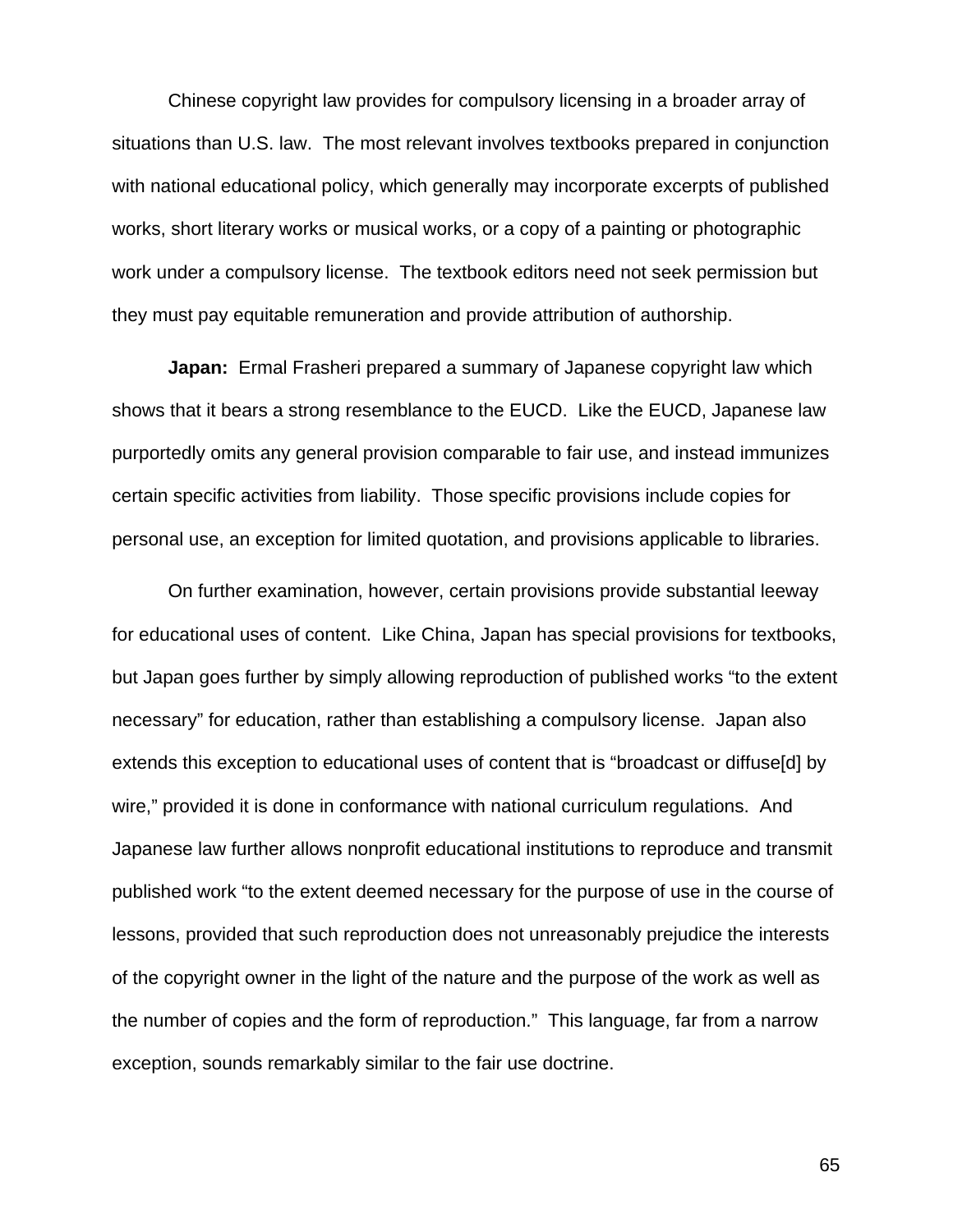#### <span id="page-65-0"></span>**4. Obstacle: DRM Technology**

[A more detailed paper commenting on the obstacles imposed by DRM can be found [here](http://cyber.law.harvard.edu/home/dl_drm).]

In an environment where large-scale copyright infringement takes little more than a click of the mouse, DRM systems have emerged as a supplement to – and increasingly a replacement for – the remedies provided to rightsholders under copyright law. DRM systems offer a secure technological framework for distribution of digital content that permits greater control over works than does copyright law. Such additional control may encourage investment in the development of such content. But it also allows rightsholders to lock digital works up, keeping them out of the hands of educators. Educators themselves, in turn, are restricting works with DRM systems, thus imposing the same burdens on other educational users..

A DRM system is a set of technological protections that supplies rightsholders with persistent control of their digital works. DRM systems incorporate terms specified by rightsholders into remote, automatic, technological enforcement mechanisms. Regardless of where a work is located, or whether a work has been shared, traded, or resold, DRM systems enable rightsholders to permanently enforce restrictions – such as "no copying allowed for any purpose" – through technological means. In addition, DRM systems enable rightsholders to engage in price discrimination by offering differential access to works at a range of costs.

The persistent and automatic regulation of digital media permitted by DRM systems, combined with economic incentives to use them, motivate rightsholders to preclude educational uses of digital works. This is the problem confronting the media studies professors in our [case study](#page-22-0). It will become a more widespread obstacle to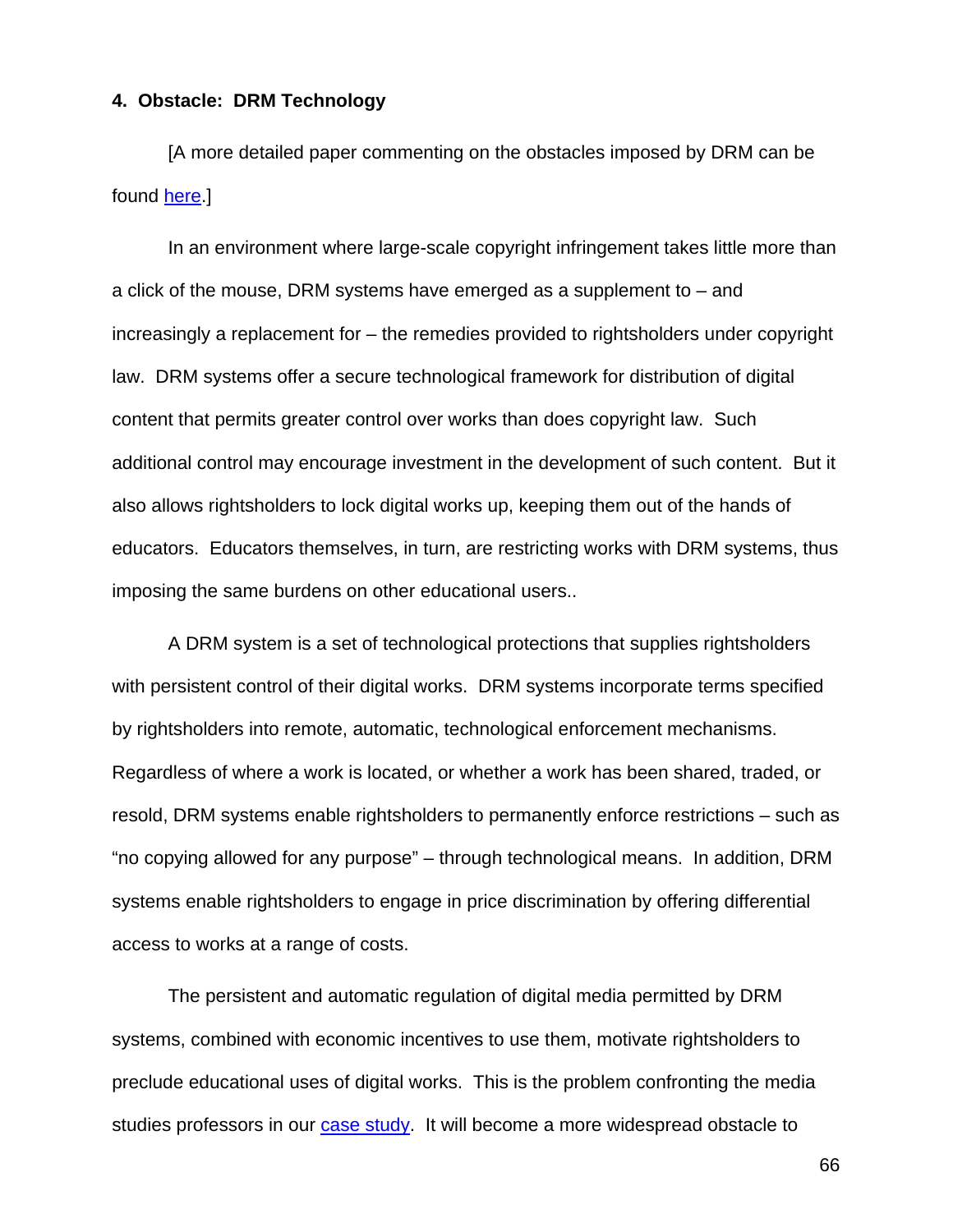digital learning as rightsholders secure increasing volumes of content with DRM systems.

# **4.1. Incentives for Rightsholder Use of DRM Systems**

Rightsholders use DRM systems out of rational self-interest, driven by at least two clear incentives. The prevention of piracy has been the primary motivation. Looking to the future, many believe the ability to engage in price discrimination will provide further impetus for adoption of DRM systems.

# **4.1.1. Piracy**

The economic incentives for rightsholders to use DRM systems to safeguard their digital works are easy to understand. First and foremost, copying of digital works is substantially easier than copying of traditional analog works, and copies of digital works are identical to the originals, free from the degradation that plagues copies of analog works. These perfect digital copies have the potential to erode the commercial market for works because they can be made available for little or no cost. Remembering the enormous popularity of peer-to-peer filesharing systems such as Napster, apprehensive rightsholders employ DRM systems to prevent users from copying, altering, or distributing works without permission. Likewise, rightsholders also develop and deploy ever stronger, more restrictive DRM systems to combat piracy perpetrated by users who attempt – and often succeed at – defeating those systems.

Although this concern can be a legitimate one, particularly in reference to the high-demand mainstream consumer marketplace, it is may be somewhat excessive in the educational context. The types of media used by educators, and the manner in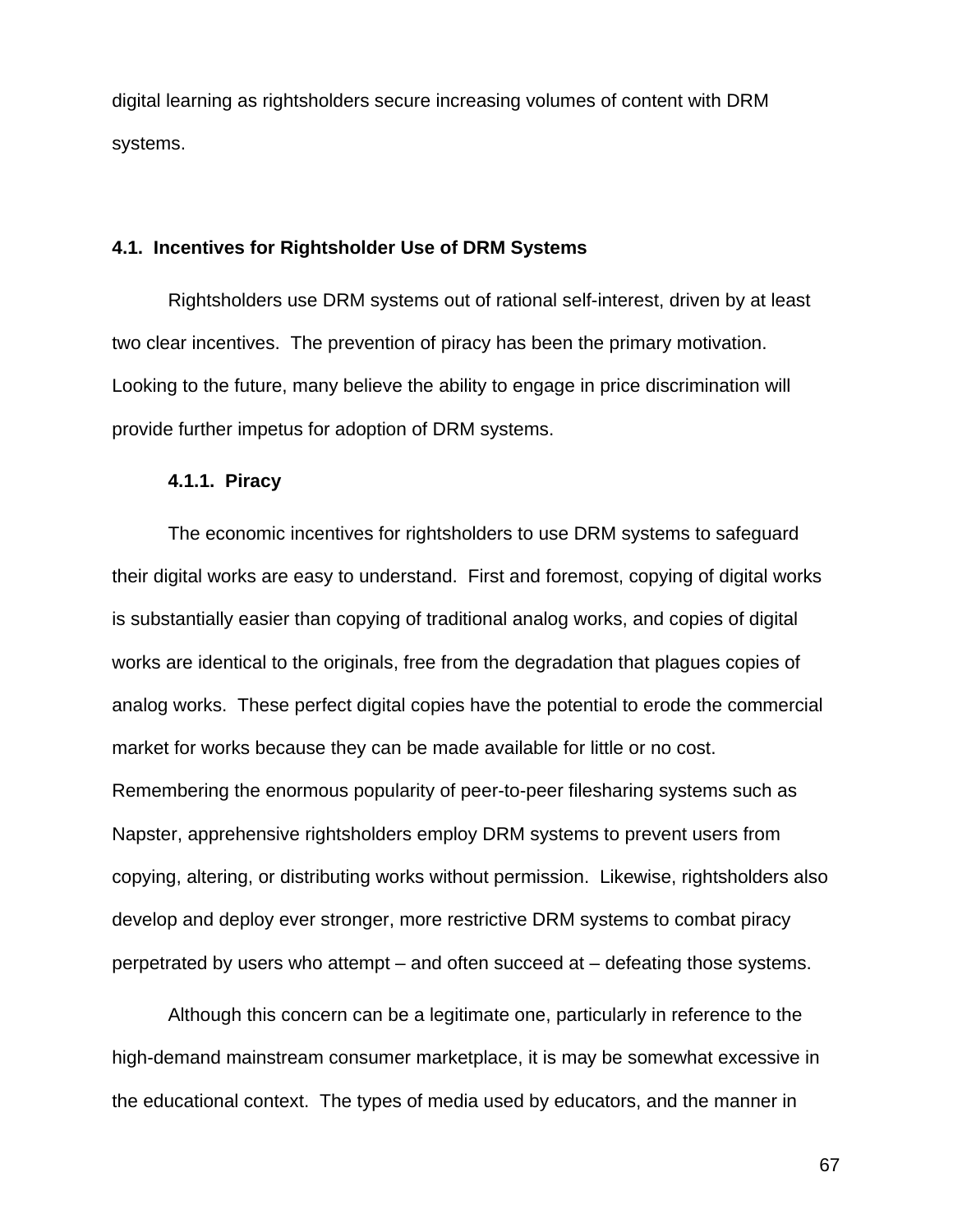which those media are used, substantially reduces the risk of piracy. Academic journal articles and visual artworks are more often their province than works created for widespread commercial dissemination. Moreover, regardless of media type, educators do not typically distribute full-length, unprotected works to their students. Rather, they incorporate excerpts, images, or recordings into in-class digital slideshow presentations, create compilations of film clips for classroom performance or use in student assignments, and provide small portions of text for student review. These activities do not subject digital works to the type of piracy risk likely to damage whatever markets exist for the full work.

### **4.1.2. Price Discrimination**

The second economic factor militating in favor of DRM system use is price discrimination. DRM systems enable rightsholders to maximize revenue by making different versions of their works with different functionalities available for a range of prices. Some commentators argue that such price discrimination will enhance rather than imperil educator access to digital works. This argument neglects the realities of price discrimination in the digital context, however.

Information costs render perfect price discrimination impossible, creating incentives for rightsholders to design products that only meet the needs of relatively wealthy educational institutions – leaving resource strapped institutions (such as community colleges or elementary schools), individual teachers, and non-institutional educators without access. Disparities between rightsholder and educator interests make it especially unlikely that the opportunity to engage in price discrimination will motivate rightsholders to provide educators with access to the relatively unprotected and manipulable versions of works required for educational use. To benefit educational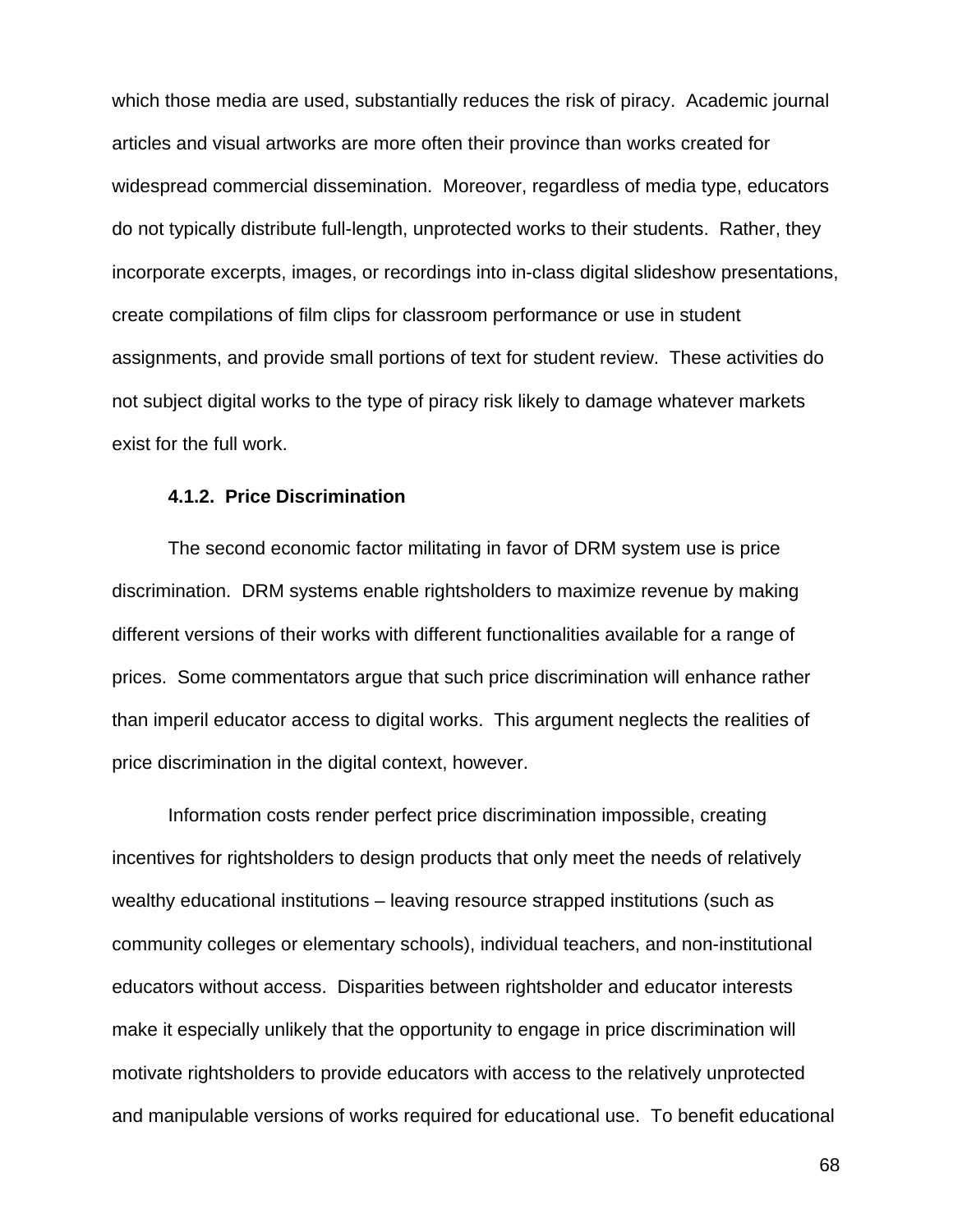use, rightsholders would have to agree to make *more* accessible versions of their works available to educators at rates near or below those charged to other consumers for *less* accessible versions. Finally, rightsholders of content that is not principally oriented toward the academic market have shown remarkably little interest in granting differential licensing treatment of any kind to educational use, as demonstrated by the difficult licensing experiences documented in our case studies about both New World Records and WGBH.

#### **4.1.3. The Effect of Different Markets**

The market power of the educational use segment for a given work is an important factor that serves to modulate the degree to which rightsholders use DRM to restrict works. For example, DVDs, which are widely adopted and have a strong noneducational commercial market, are equipped with potent DRM systems that impede educational use. Digital textbooks, in contrast, which cater to the educational market and have not been enthusiastically received by users, are safeguarded by less restrictive DRM systems. Given the characteristics of these two markets, it is unsurprising that DVDs are more tightly controlled than digital textbooks.

Even though market factors have a substantial influence on DRM system usage by rightsholders, all DRM-dependent rightsholders demonstrate concern over the potential for piracy and a corresponding reluctance to grant educational users access to unencumbered or less encumbered versions of their works. Indeed, existing economic incentives typically encourage rightsholders to leave educators out and foreclose many educational uses of digital works.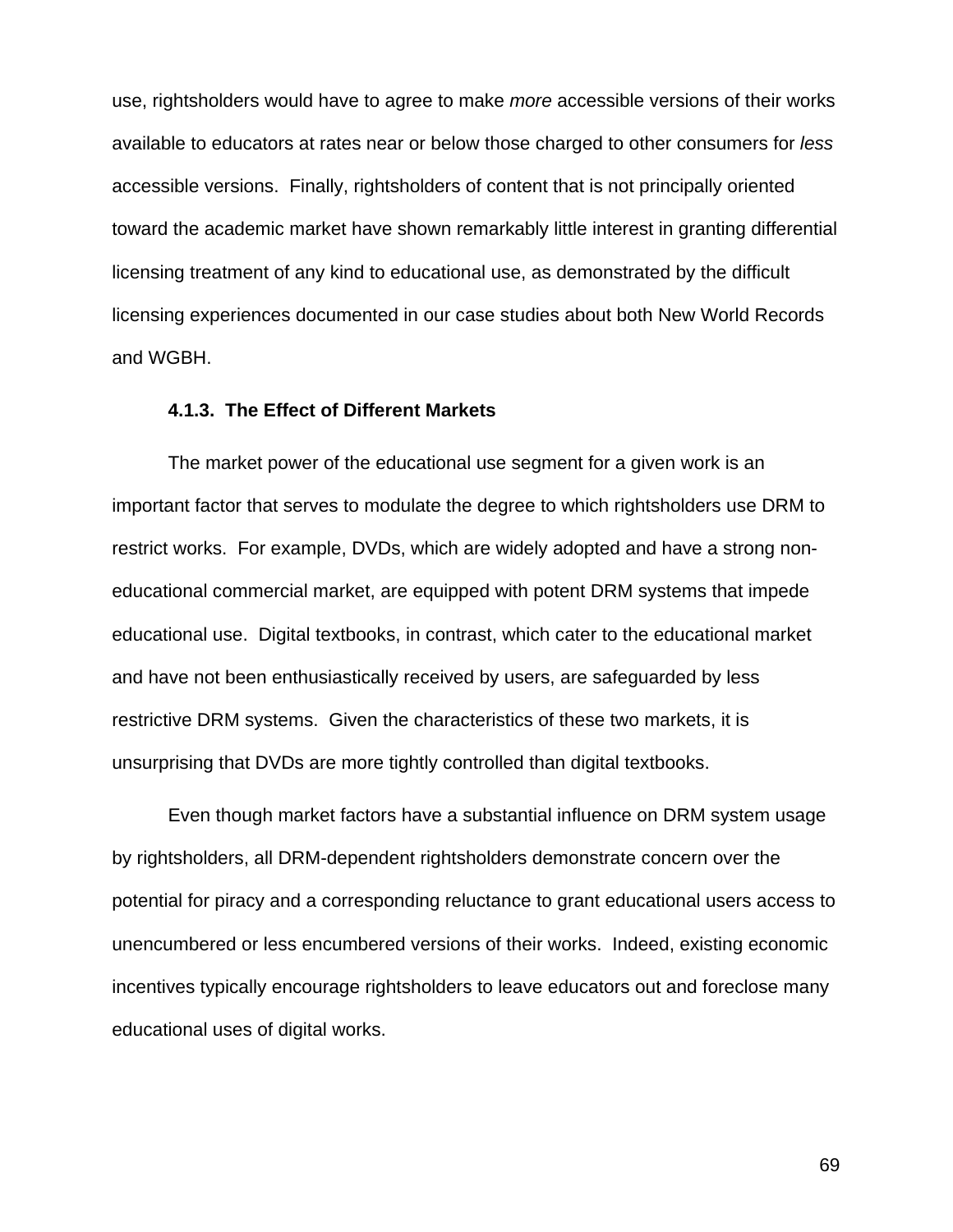#### **4.2. Inducements for Educator Use of DRM Systems**

The second element of the DRM threat comes from obligations and incentives that drive educators themselves to use DRM systems to restrict access to the digital content they generate or disseminate. Restrictive licensing terms set forth by rightsholders frequently require educators to lock digital works they obtain permission to use with DRM systems, increasing the financial and resource costs imposed by incorporation of digital works into teaching activities. In addition, fear of copyright infringement liability motivates some educators to employ DRM systems when distributing digital works. Finally, the individual interests educators have in regulating their own works encourage DRM system usage. Convergence of these factors could create walled gardens at educational institutions, blocking the flow of knowledge from educational institutions to the public, between different institutions, and even within individual institutions. As noted in the final subsection, the dominant architecture of course management software encourages this unfortunate result.

# **4.2.1. Strict Licensing Requirements**

Educators often pursue licenses to use digital works. As a condition of such licenses, rightsholders frequently require licensees to regulate user access to and use of the content – often mandating the adoption of DRM systems to do so. Consequently, educational use of licensed content may be highly constrained. Moreover, the impact of licensing restrictions can extend beyond the licensed content itself to infect compilations incorporating works licensed on such terms. If, for instance, a teacher's license to integrate text from a book into a course web site carries a condition that it be protected with DRM, then the teacher may need to limit access to the entire web site in order to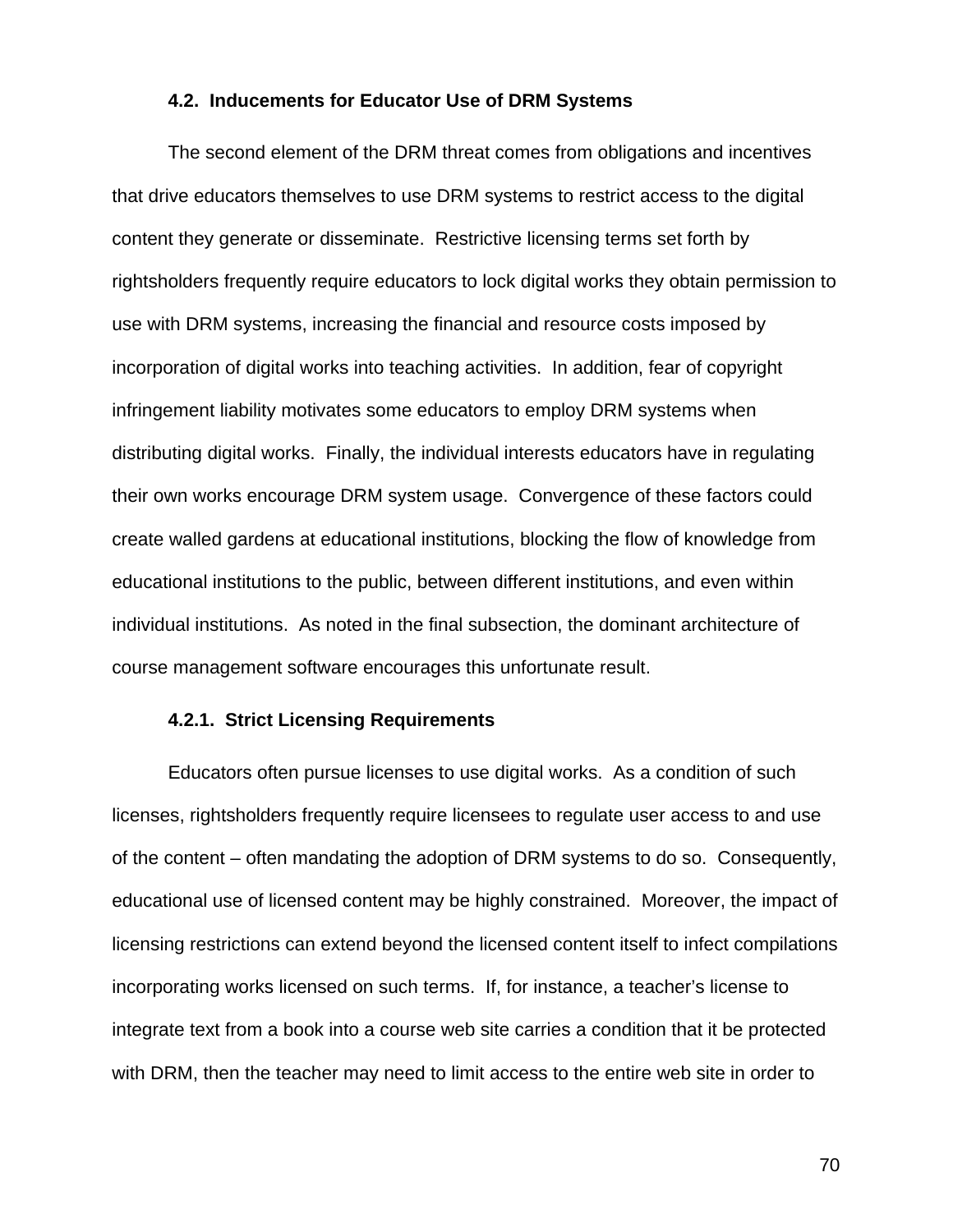comply. In this manner, licensing conditions can become "viral," spreading to content that would otherwise be available on an unrestricted basis.

It is easy to imagine requirements for DRM system protection excluding large classes of potential educational users from any opportunity to license content. Smaller institutions and individual users likely lack the leverage required to negotiate with content providers. Moreover, if rightsholders insist on a DRM requirement, some educational institutions, especially elementary and secondary schools, will lack the resources to fortify works with DRM systems, and will be precluded from licensing those works. Individual educational users rarely have the skills or resources to deploy such protections, and they too will be unable to obtain licenses under such conditions. Thus licensing requirements not only lock up some content that would otherwise circulate unprotected, but also prohibit users with restricted resources from making use of licensed works.

# **4.2.2. Lawsuit Avoidance**

Institutions sometimes require faculty and students to post digital content on password-protected websites to reduce the risk of copyright infringement litigation. Moreover, the copyright policies of individual educational institutions often indicate that the preferred practice is to limit access to distance-learning works and "electronic reserves" (e.g., course-related content posted to the Internet) to students enrolled in the class, and only for the duration of the class term. This type of walled garden may become more common as instructors adopt digital teaching tools and further integrate digital media into their teaching.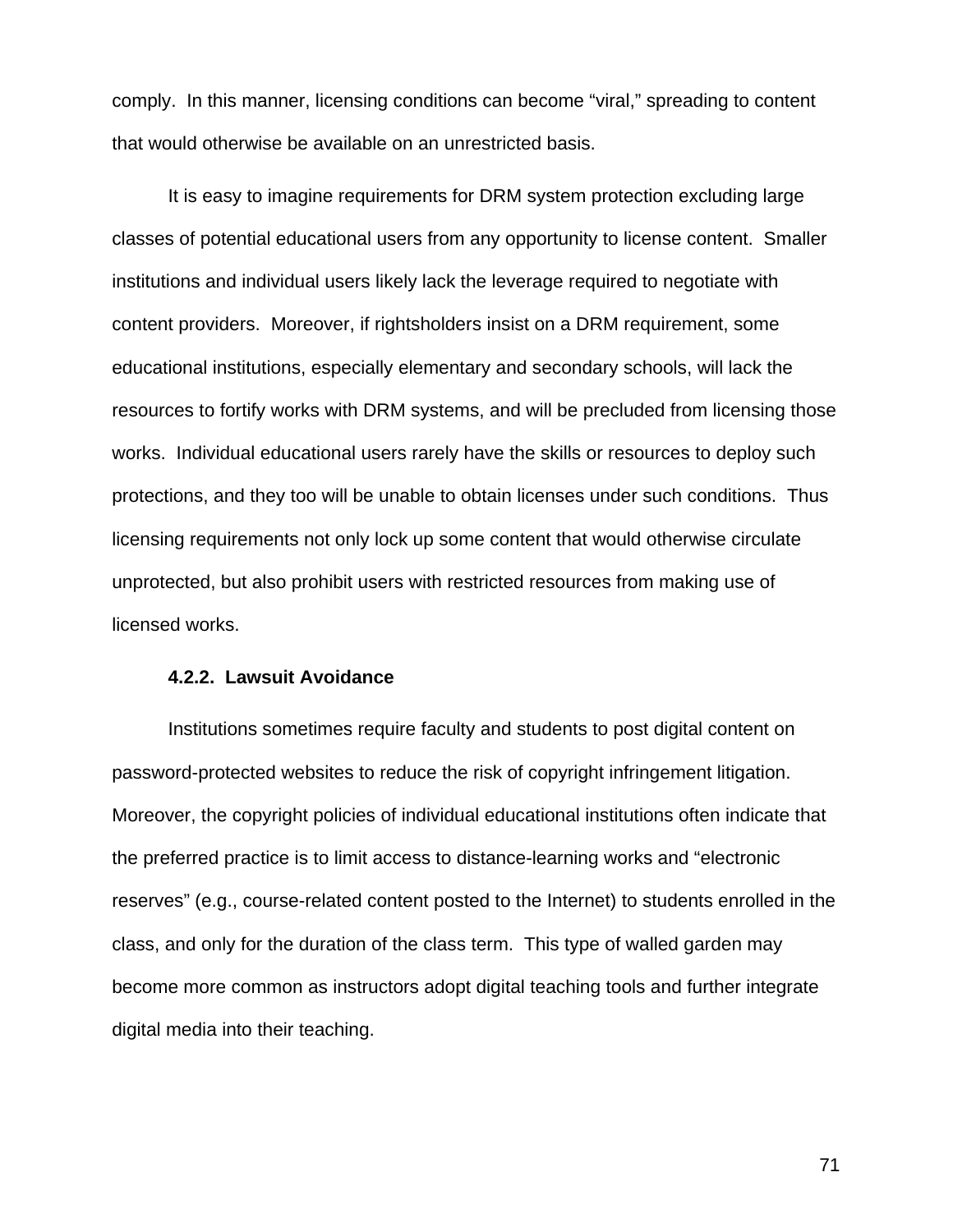#### **4.2.3. Educator Interest in Protecting Intellectual Property**

Educational institutions and their faculty members sometimes use DRM systems to protect the content they generate. Educational institutions invest heavily in the infrastructure necessary for the creation and distribution of digital content. Accordingly, they have an interest in how that content is shared. Faculty content creators also have an interest in maintaining the integrity of their work, enjoying credit for it, and sometimes receiving remuneration. Thus, academics' self-interest limits their adoption of "open access" and related models for distributing content unencumbered by copyright restrictions. These impulses are also likely to lead academic content creators to restrict access to their works with the same types of DRM systems as other rightsholders use.

Even though many scholars wish to eliminate the toll structure currently in place for the distribution of digital versions of their works by offering no-cost digital copies, they still have an interest in protecting their intellectual property, and regulating how it is used. Accordingly, even accounting for the open access movement [discussed further in [section 7.4\]](#page-105-0), limited use of DRM systems by individual educators and their institutions might increase with time. Although academics tend to reject DRM systems as a means for charging users for access to their works, they may nevertheless use DRM systems to ensure the integrity of their works, attribution for their efforts, and enforcement of restrictions on how their works may be used.

## **4.2.4 Educational Impact**

The advent of DRM systems fundamentally altered the copyright landscape for educational users of digital works. Before the development of DRM systems, educational users could make whatever use they chose of copyrighted works, leaving the shield of copyright infringement litigation as the remedy for restoring rightsholders to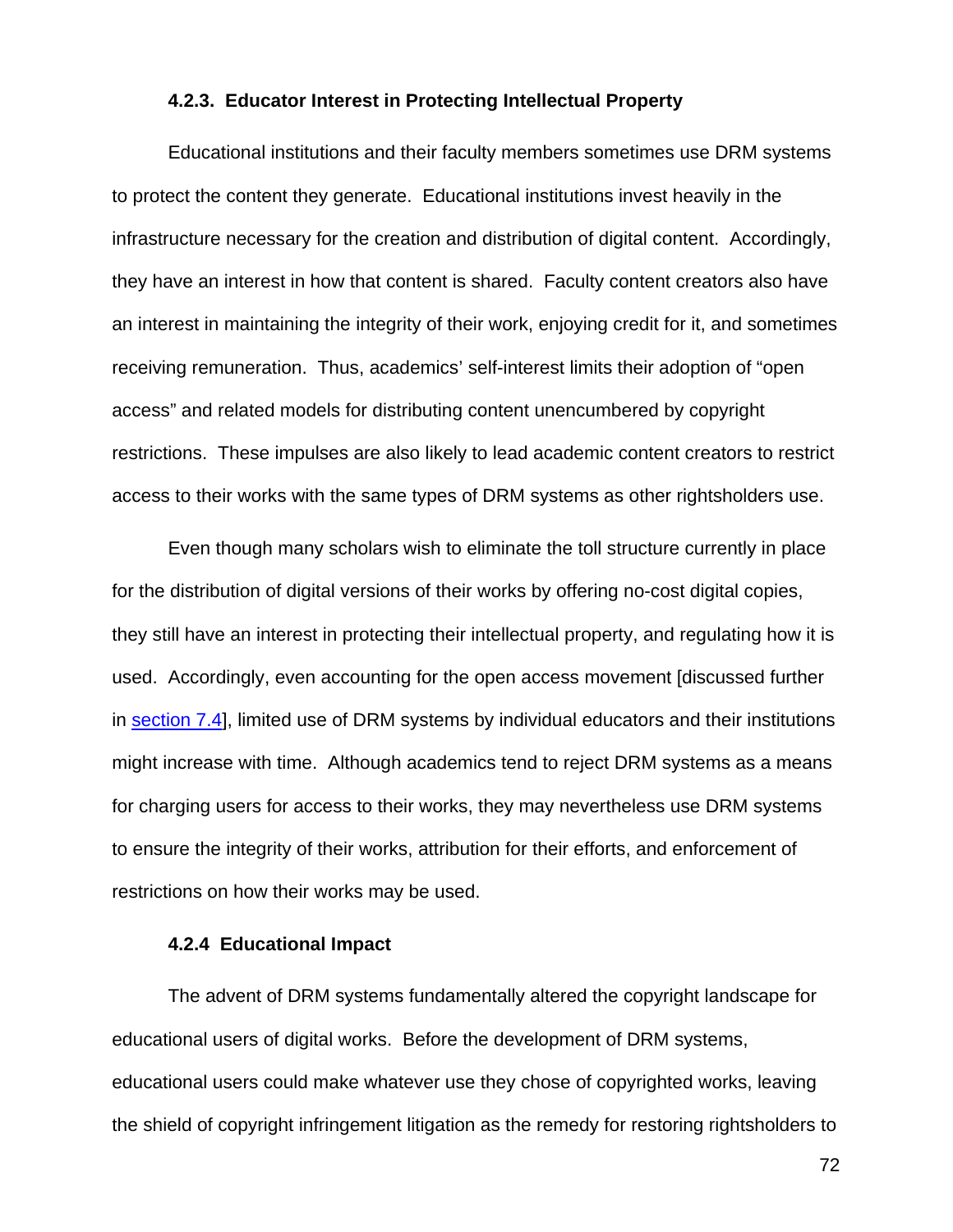their pre-infringement position. Emergence of DRM systems as robust technological tools for protecting digital works transferred power from content users to rightsholders, by permitting rightsholders to control usage of their works technologically ex ante. Reinforcement of these technological devices with the anti-circumvention and antitrafficking provisions of the DMCA gave these technological restraints the added force of legal compulsion.

The courts' interpretation of the anti-circumvention and anti-trafficking provisions to exclude fair use and other copyright exemptions as defenses to actions under the DMCA stripped educational users of their shield against copyright infringement liability, and the TEACH Act failed to create the safe harbor it promised, effectively leaving educational users of digital content without legal recourse to make use of such works.

Rightsholders are not the only parties responsible for limiting access to digital works. Educators also interfere with access to digital works. Institutional barriers to access – inadvertent and intentional – lock digital works within walled gardens. Institutional concern for receiving a return on investment in the creation of digital works and the infrastructure that supports them offers an incentive for institutions to use DRM systems to restrict access to and use of digital works. Moreover, a substantial number of individual scholars have indicated an interest in using DRM systems to ensure that they receive credit for their work, to maintain the integrity of their work, and to regulate how and by whom their works are used. These interests militate in favor of academic employment of DRM systems.

## **4.2.5. Architecture of Course Management Systems**

These various incentives, combined with universities' excessive caution about the potential risk of intellectual property litigation, contribute to the adoption of closed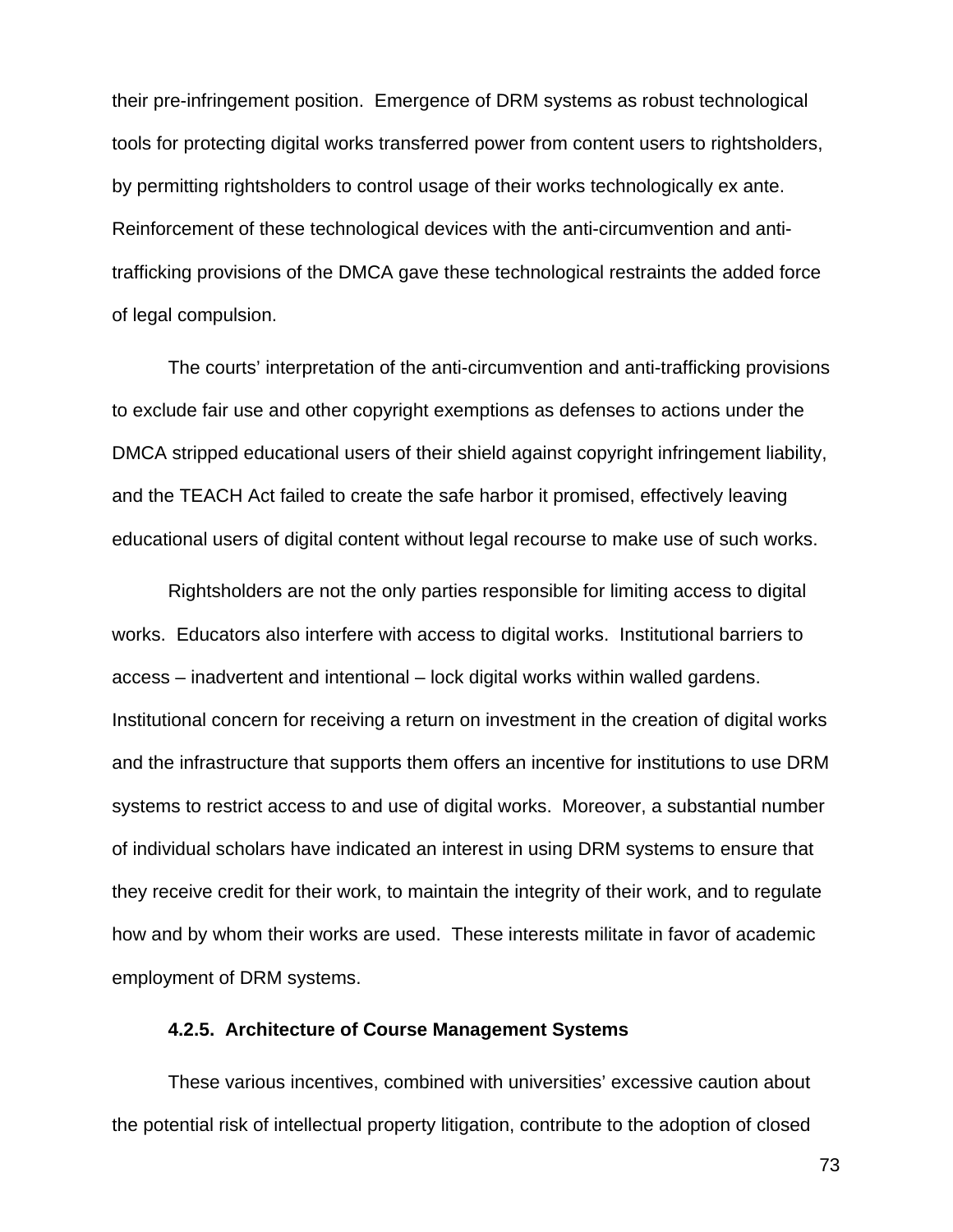course management systems (CMS). These tools allow teachers to manage their courses by posting syllabi, lecture notes, slideshow presentations, readings, media clips, and other content online, and permit them to maintain discussion boards where students and instructors can carry on course-related dialogues. Most of the content included on typical CMS sites either is not protected by copyright or could be freely licensed by the sites' creators. Much of it is produced by the university faculty themselves, and a great deal of the remainder consists of links to public-domain resources. Making such content available to the public would enhance digital learning enormously.

Unfortunately, most university-adopted CMS have a different default position. The majority of popular CMS products prohibit public sharing of content posted using [the system. These products, such as](http://www.webct.com/products/viewpage?name=products_campus_editionhttp://www.webct.com/products/viewpage?name=products_campus_edition) [Blackboard Academic Suite](http://www.blackboard.com/products/as/) [and WebCT Campus](http://www.webct.com/products/viewpage?name=products_campus_editionhttp://www.webct.com/products/viewpage?name=products_campus_edition) Edition typically employ login and password-based authentication systems to prevent unregistered users from accessing posted content. Moreover, most CMS restrict access to all content to students enrolled at the institution or even to those registered for the particular course. To the limited extent that some CMS permit broader access to works, they allow only intra-system sharing between registered users of the CMS platform at different schools. The majority of popular CMS currently in use do not offer even intra-system sharing, and those that do so allow system administrators to block sharing options. This narrow conception of public access reduces the reach of beneficial educational works.

One of the most significant explanations offered for the adoption of such lockeddown CMS architecture is the desire to avoid complaints from rightsholders about broader access to any content posted on the sites. As discussed in [section 5.5,](#page-83-0)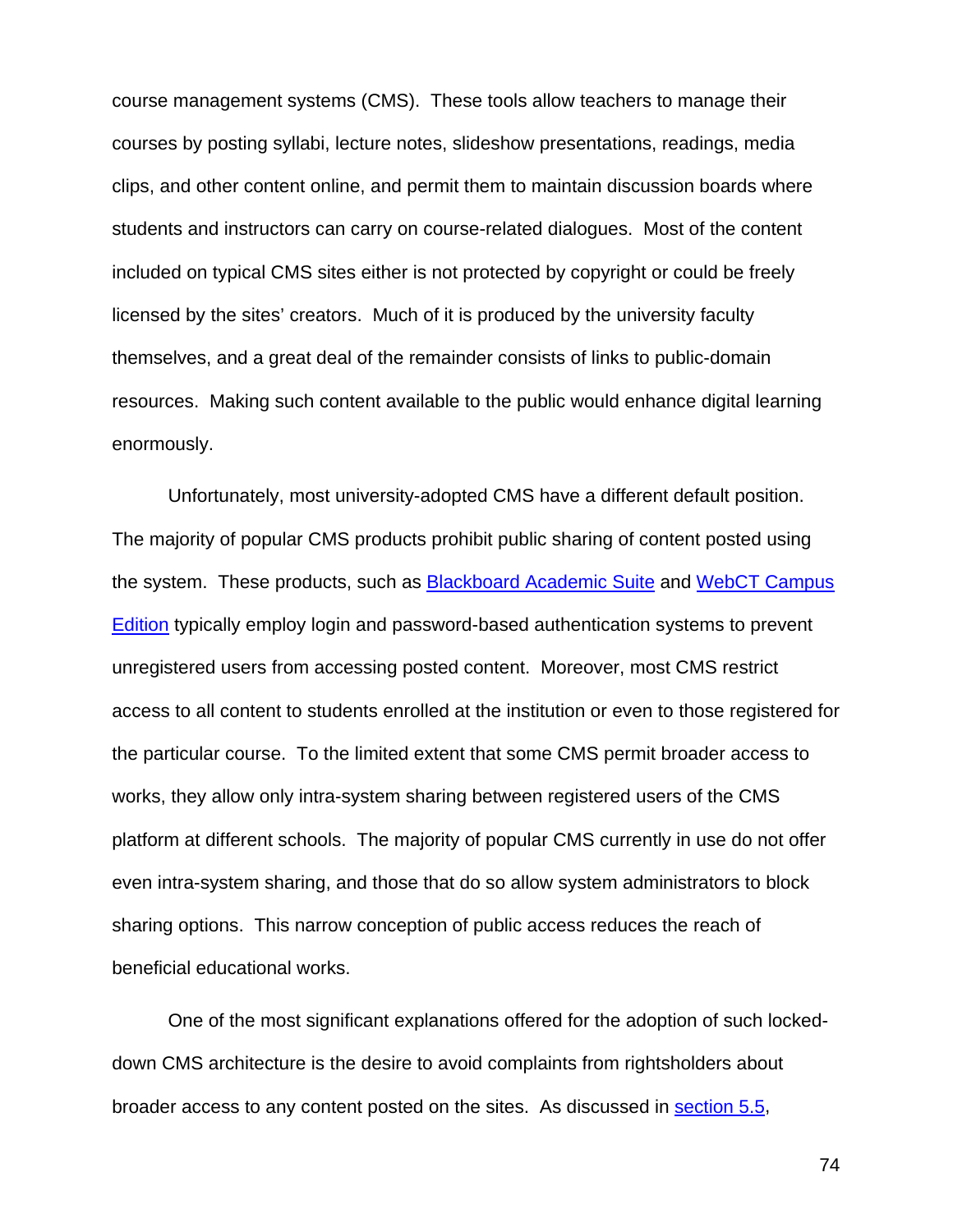licenses often require DRM or other access limitations as a condition for digital delivery. Even when fair use is the basis for using content, institutions are concerned that wider distribution might undermine the defense. In response, they cautiously counsel that all content be delivered through closed CMS.

To be sure, in some cases the degree of access may be a suitable fair use consideration, and it may sometimes be a reasonable condition of a license for access to be limited to a certain number of students. Such arrangements can facilitate educational uses of content where licenses are necessary by keeping their cost down. There are also reasons to adopt a closed CMS architecture unrelated to copyright: to limit the strain on computer resources by limiting user numbers; to protect sensitive data such as student directories from unauthorized access; and to distribute information selectively or to limit discussion to students enrolled in particular courses. Yet at most these are arguments for establishing access restrictions on certain particular types of material, not for password-protecting the entire resource. Instead, the system architecture of most CMS is inherently restrictive, and creates a walled garden around the knowledge distributed through those platforms.

Emerging alternatives to CMS such as [MIT OpenCourseware](http://ocw.mit.edu/index.html), [iCommons](http://www.icommons.harvard.edu/icb/icb.do?keyword=icommons), [H2O,](http://h2o.law.harvard.edu/index.jsp) and [LionShare](http://lionshare.its.psu.edu/) are aimed to address the walled gardens problem. The most prominent of the set, MIT OpenCourseware, offers free online access to uncopyrighted materials from over 1,400 courses at MIT. Through the [OpenCourseware Consortium](http://www.ocwconsortium.org/index.html), universities in 13 countries have adopted similar software for their own open platforms. Like OpenCourseware, iCommons and H2O permit public sharing of course materials. All of these systems also offer many of the features provided by traditional CMS, such as discussion tools. LionShare takes a different approach by offering a peer-to-peer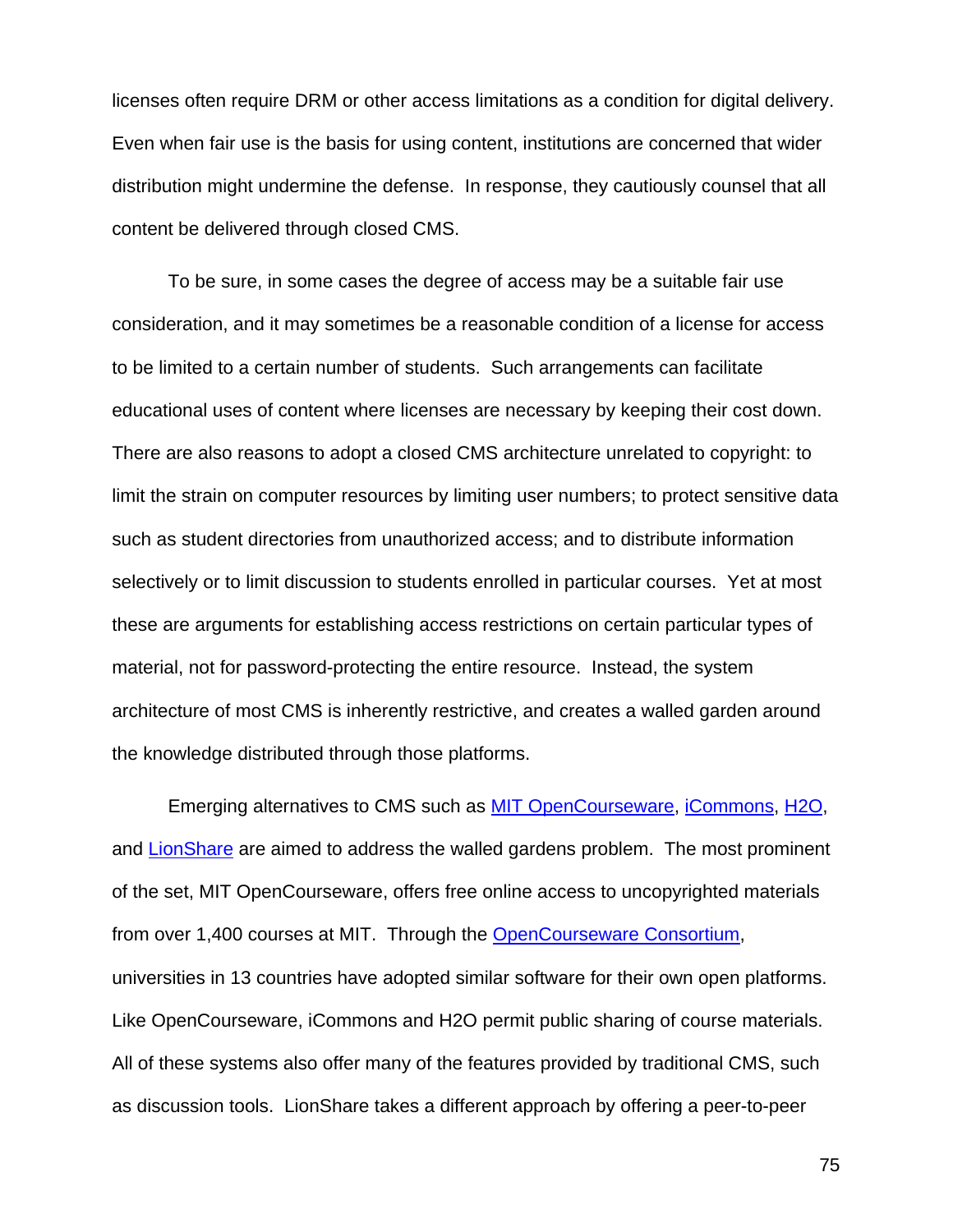<span id="page-75-0"></span>network designed to facilitate the sharing of teaching and research materials. These CMS offerings are evolving to provide educators and their institutions with reliable and desirable alternatives to restrictive commercial CMS products.

Another alternative to traditional CMS is **[Connexions](http://cnx.org)**, a project started at Rice University, which allows educators to create and share small modules of material, which can be joined to create course lesson plans. Content posted on Connexions is available for use by all through a Creative Commons "attribution" license. Under that license, users can use, copy, share, and make derivative works from posted content. Rather than lock knowledge inside a walled garden, Connexions facilitates educator resource sharing and collaboration. Connexions is more of a supplement than a replacement for traditional CMS, since it is not designed as a platform for content distribution. Nonetheless, Connexions does provide a means for educators to share their works, instead of leaving them sequestered behind CMS walls because of the default options embedded in the system.

These exceptions demonstrate that universities could avoid the use of passwords and other measures that prevent access to educational content. Instead, the dominant architecture for CMS impedes rather than promoting generally available digital learning.

## **5. Obstacle: A Burdensome Rights Clearance Process**

Whatever the scope of the educational use and fair use exceptions to copyright liability, at least some types of educational uses of content require rightsholders' permission. Consider, for example, a teacher who reproduces an entire copyrighted book, film, or song, in either analog or digital format, and without a license distributes it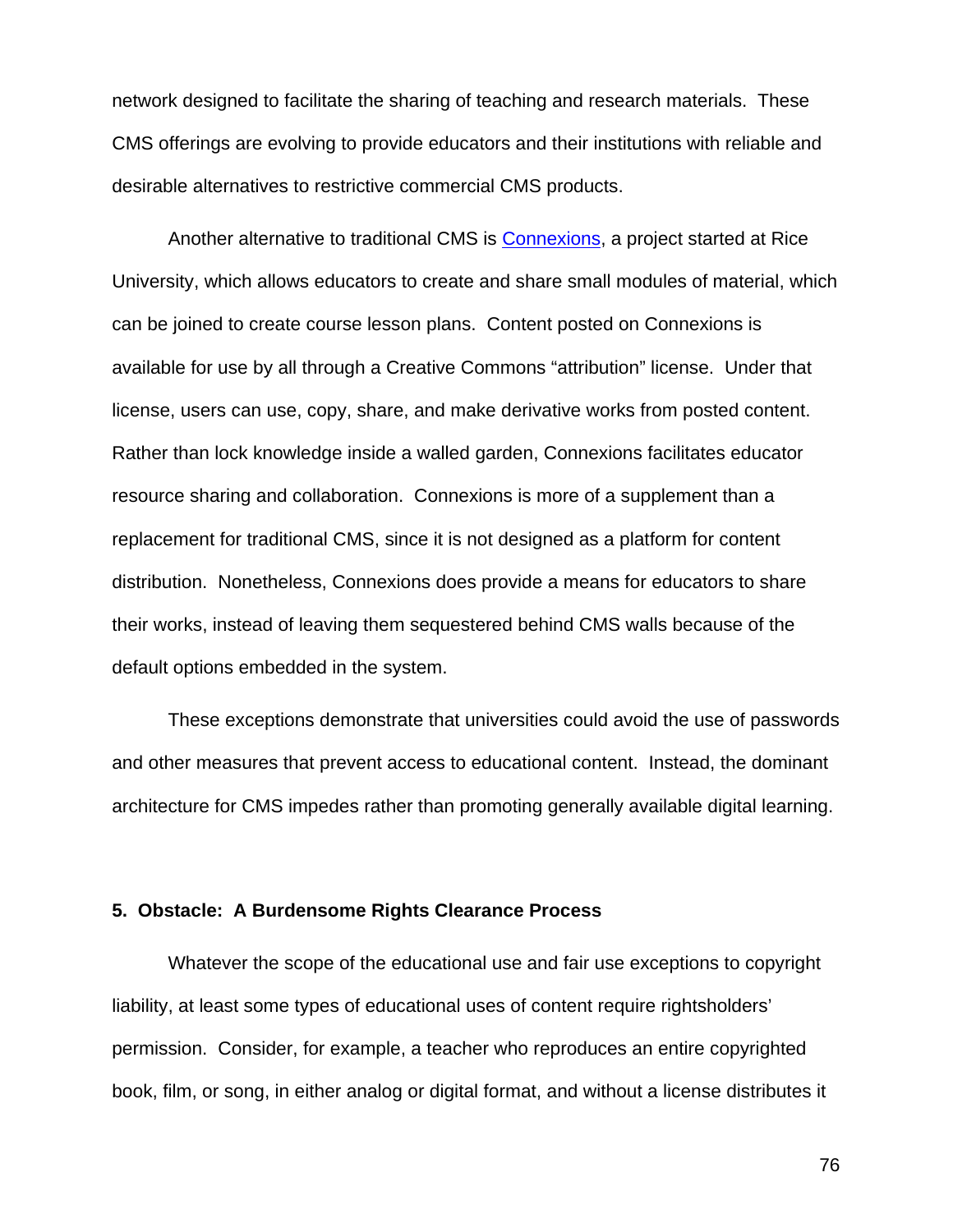to all students in a class for their unrestricted use. If such activity were permitted, and thus repeated in classrooms everywhere, it would cause significant harm to the market for the copied works and might reduce incentives for their creation. Presumably, such distribution would and should constitute copyright infringement.

Because of the so-called "permissions maze," however, securing licenses can be extraordinarily difficult, particularly for individuals and noncommercial institutions lacking time and resources to engage in the sophisticated "rights clearance" now common within some content industries. The experiences documented in our case studies involving [New World Records](#page-29-0) and [WGBH](#page-35-0) illustrate these problems – and those entities have comparatively more resources and legal knowhow than most other educational users. Navigating the permissions maze requires users to determine if a license is required; locate the appropriate rightsholder; agree to a license; pay for the license; and carry out other terms and restrictions of the license. Trouble can arise at any of these points. The overall result is an onerous clearance process, especially for individual educators or small nonprofit enterprises.

# **5.1 Determining Necessity of a License**

The first step, determining the necessity of a license, sometimes requires sophisticated legal analysis. As [section 3](#page-41-0) of this paper demonstrates, provisions of copyright law applicable to education (and especially fair use) are often narrow, vague, and fact-dependent. In some situations, a roomful of intellectual property lawyers would not reach consensus on the need for a license. As discussed [in section 6 below,](#page-84-0) this indeterminacy often leads institutions to seek licenses much more frequently than legally necessary. Even an individual or institution that takes a less risk-averse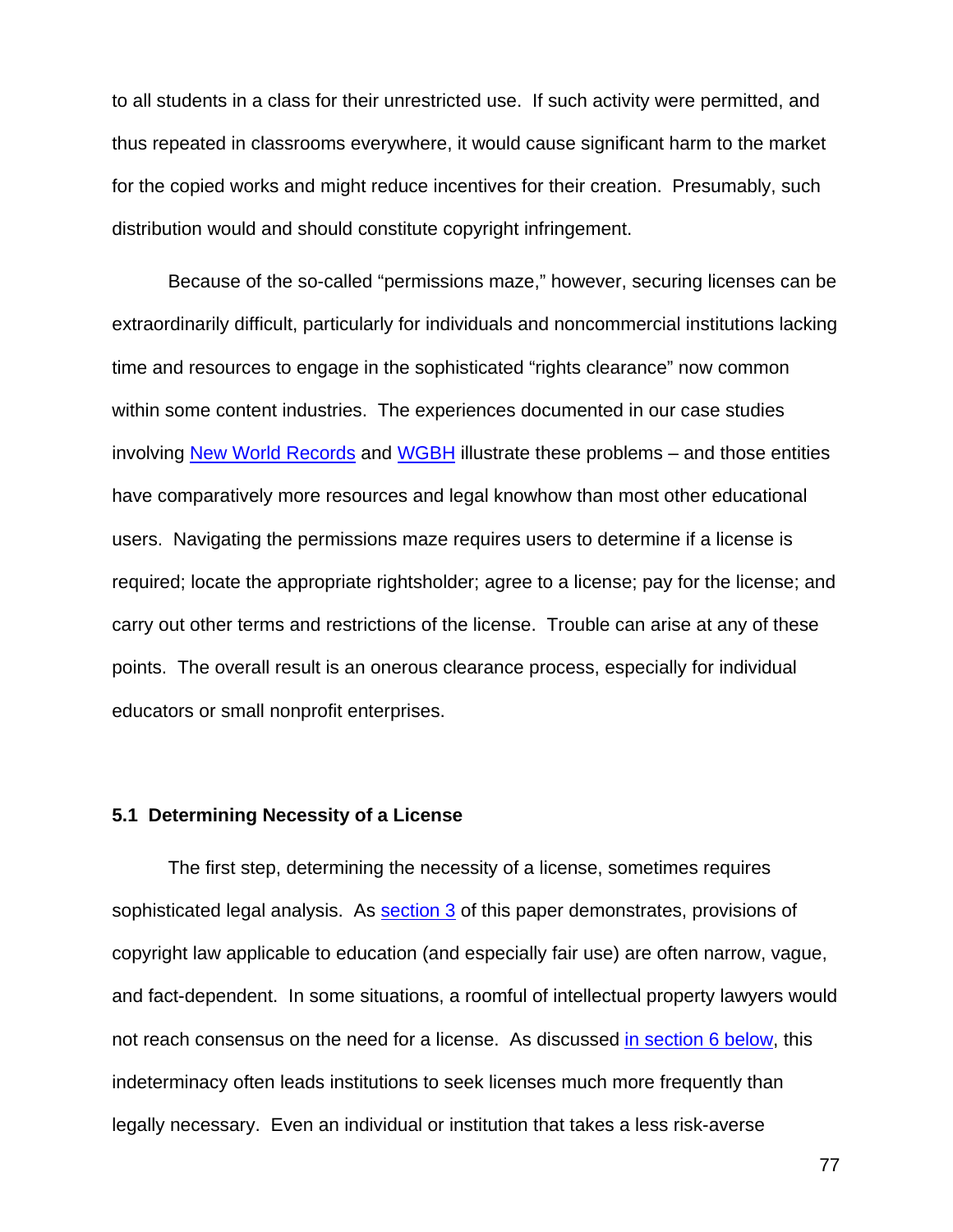approach to educational uses of content may sometimes find it impossible to evaluate risks and benefits in an informed fashion.

Academic institutions face further complications at this threshold step because they often enjoy the benefits of numerous existing licenses – in a large university, so many that it may be challenging to keep track of them in an organized and centralized fashion. Universities hold licenses through individual professors and departments, through their libraries (including blanket licenses with certain publishers or distributors and participation in various library consortia), even through their student groups. Would-be users must evaluate whether existing licenses already cover the use they intend to undertake. Because of the complexity and vagueness of many licenses, this is often difficult.

Finally, the question of when a license is necessary quickly becomes fraught with implications for the fair use debate. The more extensively educators seek licenses to use content, and the easier rightsholders make it to procure such licenses, the more pressure it puts on the fair use analysis whenever licenses are not sought. Courts have been more likely to reject fair use defenses when there is a demonstrated market for the content being used. While educators certainly should seek licenses when they are truly necessary, doing so out of excessive caution, when fair use would otherwise apply, is harmful. Such behavior may encourage courts to overestimate the appropriate strength of the market for educational uses of content, and correspondingly reduce the vitality of fair use.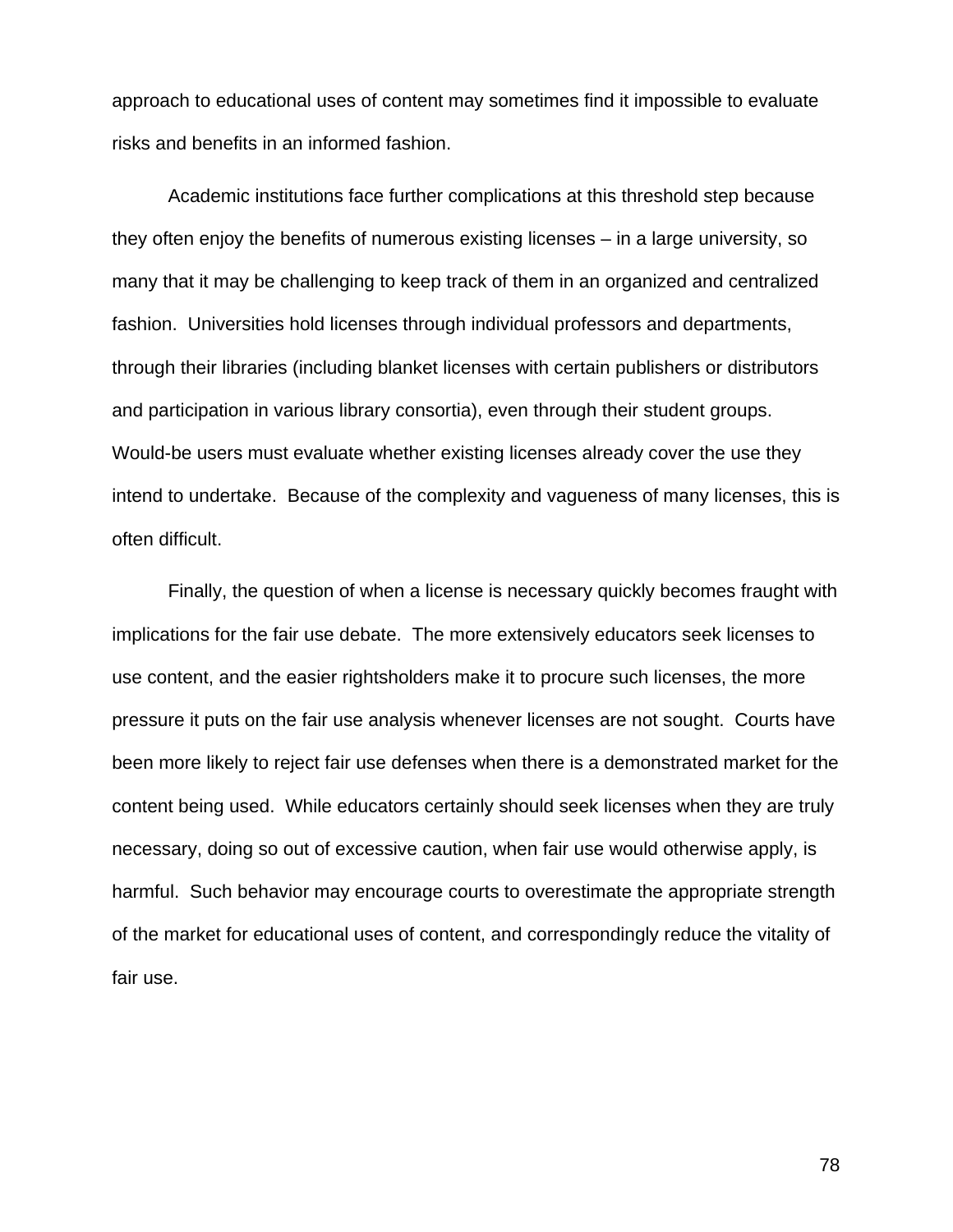#### <span id="page-78-0"></span>**5.2. Locating the Rightsholder**

If a would-be user of educational content decides that a license is necessary, the next step is locating the rightsholder. Sometimes this is a simple task, as when a creator or distributor is easily identifiable from the work itself and a quick internet search locates the entity. But some situations are less straightforward. For some works, such as photographs or musical recordings, metadata about authorship or rightsholders is not generally embedded in the work itself. The complexities of [termination rights](http://www.bitlaw.com/copyright/license.html#termination) under copyright law (found in  $section\ 304(c)$  of the Act), which under certain circumstances allow original grantors and their heirs to cancel transfers of copyright rights made many years earlier, increase the difficulty of tracing the chain of ownership of rights over time. And, of course, knowing that Jane Smith wrote a novel in 1940 does nothing to ensure that she can be located, if she is still alive.

### **5.2.1. Licensing Intermediaries**

Intermediaries can greatly facilitate the process of locating rightsholders and initiating negotiations. (A page of links to various intermediaries can be found [here.](http://library.ups.edu/circ/copyright_clearance.htm)) Perhaps the best known of such intermediaries are [ASCAP](http://www.ascap.com/index.html) and [BMI](http://bmi.com/), performance rights organizations that license performance rights for musical compositions. The [Copyright Clearance Center](http://www.copyright.com/) (CCC) aims to serve this function for textual content, usually nonfiction, to be used by educators and businesses. Many academic institutions have accounts with CCC that facilitate quick clearance of rights.

In addition, the CCC web site includes an [electronic permissions function](http://www.copyright.com/ccc/do/viewPage?pageCode=ac1-n) that provides pay-per-use clearance for academic uses such as photocopying in coursepacks or publishing on a web site. (Harry Fox offers a similar system, [Songfile](http://www.harryfox.com/public/songfile.jsp), for musical composition rights). Sometimes, the CCC system can quote the price and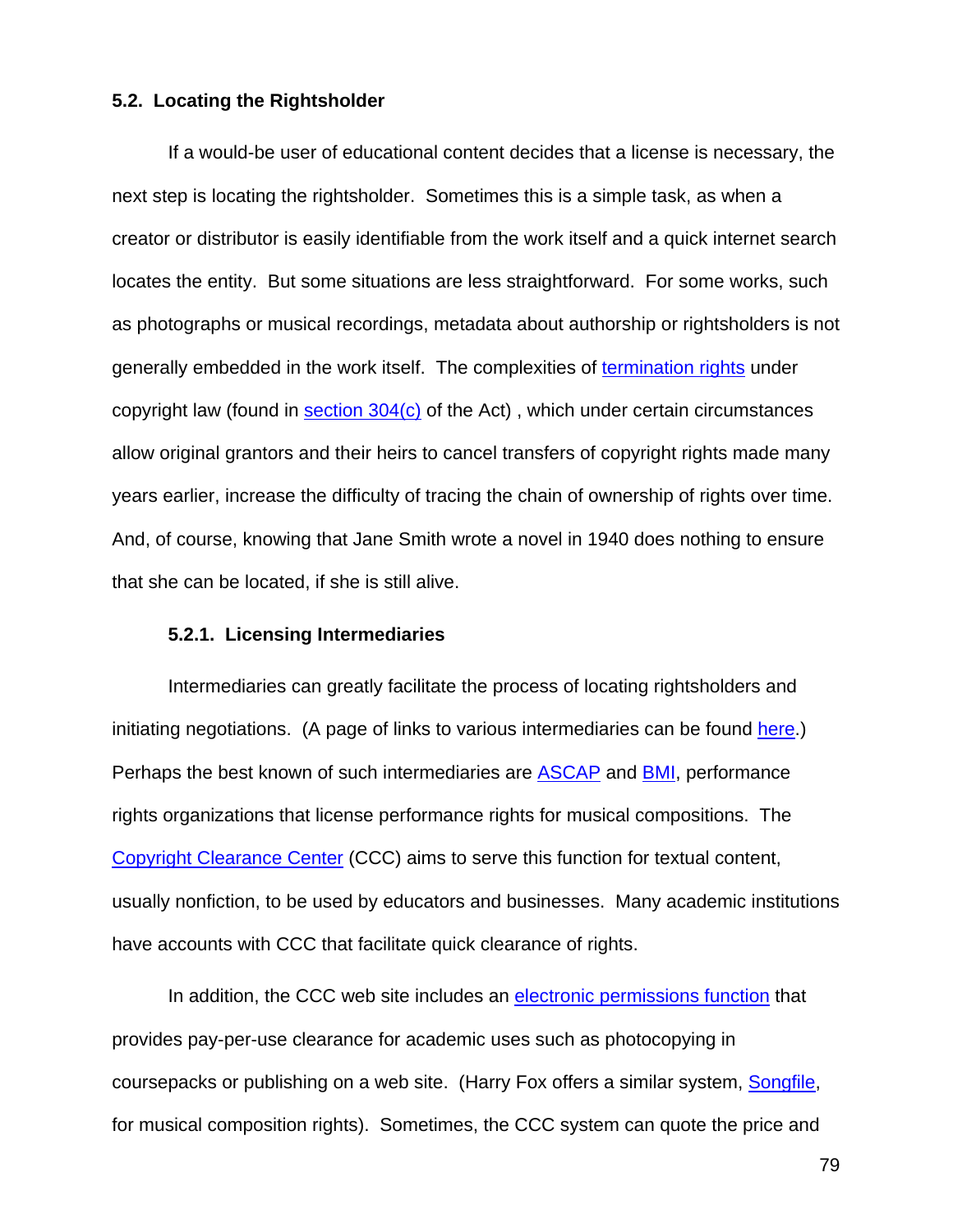grant permission instantaneously. For example, a teacher who wishes to assign the policy-oriented concluding chapter from *Technologies of Freedom* by Ithiel de Sola Pool, a classic but now somewhat dated 1983 book, could conduct a quick title search on the CCC website. The search shows that the 27-page chapter can be photocopied for 30 students for just over \$100, and the license can be ordered with a few mouse clicks.

Because of rightsholders' greater reluctance to license digital uses of content, as opposed to analog uses such as photocopies, such uses typically require a special order. Thus, an inquiry on CCC's web site about posting the same book chapter on an intranet for 180 days could not be fulfilled instantaneously. This is somewhat ironic, since arguably a time-limited electronic posting on a limited-access network, particularly if accompanied by DRM restrictions, actually grants much less widespread and longterm access to the content than would the permanent analog hard copy.

CCC manages the rights to over 1.75 million works on behalf of nearly 10,000 publishers. This may seem like a large quantity, and it is in absolute terms. Relative to the 29 million books and other printed materials in the collection of the Library of Congress, however, CCC's portfolio is a mere drop in the bucket.

According to CCC, the two most common reasons for rightsholders to decline participation in its program are a belief that the complexity of determining legal rights and licensing parameters is not worth the small payoff in licensing fees, and a desire not to grant any permission for secondary uses of content. As to the first reason, some content of interest for educational uses is especially likely to have smaller potential demand and thus smaller potential licensing revenue. To be sure, highly commercial content is often desirable for educational uses as well (such as the rap music used by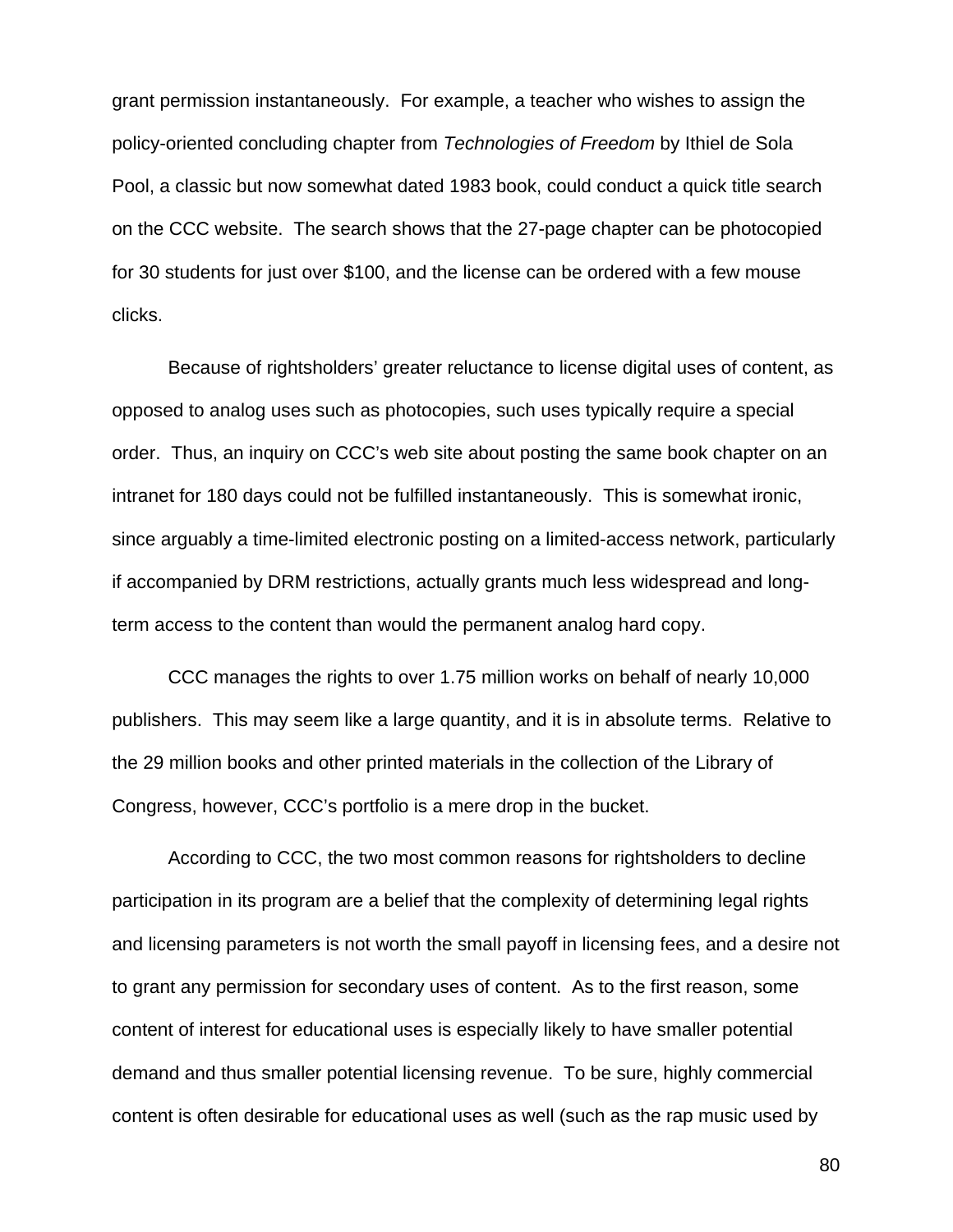<span id="page-80-0"></span>WGBH's producers in *LAPD Blues*). But the "long tail" of content, including much specialized academic material, may be less accessible through intermediaries.

#### **5.2.2 Orphan Works**

Sometimes, diligent efforts to find a rightsholder simply fail. When a license is required but the rightsholder for a work cannot be identified and located, then using that work entails significant legal risk. If the rightsholder later emerges and sues for infringement, the impossibility of determining ownership of the copyright is no defense. Works in this situation are known as "orphan works." The orphan works conundrum may be especially common for academic content, which is more likely to be old; to have a small or specialized audience; and to include informally published or unpublished content.

Thus, orphan works are frozen in a legal form of suspended animation until enough time elapses that they finally fall into the public domain. Recent extensions of the copyright term exacerbate the orphan works problem by further extending this waiting period. When Congress last extended the copyright term in 1998, it made a very small change in the law to accommodate somewhat concerns about orphan works. Under this new provision in section  $108(h)$ , a library or archive may copy and distribute an orphan work "for purposes of preservation, scholarship, or research," provided it is not "subject to normal commercial exploitation" or available "at a reasonable price." But other educational users remain vulnerable to liability if they use orphan works without permission.

The Copyright Office recently completed a [notice-and-comment study](http://www.copyright.gov/orphan/orphan-report-full.pdf) about orphan works and issued a [report](http://www.copyright.gov/orphan/orphan-report-full.pdf) on the issue earlier this year. In general, the report proposed that, when a "reasonably diligent search" had failed to identify any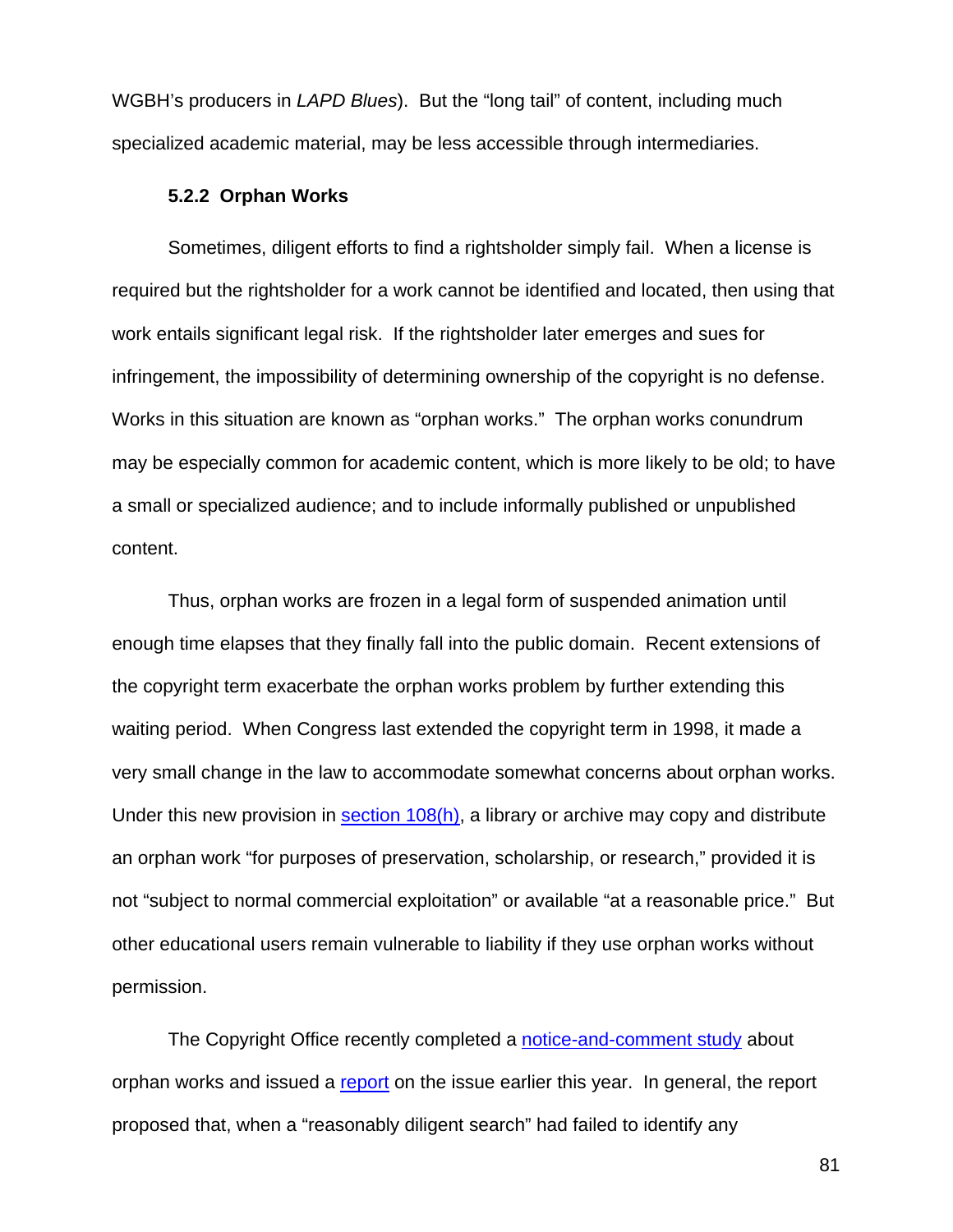rightsholders, remedies in a subsequent infringement suit for use of the orphan work should be limited to "reasonable compensation" – essentially, the licensing fee that would have been charged for the use. In addition, the report suggested that no damages should apply to noncommercial uses of orphan works, provided that the use of content is suspended upon a request by a newly-revealed rightsholder. While some observers hoped the recommendations would go further, this proposal certainly would help facilitate educational uses of content when the search for rightsholders fails.

Legislation generally tracking these recommendations, [H.R. 5439,](http://thomas.loc.gov/cgi-bin/bdquery/z?d109:h.r.05439:) has been introduced in the House of Representatives. A subcommittee passed the bill by voice vote in May 2006 but it is now pending before the full House Judiciary Committee. The likelihood of ultimate passage is unclear.

## **5.3 Negotiating a License**

Once a relevant rightsholder has been located, the would-be user must engage in negotiations for a license. This should be the simplest step, but it is often the most frustrating for educational users. As illustrated in detail in case studies about both the [Database of American Music](#page-29-0) and [WGBH](#page-35-0), large rightsholders and intermediaries may simply ignore approaches from small would-be educational users. New World Records made repeated requests to the Harry Fox Agency before receiving a response. In many cases, these larger institutions do not consider the potential revenue from such a license sufficient to bother with the trouble and transaction costs of a negotiation. A small laptop-based school like Empire High School, for example, would likely have even more trouble than NWR or WGBH getting attention for its licensing requests from distributors and intermediaries.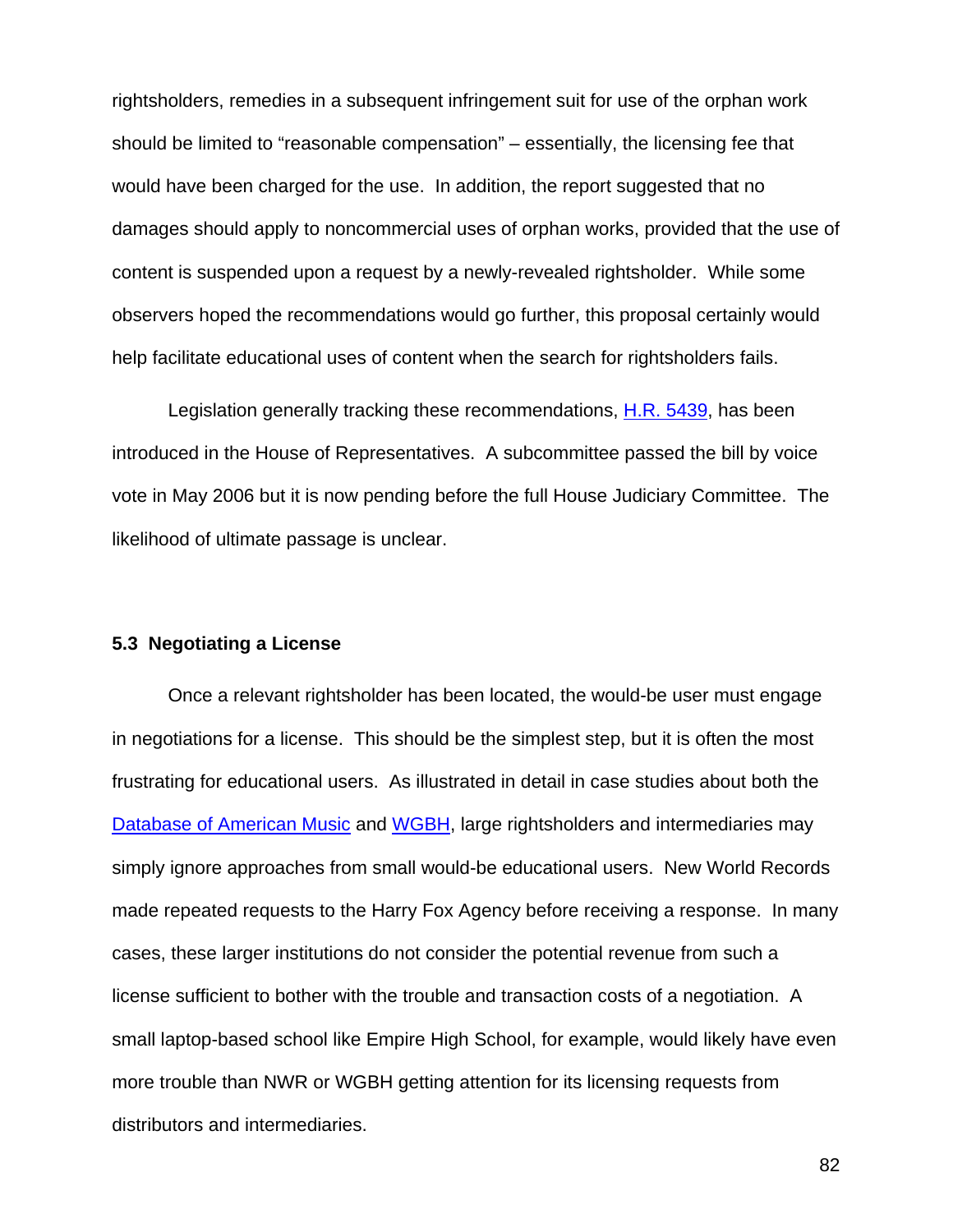This problem can be ameliorated by blanket licenses (as with the licenses negotiated by PBS or many library consortia) and automated licensing (as with the CCC web site). Such arrangements are not universal, however, and they may be especially uncommon in two of the zones that are the focus of this white paper: educational uses and digital content. As discussed above, content of a highly specialized or academic nature – more likely to be of interest to educators – is often created for reasons other than commercial exploitation and often has less mass market potential than other works. Rightsholders have correspondingly less interest in investments to make negotiations easy or automated. Furthermore, content of a highly commercial nature likely derives a smaller proportion of its revenue from educational uses, so rightsholders have less incentive to negotiate with and provide attractive terms to educational users.

As to digital works, CCC and others have found that rightsholders are more cautious about licenses for digital uses until they see how the market for these new uses develops and how concerns about leakage of content are addressed. As WGBH discovered when seeking licenses for internet streaming, outlets from NBC to C-SPAN have adopted such wait-and-see approaches to licensing digital uses of content.

## **5.4 Paying for a License**

The next obstacle in the clearance process is simple to recount but often very difficult to overcome: licenses can be very expensive. Many educational users – creators of independent nontraditional digital learning efforts; individual teachers; small publishing companies; and elementary school districts – have limited resources to pay for licensed content. Most rightsholders do not provide any routine discount for educational uses of content. When the content sought appeals to wider commercial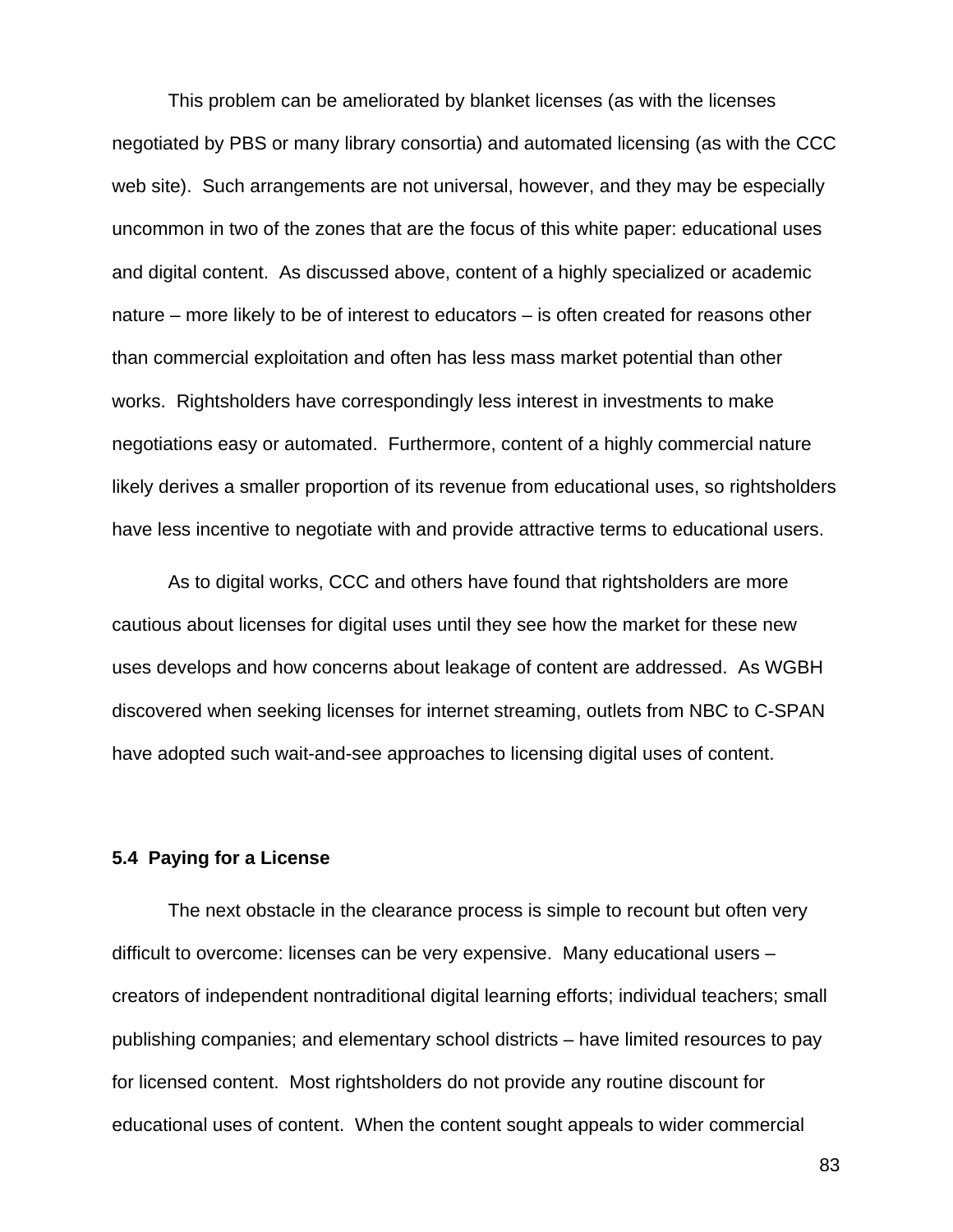<span id="page-83-0"></span>markets (such as contemporary music or film), a price dictated by overall demand often will be higher than educational users' willingness and ability to pay. Finally, as noted above, many rightsholders are unsure about digital distribution formats, and their uncertainty translates into higher fees.

### **5.5 Complying with Other License Conditions**

Finally, in some cases the license itself is encumbered with other requirements beyond the simple exchange of money for limited rights to use content. The most common and troubling of these conditions is a requirement that educational users [employ DRM systems to protect content, as discussed in greater detail in section 4](#page-65-0)  above. Certainly, rightsholders' desire to protect digitized content with DRM is understandable. Yet these mandates, especially if highly specific or burdensome, may require large additional investments by educational users. New World Records, for [example, has been forced to abandon a downloading option for its Database of](http://dram.nyu.edu/) Recorded American Music project, at least for the time being, because of burdensome DRM requirements. Educational users with more limited resources frequently find that, even if they can pay the license fee, they cannot afford the DRM systems that many rightsholders require as conditions for use of content.

Even if an educational user has the wherewithal to deploy the sometimes sophisticated DRM systems specified in licenses, the result is undesirable in another way: it makes a greater quantity of educational content inaccessible to the general public. The "mission creep" of DRM affects content that might otherwise be freely available. For instance, where copyrighted content is incorporated into a larger work, the entire new work may be locked up by a DRM system. Moreover, the spread of DRM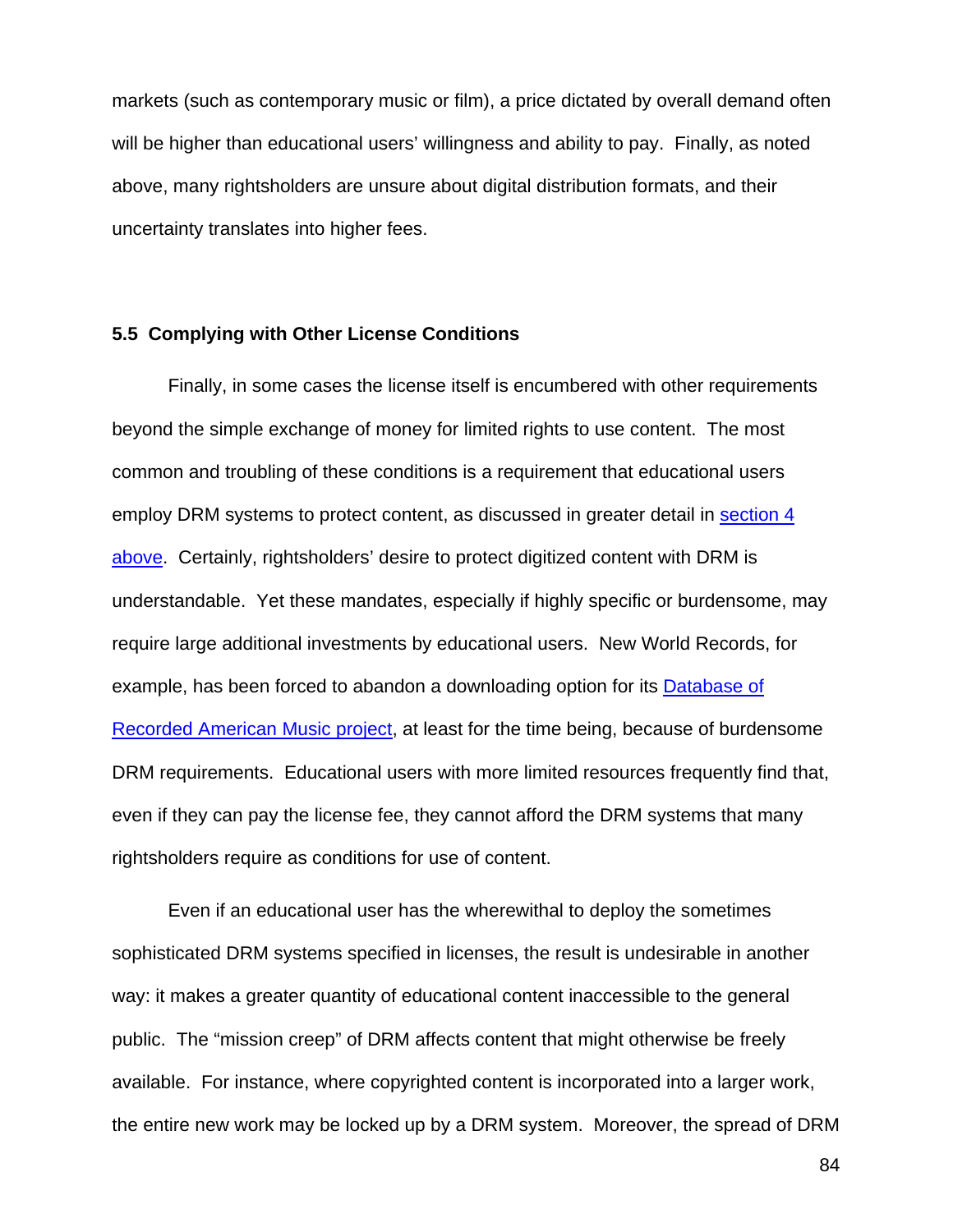<span id="page-84-0"></span>systems for third-party content contributes to a culture where educators place content within walled gardens by default.

## **6. Unduly Cautious Gatekeepers**

All of the pressures discussed up to this point – unclear and unfavorable law, the proliferation of DRM systems, and the permissions maze – combine to create a fourth obstacle to the educational use of content: undue caution by various institutions that serve gatekeeper functions. While those other problems are serious, gatekeepers often overreact to them. Frequently, for example, they dwell on the theoretical possibility of large statutory damages and the indeterminacy of fair use principles. They may as a [result insist on costly licenses where none is truly necessary. As discussed in section](#page-83-0) 5.5 above, they may also demand use of DRM systems to lock up content created by educators even where there is no good reason to do so.

In many situations, the availability of a fair use defense for a certain use is completely clear and the likelihood of litigation – or even a dispute with a rightsholder – is infinitesimal. Extreme risk-aversion by large institutions can mean that educators sometimes find themselves unable to use content, or unable to make it available to others, even when the law, DRM systems, or clearance difficulties should not impede them. This section briefly discusses problems with three categories of powerful gatekeepers: universities, publishers or other distributors, and insurers.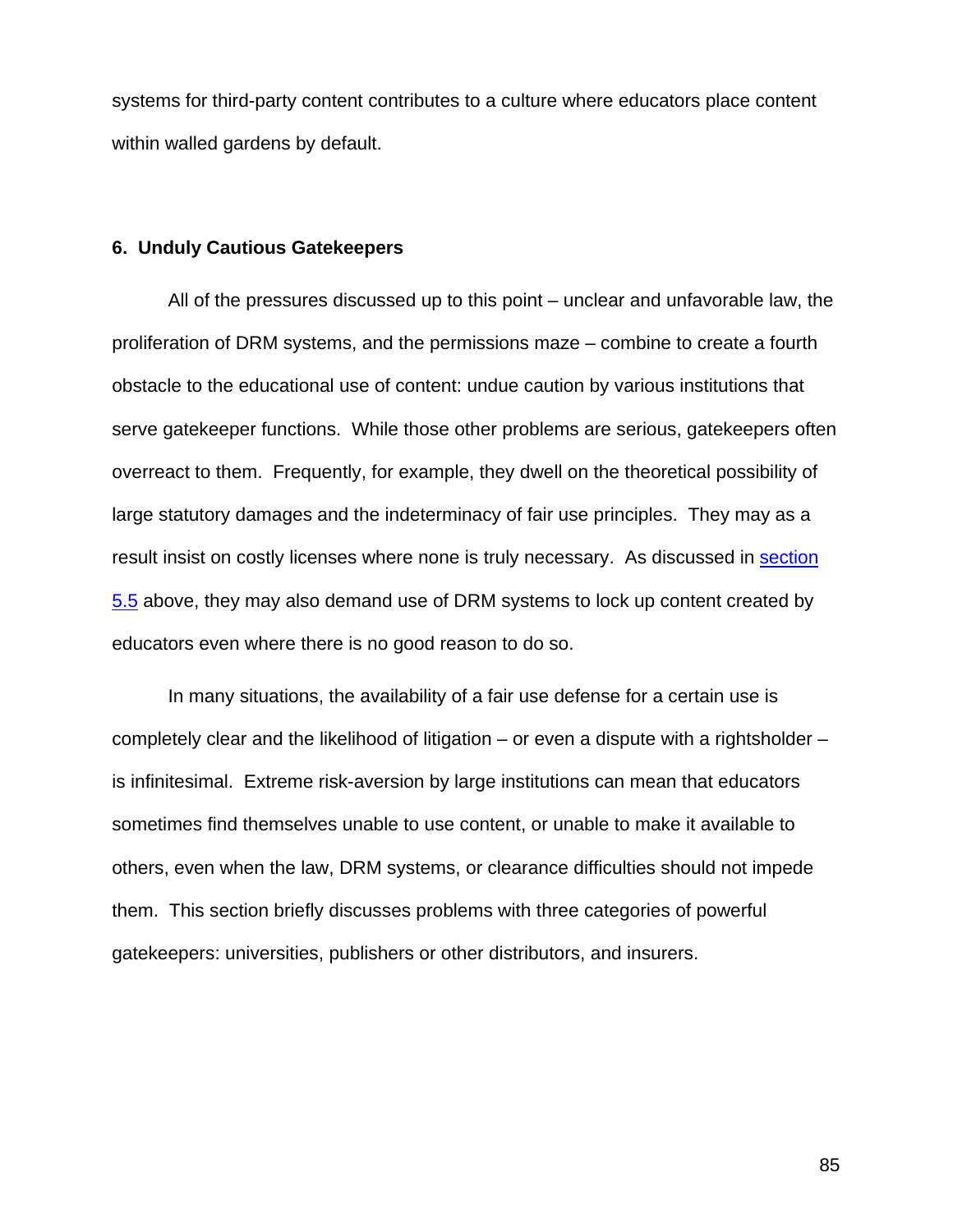### <span id="page-85-0"></span>**6.1. Universities**

Colleges and universities would seem likely to take a strong stance in favor of educational uses of content by their faculty for the benefit of their students. Certainly, they sometimes do. But participants in our workshops and others we interviewed agreed that universities in general, and their counsels' offices in particular, were exceedingly cautious about avoiding any potential dispute over intellectual property. The use of closed CMS is one result of this caution. Another representative example is the adherence to restrictive fair use policies as a way of avoiding copyright litigation, even where the law allows uses of content.

In 1983, as part of its settlement of litigation brought by certain rightsholders, New York University adopted a policy restricting photocopying of educational materials. The terms of NYU's new internal policy mirrored the restrictive requirements of the [Guidelines for Classroom Copying](http://www.unc.edu/~unclng/classroom-guidelines.htm), which had been discussed in negotiation of the 1976 Copyright Act but eventually rejected by the American Association of University Professors and other educators' groups. These Guidelines set numerical word limits for copies and impose requirements that teachers limit the cumulative frequency of unlicensed copying (even if each individual instance of copying could be defended as a fair use). Furthermore, the Guidelines allow copying only if there is not enough time to ask for permission – essentially imposing a general presumption that teachers seek [licenses in all but the most extraordinary instances. The Brennan Center's report on fair](http://www.fepproject.org/policyreports/WillFairUseSurvive.pdf)  use quotes NYU Professor Clay Shirky, who calls the policy "phenomenally restrictive" and says, "[I]t's fair use if a student is in your office and you think of something they should read and you take the book off the shelf and take it down the hall – anything more premeditated than that must go through copyright clearance."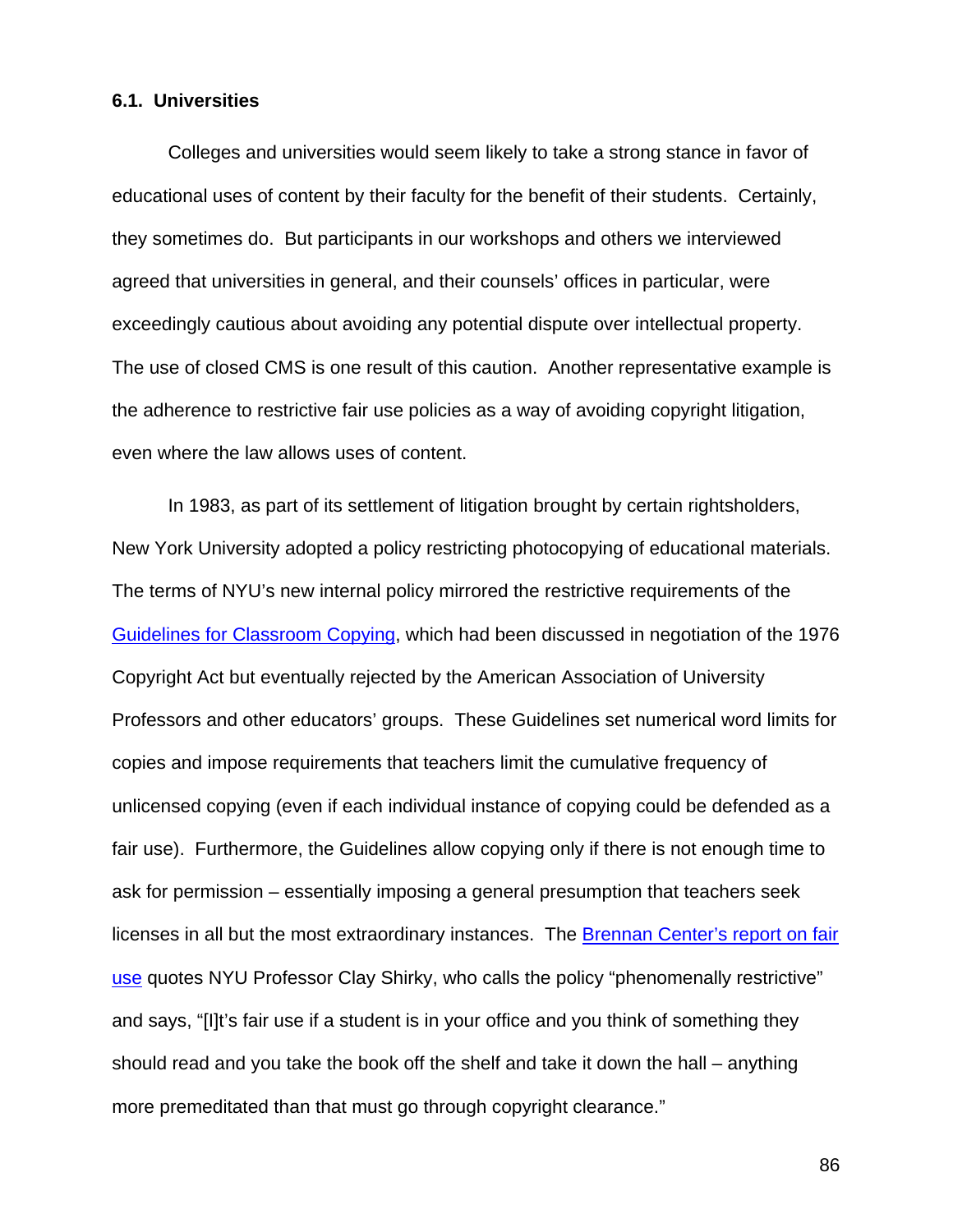Yet according to one estimate, approximately four out of five American universities have now adopted internal policies similar to NYU's rules and the Guidelines. Publishers and other rightsholders failed to achieve such restrictions in legislation, but have persuaded many institutions to adopt them voluntarily nonetheless. These self-imposed restrictions are particularly troubling given that the statutory definition of fair use, as described in [section 3.2,](#page-49-0) specifically names "multiple copies for classroom use" as an example of a fair use. According to several of those we interviewed for the white paper, publishers are now threatening litigation and entering into private negotiations to seek restrictions of a similar scope on digital uses of content at universities. It remains to be seen whether the excessive caution that drove adoption of photocopying policies 20 years ago will repeat itself in the digital context.

### **6.2. Publishers and Other Distributors**

A second set of timid intermediaries includes the institutions that distribute scholarly work to the public. Publishers of books and journals, such as university presses, are the most obvious examples of these gatekeepers. In less common situations, broadcasters, film producers, or music labels might serve the same function. Even in the internet age, these middlemen are responsible for making much educational content available to the public. Unfortunately, participants at our workshop and others we interviewed expressed great frustration with the extent to which publishers operate in fear of copyright infringement litigation. Many of those interviewed by the Brennan Center for its [fair use report](http://www.fepproject.org/policyreports/WillFairUseSurvive.pdf) had the same concern.

One example of such caution by publishers is the response to the litigiousness of Stephen Joyce, the grandson and heir of James Joyce, who is infamous for seeking to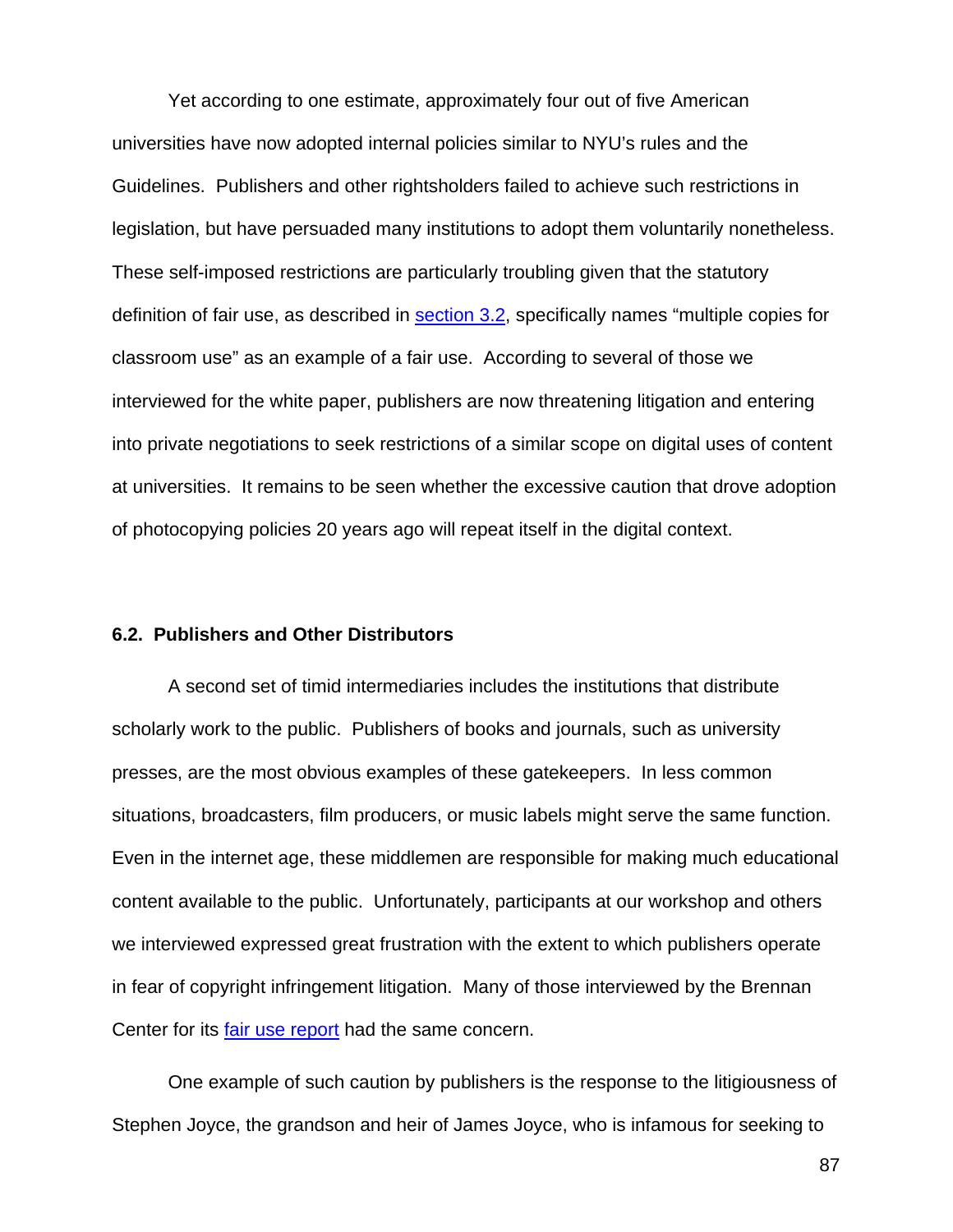control and often scuttle scholarly work about his grandfather's writing and life. (Some of the long-running battles are described in [this article](http://www.newyorker.com/fact/content/articles/060619fa_fact) published in the *New Yorker* on June 19, 2006.) In one instance, to avoid threatened litigation, the publisher Farrar, Straus & Giroux deleted over 30 pages from a 400-page book about the mental illness of James Joyce's daughter and its impact on his work. The book's author, Professor Carol Loeb Shloss, believed that the manuscript used material only in ways permitted by copyright law. Although she urged her publisher to go ahead, fear of a lawsuit resulted in the excessively risk-averse deletion of content. Reviews of the book, while positive overall, criticized the (apparent) lack of evidence for its conclusions. Shloss has since sued the Joyce estate in a declaratory judgment action, represented by the [Center for Internet & Society](http://cyberlaw.stanford.edu/) at Stanford Law School. The [legal complaint](http://cyberlaw.stanford.edu/Complaint Endorsed Filed 6-12-06.pdf) argues that the deleted material either constituted *de minimis* illustrative quotation covered by the fair use doctrine; quoted work that was in the public domain under copyright law; or described and relied upon the content of copyrighted material rather than reproducing it in an infringing manner.

As documented by the Brennan Center and confirmed by our workshop participants, such stories are all too common. A similar dispute broke out when the Indiana University Press altogether withdrew copies of the *Rebecca Clarke Reader*, a study of the late composer and violist (the controversy described in this July 16, 2004 story from the *[Chronicle of Higher Education](http://chronicle.com/free/v50/i45/45a01401.htm)*). In this instance, the author and the Rebecca Clarke Society regrouped and [published the book](http://rebeccaclarke.org/reader.html) themselves, offering it for sale on the internet. Thus far, they have not been sued.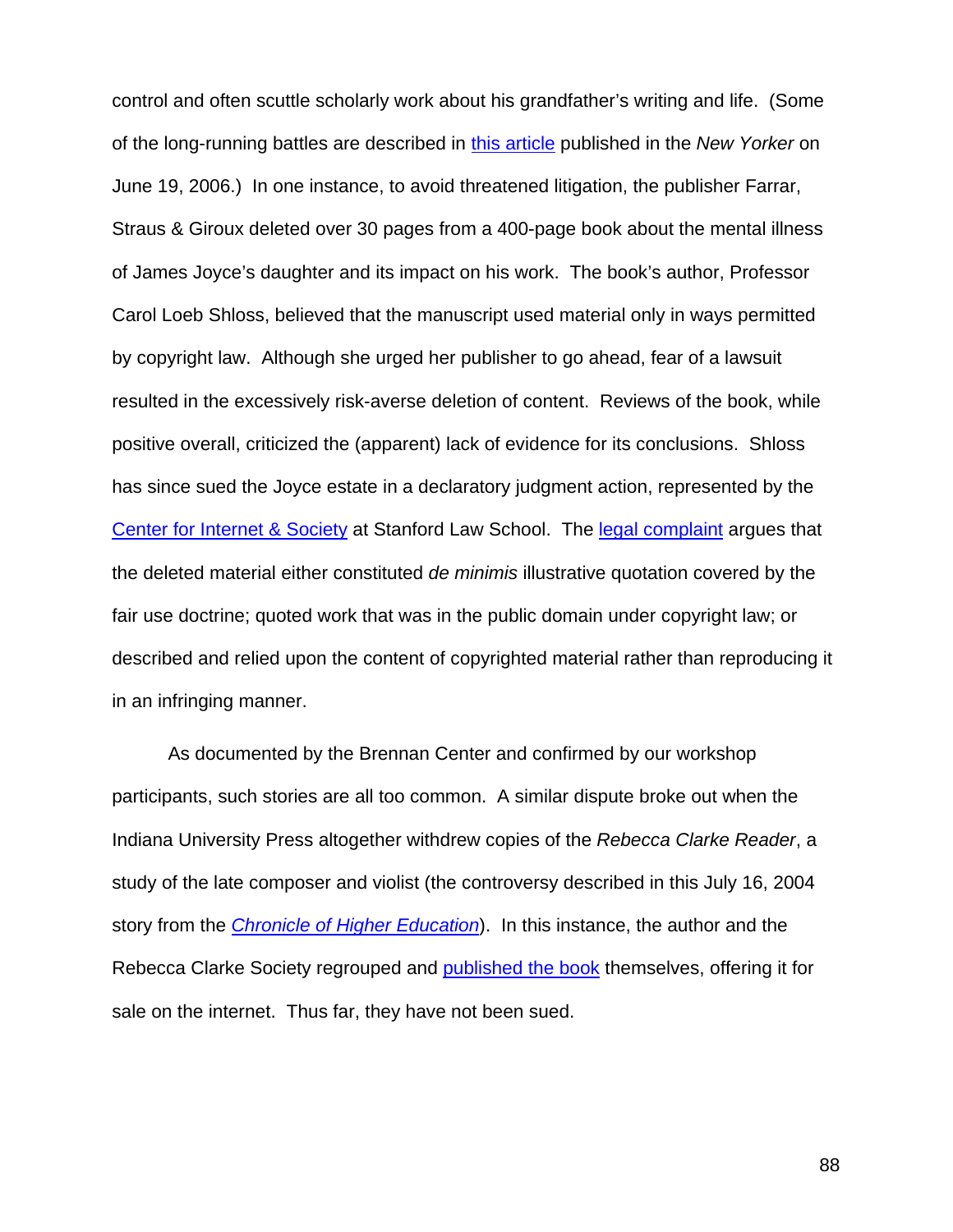#### **6.3. Insurers**

A third type of gatekeeper that often imposes unduly strict requirements for the educational use of content is the insurance industry, particularly providers of "errors and omissions" insurance. It is essentially impossible to undertake conventional dissemination of documentary film projects without the protection of an "E&O" policy, because film distributors refuse to carry films without one. As a condition for coverage, E&O insurers require that filmmakers submit forms documenting that they secured licenses for every conceivable use of third-party content in their work product. There is simply no mechanism to rely on fair use or other exceptions in lieu of a license. As the Center for Social Media documented in *[Untold Stories](http://www.centerforsocialmedia.org/resources/full/untold_stories_creative_consequences_of_the_rights_clearance_culture/)*, its report on the chilling effect of rights clearance on documentary film, E&O insurers also impose unreasonable demands for the scope of licenses that often prevent educational filmmakers from using content at all.

### **PART THREE: SOME PATHS TOWARD REFORM**

## **7. Some Paths Toward Reform**

The primary aim of this white paper has been the identification of obstacles to educational uses of digital content. We have found that copyright law and related structures impede the full promise of digital technology for education where instead they should be enabling creative uses of content. Yet with all diagnoses come thoughts of a cure. This section suggests the outlines of a broad range of possible cures for the ailments of digital learning.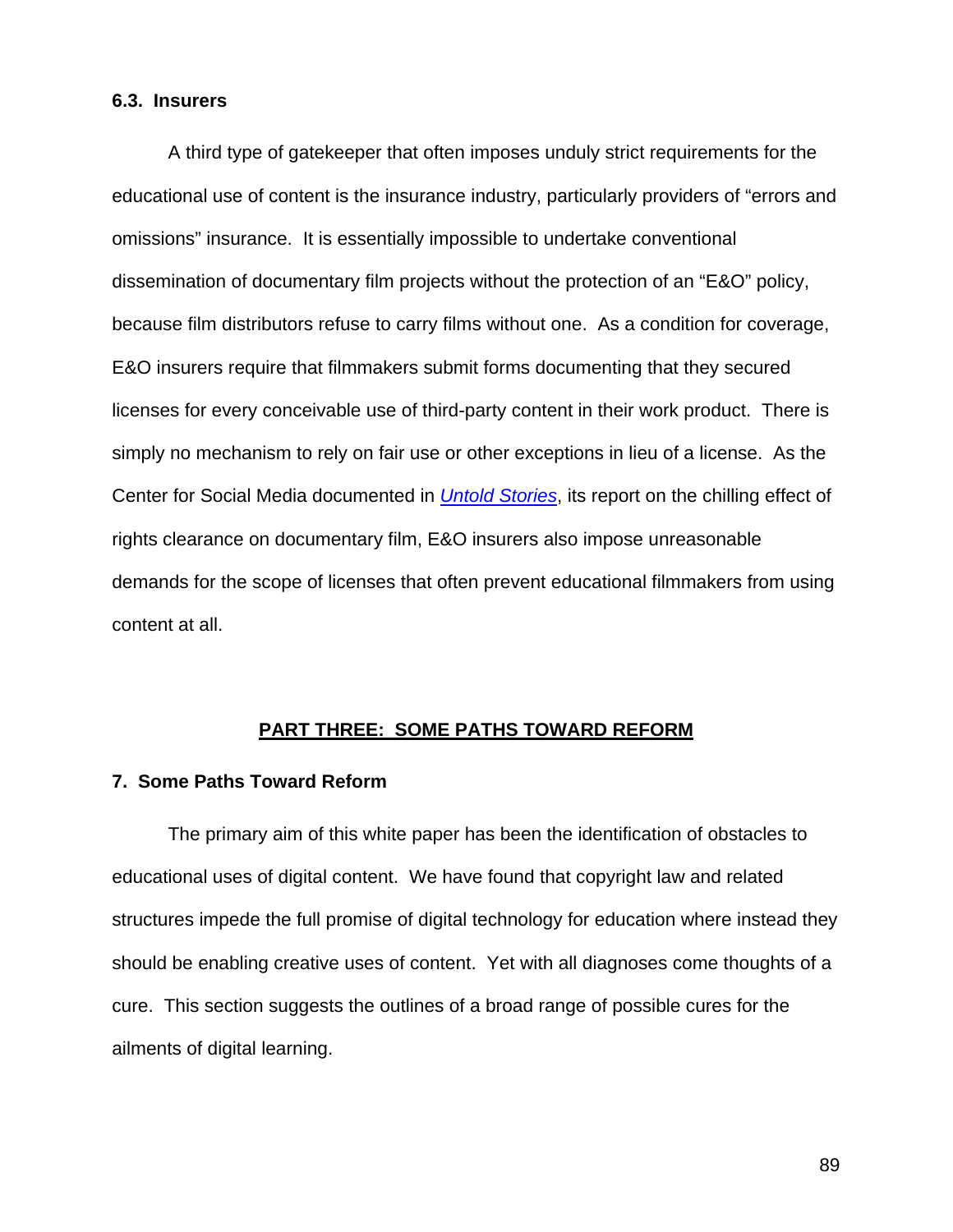It is important to restate here a recurring theme running throughout the white paper: the regime governing educational use of content, like all of the copyright, requires balance. The system must encourage the development and dissemination of content as well as facilitating its use. Any changes must not destroy sufficient incentives for creators or distributors. To be sure, as discussed in [section 7.4](#page-105-0) below, digital technology allows creators and distributors of content to avoid many costs. In addition, other rewards besides financial ones certainly motivate the production of much highly academic content – most scholars write out of love of knowledge, or at least a desire for professional prestige and tenure, rather than for money. Notwithstanding these observations, copyright exists to ensure that content providers are rewarded for their efforts. And the special incentives for creation of academic content do not apply to material aimed at a more traditionally commercial market that is nonetheless important for educators to use, as with our case study about Hollywood movies viewed in media studies classes. Solutions, therefore, must maintain – or perhaps more accurately, restore – the appropriate balance.

Four paths toward reform seem especially promising and garnered the greatest enthusiasm from participants in our workshops and others interviewed in research for this report:

- $\triangleright$  Reform of at least some problematic legal rules [\(section 7.1](#page-90-0));
- $\triangleright$  Greater reliance on technology to help users analyze the need to secure licenses for using content and to assist with such rights clearance where necessary [\(section 7.2](#page-99-0));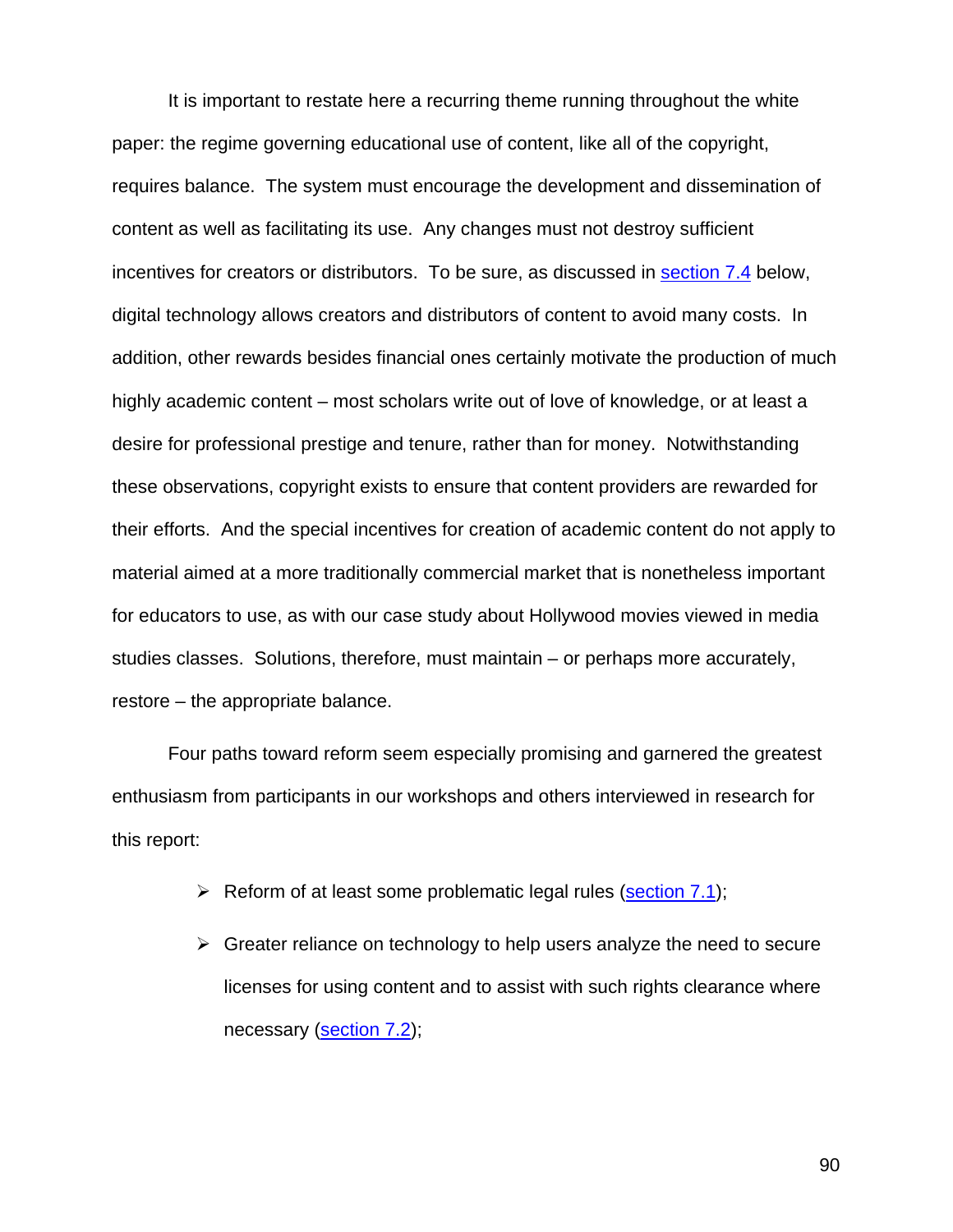- <span id="page-90-0"></span> $\triangleright$  Agreements among educators of various stripes concerning standards and best practices for their use of content, their reliance on fair use, and their deployment of DRM [\(section 7.3](#page-102-0));
- $\triangleright$  Increase in distribution of content under more open licensing models such as Creative Commons, thus enlarging the amount of content available for unencumbered educational use. [\(section 7.4](#page-105-0))

Pursuing these four strategies in earnest will require further research and activity by the Berkman Center and others. This section briefly considers each of them in turn, and concludes by noting some other possible reform efforts and areas where further study would be fruitful [\(section 7.5](#page-109-0)).

## **7.1. Legal Reform**

The most direct means to repair flaws in the legal regime would be to change laws, through either congressional or judicial action. Of course, this is easier said than done. Some past efforts to reach compromises on these legal issues have yielded disappointing results, including the CONFU process and the failure of the TEACH Act. Nonetheless, it is important to consider legal strategies in response to a set of problems that, after all, originates in the law.

Most meaningful changes in the law would need to originate from Congress. By and large, the problems stem from the federal copyright statute itself, which only Congress can change. The experience of judicial interpretations of the DMCA suggests that courts may not be likely to take an aggressive role in promoting most types of reform discussed here.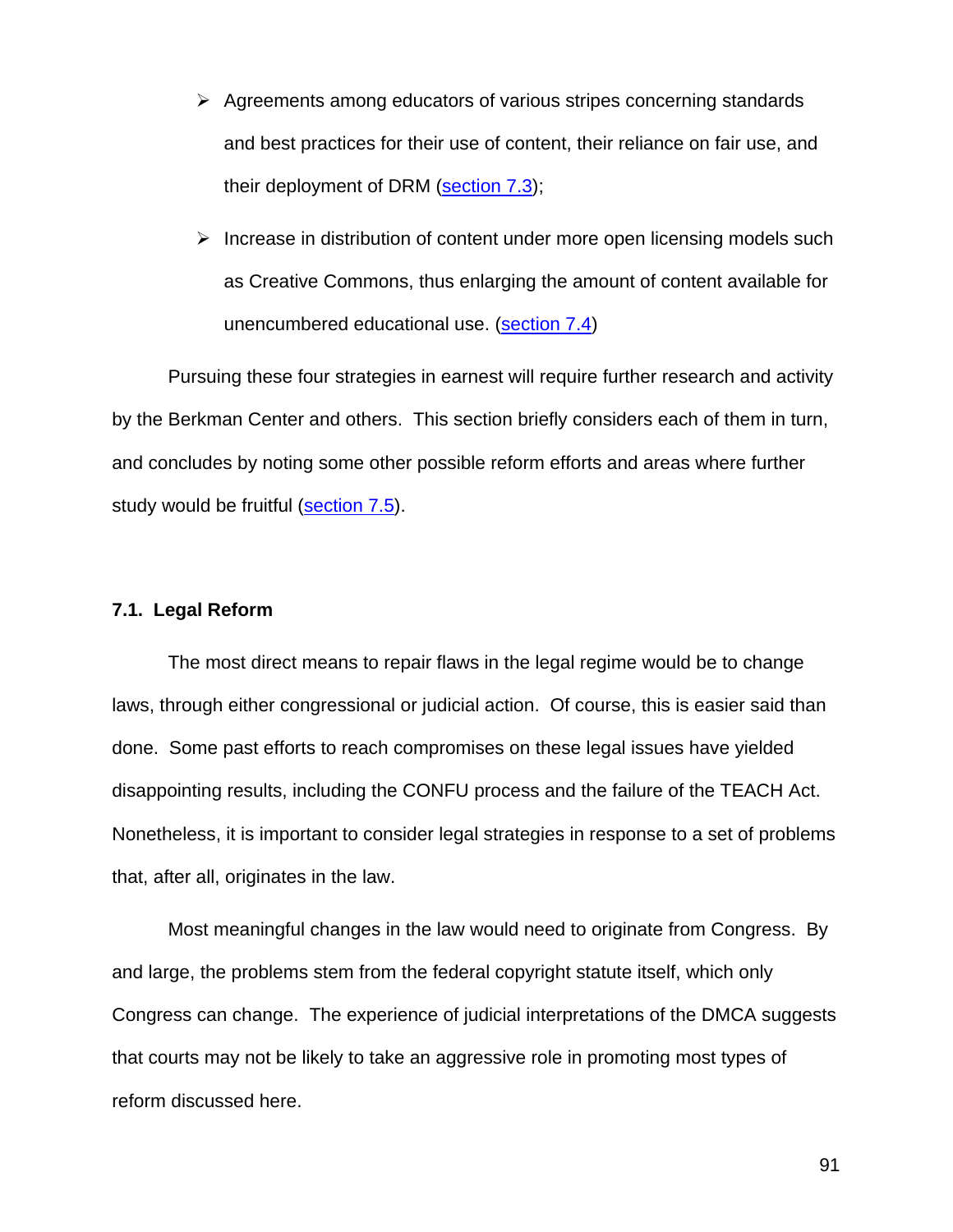One exception to this generalization, however, is the fair use doctrine. As discussed in [section 3.2](#page-49-0), the legislative branch basically has delegated future development of the fair use doctrine to the judiciary. If cases directly involving educational use come before the courts, judges would have opportunities to improve the doctrine. The litigation over the Google Library Project, although involving a commercial defendant, may provide such an opportunity (unless the parties settle their dispute out of court first). Indications that publishers may be seeking a test-case lawsuit against a university alleging copyright infringement involving readings made available to students digitally, such as through online "e-reserves" may also bring such issues before a court. Participants in our workshops were split in their opinion about whether litigation involving educational uses of content – or even an impact litigation test case brought by educational users – would be likely to improve the fair use doctrine or to narrow it further.

Whether through the legislative or judicial branch, the types of legal reforms that would improve the status of educational uses of content can be classified based on their scope. Narrow "rifle-shot" amendments present the best chances of success, while more radical solutions would have broader impact but likely present much greater political challenges. It is also critical to recognize the limited scope of the present discussion: these are merely various potential paths to reform, the precise features of which may be highly debatable. As with all legislation, the devil is in the details. Future research in this area should mark out more clearly the desirable specific parameters of legal solutions.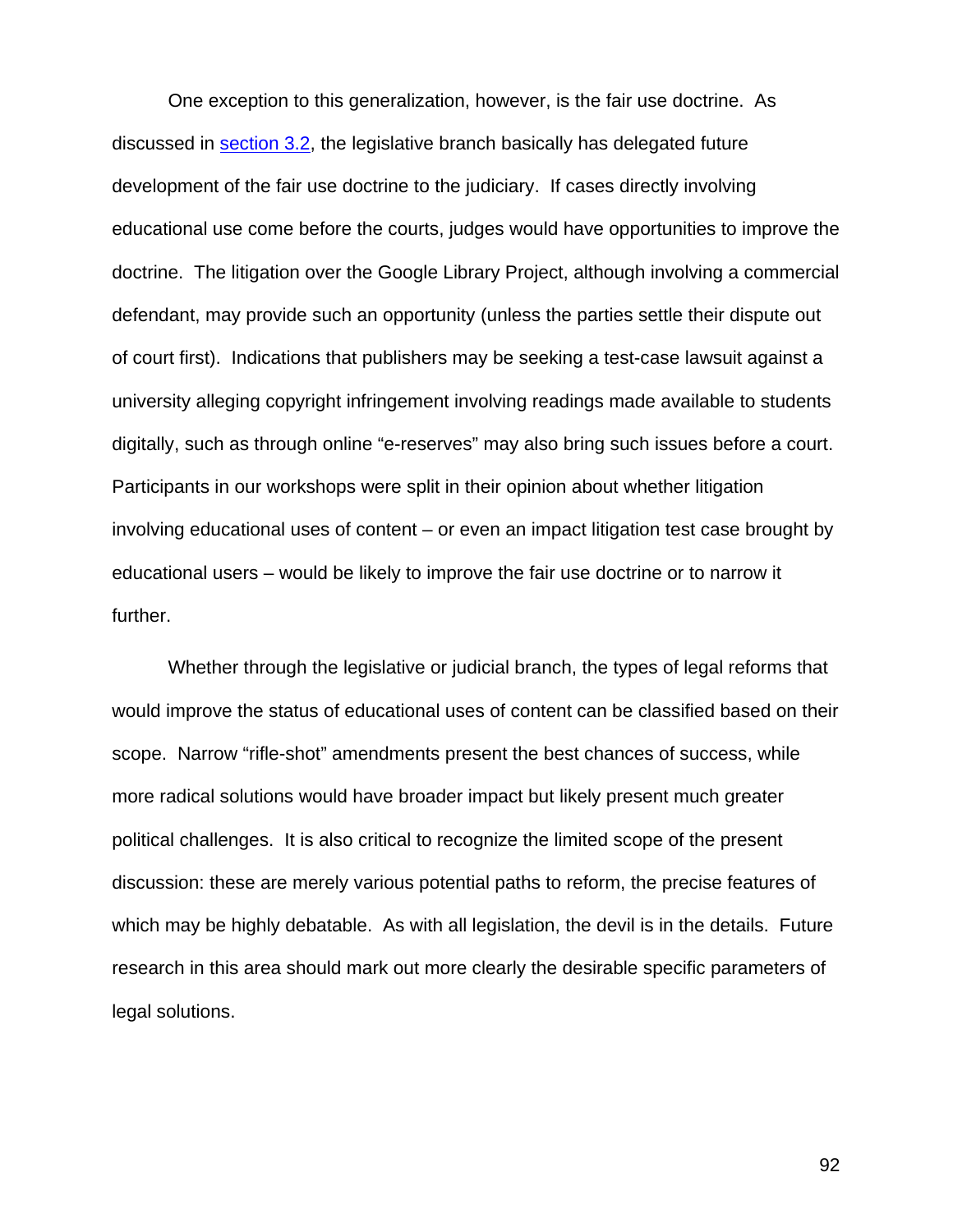#### **7.1.1. Targeted Legal Reforms**

In the case of some narrower legal problems discussed in this white paper, fairly limited "rifle-shot" amendments to the Copyright Act might address them quite well. Some examples of possible initiatives of this scale include:

**Addressing the orphan works problem:** An early bellwether of the potential for legislative strategies will come quickly, from the congressional response to the Copyright Office's [legislative proposals](http://www.copyright.gov/orphan/orphan-report-full.pdf) to facilitate uses of orphan works, as discussed in [section 5.2.2.](#page-80-0) If Congress ignores the proposal, or begins to water it down considerably, that will indicate that the prospects are poor for meaningful legal reform to address the other issues discussed in this white paper.

Early signs are promising. After the Copyright Office issued its report, representatives of many key rightsholders and educational users agreed to legislative [language they could support. That language was introduced in the House of](http://thomas.loc.gov/cgi-bin/bdquery/z?d109:HR05439:@@@L&summ2=m&)  Representatives as [H.R. 5439, the Orphan Works Act.](http://frwebgate.access.gpo.gov/cgi-bin/getdoc.cgi?dbname=109_cong_bills&docid=f:h5439ih.txt.pdf) On May 24, 2006, the Subcommittee on Courts, the Internet, and Intellectual Property approved the bill by voice vote, sending it to the full House Judiciary Committee.

The proposed reforms surely represent improvements over the present situation. In line with the Copyright Office recommendations, the legislation limits damages and injunctive relief in an infringement action against a content user who performed an unsuccessful "reasonably diligent search" to find a rightsholder. A proposed ban on retrospective damages for noncommercial uses of orphan works would eliminate the single greatest risk for conscientious educational uses of such content.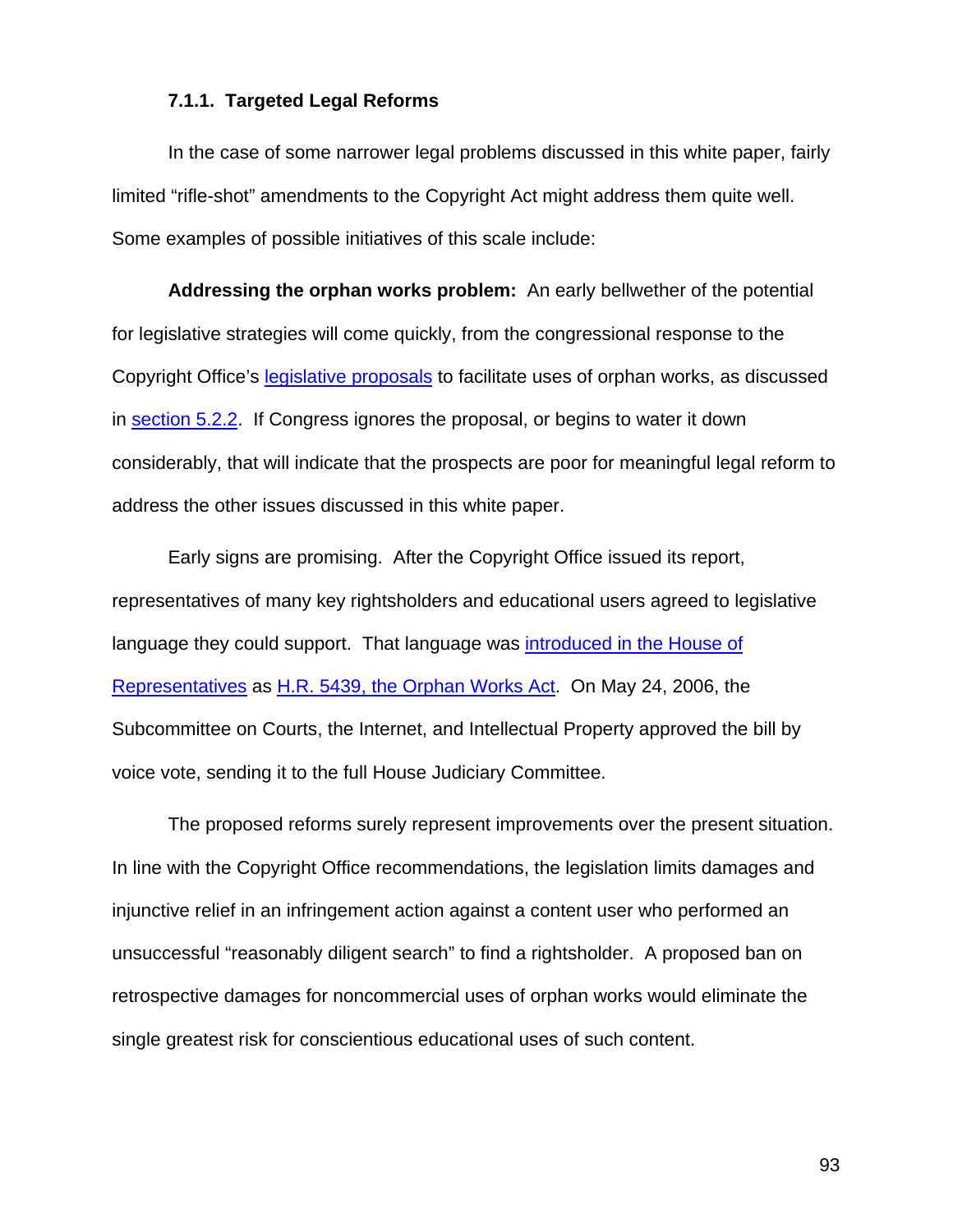**Reforming the libraries and archives exceptions:** As discussed in section [3.1.3 above, the Section 108 Group is considering wide-ranging proposals to update](#page-47-0) section 108 of the Copyright Act. At this writing, the Section 108 Group has not yet made its formal recommendations to the Librarian of Congress, but its report is expected soon. The Group set aside certain issues that proved highly controversial, including issues surrounding the handling of e-reserves by libraries, to permit further study and public input.

Ideally, the eventual recommendations will broaden the definition of libraries and archives to include untraditional noncommercial entities and "virtual" collections available online. In addition, they should propose loosening some of the more stringent limitations in the present statute, such as the number of copies.

**Updating public broadcasting exceptions:** As demonstrated by the WGBH [case study, provisions originally intended to allow public broadcasters to avoid some](#page-35-0) of the clearance headaches that so impede educational uses of content have now become nearly meaningless relics. As we witness the emergence of a new sort of public media, powered by digital technology, Congress should revisit and update those provisions.

A retroactive extension of the compulsory license to additional distribution formats, accompanied by appropriate royalty increases, would probably constitute a fair outcome. Of course, difficult line-drawing issues will need to be considered when defining eligible nonprofit media outlets in today's much less orderly information environment. To accommodate concerns about leakage, an extended compulsory license might need to be limited to technologies such as internet streaming or video on demand that do not permit easy digital copying. (The analog hole would persist in these formats just as in the on-air broadcasting covered by the original provisions).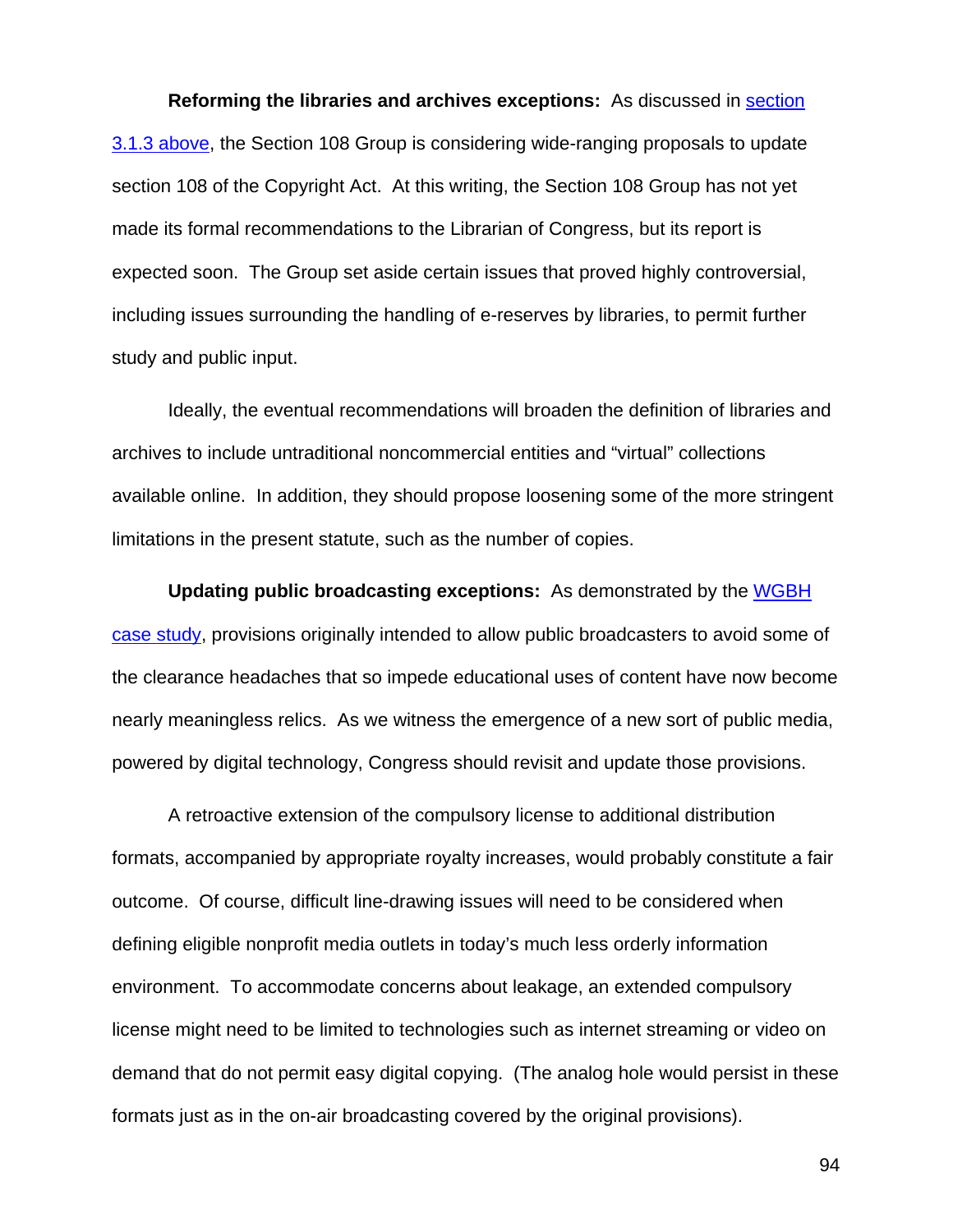Such an extension preserves the original congressional intent to promote the educational mission of public broadcasting while maintaining royalties as incentives for creation and dissemination of content. At a minimum, it seems that such an extension should ensure that existing programming originally created under the rubric of these special statutory provisions – and with the partial support of tax dollars – remains available to the public through new digital distribution platforms. A functionally inaccessible archive of public broadcasting content is a tragic waste that should be avoided if at all possible.

**Open access mandates:** As discussed below in **section 7.4, Congress is** considering mandating some level of open access for research results and scholarly work funded by grants of public money; there is parallel discussion of such initiatives in Europe as well. Serious open access mandates certainly promote digital learning because they lead to a larger universe of content that educators may draw upon freely.

# **7.1.2. Broader Legal Reforms**

**Restoring educational uses to a privileged place in fair use analysis:** As explained in [section 3.2](#page-49-0), courts have not had the opportunity to rule directly on a fair use defense raised by an educational user of content – the few judicial decisions involving core educational uses have involved commercial photocopy shops as defendants. Pessimism surrounding the application of fair use principles to digital learning is based on extrapolation from decisions in analogous but distinct factual situations.

The new Google case, along with litigation threats by publishers against a number of universities, raise the prospect of a judicial reevaluation of fair use in an education-related context. Educators may wish to consider pursuing a declaratory judgment action in a carefully chosen case as a means of promoting a decision based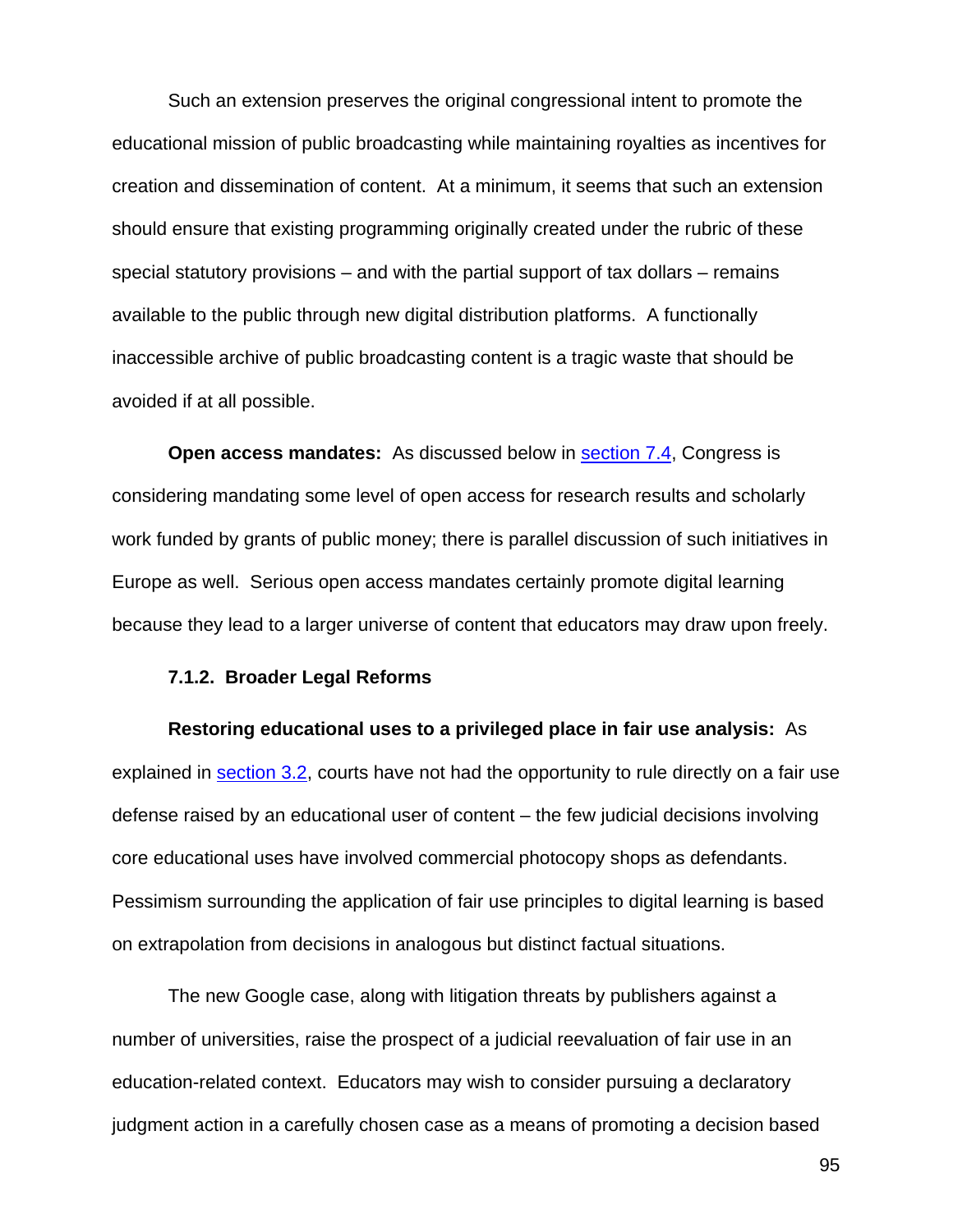on facts most favorable to educators. As noted above, workshop participants and other interviewees did not agree whether such a review will more likely lead to an improvement or erosion of fair use.

An appropriate recalibration of the fair use doctrine would take seriously the statutory language singling out educational uses in both the preamble and the explication of the first factor. These educational purposes would still need to be weighed against other considerations, such as the amount of a work copied and the real (not theoretical) market impact of copying. Nevertheless, just as the nature of a work is considered significant (it is considered more important that factual works be available for fair use than fictional ones), so too the nature of a use should weigh heavily in the balance. Where the purpose is to teach and learn, to analyze, to critique, and to contextualize, then a finding of fair use should be significantly more likely.

**Revising the TEACH Act:** Now that a few years have elapsed since its enactment, it is clear that the TEACH Act has failed to accomplish the lofty goals Congress articulated for it. Because of its narrow definitions of eligible institutions, its temporal limitation to "class sessions," and its hefty requirements for use of DRM, teachers and schools have not found it useful in permitting educational use of content. To repair the TEACH Act, however, Congress might well need to start from scratch. In particular, the across-the-board exclusion of asynchronous teaching and learning sacrifices one of the principal benefits of digital technology. Likewise, the limited conceptualization of education as tied closely to highly traditional academic institutions limits the statute's effectiveness in the decentralized digital environment.

Drafters of a new TEACH Act should also involve technologists more closely in its development. Workshop participants repeatedly told us that, when educational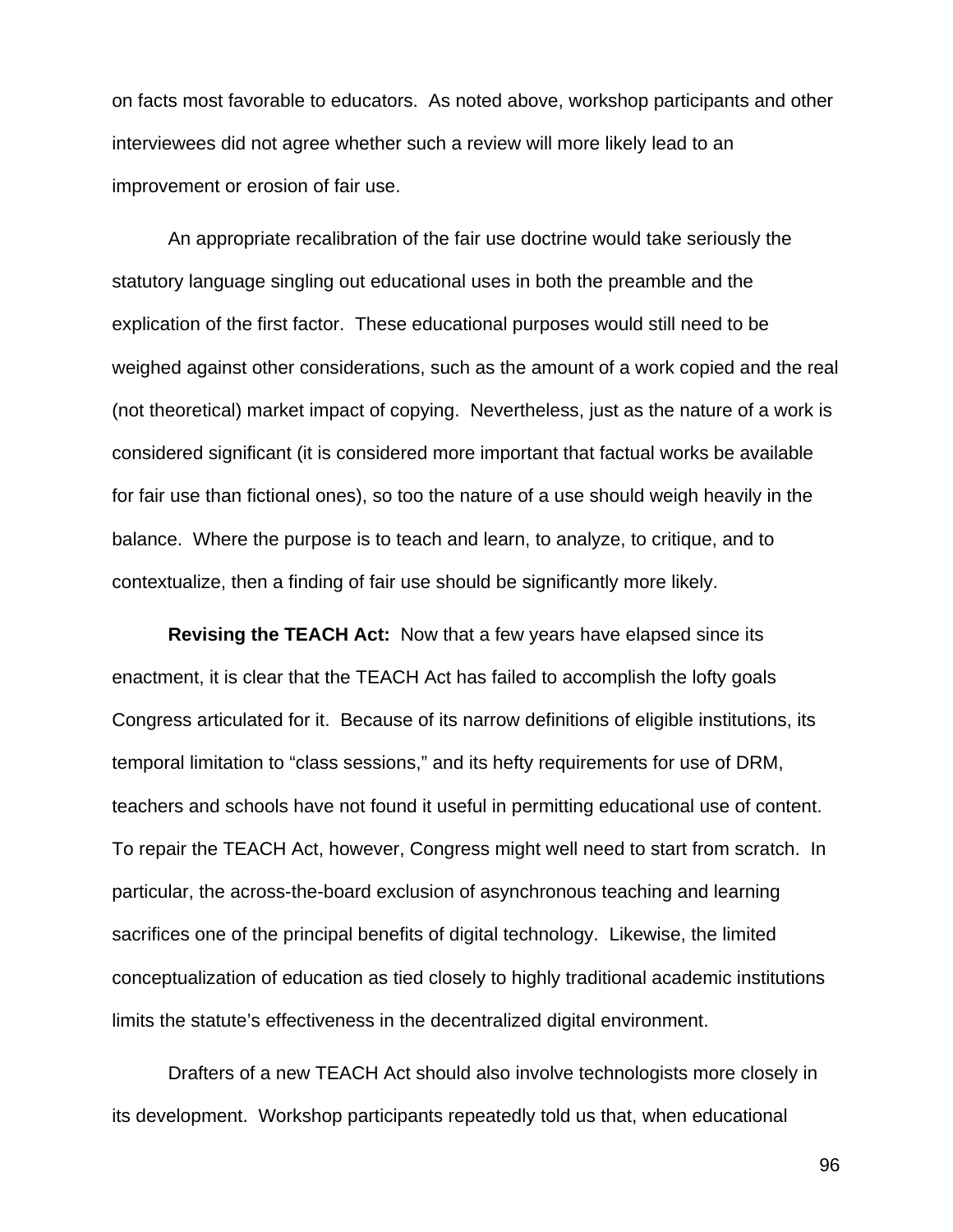institutions took their first steps toward implementing distance learning mechanisms compliant with the TEACH Act, their information technology personnel were horrified by the vagueness and the impracticality of many of its terms. A new TEACH Act would need to think realistically about the ability of educators to meet DRM mandates and other system requirements.

**Harmonizing the DMCA with traditional copyright exceptions:** As discussed in section 4 and repeatedly throughout this white paper, the DMCA's sweeping prohibition against circumventing DRM systems effectively vitiates many traditional copyright provisions important to educational users of content – including fair use, classroom use, and use allowed by the TEACH Act. There should be no penalty under the DMCA when DRM systems are circumvented purely to enable uses of content that are educational, legally permitted, and noncommercial – perhaps with a proviso that reasonable efforts are made to avoid subsequent leakage of the content.

A parallel defense should be available under the trafficking provisions. It should be lawful to develop, distribute, possess, or use circumvention technology for purely educational purposes. Rightsholders have understandable concerns that such technology, even if its initial purposes were educational, might ultimately migrate to users and uses that are more commercial in nature. At a minimum there exist sensible methods for ensuring the proper and limited use of such technology within educational institutions. Perhaps there could be licensing to obtain the technology, or stringent rules designed to ensure appropriate usage. Besides, as demonstrated by our case study involving media studies professors, presently there is little difficulty obtaining such technology, so this concern might therefore be seen as fairly theoretical.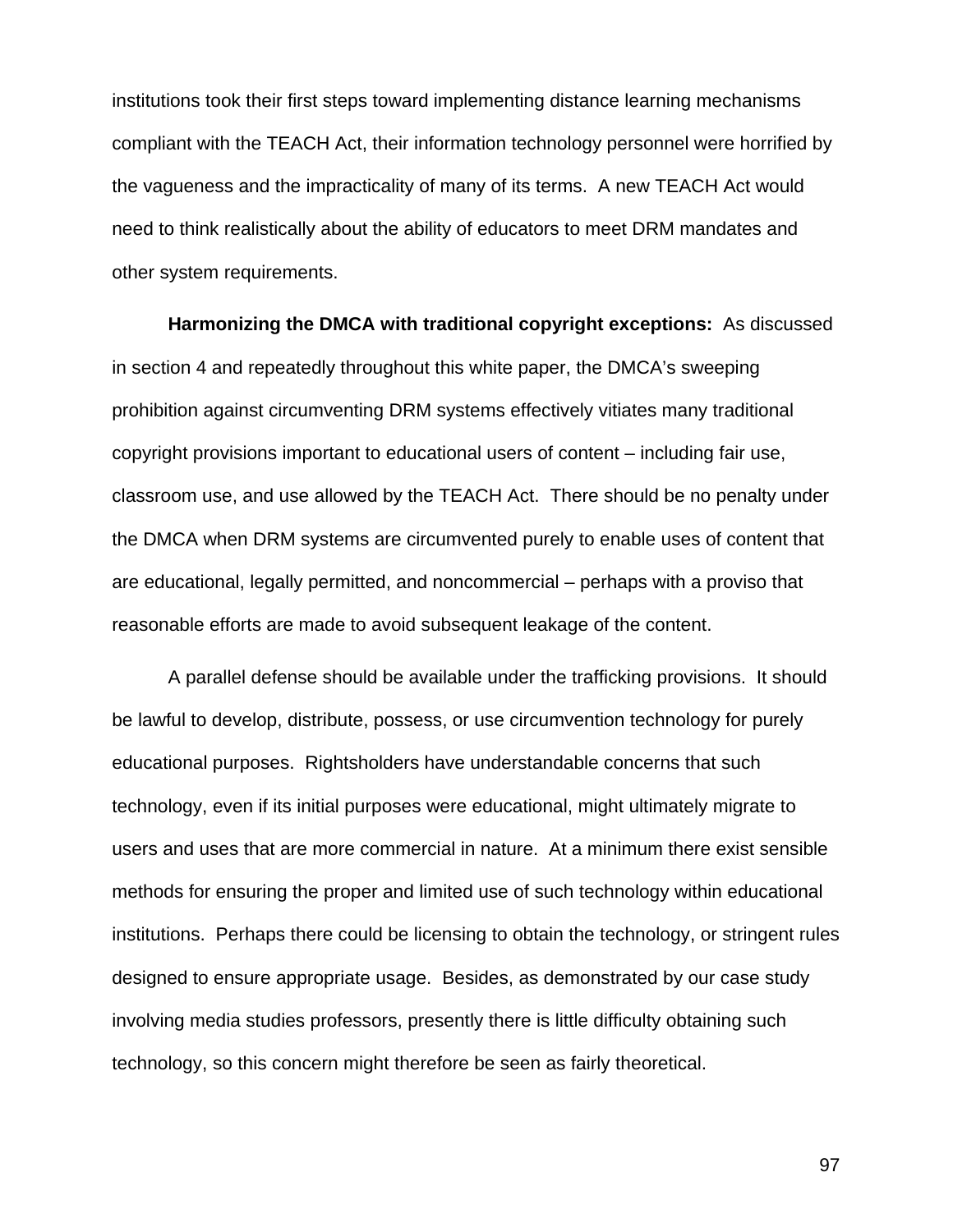**Limiting statutory damages:** As discussed in [section 3.3](#page-56-0), the possibility of large statutory damages serve, not only as a disincentive for infringement, but as a chill on the exercise of fair use and other rights. Recent increases in the amounts of statutory damages may be appropriate when assessed against large-scale for-profit piracy enterprises. The exception from statutory damages for good-faith reliance on fair use, currently limited in application both to certain types of works and certain types of users, should be extended to all bona fide educational uses of all works.

### **7.1.3. Comprehensive Compulsory Licensing**

The legal responses listed above assume that the general framework of copyright law remains in place. A more comprehensive response to all the obstacles to educational uses of content might involve a compulsory licensing scheme broadly applicable to such uses. Formulating the details of such a proposal would require significant further study and dialogue among rightsholders, educators, and legislators.

As summarized in [section 3.4](#page-60-0) above, other countries use compulsory licensing to facilitate educational uses of content far more extensively than does U.S. law. In Denmark, Sweden, Britain, Ireland, India, and China, certain particular educational uses enjoy the benefit of such provisions. Indeed, with the exception of the special provisions oriented toward public broadcasting, there are no other compulsory licensing rules in U.S. law to enable digital learning. (There are a few other compulsory licenses in U.S. copyright law, but with little application to education).

In general outline, a proposal to extend compulsory licensing to other educational uses would require: (1) a sufficiently precise definition of educational users who qualify for the compulsory license; (2) a mechanism to set fair royalties for licenses, (3) a mechanism for educational users to report their uses of content and to pay fees; (4) a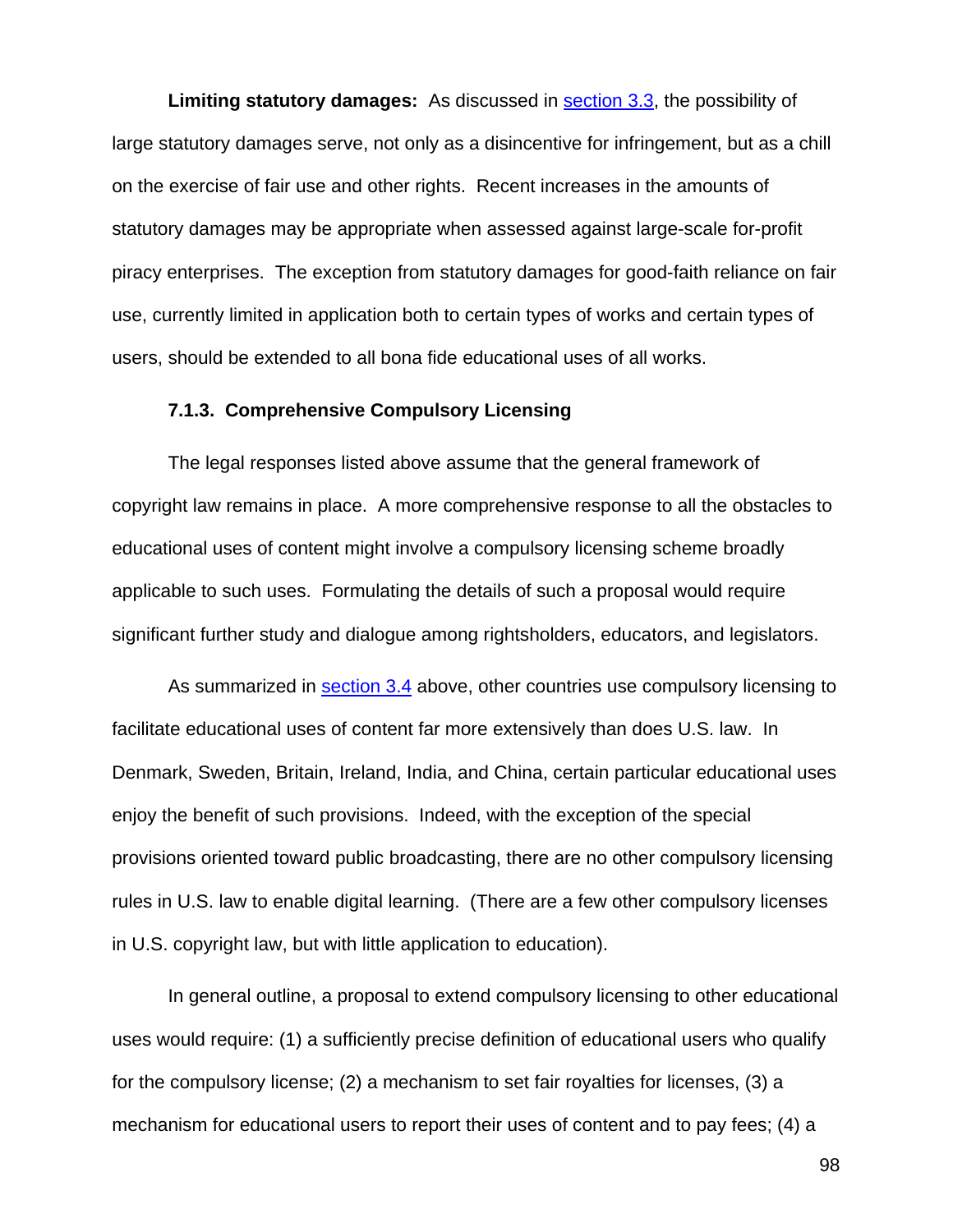mechanism to deliver the licensed content in a format and with DRM features that do not interfere with the desired uses; and (5) reasonable provisions related to the security of the content to prevent leakage. Royalty rates would need to take account of the noncommercial status of most users and the unique features of the market for much content of educational interest. In some circumstances such as limited classroom use, a no-cost license would be appropriate, perhaps with some conditions related to issues such as leakage prevention and attribution of authorship. The resulting license might well resemble some of those developed by Creative Commons.

This model would obviate the need for point-by-point reforms related to many of the obstacles discussed in this white paper. The educational use exceptions would be subsumed in the broader scheme. The clearance process would be rationalized and transaction costs reduced. Overly cautious institutions would be able to rely on the existence of clear rights in most circumstances.

This model also has drawbacks. For one, fair use would remain outside its boundaries and difficulties with the fair use doctrine identified in this white paper would remain unaddressed. Indeed, as noted earlier, because excessive licensing can harm fair use, such a scheme might actually increase the difficulties educators now face in relying on this defense. In addition, one might predict that such a licensing regime would require payments for uses of content in circumstances where educators currently need not pay; if so it could cause problems for institutions and individuals with limited resources. Finally, compulsory licenses are controversial, and opponents generally note that one of the rights associated with a copyright is the right to refuse permission for use of content.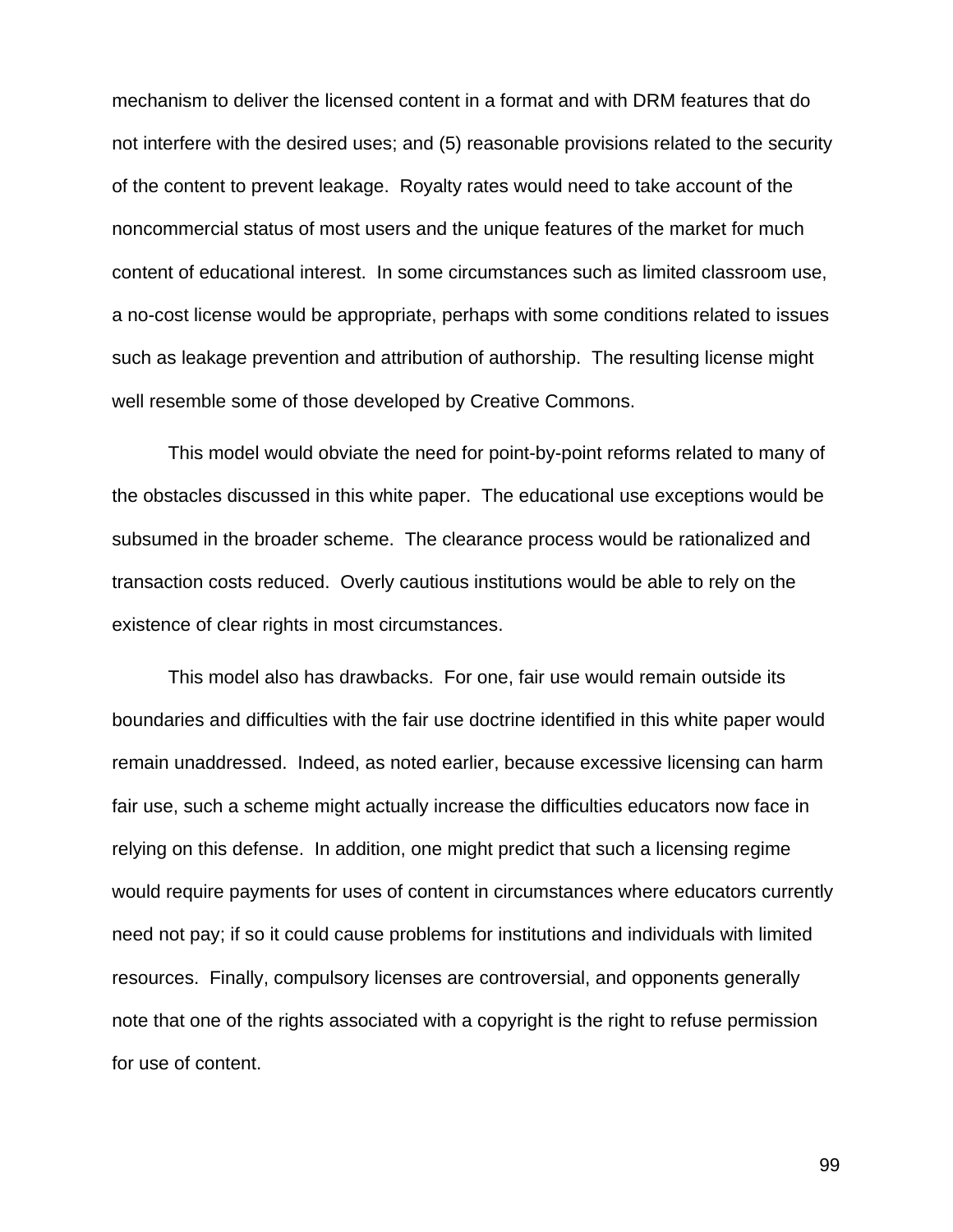<span id="page-99-0"></span>These complex pros and cons merit much more exploration before such a proposal could be endorsed. Unlike the more modest legal strategies listed in the previous two subsections, however, this model offers the possibility of a comprehensive solution to the many nettlesome interrelated obstacles facing digital learning today.

#### **7.2. Improving the Clearance Process Through Technology**

As discussed in [section 3,](#page-41-0) the complexity of educational use and fair use law make it difficult for ordinary educators to ascertain whether desired uses of content fall under those exceptions. And as [section 5](#page-75-0) explored, the current clearance process for educational uses of content can resemble a permissions maze calculated to prevent such uses. An educator who wishes to use content for a digital learning project often ends up puzzled and stymied by these twin problems. Two typical undesirable responses are (1) to go ahead and use the content in a way that may well violate copyright law or (2) to avoid the issue by self-censoring and foregoing the content, even if the contemplated use might be legally permissible.

Technology may offer a superior third option in this situation. Digital tools could automate and lubricate much of the clearance process, from analyzing whether a license is necessary to securing a license if required. Market forces already are encouraging development and expansion of such mechanisms. Further research into the types of tools that would best serve educational users might help advance their adoption and increase their real-world utility. This subsection will map out some characteristics of an ideal technological tool.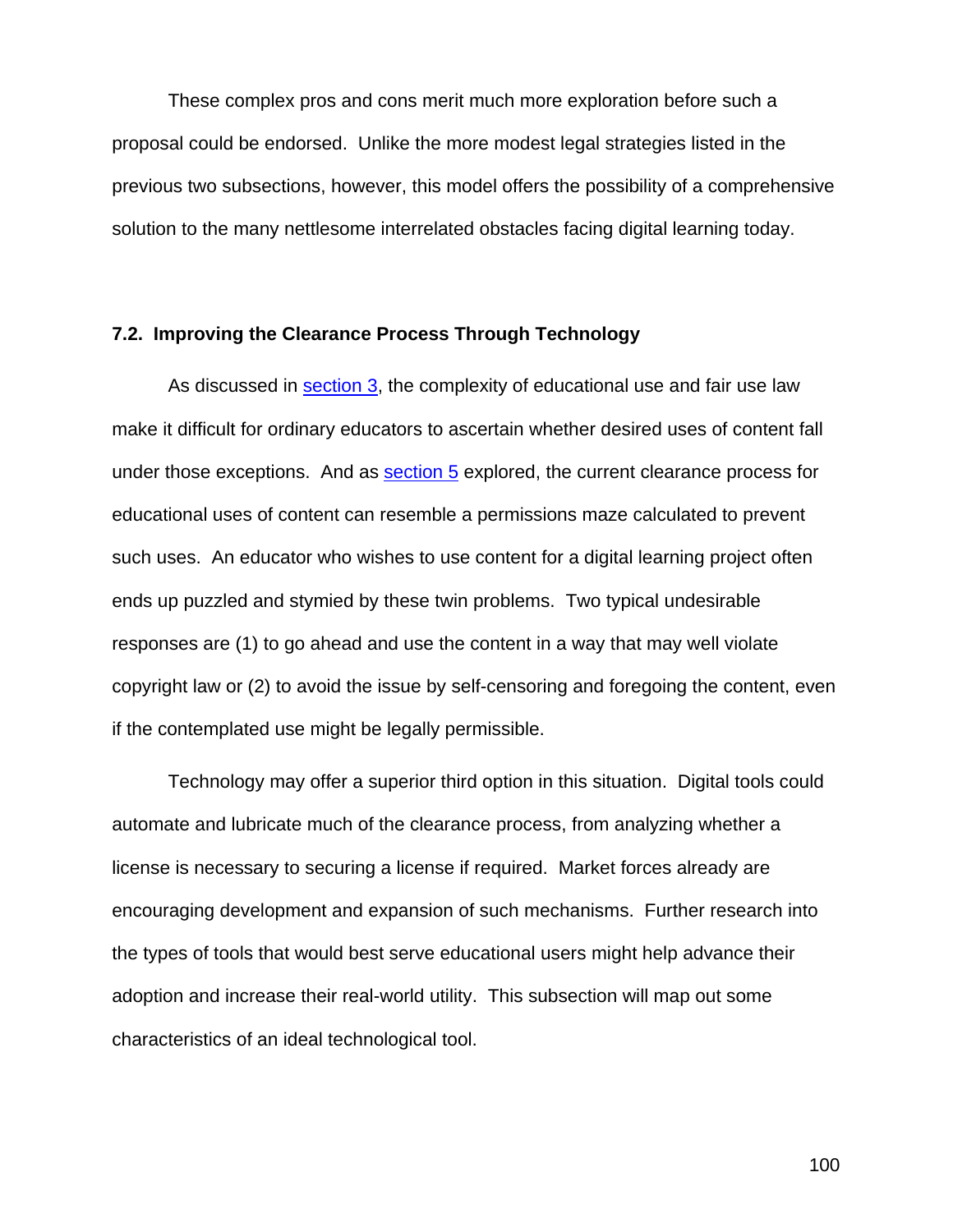For purposes of this hypothetical example, imagine a program on the computer desktops of faculty at a school or university. Presumably such a system would be deployed most easily, and therefore earliest, within such traditional institutions. Institutional counsel have an incentive to push for such systems as an efficient means of educating faculty about intellectual property restrictions, and centralized administration of information technology would make widespread installation easier. But there is no reason that a tool like the one described here could not be made available for download or at a web site so that all educational users of content could benefit from them, whatever their institutional affiliations (or lack thereof). Indeed, once New World Records broke through initial resistance at Harry Fox, it used automated interactive licensing to clear most of DRAM. CCC's existing automated permissions system is also made available to the general public.

The tool would first guide the user through a set of questions about the content and its contemplated use. This threshold questionnaire would need to be user-friendly, and it also would need to identify the desired content with some specificity. An institution would have to think carefully about both the questions and the answers, and customize them to align with institutional copyright policy. Because interfaces distributed by licensing entities might be expected to tilt toward requiring licenses in more situations, this customization is critical.

Once this step were complete, the software would attempt to ascertain whether exceptions for educational use or fair use might apply. Depending on the circumstances, the tool often would be able to give a yes-or-no answer. While fair use is notoriously blurry, as discussed in **section 3.2**, many everyday uses of content fall clearly within or outside of its boundaries. In borderline situations, the software would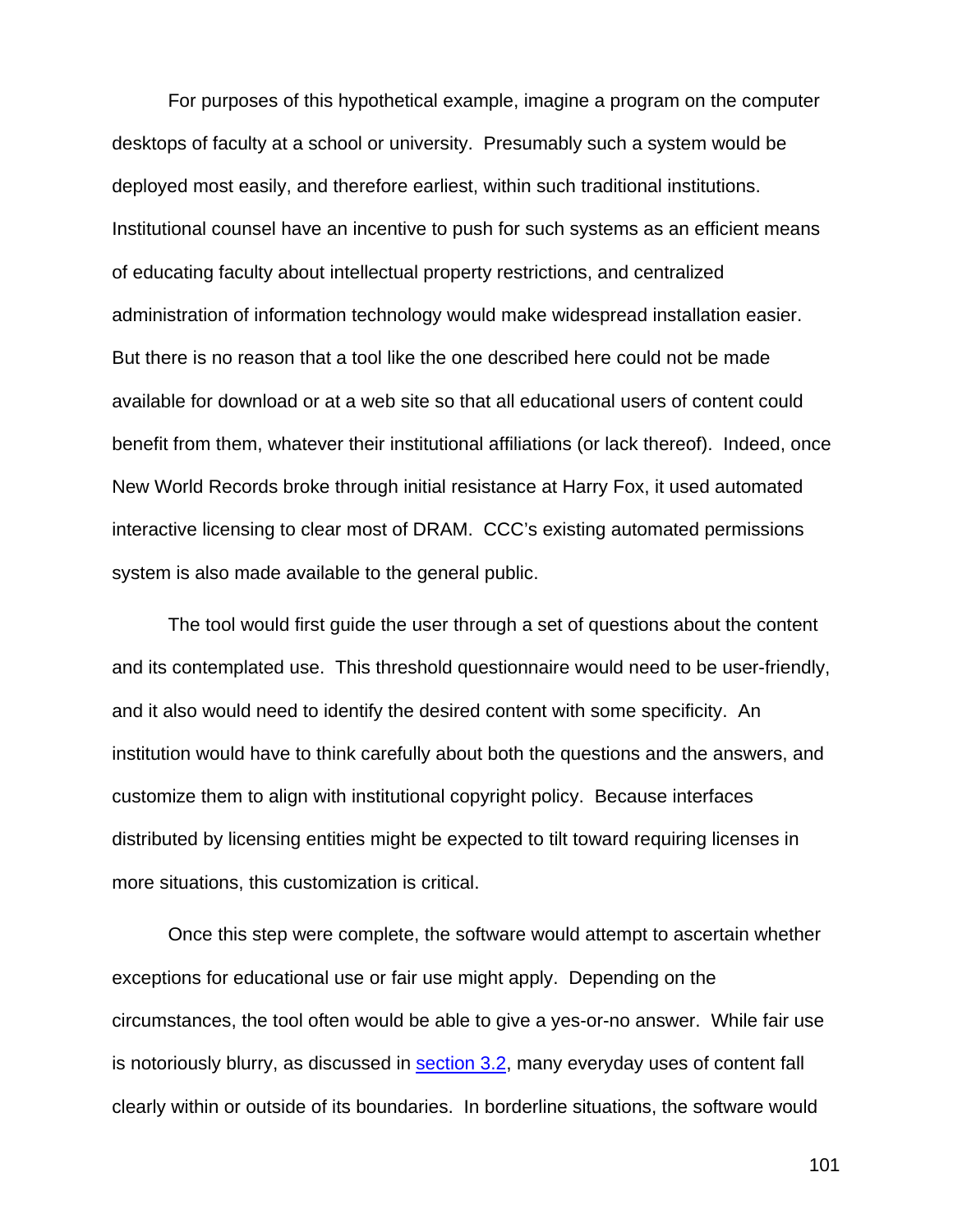need to direct the user to contact an employee with more specialized experience (perhaps counsel or library staff), and possibly link to e-mail or similar mechanisms to do so on the spot. Widespread use of this tool within an institution would serve to triage inquiries, preserving staff time for situations which truly require their judgment.

If a license is necessary because no exception applies, the program would search the licenses already available within the institution, including blanket licenses and those associated with library consortia and similar groups. CCC is currently preparing to offer just such a license management solution to corporate customers under the name [Rightsphere](http://www.copyright.com/ccc/do/viewPage?pageCode=bu11), and plans to make the same system available to educational institutions in the near future.

Ideally, if no license were found for the specific content requested, the tool would also be able to search for comparable material that is available for use. Possible substitute content might be covered by an institutional license, or might be distributed under open access principles, a Creative Commons license, or similar terms. This function would require a sophisticated and consistent set of metadata in order to make valid comparisons and find desirable substitutes, which it may not be practical to develop.

Finally, if neither an exception nor a pre-existing license were already available for the content, the software would query databases of intermediaries (and perhaps major publishers and distributors themselves) to seek necessary permissions. As noted in [section 5.2.1,](#page-78-0) systems like CCC's [electronic permissions function](http://www.copyright.com/ccc/do/viewPage?pageCode=s101-n-academic) and Harry Fox's [Songfile](http://www.harryfox.com/public/songfile.jsp) system allow users to license much of the content in their portfolios instantly. The above discussion about these systems also noted their limitations, particularly the continuing reluctance of rightsholders to license digital uses. Another problem would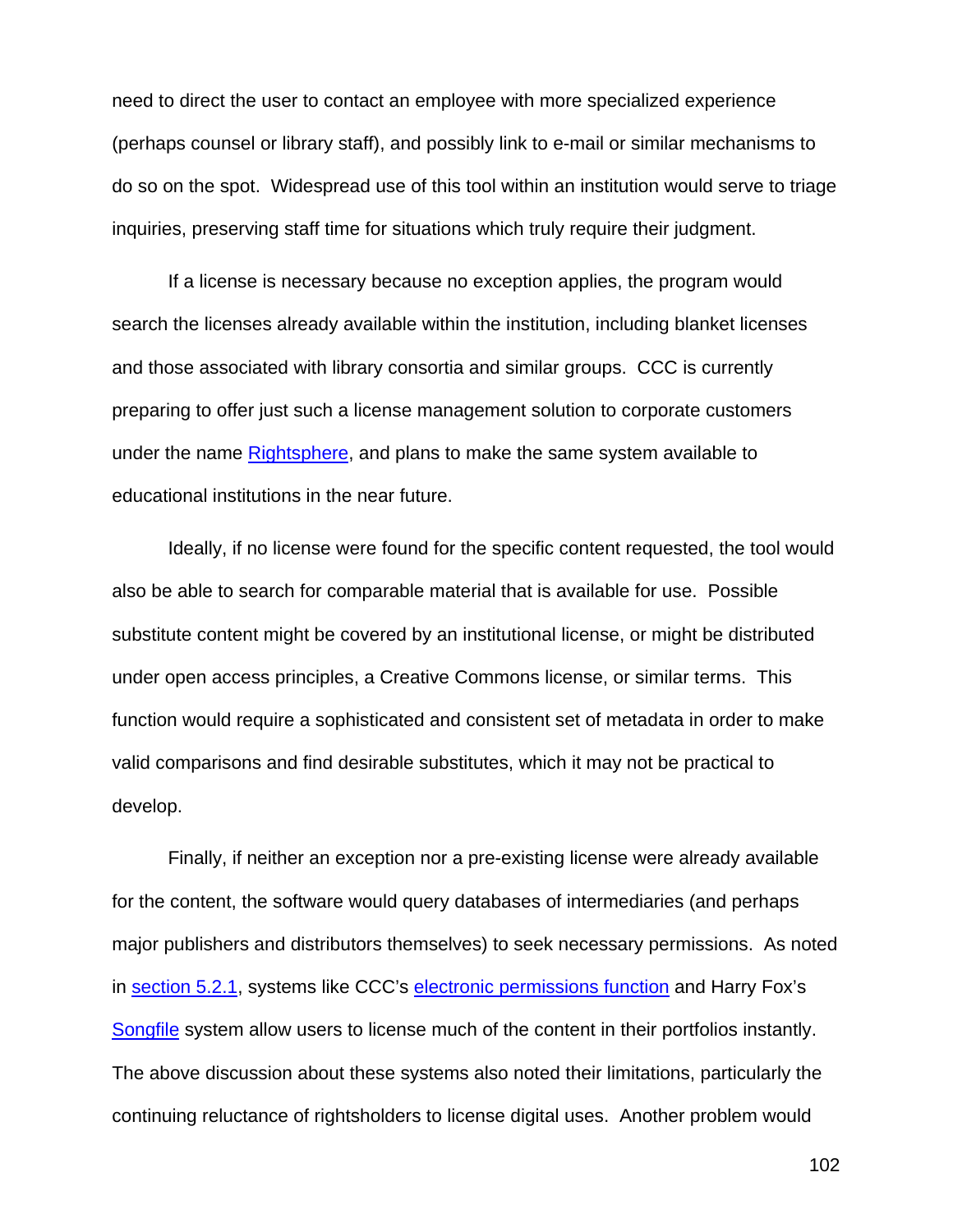<span id="page-102-0"></span>arise if other intermediaries and distributors were reluctant to create the kinds of databases that CCC and Harry Fox have made available. Hopefully the ironic hesitance of rightsholders to offer automated licensing for digital uses – the very uses most likely to benefit from a simple online permissions process – would break down as those uses became more common and market pricing stabilized.

To be sure, not all clearance problems can be solved with technology. Fair use cannot be reduced to algorithmic simplicity. Small-scale rightsholders who do not use intermediaries might fall outside of such systems. Clearance for more complicated or pathbreaking digital learning initiatives, such as the DRAM project, still would require some level of individualized contact. And technical difficulties, especially associated with inconsistent metadata, would present challenges.

Nevertheless, automating common aspects of the clearance process – such as answering typical questions about permissible use, searching existing licenses, and securing permissions – could remove obstacles now blocking many would-be uses of educational content. If such a tool were available, for example, the Center for History and New Media could build it into the upload page of the History Teachers' Network, replacing a threatening message that discourages uses of content with a tool that facilitates uses instead. Automated clearance seems likely to be an important element of a broader agenda for reform.

#### **7.3. Developing Educator-Defined Best Practices**

Part of the problem with discerning copyright boundaries when contemplating educational uses of content comes from the lack of consensus even among educators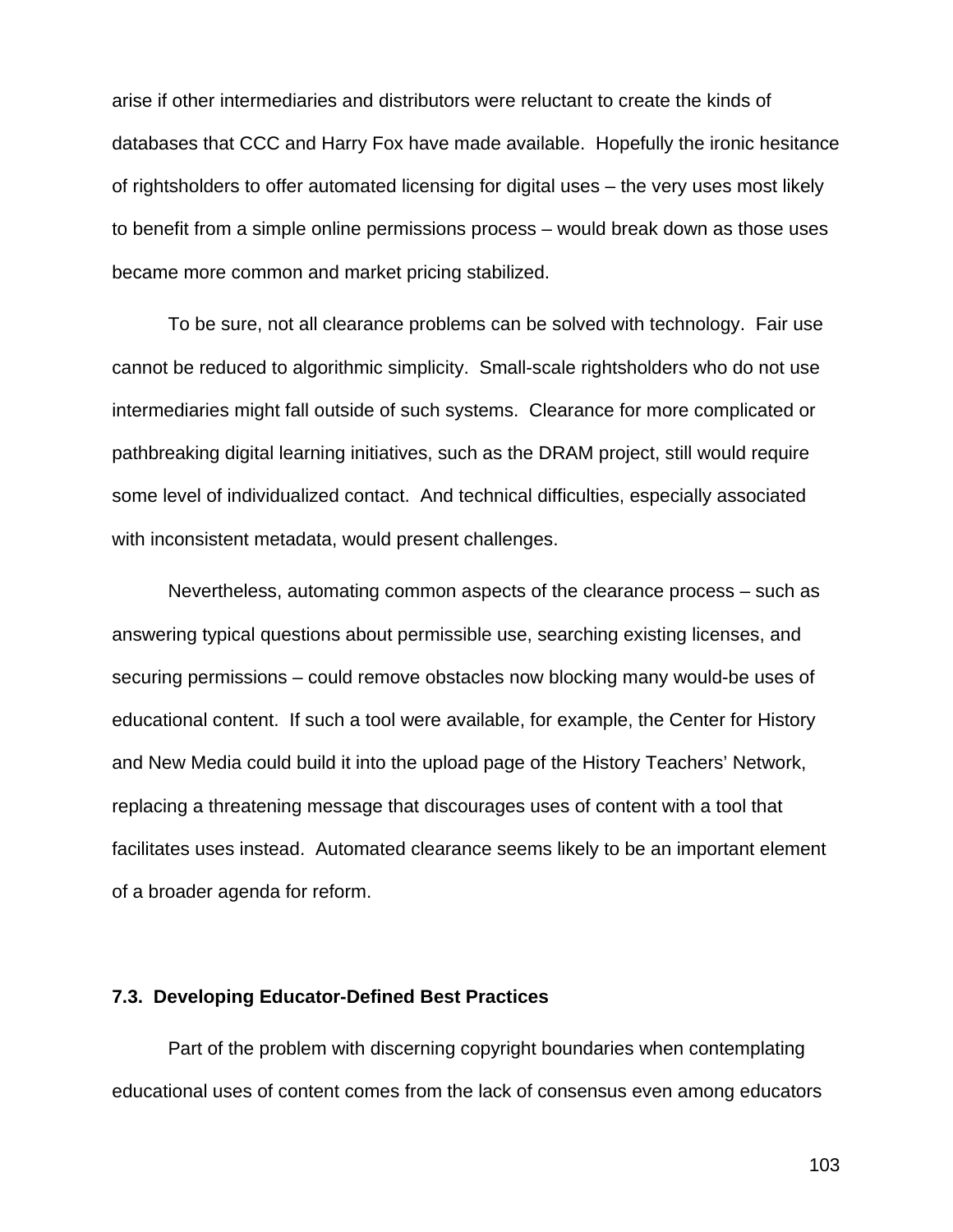about the appropriate boundaries. Participants in our workshop generally reported that there were differing perspectives within their institutions, and certainly among colleagues at different institutions, about the best "rules of the road" for using content. For those outside the confines of an established institution, the difficulty is even more significant, because there is no authoritative source of guidance.

Some of the participants in our workshops expressed a belief that the excessive caution of certain institutions – such as the widespread adoption of stringent photocopying rules discussed in  $section 6.1 -$  is partly attributable to this lack of consensus. In the absence of well-established norms, each educator is left alone to determine the most prudent course of action. It is perhaps predictable, given the inherent vagueness of so much of the law and the perceived costs of litigation, that those isolated educators are risk-averse.

An innovative project spearheaded by the [Center for Social Media](http://www.centerforsocialmedia.org/) may be a model for forming such consensus. After wide consultation with affected individuals and organizations, the Center developed a [statement of best practices](http://www.centerforsocialmedia.org/fairuse.htm) for fair use by documentary filmmakers, which was endorsed by a broad array of those affected parties. The statement elaborates on the four factors in the statutory test and applies the doctrine to everyday situations that documentarians often face. The initiative serves two related purposes. First, it provides more practical assistance to filmmakers in determining whether a particular desired use of content qualifies as fair use. Second, the statement serves as the nucleus of a set of customary practices that over time can help guide courts in determining what types of uses are generally accepted as fair within the documentary film community. If the norms in the statement of best practices become widely shared, they can influence judicial outcomes profoundly.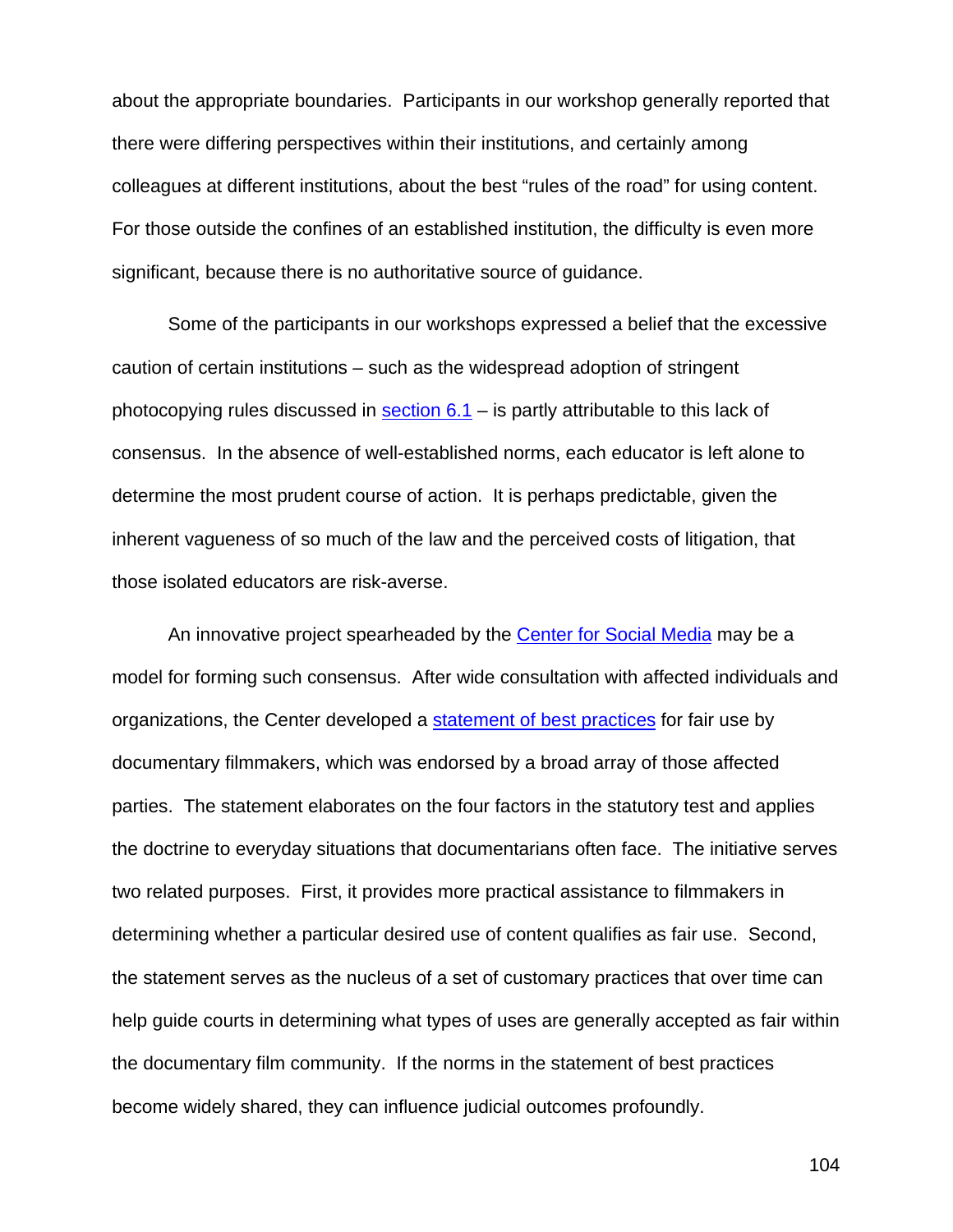Inspired by this project, there are now nascent movements to develop similar articulations of best practices in music and visual arts. As with the documentary film version, these statements would aim to interpret the law faithfully and to respect the rights inherent in copyright. (After all, their developers are themselves creators who often hold copyrights in their own work.) But they would also create a more robust shared understanding of the fair use norms within each community.

Statements of best practices are different from the previously-discussed guidelines such as the Guidelines for Classroom Copying, because they represent consensus among different people pursuing similar work instead of compromises between adversaries with divergent interests. Educators, both in the narrow sense of institutionally-based actors and in the broader sense of all those involved in digital learning, could develop similar statements of best practices, with similar advantages for the future of fair use in educational contexts.

While fair use may be the most visible area in which consensus-building would be useful, there are other problems discussed in this white paper which might also benefit from efforts to coalesce around shared standards. The educational use exceptions might likewise be ripe for such an exercise. A statement of best practices for licensing negotiations could establish benchmarks for the scope of licenses; their duration; and the types of conditions that educators can accept and those they should reject. A statement of best practices for deployment of DRM systems might highlight the situations in which DRM systems are appropriate (and not) as well as some tactics for system design that best accommodate the needs of educational projects.

A small number of experts could draw up such standards and promulgate them with relative ease, but the grass-roots model employed by the Center for Social Media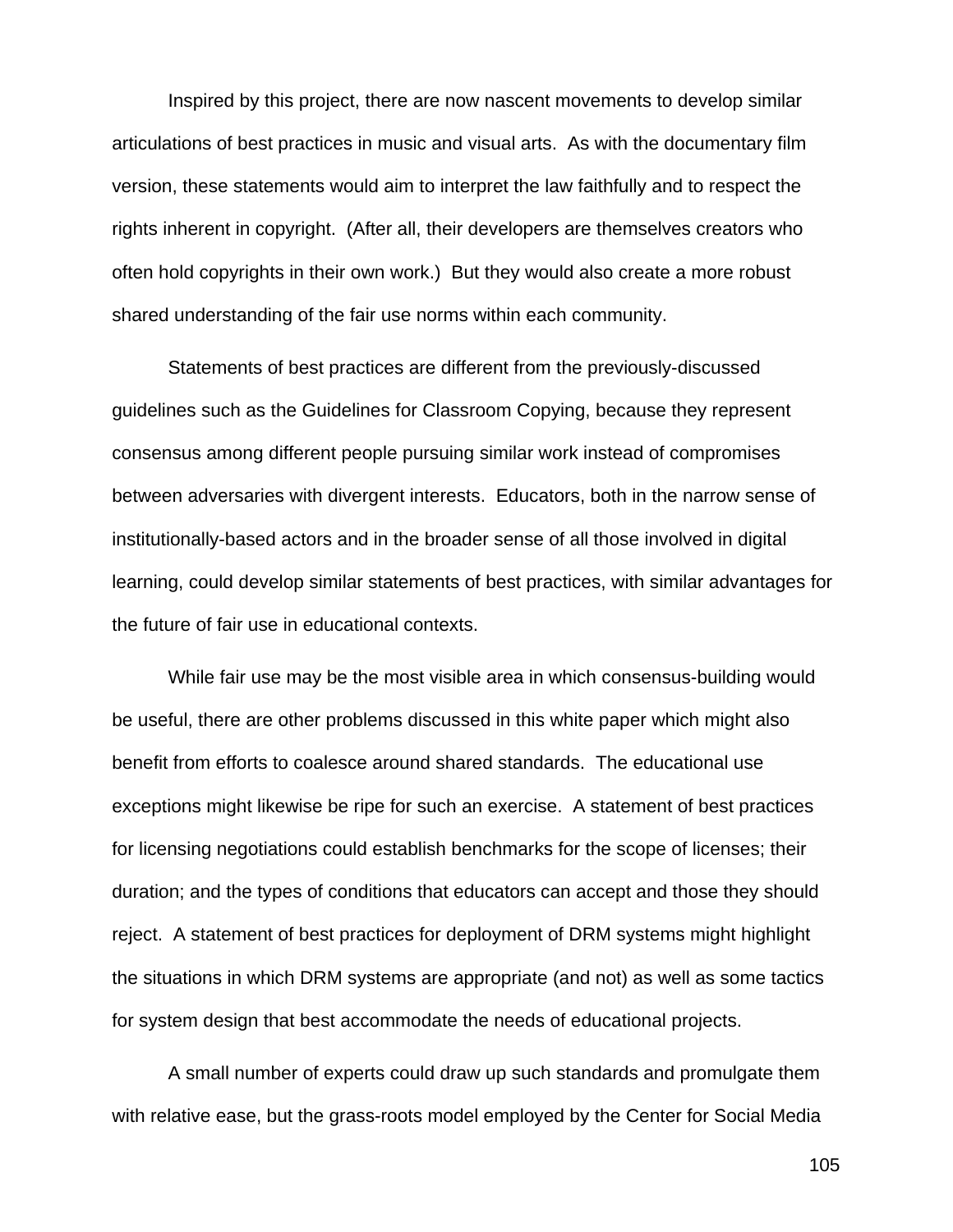<span id="page-105-0"></span>seems more likely to result in practical and widely-accepted principles. For similar reasons, it would not be advisable to develop a sweeping statement that encompasses all the various obstacles confronting digital learning. Rather, more narrowly-tailored statements of best practices should be developed with the participation of those constituents most directly affected by each.

Such a process could serve as a focal point for further outreach to educators about digital learning and copyright. Our research (like that reported in the Brennan Center's [report](http://www.fepproject.org/policyreports/WillFairUseSurvive.pdf)) found misunderstanding and confusion among educational users of content about relevant copyright principles, especially in connection with fair use but also including educational use exceptions, the DMCA, and damages. Clear statements of best practices will help educate the educators themselves. This white paper and its related reports strives to do the same. Many others, including university administrators and librarians, have also worked to explain the fundamental copyright rules surrounding educational uses of content. Initiatives of this sort have flowered especially in teaching about fair use; the Center for the Study of the Public Domain at Duke University even published a [comic book](http://www.law.duke.edu/cspd/comics/) explaining the fair use doctrine. More activity of this kind, particularly if it is focused on educational uses, should improve understanding and perhaps combat the apathy and caution that sometimes lead to unnecessary selfimposed restrictions and impede adoption of open access practices.

## **7.4 The Promise of More Open Distribution**

 [Professor [Peter Suber](http://www.earlham.edu/~peters/hometoc.htm), a well-known advocate for open access to scholarly research, has prepared an excellent overview of the topic [here](http://www.earlham.edu/~peters/hometoc.htm).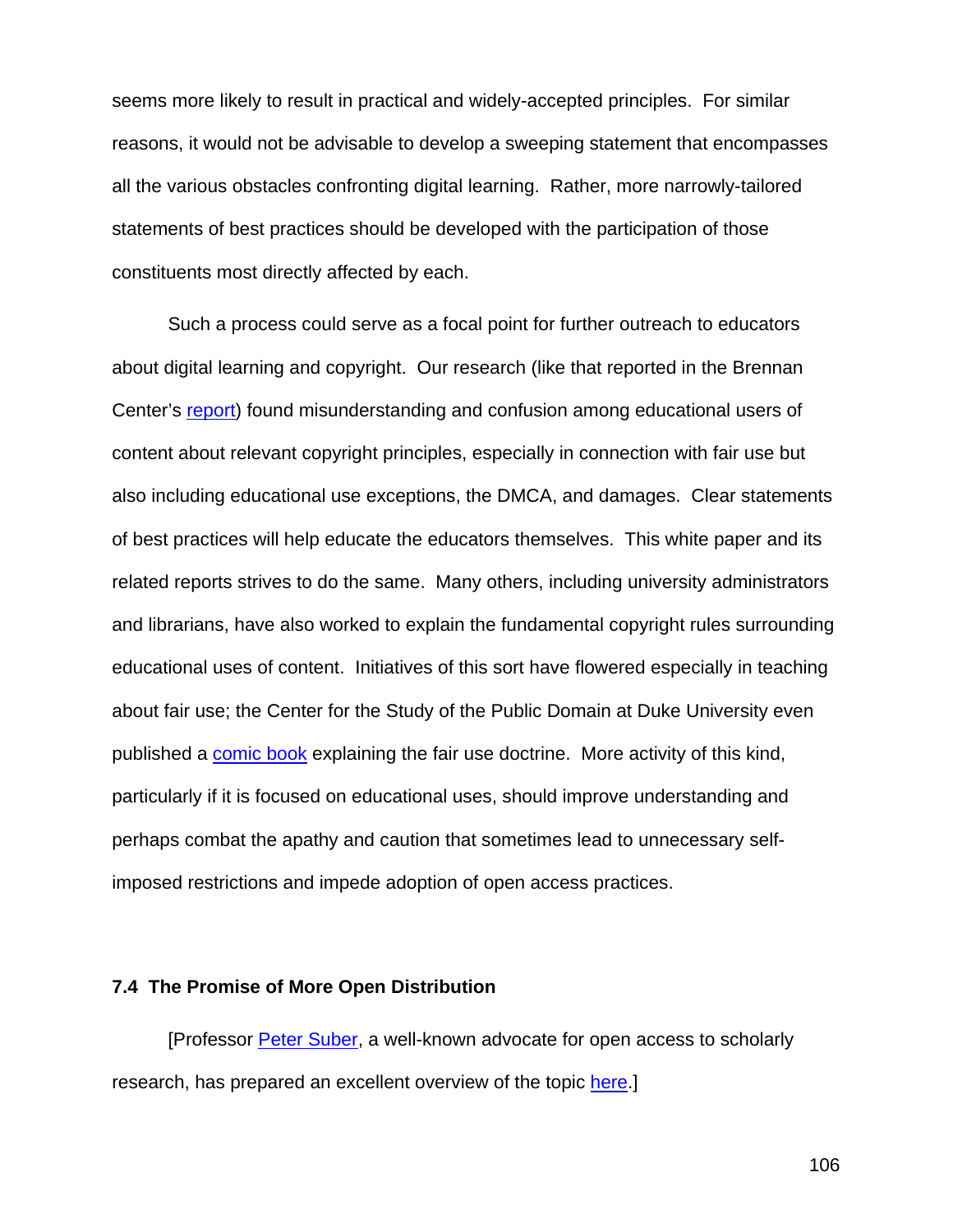Educational uses of content would face fewer obstacles if more content were available under less restrictive terms. The move toward more open distribution of content, both within academia and outside of it, has picked up significant momentum in recent years. The internet and other digitized networks remove most practical impediments to distribution of information – the costs of paper, printing, and mailing; the need for access to a physical copy of a work; the marketing and related costs necessary to publicize the existence of content and help interested users find it. In response, passionate advocates of the open access movement have promoted the potential for distributing knowledge over these networks unencumbered by most copyright restrictions.

A number of successful initiatives to distribute educationally useful content more widely demonstrate that this potential is very real. A comprehensive examination of the many efforts undertaken by these advocates is beyond the scope of this white paper. Here are just a few examples:

- $\triangleright$  [The "some rights reserved" licensing schemes promoted by Creative](http://creativecommons.org/) Commons and [Science Commons](http://sciencecommons.org/), which can be easily customized at their web sites;
- ¾ The Free Software Foundation's [GNU Free Documentation License](http://www.gnu.org/copyleft/fdl.html), intended for use in "textbooks and teaching materials for all topics" and used as the [license for Wikipedia entries;](http://en.wikipedia.org/wiki/Wikipedia:Copyrights)
- $\triangleright$  [Numerous open access journals, such as those sponsored by the Public](http://www.plos.org/) [Library of Science \(PLoS\) \(a list can be found at the Directory of Open](http://www.doaj.org/findjournals) Access Journals);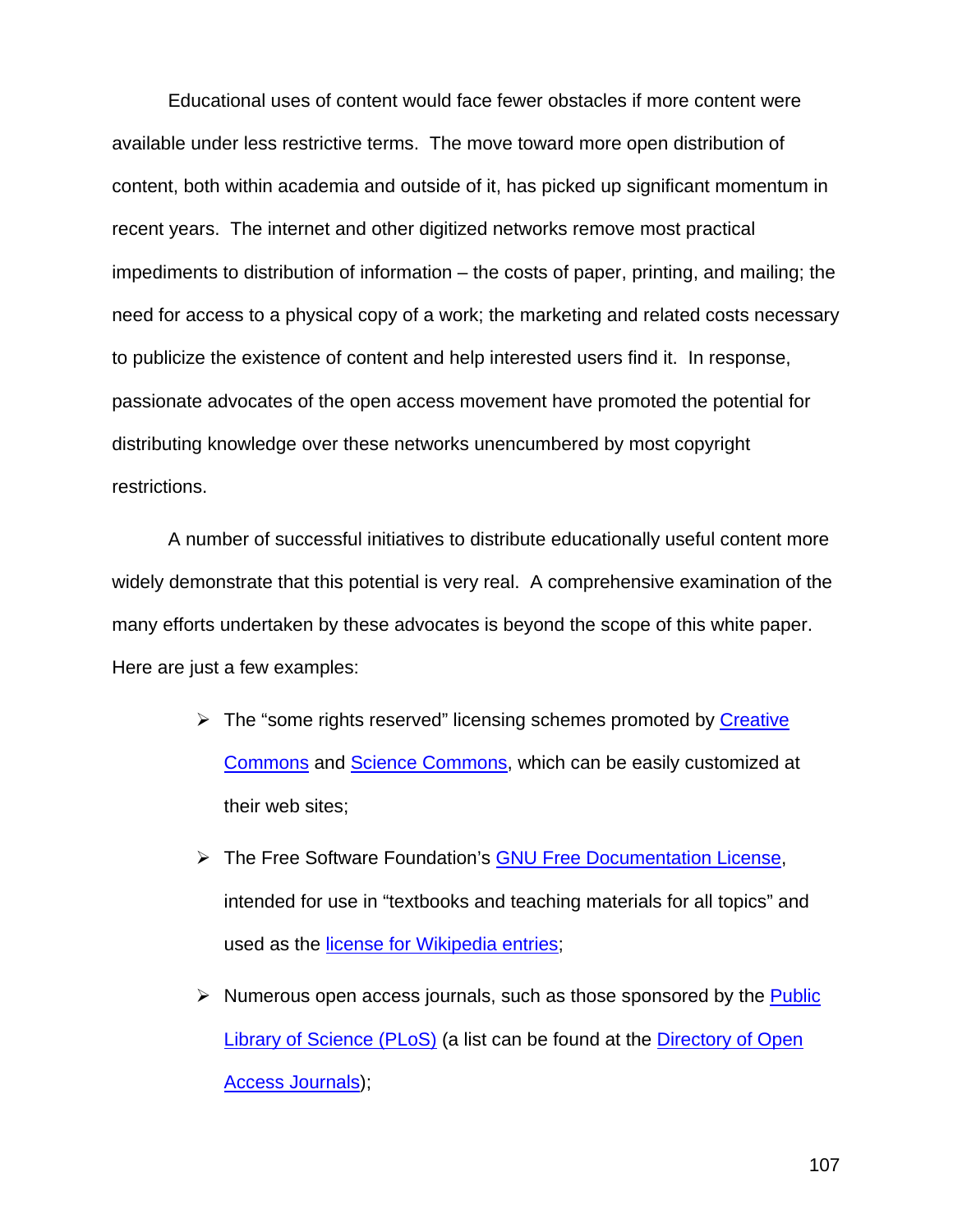- $\triangleright$  Efforts by universities, including the University of California and Harvard, to require their faculty to make copies of their scholarly articles available in open access repositories, and to provide the faculty technical assistance in doing so;
- ¾ Increased self-archiving by professors and other educators on personal or institutional web sites;
- $\triangleright$  Multiple initiatives to make curricular materials, syllabi, and other educational content accessible to the general public, including [Connexions](http://cnx.org), [LionShare,](http://lionshare.its.psu.edu/main/) MIT OpenCourseware, and the Berkman Center's own [H2O](http://h2oproject.law.harvard.edu/) project;
- $\triangleright$  Increased discussion of legal mandates for open access to research funded by government grants – effectively including most major biomedical research in the United States and Europe.

Despite these exciting developments, however, there remain significant obstacles to further increases in the amount of content available under such "copyleft" principles. The most important of these include:

> $\triangleright$  Resistance from the academic publishing industry to changes in its fundamental business model, which depends on enforcement of intellectual property rights (this industry effectively includes nonprofit scholarly societies that rely on their journals for significant revenue, university presses, and journals such as law reviews that are associated with universities, as well as large commercial publishers);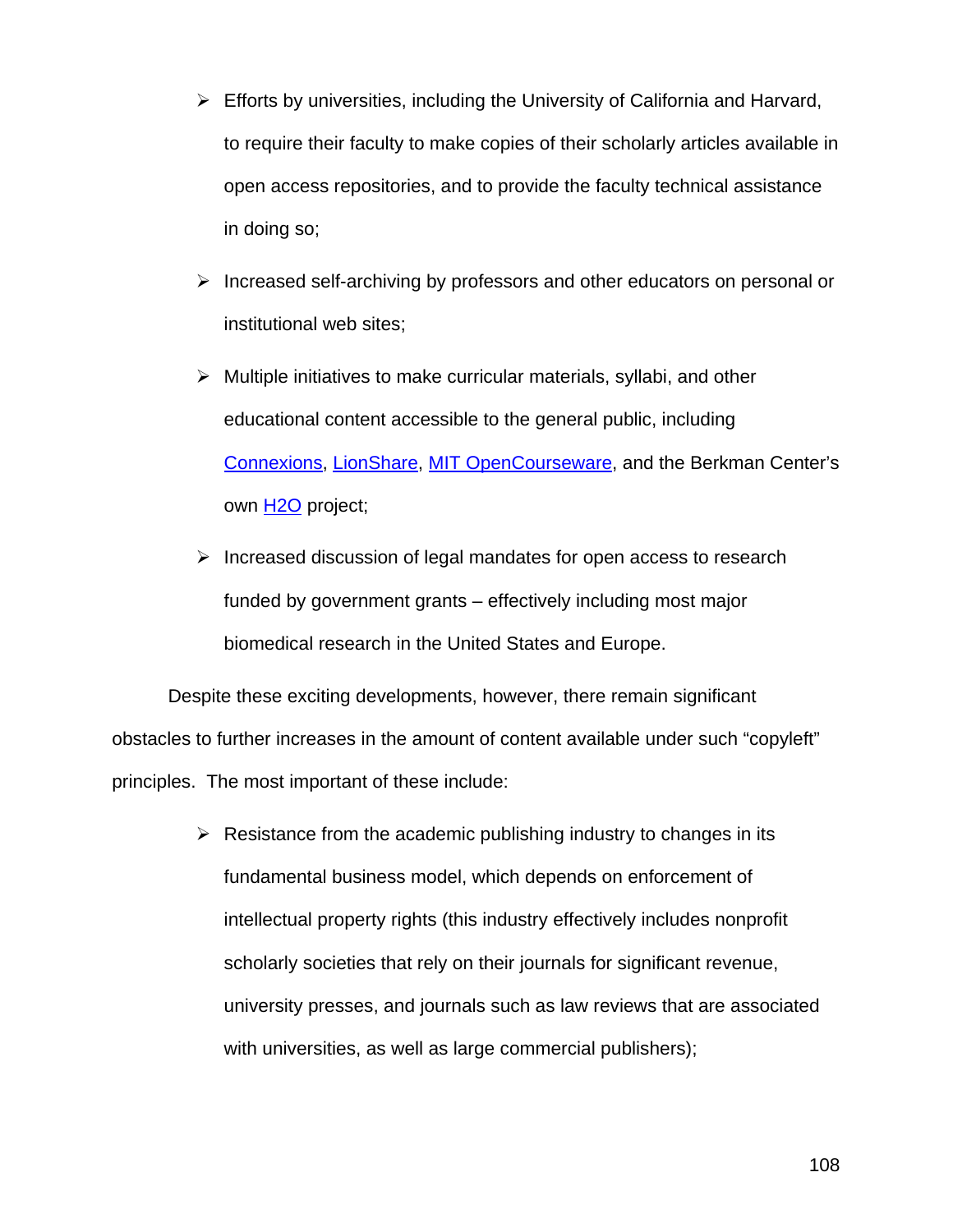- $\triangleright$  Concern by scholars that publishing in an open-access journal or similar venue might lack the professional prestige associated with publishing in established traditional journals;
- $\triangleright$  Apathy and inertia by scholars and educational institutions who do not perceive the benefits of open access as justifying the effort, expense, and upheaval of shifting to more open distribution models;
- $\triangleright$  Uneven adoption between different academic disciplines, with greater use of open access among scientists and less in humanities, social sciences, and professional fields.

There is already a vibrant community of organizations and activists promoting open access in the face of these impediments. Educators can contribute to this cause in many ways, by promoting open access within their institutions and by using it in their own work. Those publishing in traditional journals can negotiate to retain certain copyright powers, including at least the right to self-archive. The Scholar's Copyright Project at Science Commons recently released three versions of model Author's [Addenda that scholars in all fields can append to the form copyright assignment](http://sciencecommons.org/literature/authoraddendafaq)  contracts used by journal publishers.

Open access is spreading, and will continue to grow. It will never become a universal mode for distributing content, particularly content of a more commercial nature (which educators often wish to use in their teaching or writing). Nevertheless, continued efforts to increase open distribution will remain an important means of enabling educational uses of content. When content is available, for instance, in an open-access journal or under a Creative Commons license, the other obstacles discussed in this white paper simply dissolve. Because the impact of such minimally restricted content is

109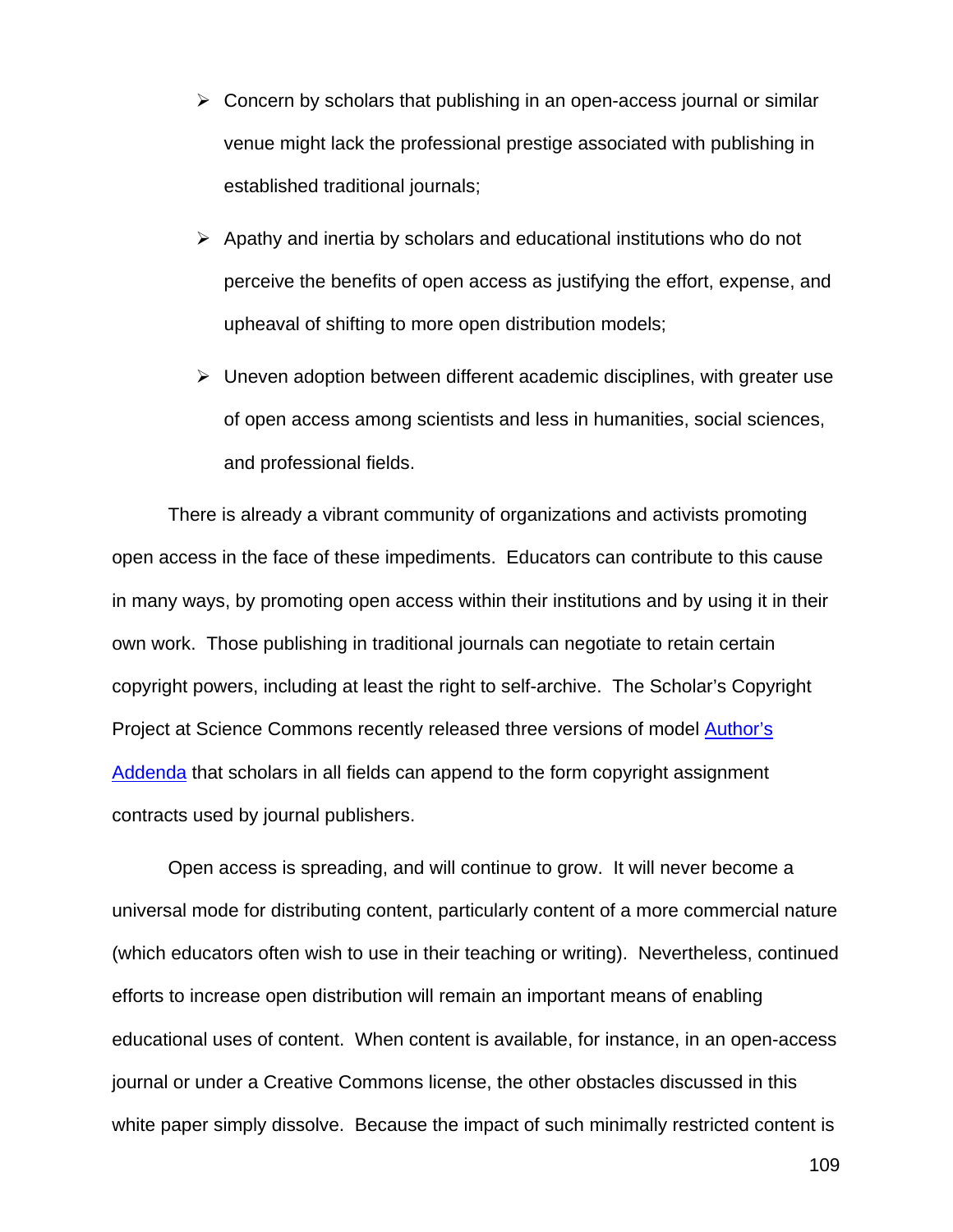so profound, any increase in its amount will greatly improve the landscape for educational uses of content.

## **7.5. Some Areas for Further Study**

One of the most significant lessons learned in the development of this foundational white paper is that the issues surrounding educational uses of content in the digital age are complex and interconnected. Not surprisingly, the work generated many more questions than we had the capacity to address. Beyond the legal, technological, and institutional reforms suggested in this section, further work in this area should also include further research on some of these difficult matters. Areas ripe for further inquiry include:

- $\triangleright$  A study fully analyzing how the market for digital learning content differs as between elementary and secondary schools, colleges and universities, and non-institutional projects;
- $\triangleright$  An attempt to document how often educational users of content in fact are threatened with copyright infringement suits, and how often such suits are filed (the dearth of judicially decided cases in this area suggests that these numbers may turn out to be surprisingly low);
- $\triangleright$  A survey of the use of DRM systems by educational institutions to shelter their own content, with some further investigation to determine the relative prevalence of different motivations for using DRM (whether compelled as a condition of using third-party content; initiated to protect content created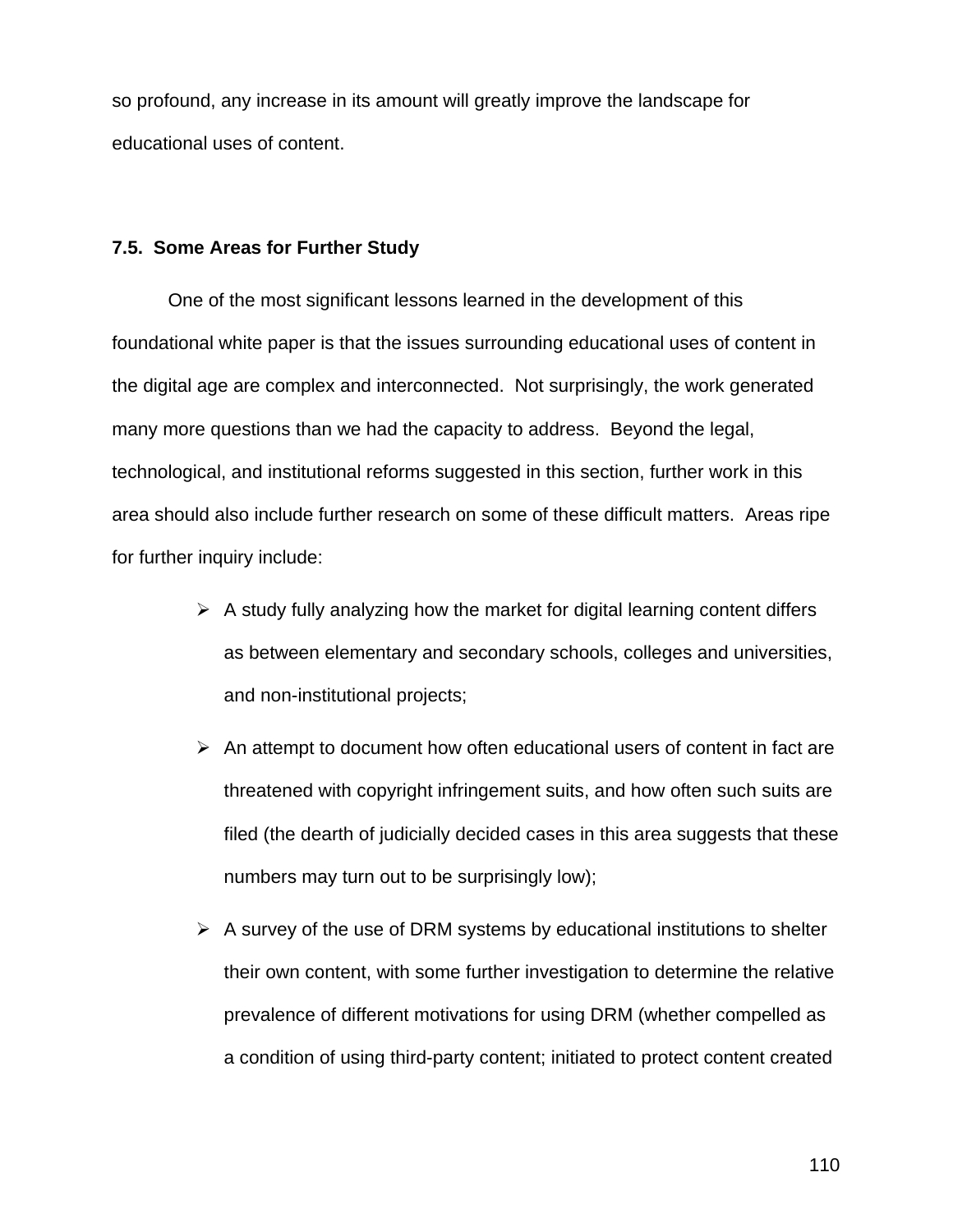by the institution and its employees; or used for other reasons such as student privacy and extended by default to additional content);

- $\triangleright$  Analysis of how frequently rightsholders decline permission for educational uses of content and the typical reasons for such refusal;
- $\triangleright$  Updated empirical data concerning policies and guidelines adopted by universities and school districts concerning educational use of content;
- $\triangleright$  More sophisticated economic analysis of the potential for a compulsory licensing scheme to facilitate educational uses of content;

## **8. Conclusion**

Without question, digital technology provides new opportunities for rich reuses of content in many educational contexts, from the traditional classroom to the cutting-edge openness of Wikipedia. That progress will continue. But significant obstacles also confront educational uses of content. The law itself is often unclear or unfavorable. Pervasive use of DRM and the permissions maze created by the present licensing regime further impede such uses. And educators and intermediaries have too often responded to these problems with inertia or fear rather than action.

This white paper has identified this interlocking set of obstacles, and has begun the discussion about removing them. The very purpose of the exclusive rights conferred by copyright law is to make enriching content available to all of us. The great promise of the digital age is much the same. In order to realize the full potential of digital technology to transform education, however, our society must understand the

111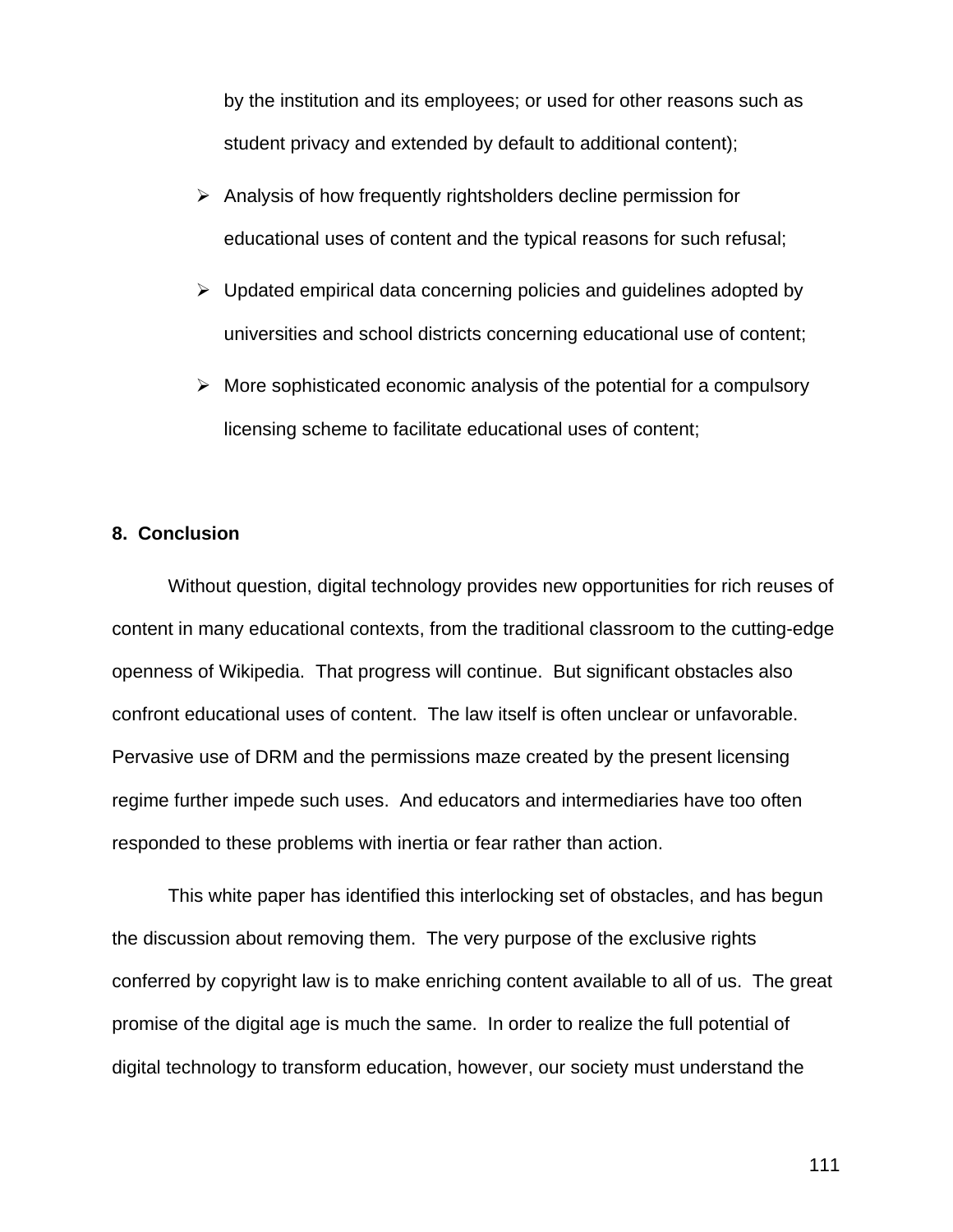need for change and support appropriate reform. We hope that this white paper has helped lay the foundation for such a future.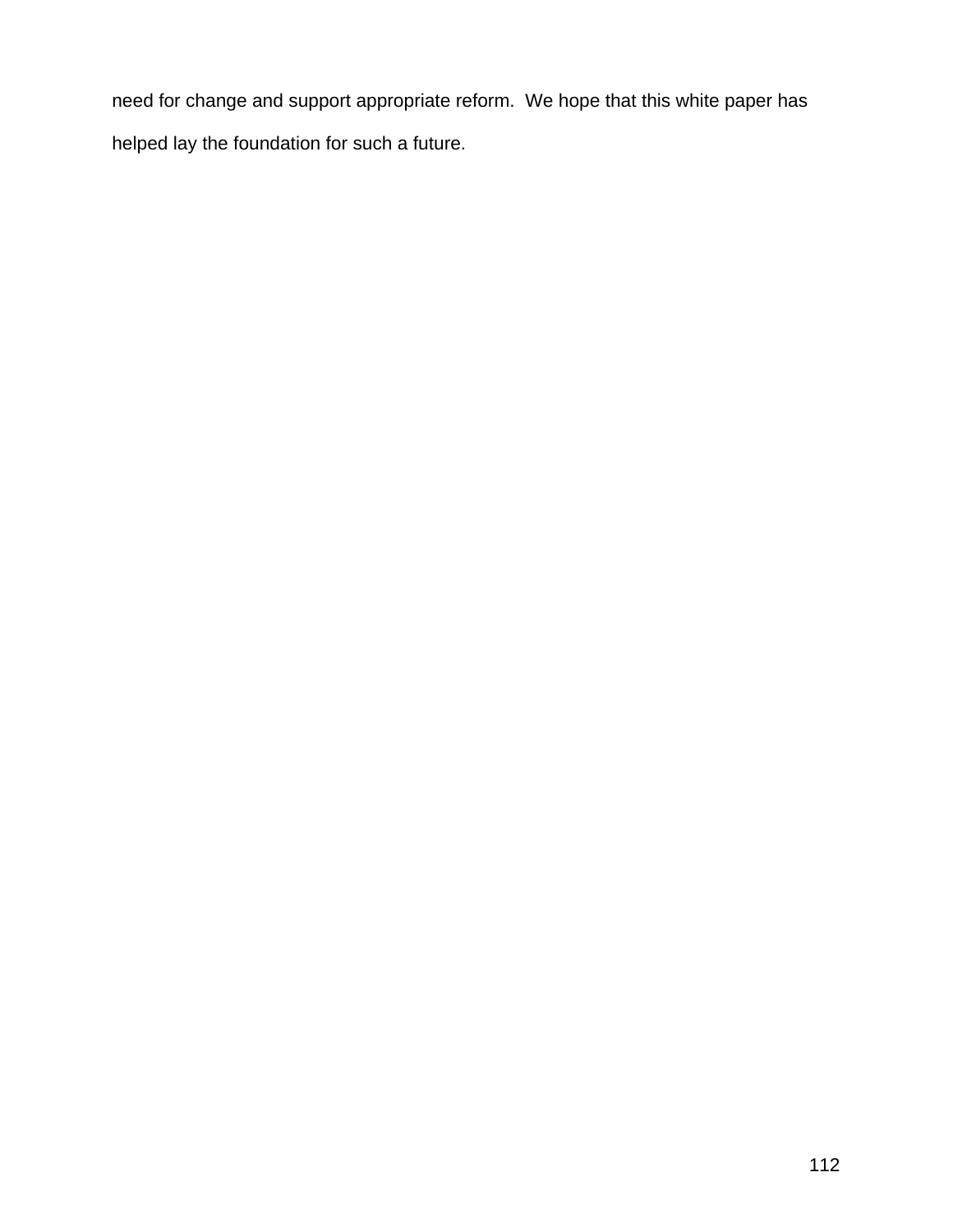## **ACKNOWLEDGEMENTS AND CONTRIBUTORS**

| <b>Principal Investigator:</b>                | William W. Fisher III<br>Faculty Director, Berkman Center<br>Hale and Dorr Professor of Intellectual Property Law,<br><b>Harvard Law School</b> |
|-----------------------------------------------|-------------------------------------------------------------------------------------------------------------------------------------------------|
| <b>Project Director:</b>                      | John G. Palfrey, Jr.<br>Executive Director, Berkman Center<br>Clinical Professor of Law, Harvard Law School                                     |
| <b>Project Coordinator:</b>                   | <b>William McGeveran</b><br>Fellow, Berkman Center (2005-2006)<br>Associate Professor, University of Minnesota Law School                       |
| <b>Asst. Coordinator:</b>                     | <b>Jackie Harlow</b><br>Student Fellow, Berkman Center (2005-2006)                                                                              |
| <b>Additional Faculty</b><br><b>Advisors:</b> | <b>Michael Carroll</b><br>Associate Professor, Villanova University School of Law<br><b>Board of Directors, Creative Commons</b>                |
|                                               | <b>Urs Gasser</b><br>Associate Professor of Law, University of St. Gallen<br>Director, Research Center for Information Law                      |
|                                               | Peter Jaszi<br>Professor, Washington College of Law<br><b>American University</b>                                                               |
| <b>Research and Drafting:</b>                 | <b>Ashley Aull</b><br>Research Assistant, Berkman Center                                                                                        |
|                                               | <b>Nicholas Bramble</b><br>Research Assistant, Berkman Center                                                                                   |
|                                               | <b>Rosalie Braunstein</b><br>Research Assistant, Berkman Center                                                                                 |
|                                               | Jenevieve Maerker<br>Research Assistant, Berkman Center                                                                                         |
|                                               | Gabriela Ruiz Begue<br>Research Assistant, Berkman Center                                                                                       |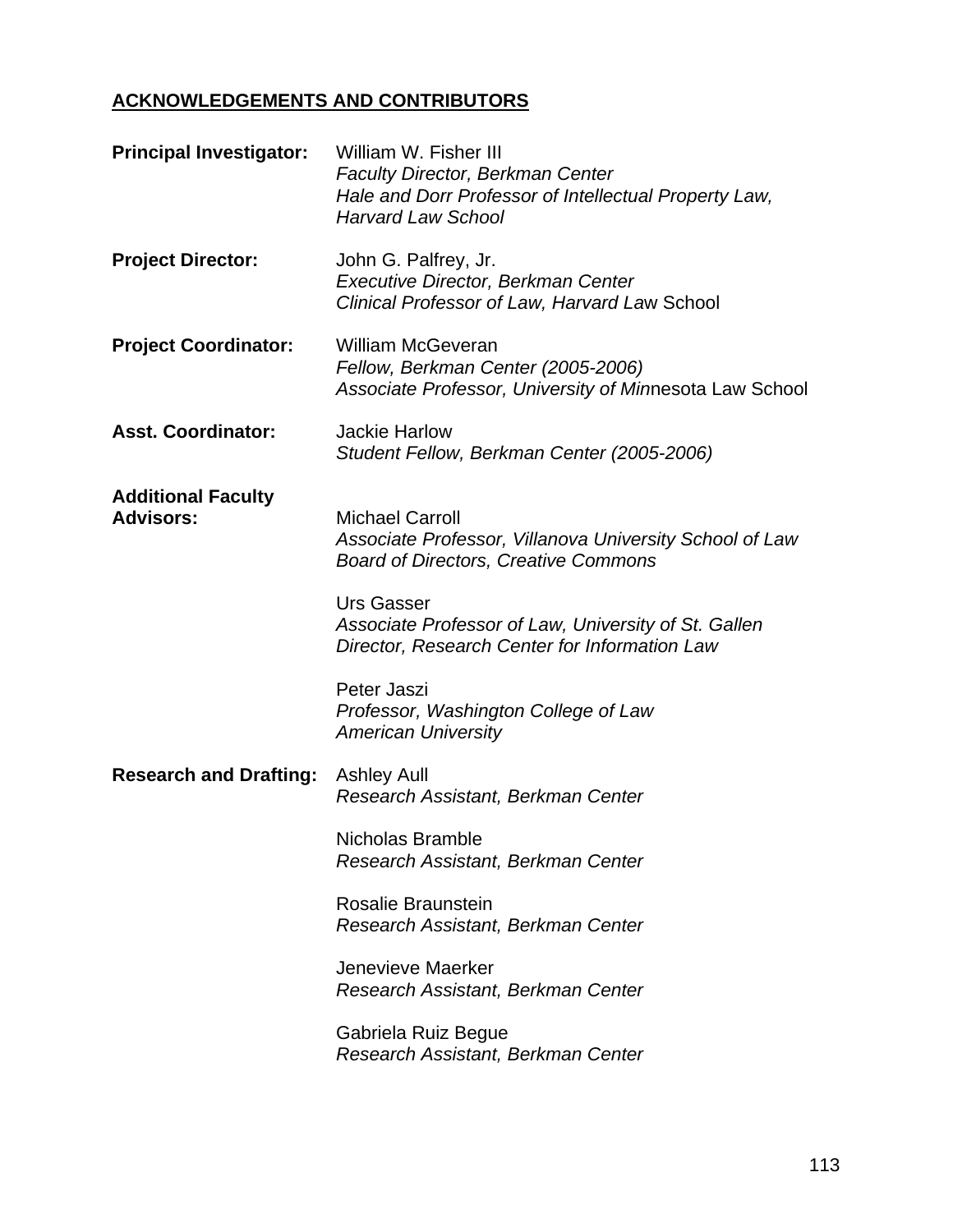## **Authors of International**

| <b>Comparative Studies:</b> | Silke Ernst<br>Research Assistant, Research Center for Information Law |
|-----------------------------|------------------------------------------------------------------------|
|                             | Ermal Frasheri<br>Research Assistant, Berkman Center                   |

 Daniel M. Häusermann  *Research Assistant, Research Center for Information Law* 

Mira Sundara Rajan *Canada Research Chair in Intellectual Property Law Assistant Professor of Law, University of British Columbia* 

Haochen Sun *Research Assistant, Berkman Center* 

**Administrative Asst.:** Arielle Silver  *Staff, Berkman Center*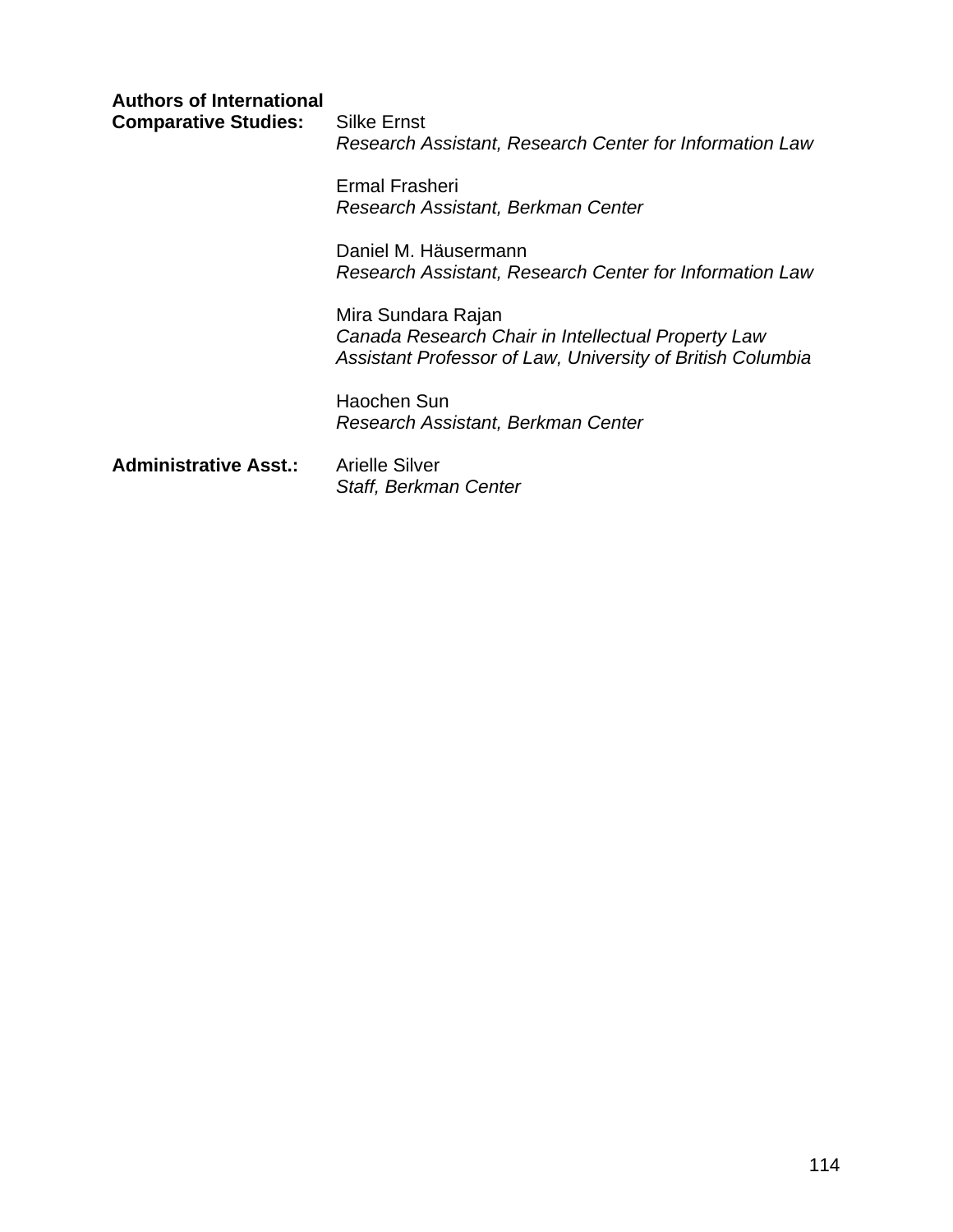| <b>Workshop Participants</b> | <b>Prudence Adler</b><br><b>Associate Executive Director</b><br><b>Association of Research Libraries</b>               |
|------------------------------|------------------------------------------------------------------------------------------------------------------------|
|                              | <b>Kimberley Bonner</b><br>Director, Center for Intellectual Property<br><b>University of Maryland</b>                 |
|                              | <b>Stephen Carson</b><br><b>Senior Strategist</b><br><b>MIT OpenCourseWare</b>                                         |
|                              | Kenneth D. Crews<br><b>Director, Copyright Management Center</b><br>Indiana University School of Law                   |
|                              | <b>Jackie Ewenstein</b><br><b>Assistant General Counsel</b><br>The Andrew W. Mellon Foundation                         |
|                              | Jay Fialkov<br><b>Deputy General Counsel</b><br><b>WGBH Boston</b>                                                     |
|                              | Vera Franz<br>Program Manager, Information Program<br><b>Open Society Institute</b>                                    |
|                              | Jean-Claude Guedon<br>Professor, Comparative Literature<br><b>University of Montreal</b>                               |
|                              | <b>Frederic Haber</b><br>Vice President, General Counsel, and Corporate Secretary<br><b>Copyright Clearance Center</b> |
|                              | Michael J. Halm<br>Senior Strategist, LionShare<br><b>Penn State University</b>                                        |
|                              | Georgia K. Harper<br><b>Assistant General Counsel</b><br>University of Texas                                           |
|                              | <b>Jonathan Hulbert</b><br><b>University Attorney</b><br><b>Harvard University</b>                                     |
|                              |                                                                                                                        |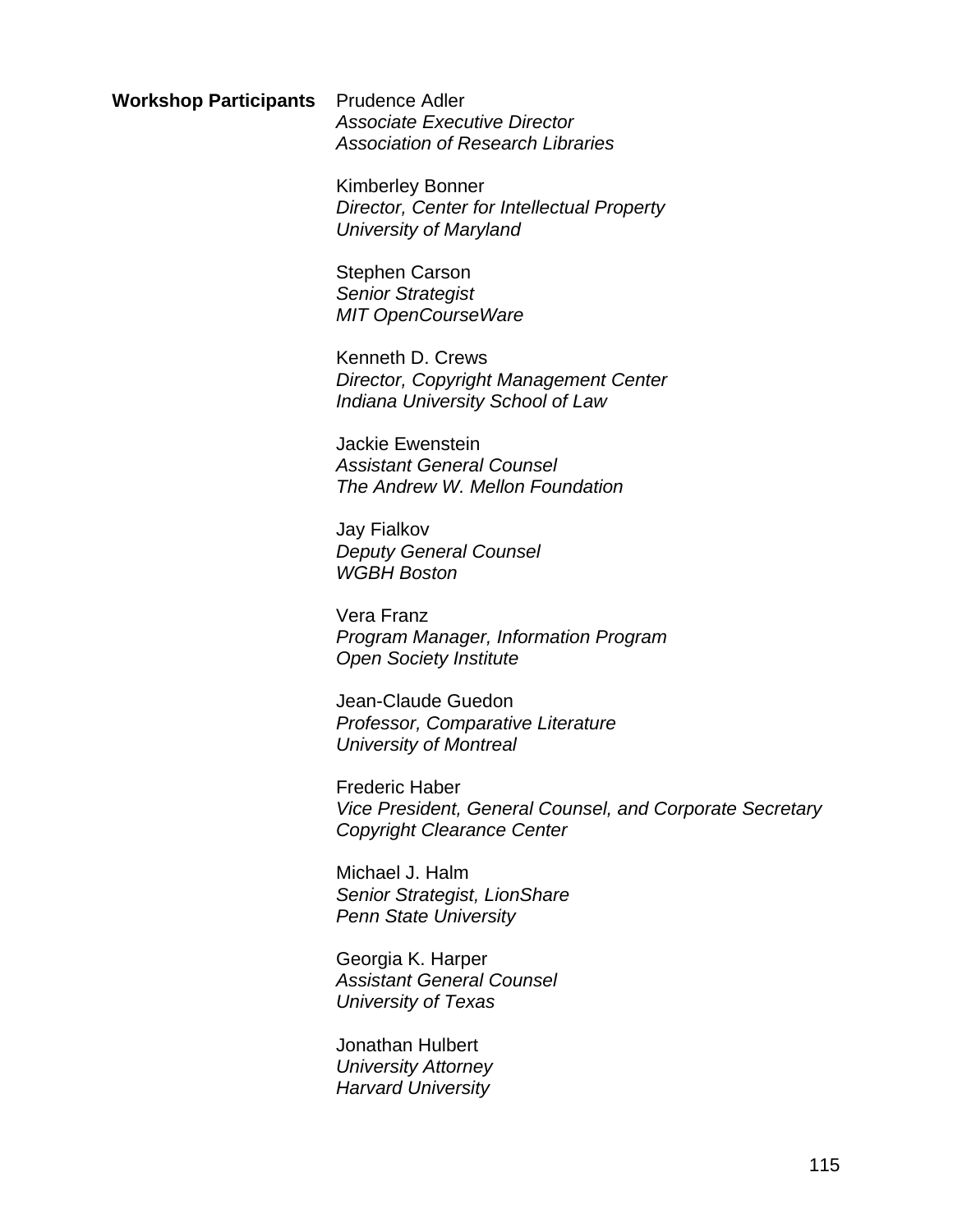Elizabeth Judge *Assistant Professor of Law University of Ottawa* 

Lisa Kahlden *Vice President and Trustee New World Records* 

Sue Kantrowitz *Vice President and General Counsel WGBH* 

Eddan Katz *Executive Director, Information Society Project Yale Law School* 

George P. Landow *Professor of English and the History of Art Brown University* 

Denise Leary *Senior Legal Counsel National Public Radio* 

Mark McCabe *Assistant Professor of Economics Georgia Institute of Technology* 

Tracy Mitrano *Director of IT Policy and Computer Policy and Law Programs Cornell University* 

Laura Quilter *Associate Counsel, Brennan Center Democracy Program, New York University School of Law* 

Mary Rasenberger *Policy Advisor for Special Programs, U.S. Copyright Office* 

Roy Rosenzweig *Director, Center for History and New Media George Mason University* 

Stuart Sheiber *Professor of Computer Science Harvard University*